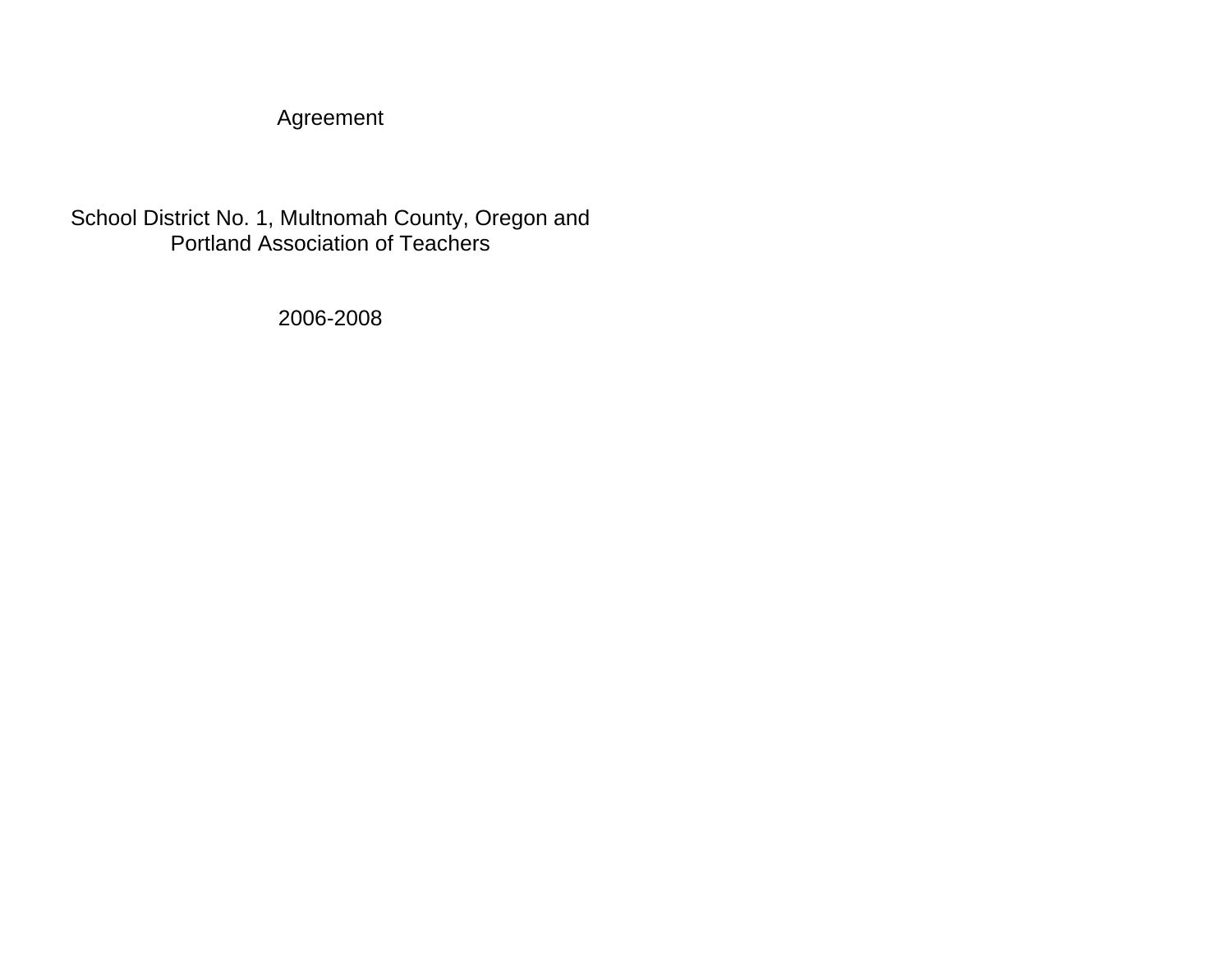# **T ABLE OF C ONTENTS**

| <b>ARTICLE 1</b>                                                             |  |
|------------------------------------------------------------------------------|--|
| ARTICLE <sub>2</sub>                                                         |  |
| ARTICLE <sub>3</sub>                                                         |  |
| <b>ARTICLE 4</b>                                                             |  |
| ARTICLE <sub>5</sub>                                                         |  |
| ARTICLE 6                                                                    |  |
| <b>ARTICLE 7</b>                                                             |  |
| ARTICLE 8                                                                    |  |
| ARTICLE 9                                                                    |  |
| <b>ARTICLE 10</b>                                                            |  |
| ARTICLE 11                                                                   |  |
| <b>ARTICLE 12</b>                                                            |  |
| ARTICLE 13                                                                   |  |
| ARTICLE 14                                                                   |  |
| <b>ARTICLE 15</b>                                                            |  |
| <b>ARTICLE 16</b>                                                            |  |
| <b>ARTICLE 17</b><br>PROFESSIONAL INVOLVEMENT/SCHOOL IMPROVEMENT COUNCILS 48 |  |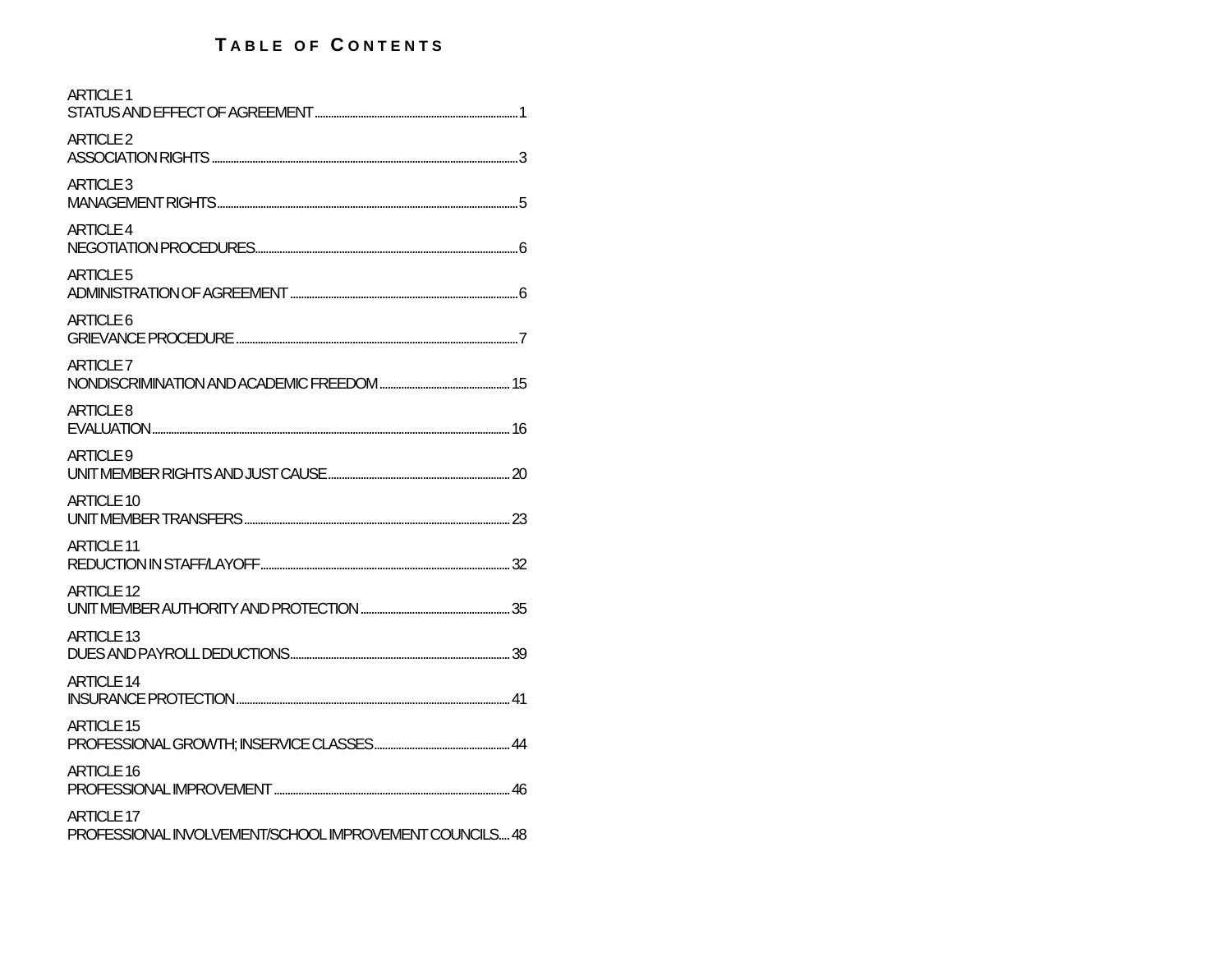| <b>ARTICLE 18</b>                                                                   |  |
|-------------------------------------------------------------------------------------|--|
| <b>ARTICLE 19</b>                                                                   |  |
| ARTICLE 20                                                                          |  |
| ARTICLE 21                                                                          |  |
| <b>ARTICLE 22</b>                                                                   |  |
| ARTICLE 23                                                                          |  |
| <b>APPENDIX A-1</b>                                                                 |  |
| <b>APPENDIX A-2</b>                                                                 |  |
| <b>APPENDIX A-3</b>                                                                 |  |
| <b>APPFNDIX B</b>                                                                   |  |
| <b>APPENDIX C</b>                                                                   |  |
| <b>APPENDIX D</b><br>MEMORANDUM OF AGREEMEN 21 <sup>ST</sup> CENTURY SCHOOLS ACT 83 |  |
| <b>APPENDIXE</b><br>MEMORANDUM OF UNDERSTANDING MENTOR TEACHER PROGRAM 84           |  |
| <b>APPENDIXF</b>                                                                    |  |
| <b>APPENDIX G</b>                                                                   |  |
| <b>APPENDIXH</b><br>MEMORANDUM OF UNDERSTANDING CONTINUING PROFESSIONAL             |  |
| <b>APPENDIXI</b><br>MEMORANDUM OF UNDERSTANDING HIRING, ASSIGNMENT,                 |  |
| <b>APPENDIXJ</b>                                                                    |  |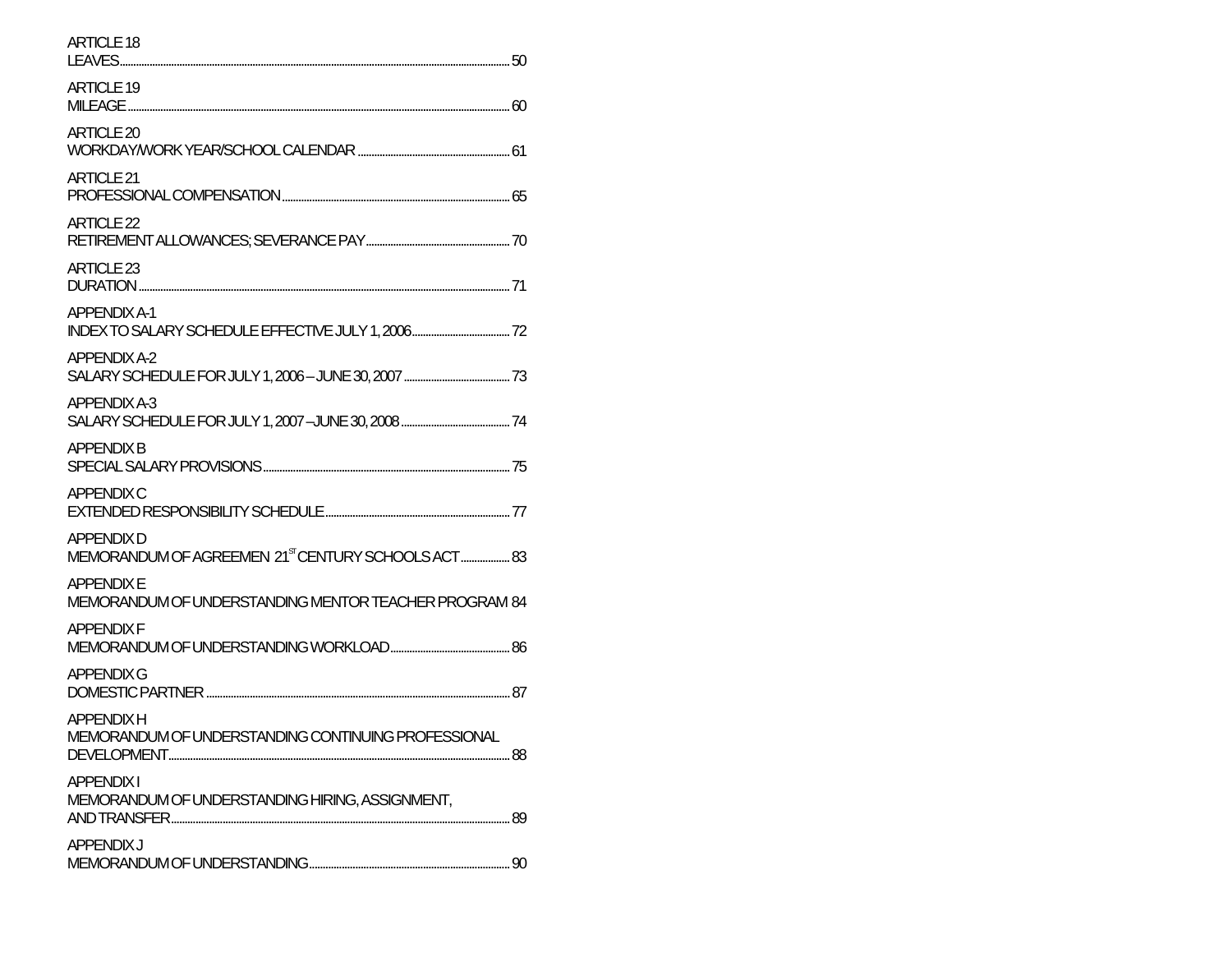# <span id="page-3-0"></span>**PROFESSIONAL AGREEMENT BETWEEN**

#### **THE PORTLAND ASSOCIATION OF TEACHERS**

### **AND**

# **SCHOOL DISTRICT NO. 1**

# **MULTNOMAH COUNTY, OREGON**

**THIS AGREEMENT ENTERED INTO THE 15th DAY OF JUNE, 2006, BY AND BETWEEN THE PORTLAND ASSOCIATION OF TEACHERS, HEREINAFTER CALLED THE "ASSOCIATION," AFFILIATED WITH THE OREGON EDUCATION ASSOCIATION, HEREINAFTER CALLED "OEA," AND THE NATIONAL EDUCATION ASSOCIATION, HEREINAFTER CALLED THE "NEA," AND SCHOOL DISTRICT NO. 1, MULTNOMAH COUNTY, OREGON, HEREINAFTER CALLED THE "DISTRICT."** 

# **WITNESSETH:**

WHEREAS, the District and the Association recognize and declare that providing a quality education for the children of Portland is their mutual aim, and that the character of such education depends upon the quality and the morale of the teaching service, and

WHEREAS, the members of the teaching profession are particularly qualified to assist in formulating policies and programs designed to improve educational standards, and

WHEREAS, the parties have reached certain understandings, which they desire to confirm.

IT IS HEREBY AGREED AS FOLLOWS:

# **A R T I C L E 1 S T A T U S AN D EF F E CT OF A G R E E M E N T**

A. The Board recognizes the Association as the sole and exclusive collective bargaining representative for all licensed teaching personnel employed or to be employed in the District in a position for which a teaching license is required by state or regulation, School Psychologists, Social Workers, Child Development Specialists, Student Services Specialists and Audiologists. Such recognition also includes those assignments specified in Appendices B & C of this Agreement. Such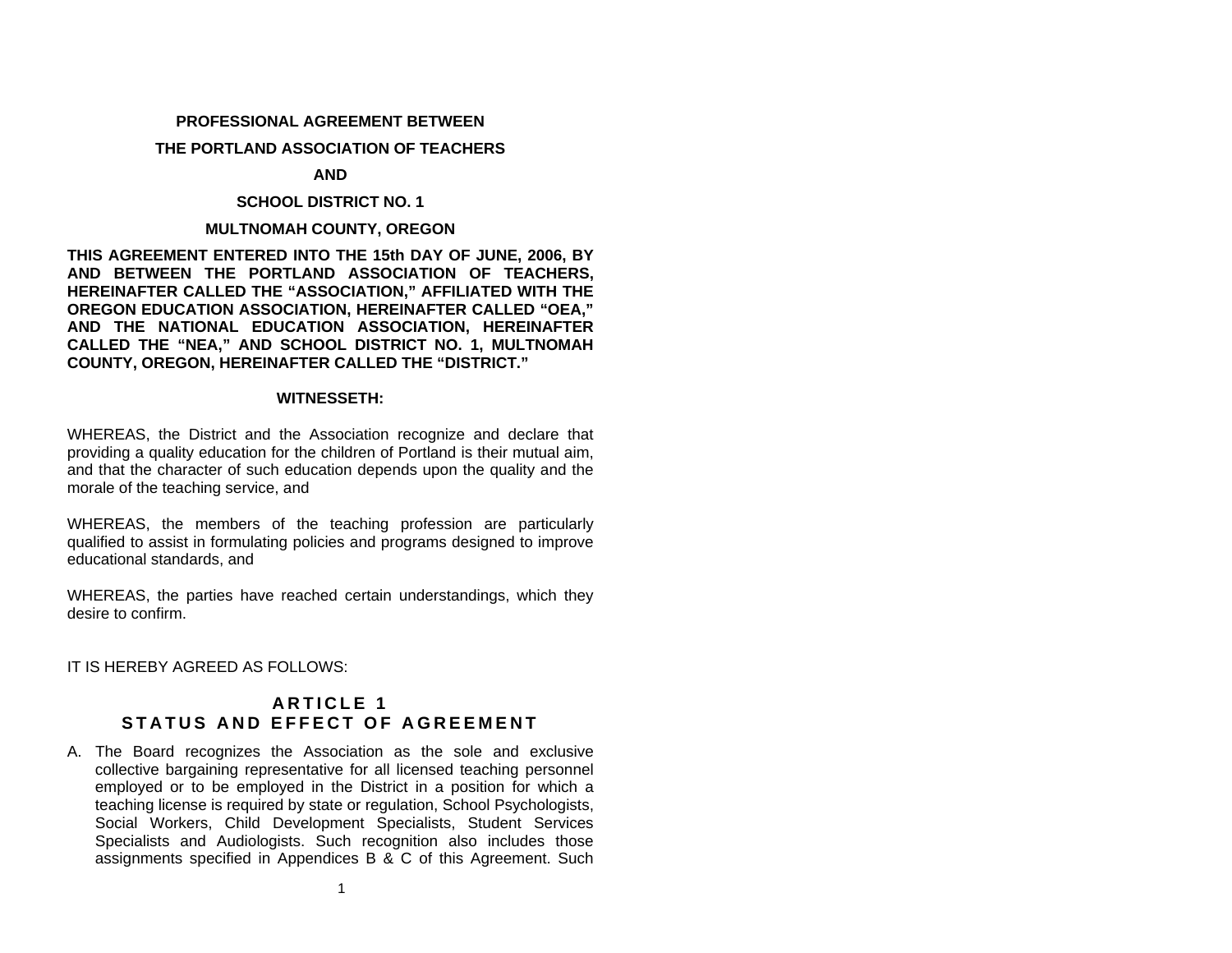recognition excludes the Superintendent and the Central Office Administrative Staffs, Principals, Vice-Principals, Administrative Assistants and persons ordinarily engaged at least 50% of the time in administration, supervision or evaluation of teaching personnel. The term "unit member," when used herein, refers to members of the bargaining unit.

- B. This Agreement shall modify, replace or add to any policies, rules, regulations, procedures or practices of the District which shall be contrary to or inconsistent with its terms. The provisions of this Agreement shall be incorporated into and become part of the established policies, rules, regulations, practices and procedures of the District. Existing policies, rules, regulations, practices and procedures which are consistent with this Agreement are not modified.
- C. There shall be two (2) signed copies of the final Agreement for the purpose of records. One shall be retained by the District and one by the Association. Within one month of the ratification of the Agreement by both parties, the Board agrees to print sufficient copies of this Agreement for all unit members and agrees to deliver those copies to the Association for distribution to all unit members. One page of the Agreement will contain the Association name, address, telephone number and officers.
- D. The parties acknowledge that during the negotiations which resulted in this Agreement, each had the right and opportunity to make demands and proposals with respect to any subject appropriate for bargaining, and that the understandings and agreements arrived at by the parties after the exercise of that right and opportunity are set forth in this Agreement. The parties mutually agree that the terms and conditions set forth in this Agreement incorporate the entire understanding and agreements of the parties on all matters which were subject to negotiations. The Board and the Association agree that, during the term of this Agreement, the other shall not be obligated to negotiate or bargain collectively with respect to any such matter covered by this Agreement. This Agreement may be altered, changed, added to, deleted from or modified only through the voluntary, mutual written consent of both of the parties in amendment thereto.
- E. Nothing contained in this Agreement or mutually relied on in bargaining will be interpreted and/or applied so as to eliminate or reduce any current management right or established working condition that is a mandatory subject for bargaining. The Board, however, may otherwise reserve the right to unilaterally change its policies relating to all matters which do not involve mandatory subjects of bargaining.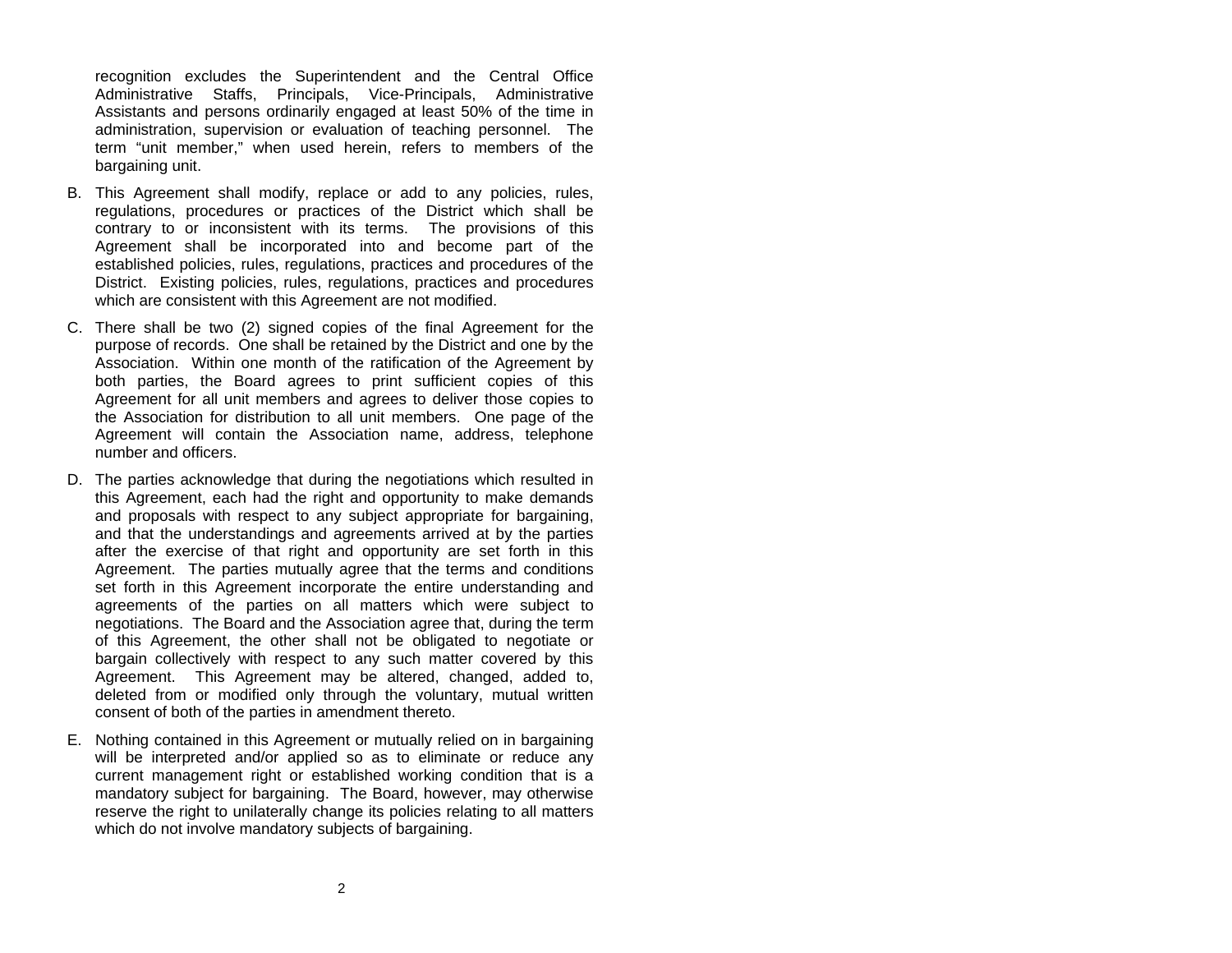- <span id="page-5-0"></span>F. Should any Article, Section or clause of this Agreement be declared illegal by a court or agency of competent jurisdiction, said Article, Section or clause, as the case may be, shall be automatically deleted from this Agreement to the extent that it violates the law, but the remaining Articles, Sections and clauses shall remain in full force and effect for the duration of this Agreement, if not affected by the deleted Article, Section or clause. The subjects of the deleted provisions and the affected provisions shall be subject to further collective bargaining during the term of this Agreement with respect to the period covered by this Agreement.
- G. Any contract between the Board and an individual unit member shall be expressly subject to the terms and conditions of the Agreement.
- H. The Association shall continue to be the exclusive collective bargaining representative, as provided in Section A of this Article, during the term of this Agreement unless, under applicable law, some other method of representation or some other applicable representative is elected. Should another method or representative of the unit members be so elected during the term of this Agreement, this Agreement shall not terminate but thereafter no provision of this Agreement shall be construed to require the Board to bargain with the Association and the recognition and authority of the Association as contained in this Agreement and its duty of fair representation shall terminate.

# **A R T I C L E 2 A S S O C I ATI O N R I GHT S**

Except for Section G. below, the Association rights conferred on the Association in this Agreement shall be exclusive except as provided by law.

A. The Association or its representatives shall have the right to transact official Association business on school district property at all reasonable times; use school district facilities and equipment including typewriters, mimeographing machines, other duplicating equipment, calculating machines, audiovisual equipment, provided the same are not otherwise in use; post notices of activities and matter of Association concern on teacher bulletin boards, at least one of which shall be provided in each school building; use the District mail service and teacher mailboxes for communications, and place small symbols on such mailboxes but limit the size of logos to one inch (1") or less, and larger logos that are presently displayed should be replaced with the new ones. A clearly identified Association mailbox at each worksite will be reserved for Association communications. If a box is unavailable, the Association may place a mailbox that is comparable in size and appearance with the staff mailboxes that exist at the individual worksites for Association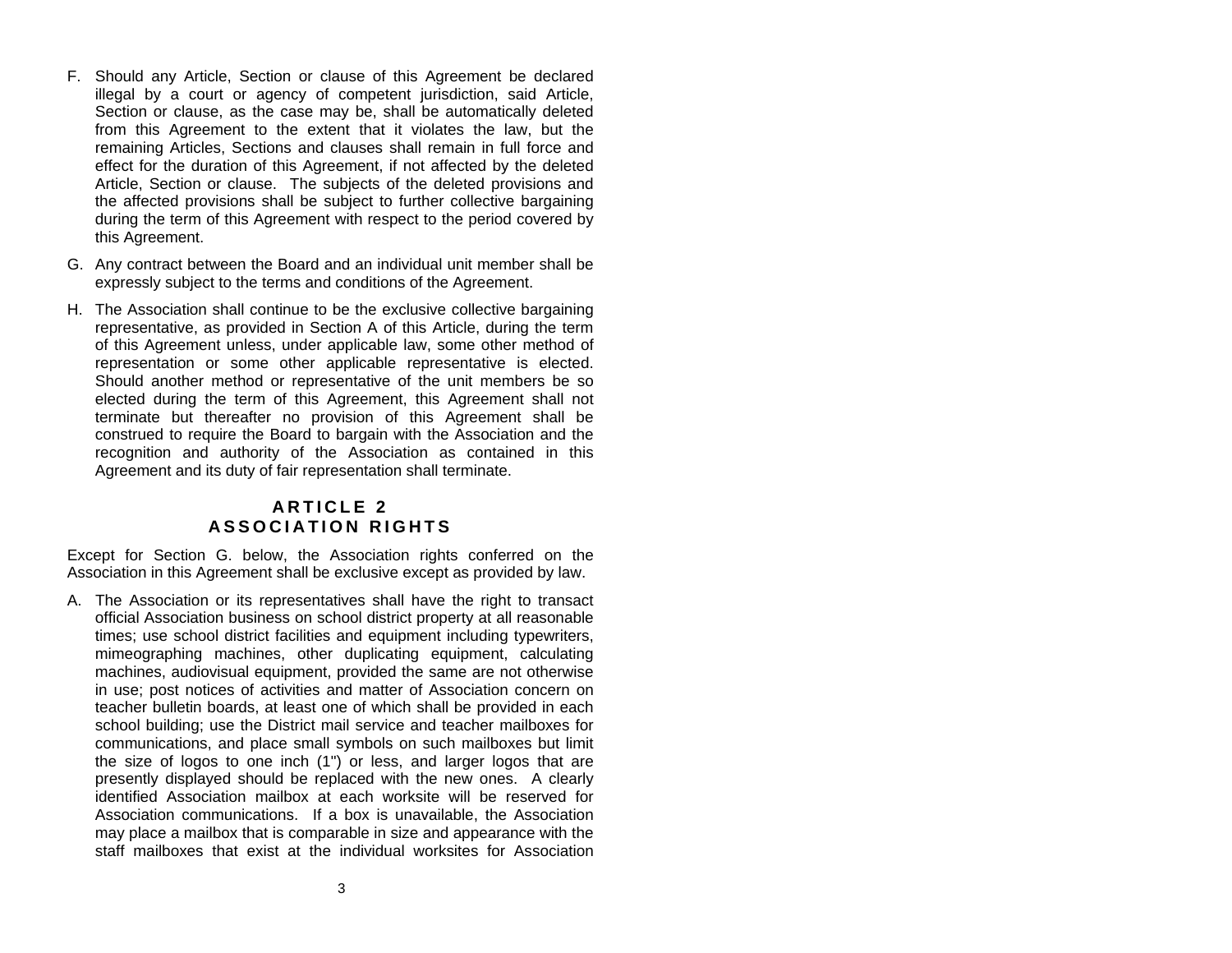communications. Use of the District's mail service shall be inaccordance with the Memorandum of Agreement dated November 7, 1988, unless the use of an employer's mail system by an incumbent labor organization is specifically clarified by Legislation, the U.S. Postal Service, or a court of competent jurisdiction. The Association shall pay for the reasonable cost of all materials, supplies and special services required beyond the normal operation incidental to such uses. The exercise of Association rights under this Section shall not interfere with or interrupt classes or other normal school operations. Association notices should not be made available to students.

- B. The District shall furnish the Association upon request all reasonably available factual information necessary to its function as exclusive bargaining representative.
- C. The Association shall have the right to make brief announcements as a scheduled item on the agenda of any faculty meeting or any other required meeting, if held, in the event two (2) or less faculty meetings are held in any month.

# D. **Association Representatives Meeting**

The Association may call general meetings of its Association representatives during school time up to five (5) times during the school year. Such representatives shall be released without loss of pay but the Association shall reimburse the District for the cost of substitutes. Two(2) weeks' advance written notice shall be furnished to the Superintendent of a meeting and it shall not be called for a day when other teacher absences eliminate the availability of a sufficient number of substitutes. One (1) Association representative within a building shall be given one (1) period of release time per week during the workday at a regularly scheduled time, established by the principal, provided the principal in his/her discretion determines that a teacher or administrator within the building is available to supervise the students of the Association representative.

# E. **Building/Program Area Committees**

Any general standing faculty-administration, or administratively appointed faculty committee, or faculty senate, or co-op committee, at the building level, shall include the Association faculty representative or his/her designee as a member. Supervisor's team meetings are not included. If evaluation and/or employee performance is to be discussed at a supervisor's team meeting, the Association representative will be invited to attend.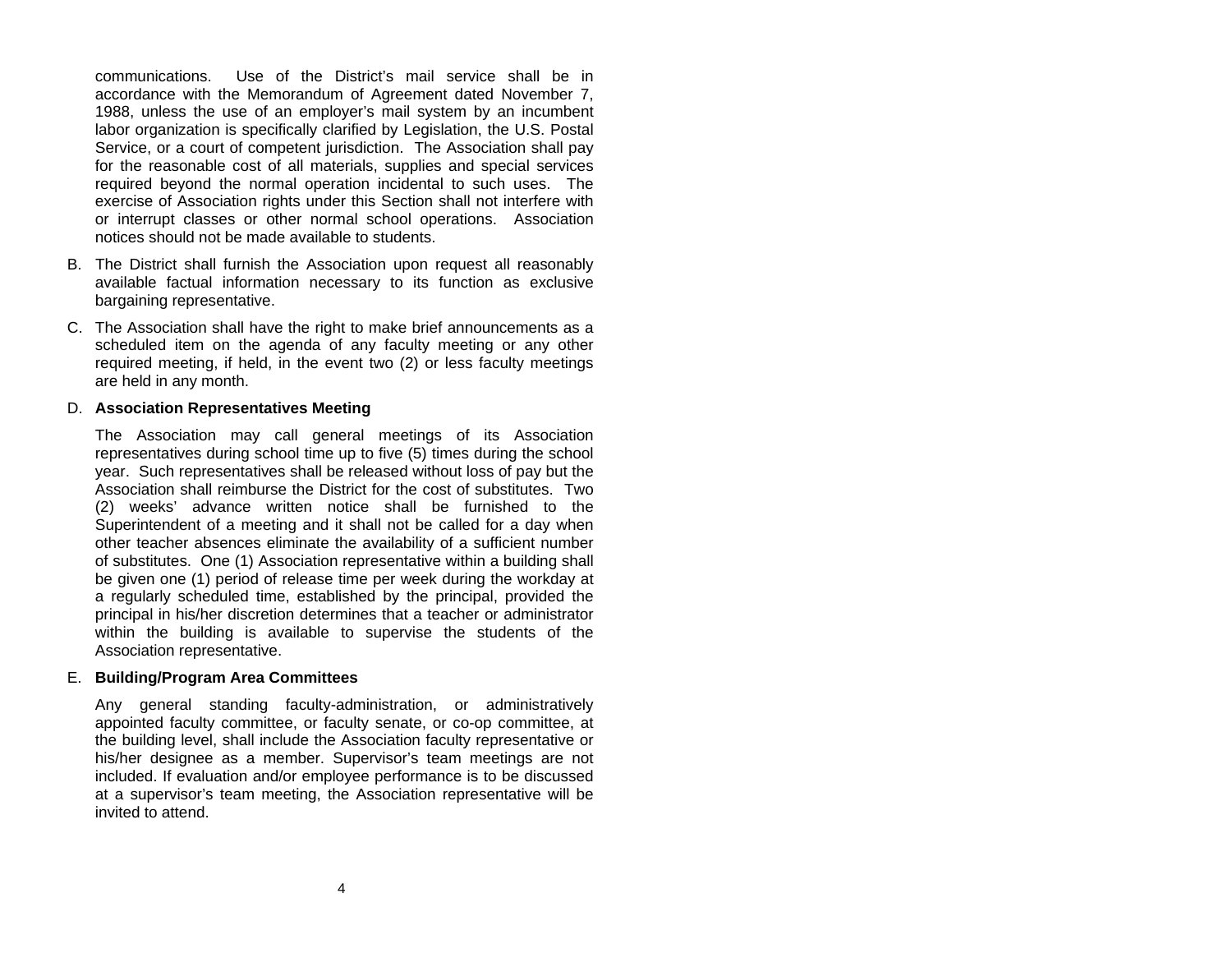# <span id="page-7-0"></span>F. **Orientation Programs**

The Association shall be provided time on the agenda at all general orientation programs for new unit members only to provide general information on the Association and its duties as exclusive bargaining agent.

# G. **School Board Meetings**

The Association shall be provided time on the agenda of each regular Board meeting for brief comments. If the Association has a formal presentation it shall be afforded a reasonable amount of time as determined by the Board. By noon of the fourth calendar day prior to the meeting, the Association shall notify the Office of the Superintendent of the proposed length of the Association's formal presentation, the subject matter thereof, and any specific action to be requested from the Board or administration at the meeting. The Association agrees not to use its right under this Section for the purpose of collective bargaining with the Board or any of its members. Prior to the commencement of each meeting, the Association shall be provided a copy of the "Agenda of Board of Education" and any informational material that appears appropriately related to an issue with which the Association is involved.

# H. **Instructional Program Council**

The District recognizes the expertise and ability of unit members to provide valuable input regarding education program planning. Therefore, meetings between the Superintendent and/or his designee(s) and representative of the Association shall occur monthly for the purpose of discussing the District's instructional programs. It is intended that items planned as major District-wide change be discussed in these meetings prior to implementation. The Association president may appoint up to five (5) unit members as representatives to such meetings. Such unit member shall be released without loss of pay for attending the meetings.

I. Release of unit members by the District from their normal work assignments to work on activities jointly sponsored by the Association and the District shall be without loss of pay.

# **A R T I C L E 3 M A NAGEMENT R I G H T S**

Subject to the expressed terms of this Agreement, the Board and its designees hereby retain and reserve unto itself all powers, rights, authority, duties and responsibilities conferred upon and vested in it by the laws of the State of Oregon, including the functions and programs of the District, its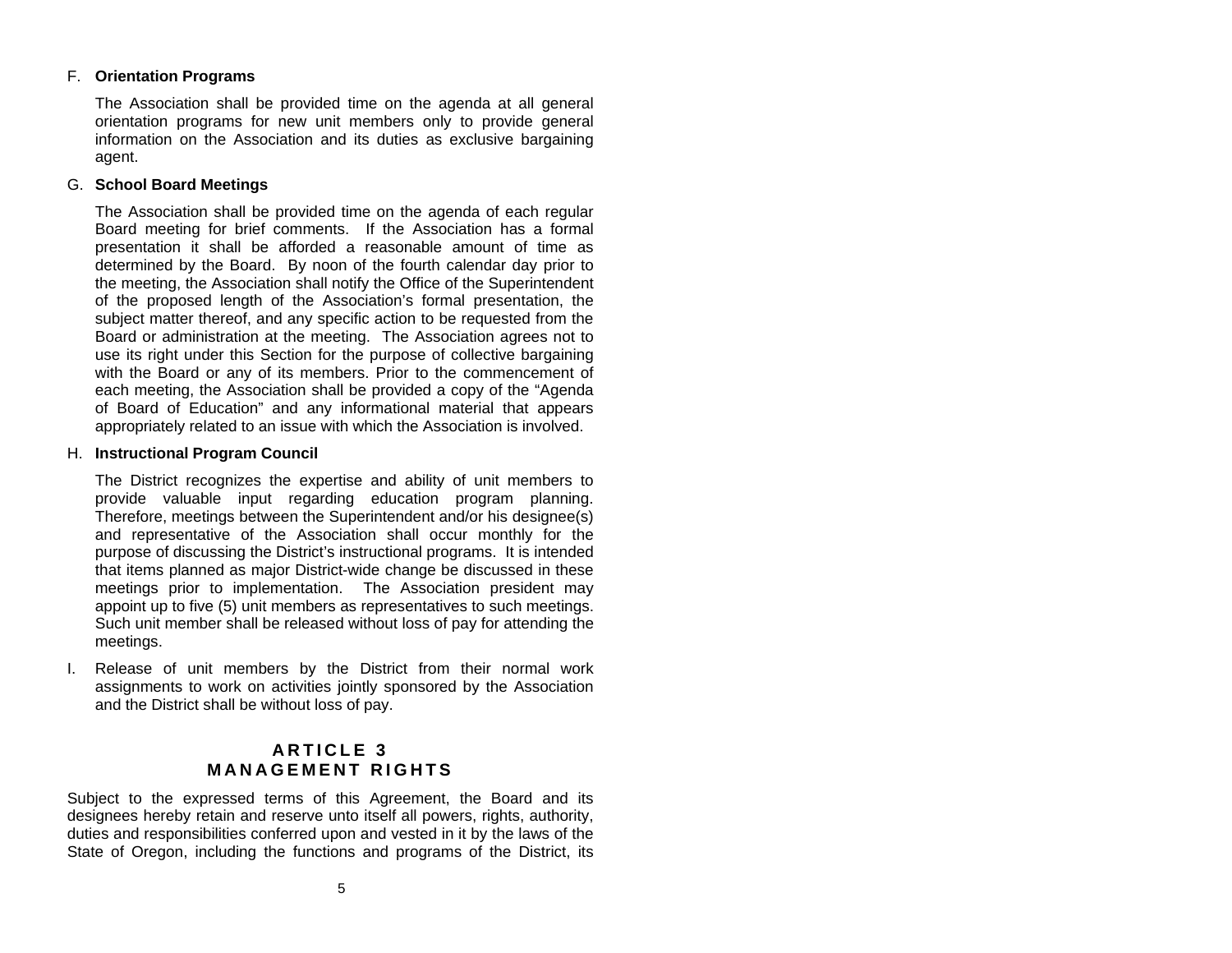<span id="page-8-0"></span>standards of services and education, its overall budget, utilization of technology and its organizational structure, the selection, direction and assignment of its personnel, the use of its facilities, and all areas of discretion in matters of inherent managerial policy.

# **A R T I C L E 4 N E GOTIA TION PRO C E D U R E S**

- A. Neither party shall have any control over the selection of the representatives of the other party.
- B. The parties mutually pledge that their representatives will hold all necessary authority to make and consider proposals and concessions in the course of bargaining, subject to ratification by the Board and Association, respectively.
- C. The parties agree to enter into collective bargaining over the successor agreement no later than the first teacher workweek in January of any affected year.
- D. Release time with pay shall be allowed to a maximum of five (5) Association representatives to the committee for up to thirty (30) bargaining meetings. Up to two (2) representatives representing the Association may be released from assigned responsibilities for full-time, but without pay from the District. Other negotiation meetings conducted during the workday shall be at the cost of substitute(s) to the Association. Upon mutual agreement, these meetings may occur during off-duty hours.

# **A R T I C L E 5 A D MINISTRA TION O F AGR EEMENT**

# A. **Contract Administration Meetings**

- 1. Meetings between designated representatives of the District and the Association shall normally be held monthly for the purpose of reviewing specific problems relating to this Agreement. Such meetings are not intended to bypass the grievance procedure. Such meetings shall constitute an "informal grievance" hearing if the issue concerns an action of a central administration office having impact on unit members and qualifies as a grievance under the terms set forth in Section A.1. of Article 6 of this Agreement. If, after seven (7) days, the issue is not resolved at one or more meetings, the Association may file a formal grievance at Level II.
- 2. Each party shall submit to the other, on or before the Friday prior to the meeting, an agenda of items to be discussed.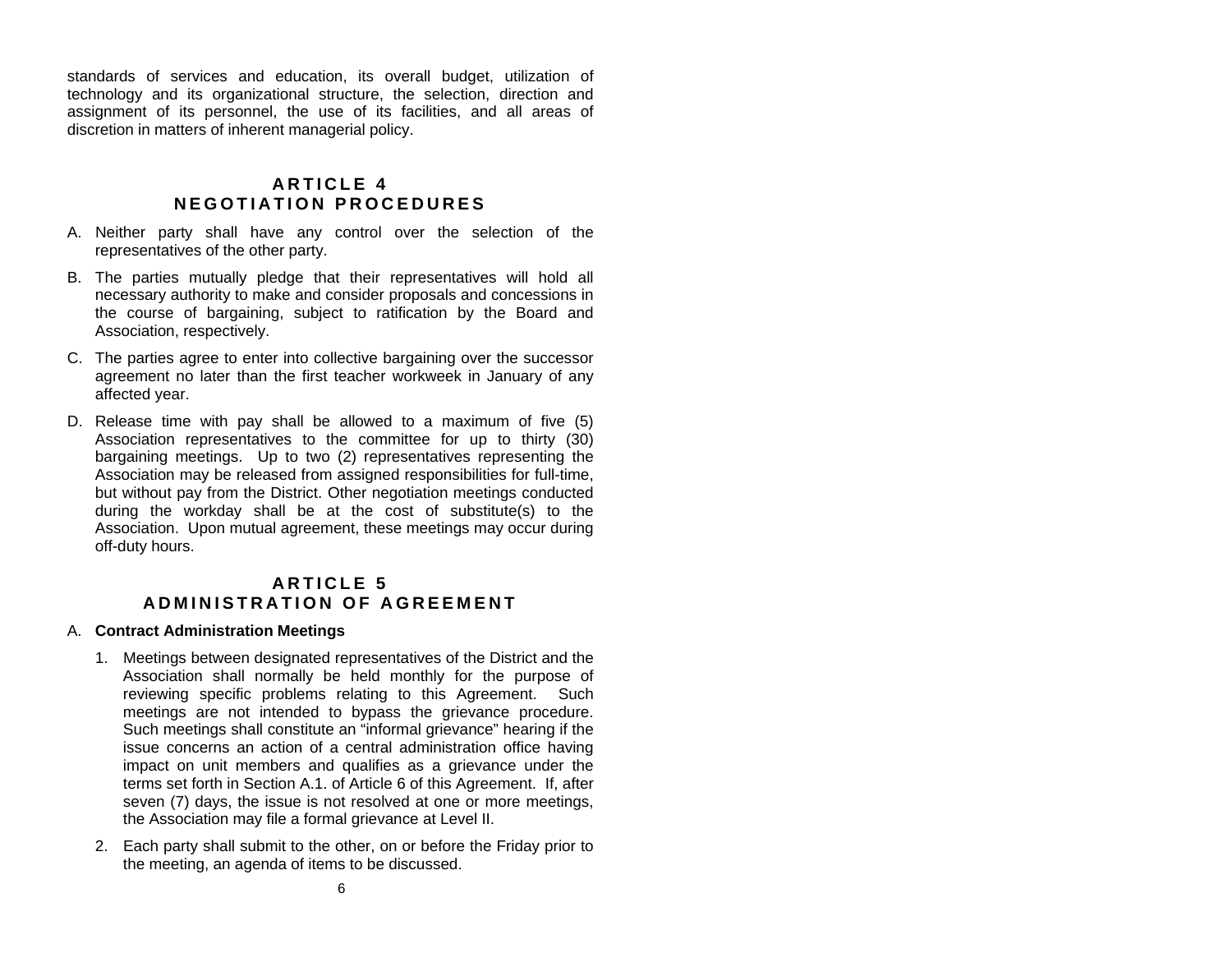<span id="page-9-0"></span>3. Release time with pay shall be provided to a maximum of three (3) Association representatives for attendance at up to eight (8) such meetings.

# B. **Amendment of Contract**

Should an administration meeting result in a mutually acceptable amendment of the present contract, then said amendment shall be subject to ratification by the Board and the Association, provided that the designated representatives shall be empowered to effect temporary, mutually agreed upon alterations to resolve special problems.

# C. **Written Communications**

Written responses regarding unresolved issues when requested by either party shall be made within two (2) weeks following the meeting. "Responses" may be only preliminary in nature. This Article does not preclude modification of positions or responses.

# D. **Association Representatives**

At the request of the Association designated representative, principal, or program supervisor, a monthly meeting shall be held for the purpose of reviewing the administration of this Agreement as it pertains to that building or program and resolving problems thereunder which may arise. By mutual consent, an additional representative and/or administrator may attend such meeting.

# **A R T I C L E 6 G R I E VAN C E PROC EDU R E**

SECTION A **-** Definitions, Time Limitations on Filing and Joinder

1. "**Grievance**" is defined as a complaint that this Agreement has been violated.

"**Employee grievance**" is defined as a complaint by one (1) or more unit members that the District has violated provisions of this Agreement, provided the conduct complained of directly affects the unit member(s).

"**Association grievance**" is defined as a complaint by the Association that the District has violated provisions of this Agreement.

2. All grievances shall be filed within thirty (30) days after the first knowledge by the injured party of the factual occurrences constituting the basis of the grievance. In case of an assignment, or other continuing classification or condition, a grievance concerning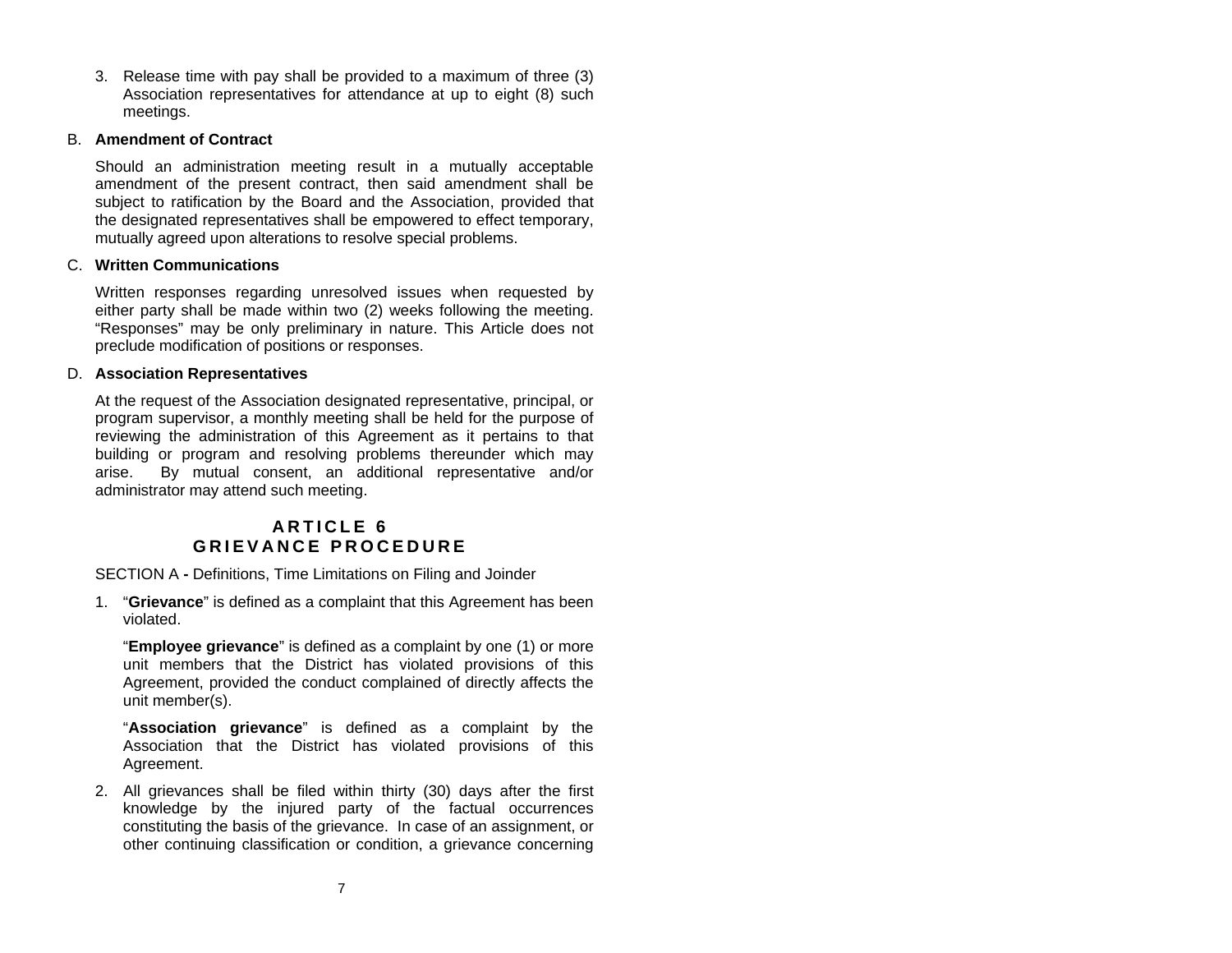either past or future effects thereof shall have been commenced within thirty (30) days of the grievant's first knowledge thereof.

- 3. "**Day**" is defined as a working school day. During the summer recess, a grievance may proceed upon mutual consent of the parties.
- 4. Grievances that are reasonably related shall be joined and processed together.
- 5. A grievance may not be filed over a unit determination matter or a 1(e) violation of ORS 243.672 or a matter that would cause the District to commit an unlawful act or a matter imposed upon the District by a higher authority.
- 6. The District shall continue, with respect to unit members, to provide the separate grievance procedure in existence with respect to issues arising solely under policies and regulations other than this Agreement, or regarding matters which are not employment relations as defined by law.

#### **SECTION B - General Procedures**

#### 1. **Representation.**

A unit member who initiates a grievance may elect to be represented by the Association or the unit member may elect to represent himself/herself at Levels I & II. If the unit member elects to represent himself/herself, the unit member shall so indicate in writing and shall include a statement that the unit member assumes responsibility for all costs which the unit member incurs associated with the processing of the grievance.

# 2. **Parties Present.**

The grievant must be present at Level I, Step 2 and shall have the right to be present at the Level II hearing (with witnesses) and, if present at any step, may require the presence of the administrator whose action is the subject of the grievance. A unit member is entitled to Association representation at any meeting or hearing held under this procedure.

#### 3. **Individual Adjustment.**

Any unit member may file and process a grievance through Level II of this procedure and have said grievance adjusted without intervention of the Association if:

a. The adjustment is consistent with the terms of this Agreement; and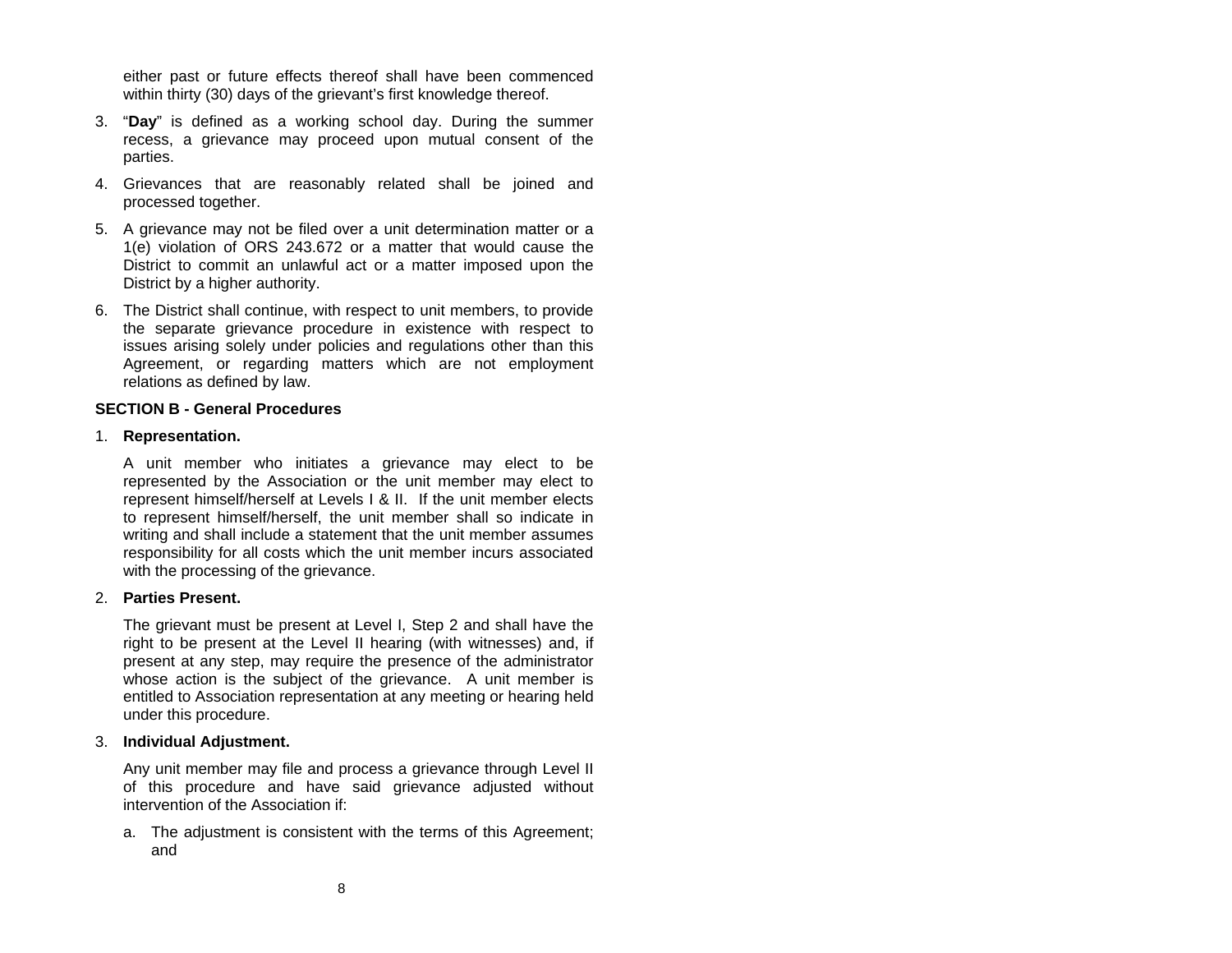b. The Association, or its designated Association representative at Level I, has been notified in advance of and given opportunity to be present at all meetings held pursuant to this Article. Any such grievance decision shall be forwarded to the Association.

#### 4. **Time Extensions.**

Time extensions shall be consented to in writing and shall be with the mutual consent of the grievant, or the Association, on behalf of a grievant, and the District.

# 5. **Default.**

Failure at any step of this procedure to communicate the decision in writing on a grievance within the specified time limit shall permit the grievant to proceed to the next step. Failure at any step of this procedure to appeal the decision to the next step within the specified time limit shall be deemed to be acceptance of the decision rendered at that step.

# 6. **Cooperation.**

All parties shall cooperate in the investigation of a grievance and promptly supply any readily available relevant information or documents to the other party.

# 7. **Limitation of Remedies.**

Except as otherwise provided by law, this grievance procedure shall constitute the exclusive remedy of unit members and the Association.

# 8. **Contents of Grievance.**

The written formal grievance filed at any level shall contain the specific Agreement article, section and paragraph that has allegedly been violated (e.g., Article 18.H.1.), a short statement of the facts giving rise to the violation and the relief sought. The written response shall include the decision and the rationale for such decision.

#### 9. **Minutes.**

Except at Level I, Step 2, appropriate minutes shall be kept at District expense of proceedings at all levels of this procedure. Such records shall be available to all parties. Additional records or transcription of the proceedings may be made by the Association or the District, the cost of which shall be paid equally by the Association or the District if both request this service. If only the District requests such additional service, it shall bear the cost and, if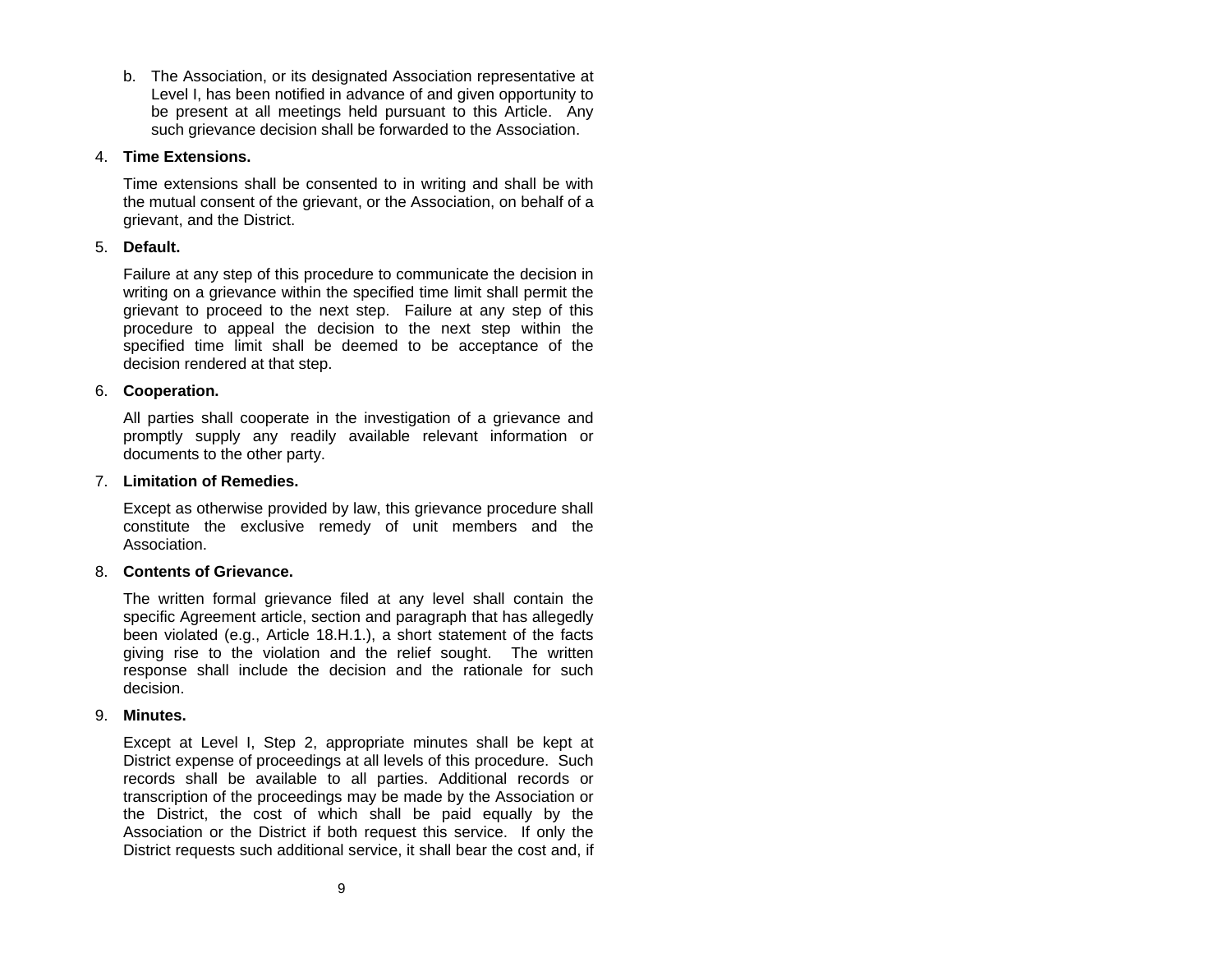only the Association requests such service, the Association shall pay the cost thereof.

# 10. **Separate Files.**

All documents, communications and records dealing with the processing of a grievance shall be filed in a separate grievance file which shall constitute a "personnel file," within the meaning of the confidentiality provisions of ORS 342.850. Access to those files shall be limited to those directly involved in the case.

#### 11. **Forms.**

Grievance forms shall be prepared jointly by the administration and the Association and given appropriate distribution so as to facilitate operation of the grievance procedure.

# 12. **Privacy.**

Except as otherwise provided by law or by agreement of the parties, meetings and hearings under this procedure shall not be conducted in public.

13. When it is necessary, pursuant to the grievance procedure provided for in this Agreement, for a school representative, a member of the Grievance Committee, or any other representative designated by the Association to attend a grievance meeting or hearing during a school day, s/he shall, upon notice to his/her supervisor or principal, and to the Superintendent, be released without loss of pay, as necessary, in order to permit participation in the foregoing activities. However, should the participation of witnesses in the grievance procedure necessitate the employment of a substitute, the Association shall assume the responsibility for payment of the cost of the substitute.

# **SECTION C - Levels and Steps**

# **Level I. Immediate Supervisor**

**Step 1** An employee grievance or an Association grievance affecting unit member(s) at a single building shall be raised by the filing of a formal written complaint setting forth the material required by Section B, paragraph 8, at the office of the unit member's supervisor. Grievances regarding salary placement on the Appendix A salary schedule shall be filed with the Director of Personnel and shall be considered as aLevel II grievance. The Level II, Step 1 hearing may be waived by mutual agreement.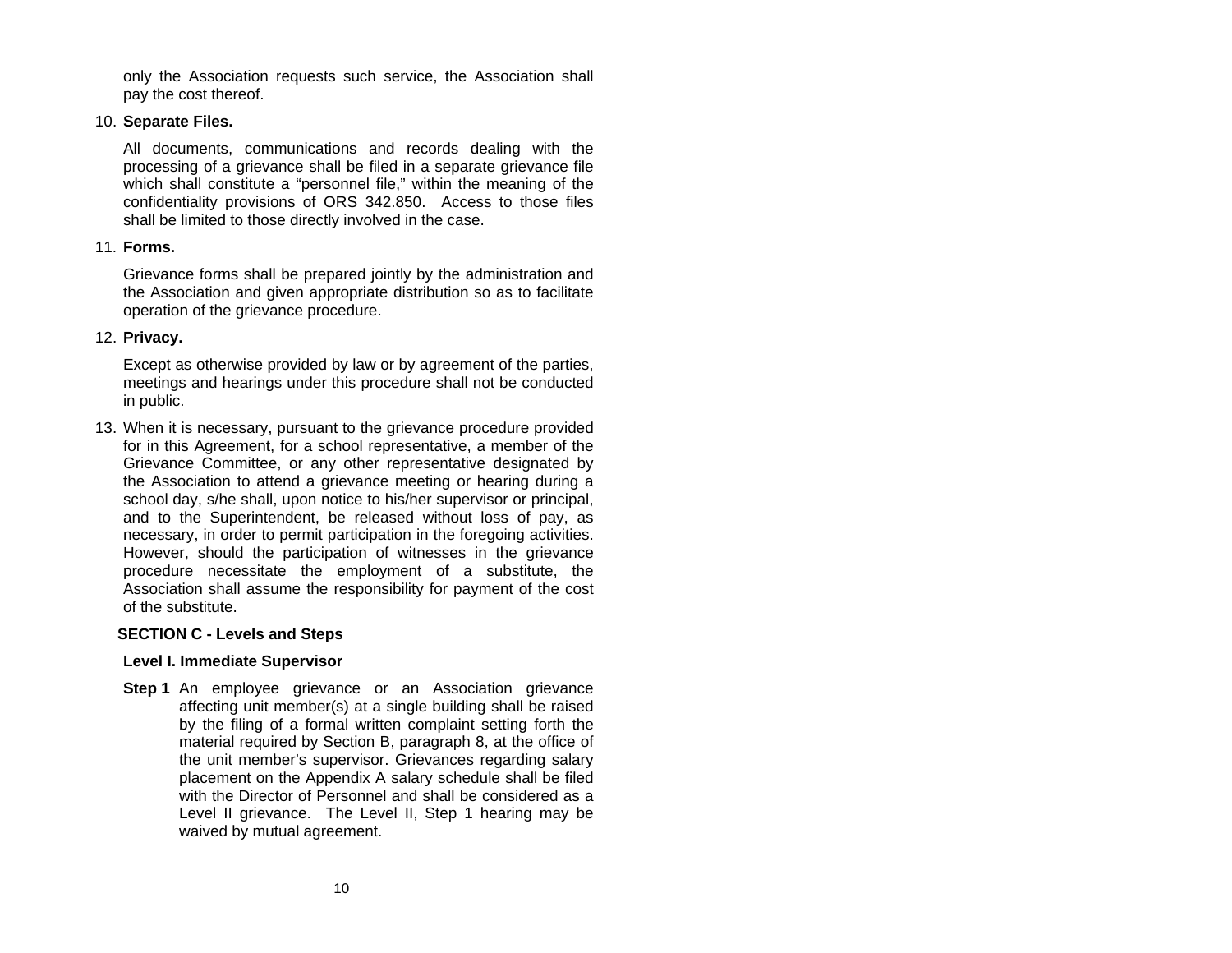- **Step 2** Within seven (7) days the grievance shall be discussed by the supervisor and the unit member and, if requested by the unit member, up to two (2) persons approved by the Association, one (1) of which shall be designated as the official representative for the unit member.
- **Step 3** In the event no settlement occurs at the Step 1 meeting, the supervisor, within seven (7) days of the meeting, shall set forth the reasons for the decision.
- **Step 4** In the event no settlement occurs at Step 3, the grievance may be appealed to Level II by filing a written appeal within seven (7) days of receipt of the Step 3 response. Such appeal must specify the portions of the Step 3 response which are in disagreement and the manner in which each portion is in error. Alleged violations not raised in the written appeal are waived and shall not thereafter be raised or considered under this procedure.

#### **Level II. Executive Deputy Superintendent**

An appeal of a grievance from Level I or a grievance filed by the Association affecting unit members in more than one (1) building shall be filed at this level.

- **Step 1** Within ten (10) days of receipt of the grievance, the Superintendent or designee shall conduct a grievance hearing.
- **Step 2** Within seven (7) days following completion of the Level II, Step 1 hearing, the Superintendent shall provide a written decision to the parties. However, at the request of the Superintendent, or the grievant, an informal hearing will be held within five (5) days to discuss the grievance and decision. In such case, the written decision shall be issued within three (3) days following the meeting.
- **Step 3** If the grievance is not settled at Level II, Step 2, the decision of the Superintendent shall be submitted to the Board of Education. Board action shall take place at the next scheduled Board meeting beyond seven (7) days from the date of the Level II, Step 2 decision. Within three (3) days following Board action, a written decision shall be mailed to the Association.

#### **SECTION D - Arbitration**

If the grievance is pursued to arbitration, the issues before the arbitrator shall be limited to those presented at Level II. Only the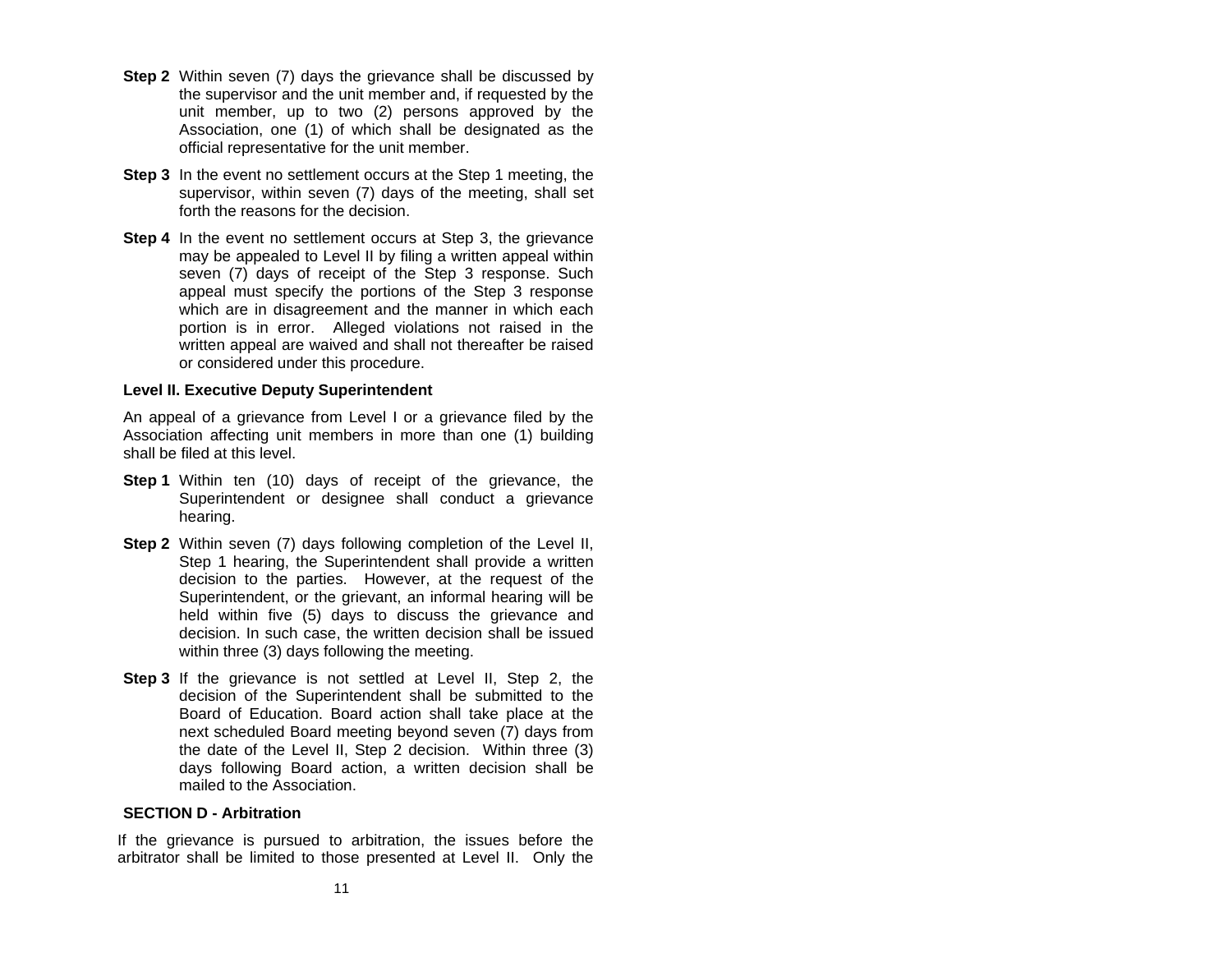District and the Association, in its own behalf or in behalf of a unit member or group of unit members, shall be parties in arbitration.

# 1. **Requesting an Arbitrator.**

After receipt of the Level II, Step 2 response or decision, the Association may request a list of seven (7) Oregon and Washington arbitrators from the Oregon State Conciliation Service who are members of the American Arbitration Association Labor Panel. Acopy of the request shall simultaneously be filed with the District. Each party shall then alternately strike one (1) name from the list supplied until one (1) name remains and that person shall be arbitrator. In the alternative, the parties may jointly agree upon any person to serve as arbitrator.

# 2. **Authority of Arbitrator.**

The arbitrator shall issue a decision within twenty (20) days of the close of the hearing or submission of briefs, whichever occurs later. The arbitrator's decision shall be in writing and shall set forth findings of fact, reasons and conclusions. The arbitrator may not add to, subtract from, or modify the terms of this Agreement, and may not award punitive damages. The arbitrator's decision shall be final and binding.

#### 3. **Costs.**

Fees and expenses for the arbitrator shall be borne equally by the Association and the District.

#### 4. **Attendance.**

Persons having a direct interest in the arbitration are entitled to attend hearings but the arbitrator shall have the power to require the retirement of any witness during the testimony of other witnesses.

#### 5. **Evidence.**

Except for evidence used solely for impeachment or rebuttal or to refresh recollection, evidence shall be restricted to exhibits made known to the other party at least twenty-four (24) hours prior to the first arbitration session and to testimony from witnesses whose names were made known to such party within said time; provided that the arbitrator may, upon a showing of good cause or to prevent injustice, relieve a party from this restriction.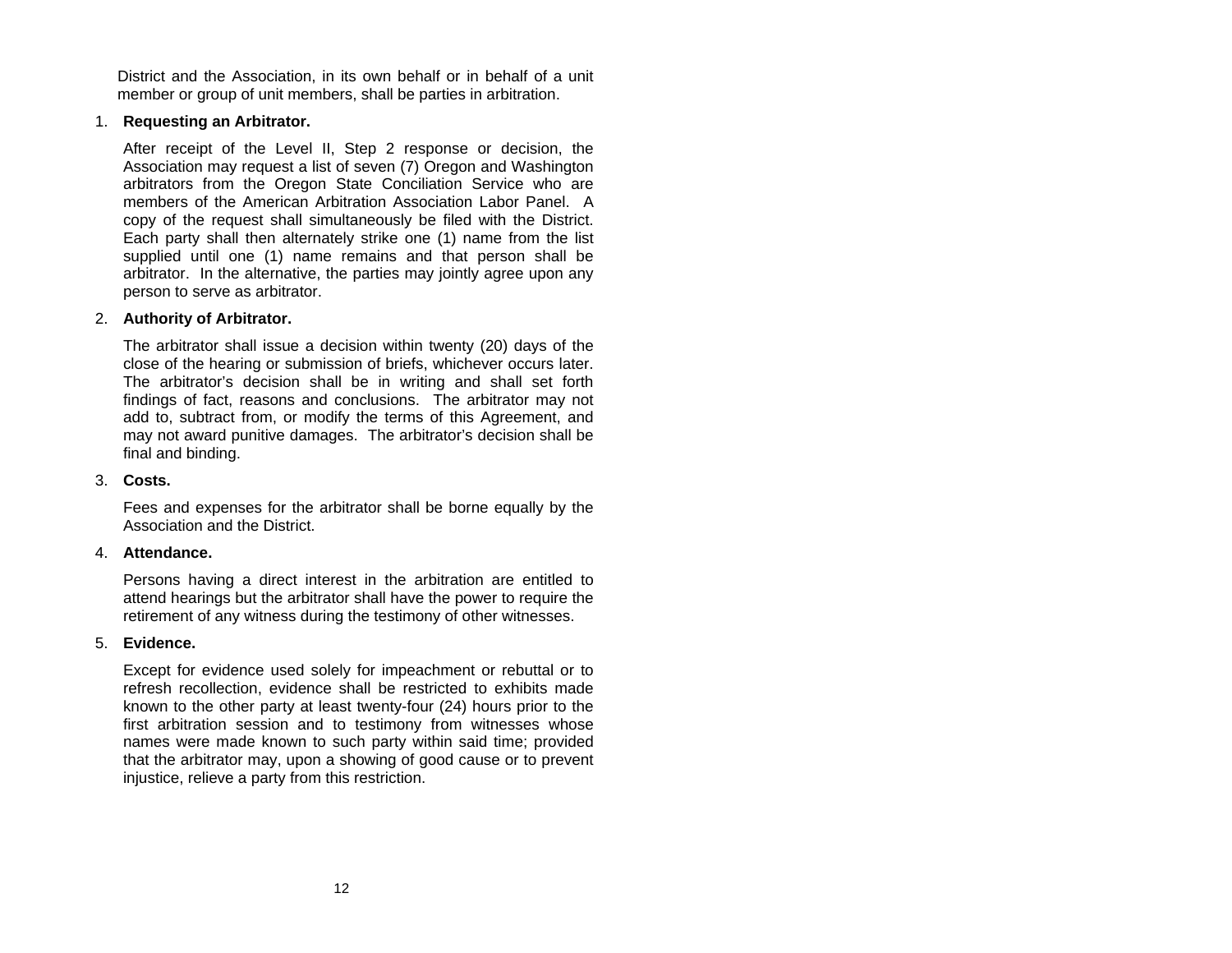## 6. **Affidavits.**

The arbitrator may receive and consider the evidence of witnesses by affidavit, but shall give it only such weight as s/he deems proper after consideration of any objections made to its admission.

## 7. **Oaths.**

Before proceeding with the first hearing, the arbitrator may take an oath of office. The arbitrator may require witnesses to testify under oath administered by any duly qualified person.

#### 8. **Waiver of Oral Hearings.**

The parties may provide by written agreement for the waiver of oral hearings.

#### 9. **Time and Place.**

The arbitrator shall fix the time and place for each hearing. At least five (5) days prior thereto, s/he shall mail notice of the time and place thereof to each party.

#### 10. **Order of Proceedings.**

The arbitrator may, at his/her discretion, vary the normal procedure under which the initiating party first presents the claim (except in discipline cases) but in any case shall afford full and equal opportunity to all parties for presentation of relevant proofs. The hearings may be reopened by the arbitrator on his/her own motion or on the motion of either party for good cause shown at any time before the award is made, but if the reopening of the hearing would prevent the making of the award within the time specified in these procedures or any other specified time agreed upon by the parties in writing, that matter may not be reopened unless both parties agree upon the extension of such time limit.

#### 11. **Serving of Notices.**

Each party shall be deemed to have consented and shall consent that any papers, notices or processes necessary or proper for the initiation or continuation of an arbitration under these rules and for any court action in connection therewith or the entry of judgment of an award made thereunder may be served upon such party (a) by mail addressed to such party or his/her attorney at his/her last known address, or (b) by personal service on such attorney or the Employee Relations Department or the Office of the Association as applicable.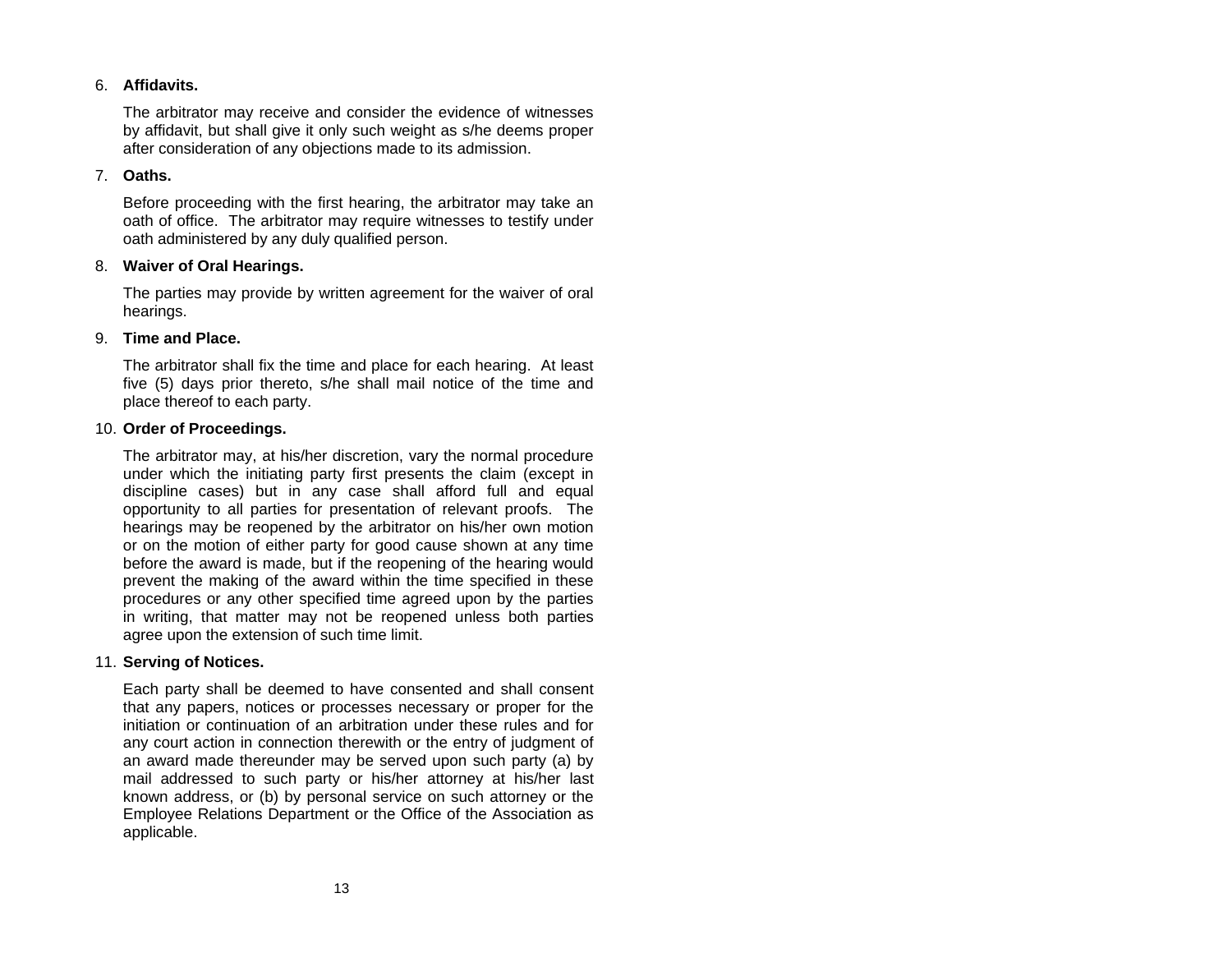# 12. **Communication with Arbitrator.**

Except as expressly authorized herein, there shall be no communication between the parties and the arbitrator other than at oral hearings and those necessary to accomplish the filing of evidence, briefs and papers, to arrange the order of proceedings and to provide notice. Prior to contacting an arbitrator, the opposing party shall be given notice by the initiator.

# 13. **Arbitrability; Review of Arbitration Decision.**

Upon request of either party, the arbitrator shall first hear and rule in writing on questions of procedural and substantive arbitrability. Grievances, in order to be arbitrable, must have been processed according to this grievance procedure. Grievances must include only those issues described in Section 1 of this grievance unless otherwise agreed to by the parties. Grievances shall be heard unless the contract clearly is not susceptible to the interpretation cited in the grievance. Ambiguity shall result in the grievance being considered. If neither party requests a separate hearing on grounds of arbitrability, and if the arbitrator still rules that a grievance is not arbitrable, s/he shall not comment on the merits of the grievance in any way.

### 14. **Conflict of Interest.**

No person shall serve as arbitrator in any arbitration in which he or she has any financial or personal interest in the result of the arbitration, unless the parties, in writing, waive such disqualification. Prior to accepting the appointment or immediately upon receiving notice of this rule, whichever is later, the prospective arbitrator shall disclose to the parties any circumstances likely to create <sup>a</sup> presumption of bias or which might disqualify him or her. If either party declines to waive the presumptive disqualification, the vacancy shall be filled in accordance with the procedures described below.

#### 15. **Substitute Arbitrator.**

If any arbitrator shall resign, die, withdraw, refuse or be unable or disqualified to perform the duties of the office, it shall be vacant and the matter may be reheard by a new arbitrator. A party desiring to fill such vacancy and continue arbitration must give notice thereof to the other party at the Oregon Employment Relations Board within five (5) days of the date of receipt of knowledge of the vacancy and request that the Employment Relations Board furnish an additional list of seven (7) arbitrators. The successor shall then be selected in the same manner as in the original selection.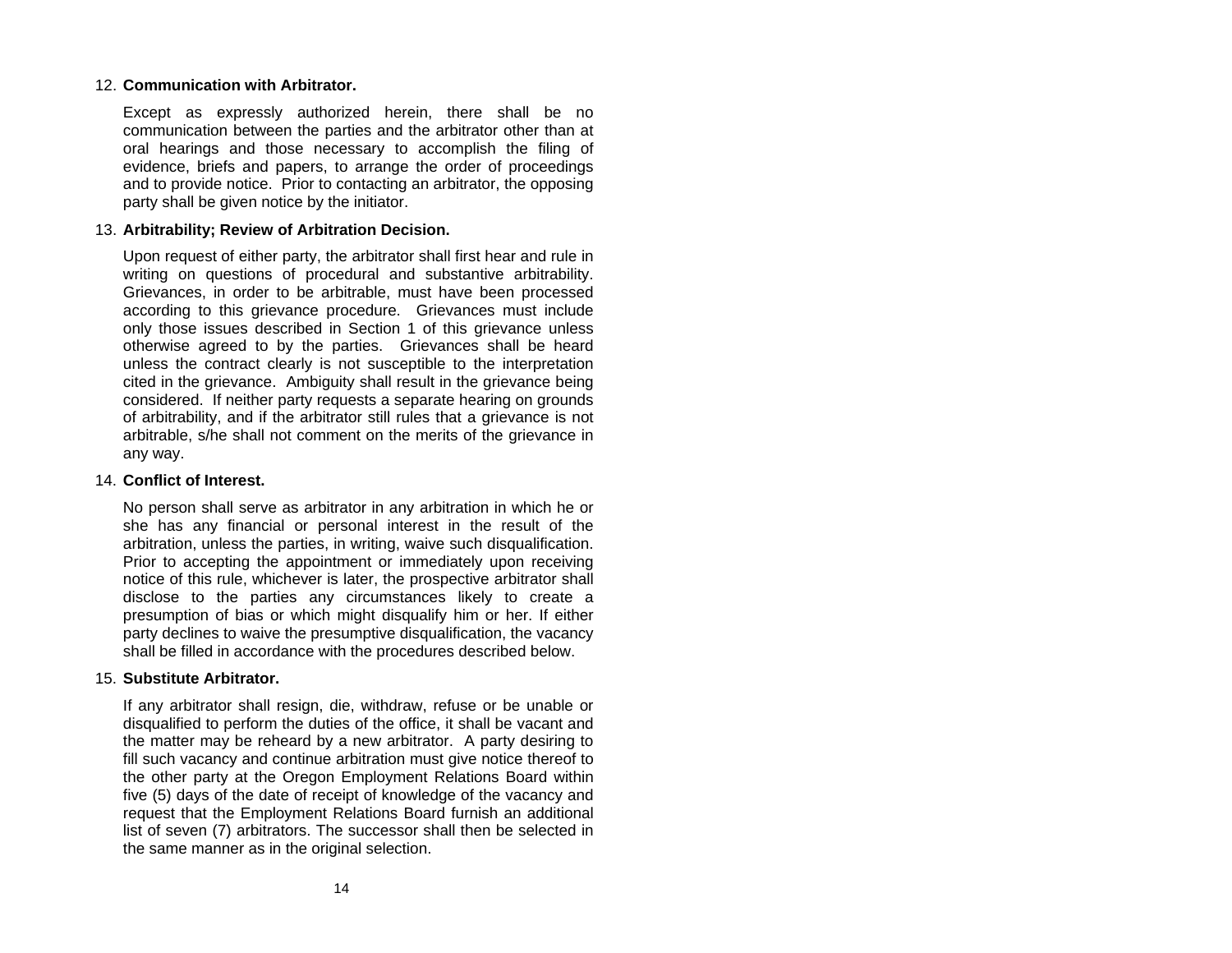# <span id="page-17-0"></span>**A R T I C L E 7 NONDISCRIMINATION AND ACADEMIC FREEDOM**

### A. **Nondiscrimination**

In matters of wage, hours and employment relations, or any other matter covered by this Agreement, the District agrees to follow a policy of not discriminating against any unit member on the basis of race, color, national origin, ancestry, sex, age, weight, height, marital status, religion, disability, sexual orientation, lawful off-duty political activity or associations, membership or nonmembership in the Association or participation in its activities, the fact that the unit member's residence is outside the District, or as otherwise provided by School Board policy. However, this provision shall not be construed to prevent the following:

- 1. District participation in program conducted in an effort to increase opportunities for minority groups, subject to the provisions of this Agreement.
- 2. Distinctions authorized by law.
- 3. Consequences of District policies pertaining to assignment of spouses both employed by the District if one is an administrative or supervisory employee.
- 4. It is the intention of the parties that the interpretation given to this Article shall be consistent with the proper interpretation of the provision of the Oregon Fair Employment Practices Law contained in ORS 659.028 and 659.030. A grievance alleging violation of Section A of this Article shall not be subject to arbitration if the grievant elects to pursue the complaint through means established by statute.

#### B. **Academic Freedom**

Unit members shall be guaranteed academic freedom in instructional presentations and discussions and in faculty discussions of education policy. Unit members may introduce controversial materials provided such presentations, discussions and materials are appropriate and relevant to course content and grade level and that balanced viewpoints on a controversial issue are presented consistent with the administrative regulations in effect during 2002-03 that speak to the District's Academic Freedom Policy 6.20.010P.

C. A reprisal shall not be taken against a unit member in response to that unit member's exercise of the right to file a grievance as provided in this Agreement.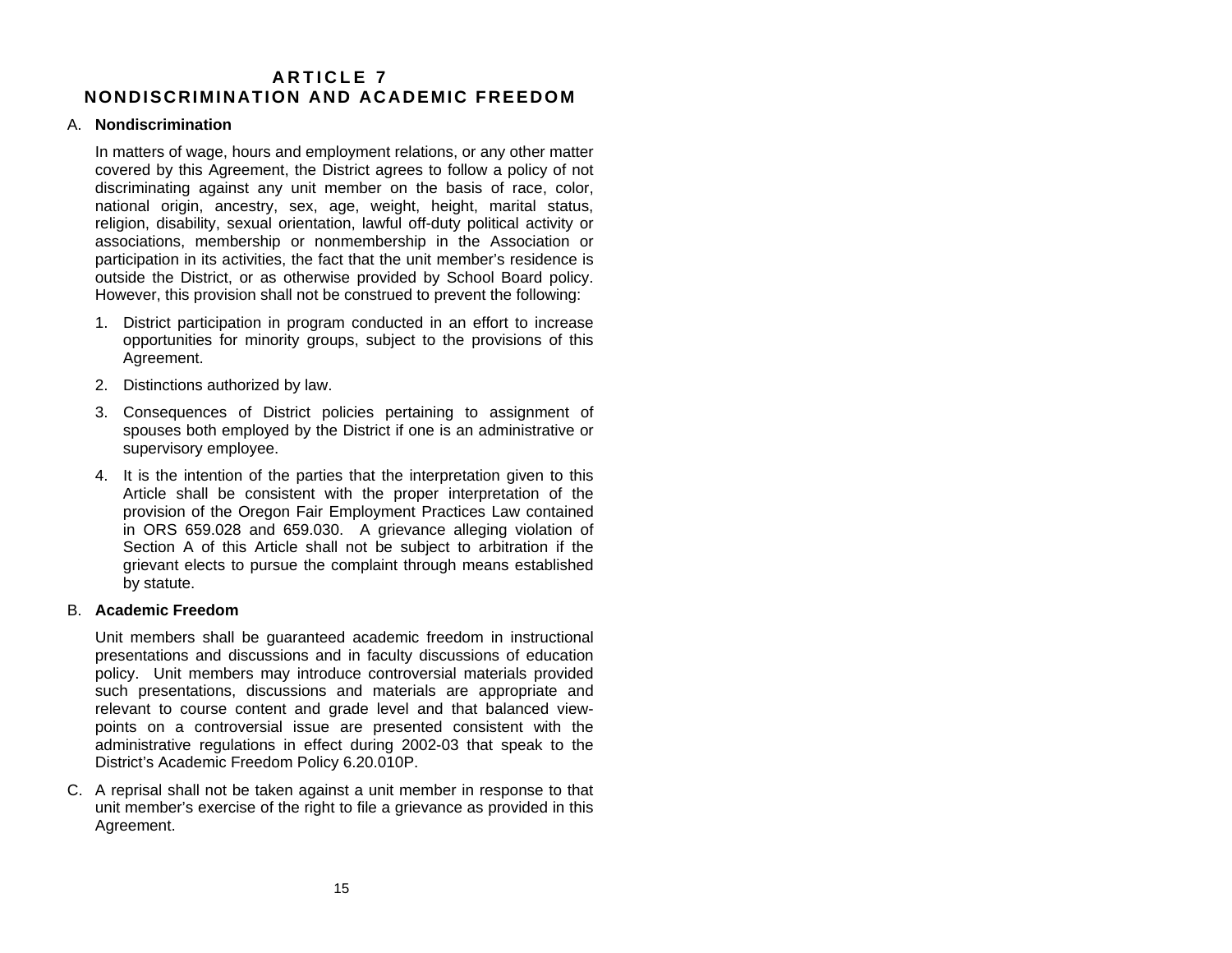<span id="page-18-0"></span>D. The personal life of a unit member is not an appropriate concern of the District, except where it relevantly affects the unit member's fitness for or performance of his/her professional duties.

# **A R T I C L E 8 E V A L U A T I O N**

- A. The performance of unit members shall be evaluated in writing. While varied sources of information are weighed and considered, the written evaluation of a unit member's performance will be done only by licensed administrators. Probationary teachers shall be evaluated at least two (2) times during the school year. Such evaluations shall be completed by the last working day preceding the winter break and by March 1st. Unless substantive reasons exist, written evaluations of contract teachers shall be completed every other year and the evaluation report shall be submitted by May 1st of the year it is due. Unit members in positions for which licensure is not required shall be evaluated, in writing, at least once by April 1st, each school year during their first three (3) full years of employment. Thereafter, written evaluations shall be made by May 1st, every other year.
- B. The appropriate written forms setting forth criteria to be used in evaluations shall be distributed to the affected unit members. Additional forms need not be given in subsequent years unless they have been modified or requested by a unit member. No member of the bargaining unit shall be the individual responsible for the evaluation of another member of the unit.
- C. Upon request, the unit member shall be provided with a copy of notes made by the evaluator during an observation. A copy of the written evaluation shall be submitted to the unit member at the time of the formal evaluation conference or within ten (10) days thereafter; one (1) copy is to be signed and returned to the administration, the other is to be retained by the unit member. In the event that the unit member feels that the evaluation was incomplete or unjust, s/he may put his/her objections in writing and have them attached to the evaluation report to be placed in his/her personnel file. Such written objections shall normally be made within thirty (30) days of receipt of the evaluation.
- D.
- 1. When an evaluating administrator determines that there is <sup>a</sup> performance deficiency which requires immediate attention, the unit member may be placed on a Program of Assistance.

The Program of Assistance shall be in writing and include the following: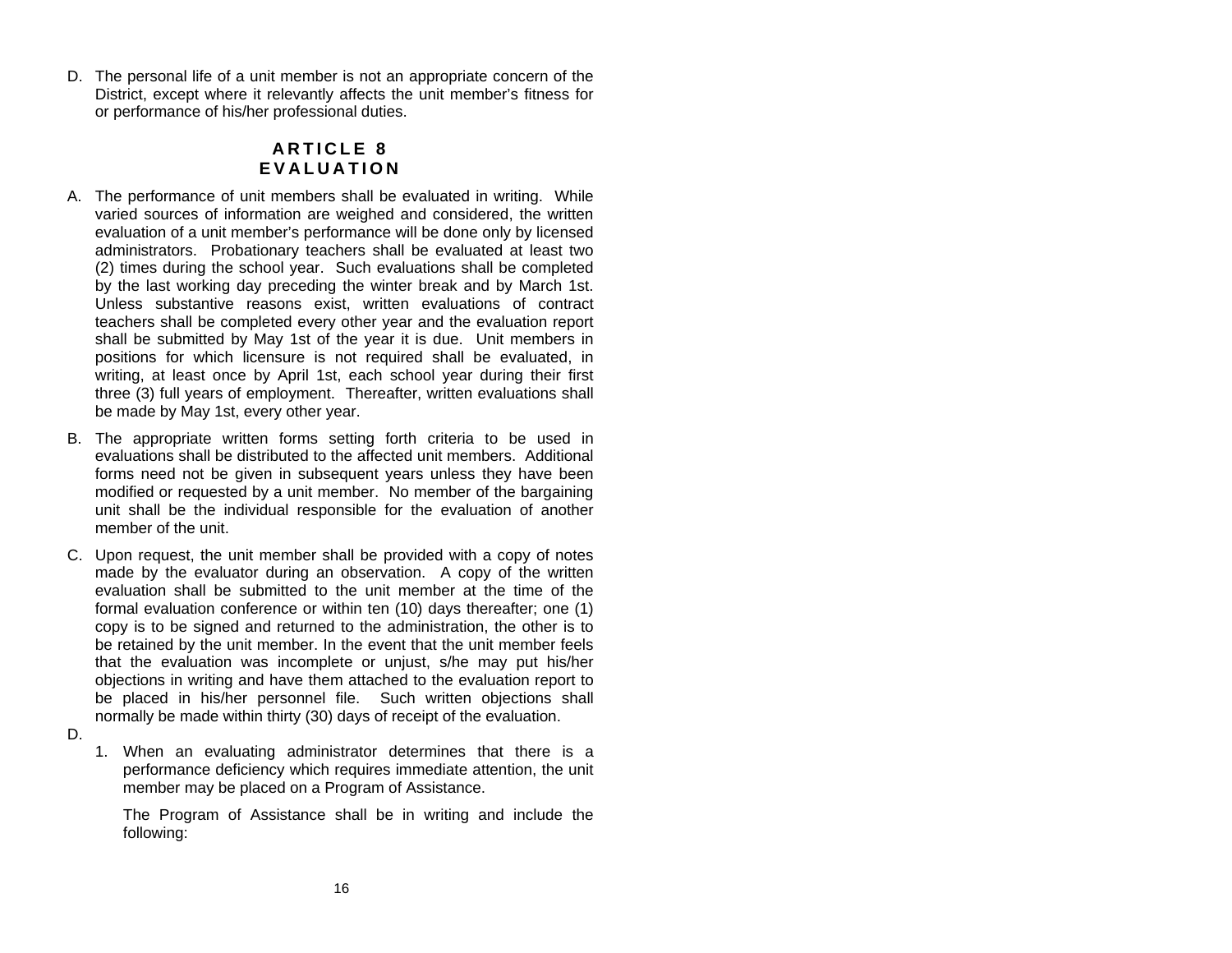- a. A description of the deficiency which is to be addressed by the Program of Assistance;
- b. The description of the improvement in performance that the unit member is expected to achieve;
- c. A program for achieving the desired performance improvement;
- d. A description of resources to be used and assistance to be provided by the District;
- e. The program shall contain a reasonable timeline for completion and include a schedule for assessing progress towards achieving improvement in performance; and
- f. Upon request of the unit member, following successful completion of a Program of Assistance, the member shall be given written verification. A copy of this form notice shall replace the program in the personnel file.

# 2. **Waiver**

- a. The parties agree that the provisions of ORS 342.895(5) are hereby waived by the District for the duration of this Agreement. That is, should a grievance or other claim of violation of applicable evaluation procedures or fundamental unfairness in a Program of Assistance for improvement be held by the Association or individual bargaining unit member, such grievance shall be filed in a timely manner pursuant to the provisions of the grievance procedure set forth at Article 6 of this Agreement. Such a grievance shall not be held in abeyance for the timeline set forth in ORS 342.895(5). This waiver is subject to the repeal or amendment of ORS 342.895(5) during the term of this Agreement.
- b. The parties understand that the filing of a grievance as described above shall not operate to delay or otherwise impede the District's right to implement the Program of Assistance.
- E. A grievance relating to an evaluation of a unit member may be filed to the extent that it alleges:
	- 1. Bad faith, or that an item is clearly untrue, or
	- 2. A violation of the procedural requirements of this Article, or
	- 3. A violation of the procedural requirements of the "Portland School District Teacher Evaluation Process" document and any revisions to that document. Revisions recommended to the Superintendent shall be jointly developed by members of the District and the Association.
- F. Nothing in this Agreement shall be construed to limit the opportunity of the teacher, or of either party, to make claims concerning alleged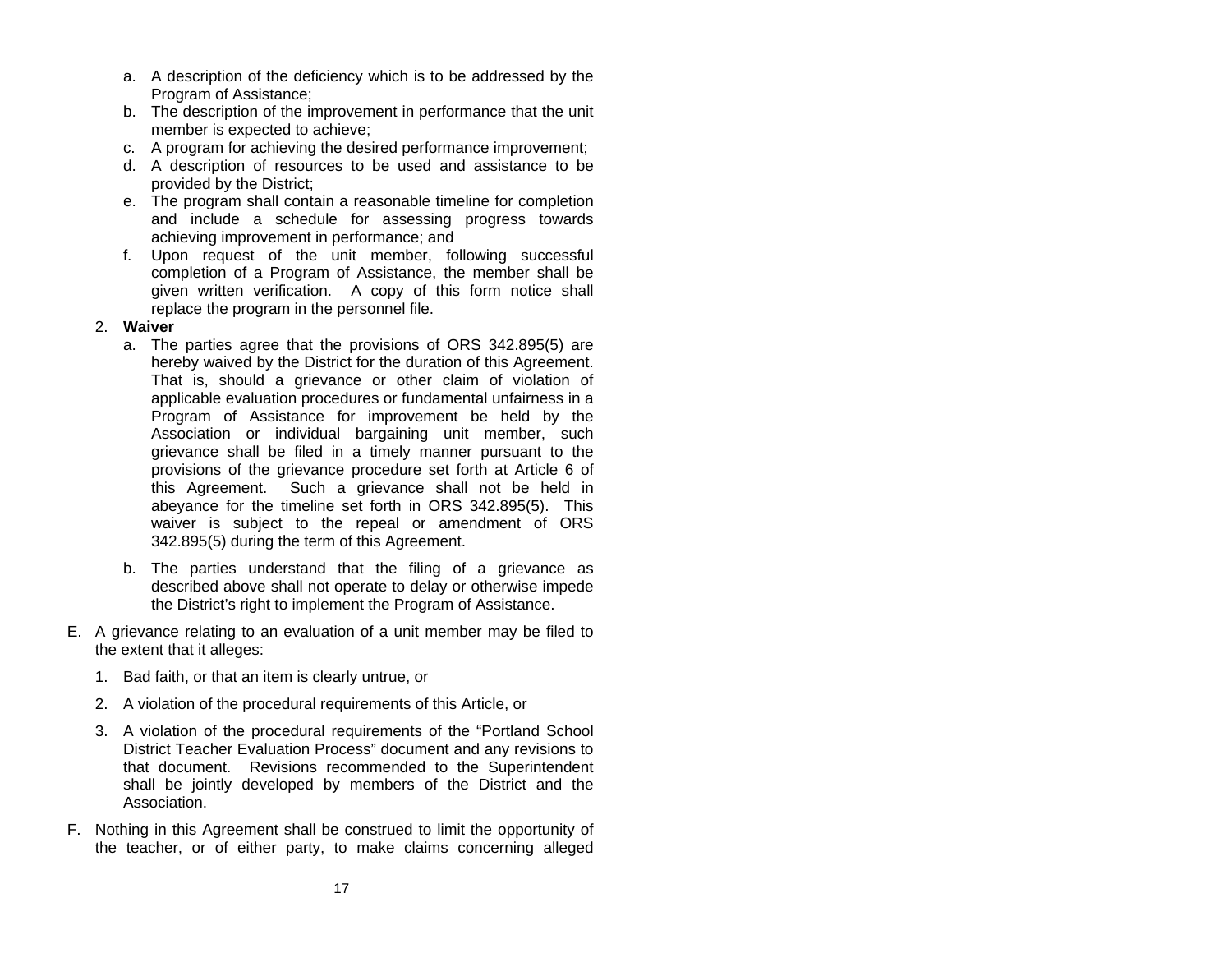violations of this Agreement or of policies, in their presentations to the Fair Dismissal Appeals Board.

- G. A grievance arbitration will not result in a requirement that the evaluation be modified or withdrawn unless it is shown that a violation of the evaluation process as described in E. above directly affected the outcome of the evaluation. If an arbitrator determines that aprobationary teacher was not evaluated as described in E. above and that the failure to follow the evaluation process directly led to the nonrenewal, discharge or dismissal, the arbitrator may reinstate the teacher but shall have no authority to grant any additional years of employment status, including contract teacher status, beyond that which existed at the time the original evaluation which was subject of the grievance occurred. Thus, the arbitrator shall have no authority to rule separately on the issue of the nonrenewal, discharge or dismissal of the teacher.
- H.
- 1. If a complaint is made to a supervisor about the unit member and the supervisor believes it warrants further consideration, such complaint shall be handled as follows:
	- a. After hearing the complaint, the supervisor will request that the complainant discuss the matter directly with the unit member. The supervisor shall not be involved in this discussion unless his/her presence is requested by either party.
	- b. If the complainant refuses to discuss the matter with the unit member or, if after discussing the matter with the unit member the complainant is still dissatisfied, the supervisor will cause the complaint to be reduced to writing.
- 2. If the supervisor decides to proceed further with the written complaint, it shall be processed within fourteen (14) days of receipt under the following circumstances:
	- a. If the evaluating supervisor intends to make a record in the evaluation report of the unit member against whom the complaint was made;
	- b. If the supervisor intends to place a record of such complaint in the unit member's personnel file or the building file;
	- c. If in the supervisor's judgment such complaint is sufficiently relevant to the unit member's performance so as to indicate the desirability of a conference, the unit member may have a representative present at any such conference; and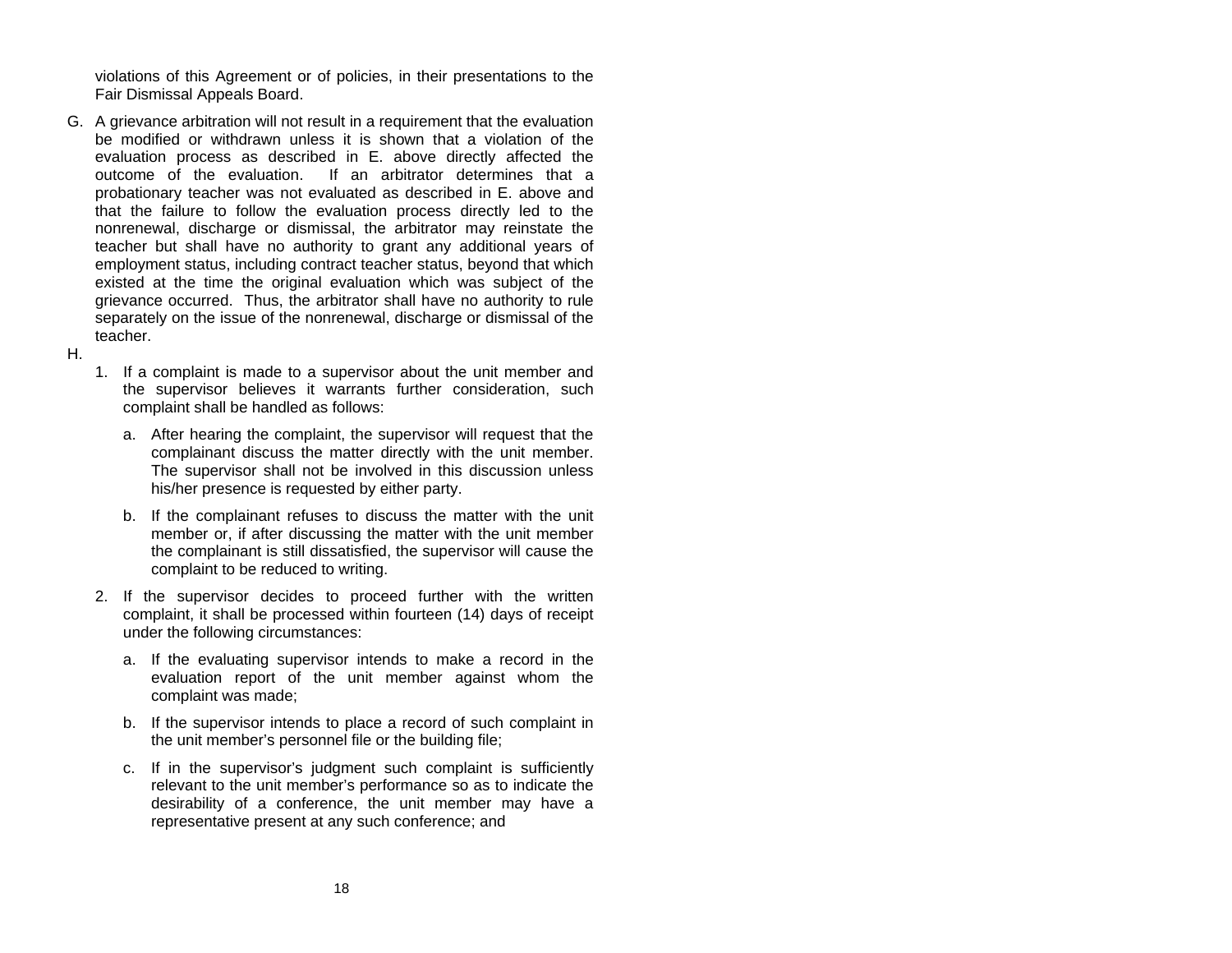d. If a unit member learns of a complaint and requests a conference.

The supervisor shall meet with the unit member and shall describe the nature of the complaint including specific examples of the time, place and type of action complained of, if known, at the conference. The unit member may have a representative present at such conference. The name of the complainant may be given as part of the discussion of such specifics. The unit member will have an opportunity to respond fully to the complaint. If, however, the complaint is used in any manner to support actual or recommended discipline, administrative transfer, nonrenewal or dismissal, such record shall be placed in the personnel file and the complainant's name shall be disclosed if the unit member so requests. "Complaint" means an allegation made against the unit member brought by a parent or other citizen, or a nonsupervisory third party.

I. Each unit member shall have the right upon request to review the contents of his/her District personnel file as well as any similar building file maintained by his/her supervisor. With the exception of items which are duplicates of those in the District file, evaluation materials as described in the District Evaluation Handbook, inservice records and other official records, materials in the supervisor's building file shall be removed when either the supervisor or the unit member is transferred. A representative of the Association may (1) at the unit member's request accompany the unit member in this review, or (2) be authorized by the unit member in writing to review the file. A unit member shall be provided a copy of any materials relating to the unit member's work performance if such materials are to be placed in the unit member's personnel file. A complaint shall not be placed in the unit member's personnel file unless accompanied by a written directive from the administrator. Each unit member's personnel file subject to such review shall contain the following minimum items of information:

All unit member evaluation reports

Transcript of academic records

Contract status recommendation

The unit member may respond to any item placed in the unit member's personnel file or the record described above of the unit member maintained by the supervisor and said response shall become a part of the file. A unit member may request and have granted that any materials in the District personnel file (excluding evaluations and disciplinary materials) be removed from his/her file if after three (3) years of being written no subsequent similar entries have been made into the unit member's personnel file. A unit member may request and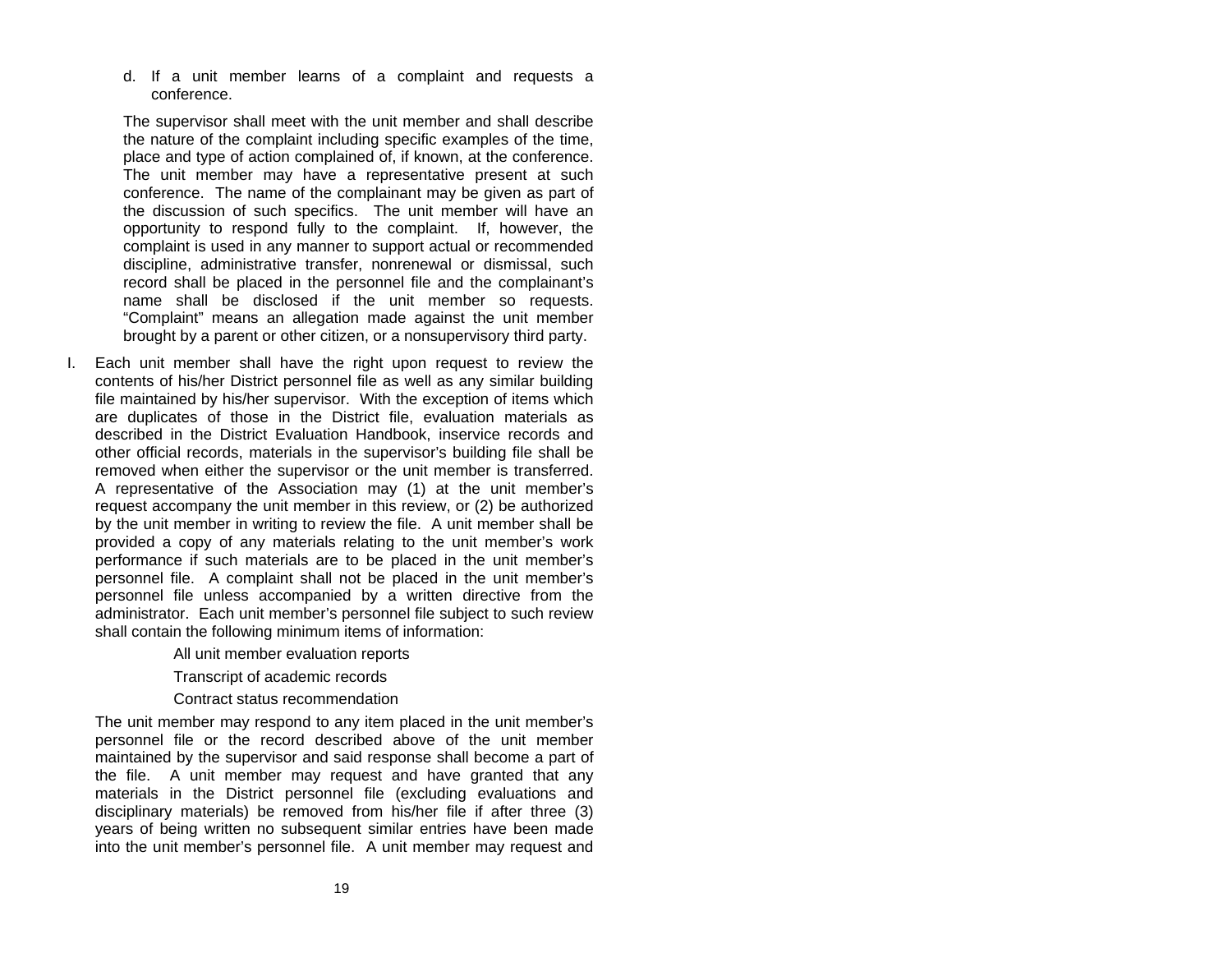<span id="page-22-0"></span>have granted that letters of warning and reprimands be removed from his/her building file if after three (3) years of being written no subsequent similar entries have been made into the unit member's building or personnel file.

J. A unit member or an administrator may request the presence of an observer at any formal evaluation meeting in accordance with Administrative Directive/Regulation 5.20.081(5).

# K. **Testing**

Student performance on District-wide and/or other standardized tests may indicate where modifications of instruction are required and the implementation of such modifications may be part of the evaluation process. However, evaluations or criticism of a teacher shall not be based specifically on the issue of comparisons of such student performances.

L. A unit member having more than one supervisor shall not be subject to more than one evaluation cycle.

# **A R T I C L E 9 U N IT MEMB E R R I G H TS AN D J U ST C A USE**

- A. No unit member shall be disciplined, reprimanded or reduced in compensation without just cause. Reprimands shall be made privately and not in the presence of students, parents, unit members or members of the community. Unit members who have completed three (3) full years of service and are not covered by the Fair Dismissal law shall not be dismissed without just cause.
- B. A polygraph examination shall not, except upon the unit member's initiation, be used in any way that would affect any unit member's condition of employment. The District shall comply with Chapter 318, Oregon Laws 1979 (SB 756).
- C. This Article does not apply to dismissal, except as provided in paragraph D. below, or nonrenewal of teachers or special salary placements under Appendices B & C. However, employees subjected to nonrenewal or dismissal shall be afforded the procedural rights of due process. If a unit member is removed from an extended responsibility assignment, upon request s/he shall be given the reasons in writing and afforded the opportunity to have a representative present in any discussion with the supervisor.
- D. In the event of dismissal from employment, a unit member having contract status may elect to appeal the dismissal to binding arbitration in accordance with Article 6D. of this Agreement or the Fair Dismissal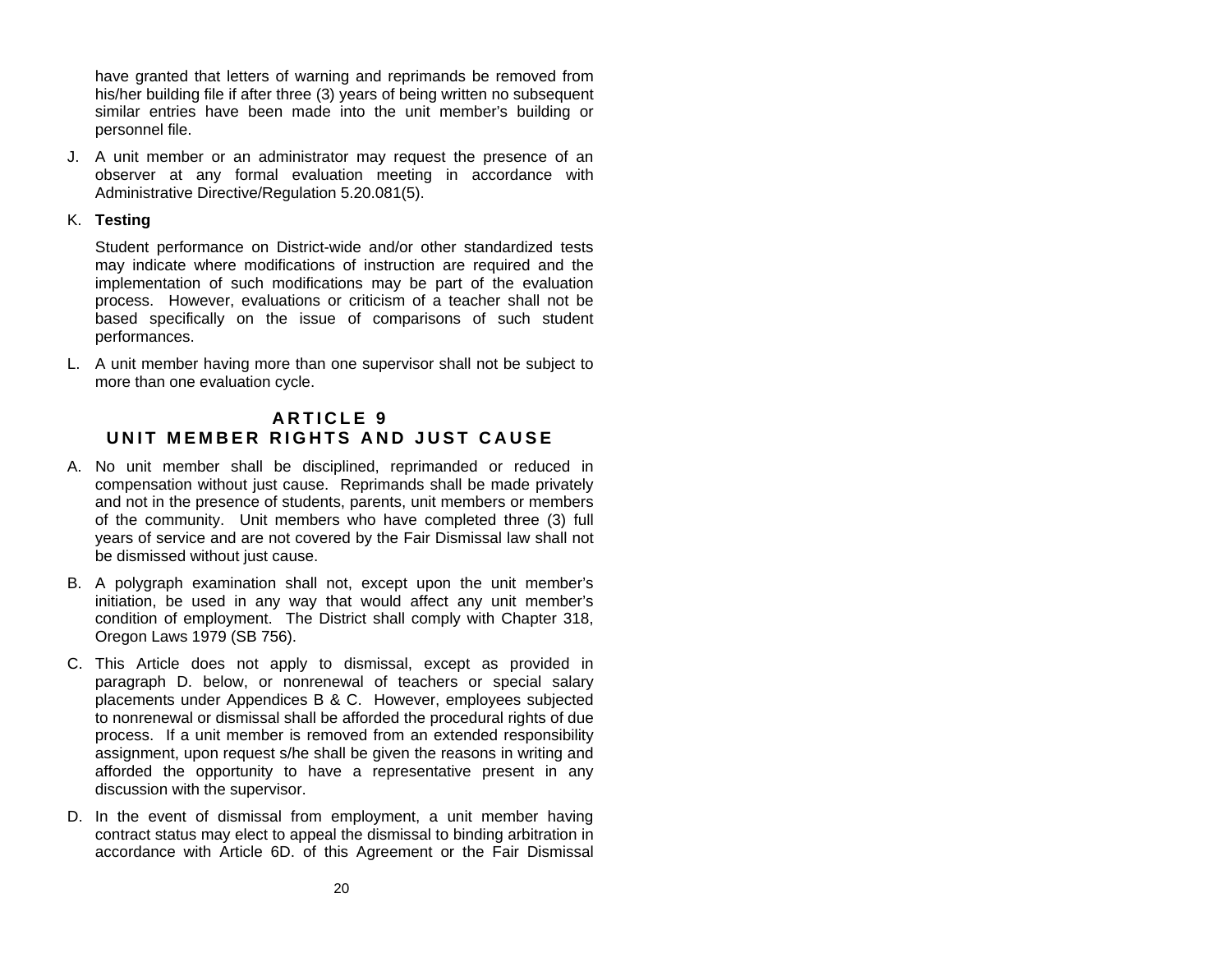Appeals Board, but not both. The unit member must so notify the Superintendent, in writing, within ten (10) calendar days after receipt of notice of the dismissal decision of the District's School Board.

- E. Whenever a unit member is directed to meet with an administrator orother representative of the District regarding a matter which could result in disciplinary action, termination, nonrenewal or layoff, the unit member shall be given prior written notice of the reasons for such meeting and the right to have a representative of the Association or legal counsel present to advise the unit member during the meeting. This section does not apply to a meeting where the sole reason for the meeting is to discuss re-assignment.
- F. A unit member has the right to administrative support at any meeting with a parent. Unit members shall not be required to meet with a parent without a workday's advance notice. If during any meeting with a parent and administrator it appears to the unit member that complaints are being made that could result in the discipline of the unit member, that unit member has the right to ask for representation before continuing the meeting. A unit member has the right to ask the supervisor to take administrative charge of the meeting when such a meeting is dealing with the job performance of or a possible action against the unit member. Tape recorders will not be allowed without the consent of the unit member.
- G. The District may direct a unit member to be examined by the unit member's physician if there exists substantive reasons which call into question a unit member's ability to perform assigned duties. The unit member shall be counseled as to the concern that has prompted the referral. The unit member shall provide the District a statement from his/her personal physician that confirms that the District's concern is being addressed, and that the unit member is able to perform assigned duties or is unable to continue at the present time. The unit member will not be required to release her/his private medical records.

If the unit member does not have a physician, or a substantive reason exists, the District may direct the unit member to be examined by the District's physician. The District shall pay for any such examinations and also provide the necessary release time. The District shall request that the physician only disclose medical information specific to the reason that prompted the referral.

A unit member will not be required by the District to involuntarily submit to testing of bodily fluids unless there is a substantive reason to believe the health and safety of others is at risk.

H. Any suspension of a unit member pending charges shall be with pay.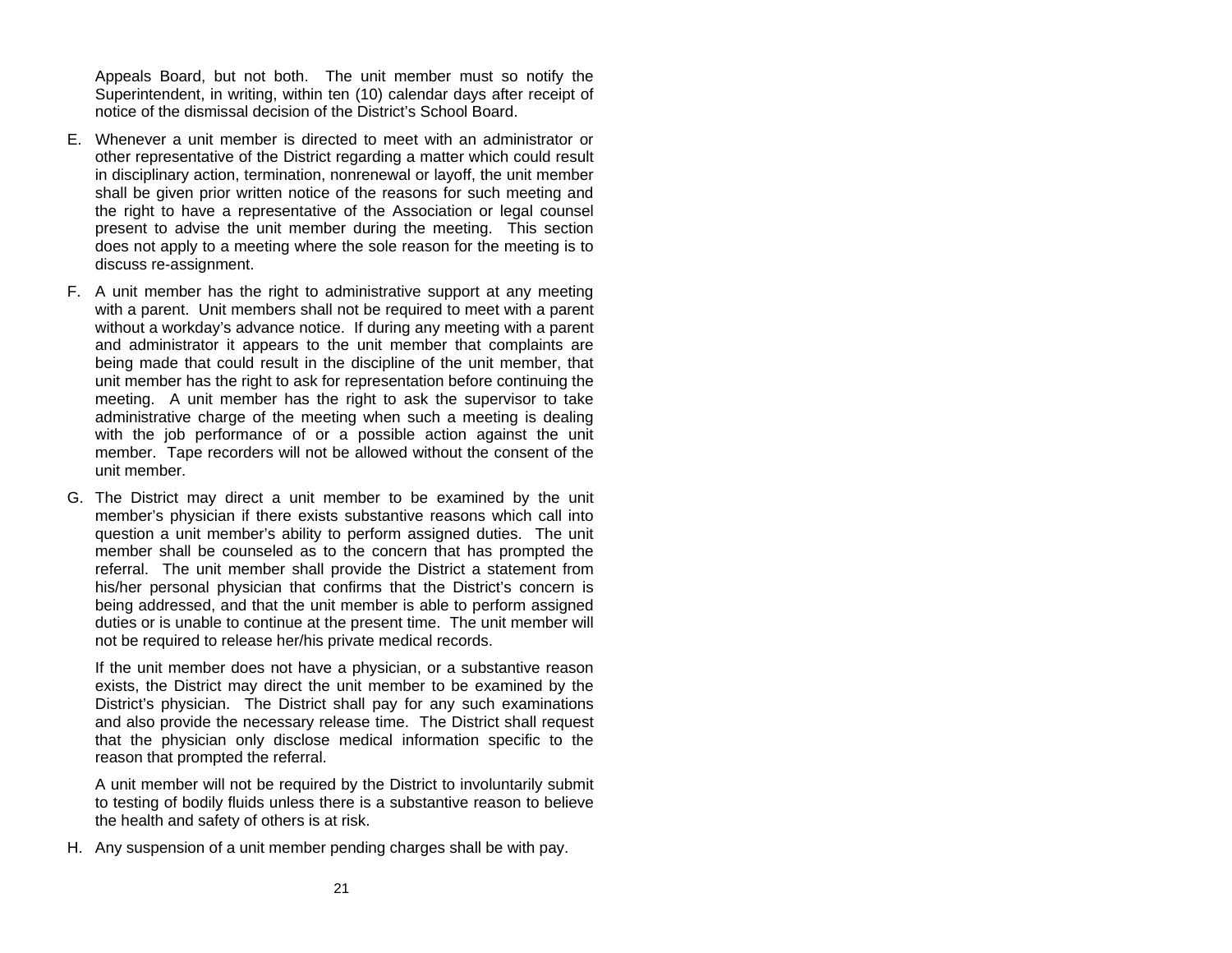#### I.**Student Grades**

Student grades issued by a teacher in accordance with District policies shall not be changed by a supervisor unless a substantive reason clearly exists. This Section shall not be interpreted to cause a unit member(s) to assign grades in any manner which deviates from general district-wide practices. If an administrator changes a student grade such administrator will notify the teacher in writing of such change, and the reason(s) for such change.

# J. **Safety**

A unit member shall have the right to refuse to expose himself/herself to immediate danger created by an unsafe working condition when such danger threatens substantial bodily injury or would be a significant health hazard to the unit member. The unit member shall give notice of the condition to his/her supervisor and shall be subject to assignment to another location or duty while the condition is being investigated and/or corrected. The District recognizes the responsibility to make every reasonable effort to enhance the security of buildings and grounds as may be required through the use of necessary lighting and other safety precautions. The District will make a good faith effort to post notice when non-routine cleaners, paints, sealants, and other chemicals are to be used at the worksite.

- K. Teachers routinely have assigned to their regular classrooms/classes special needs students. Some of these students have exceptional medical/health care needs that are of a nature requiring the use of technical procedures, medical hardware, or supplies in personal health maintenance cycles. Such teachers will not be required to have backup training or responsibilities for the medical procedure. (This does not eliminate the option of teachers assisting in emergencies or in volunteering to participate in training and practices for which they feel some comfort.)
- L. Duties assigned during the workday to unit members shall not infringe upon their duty-free lunch period and/or planning and preparation time. Good faith consideration of fairness and balance will be made in assigning such duties to unit members.
- M. The District shall assure the continuation of a tobacco abatement program, through the Health and Welfare Trust, for unit members and their families.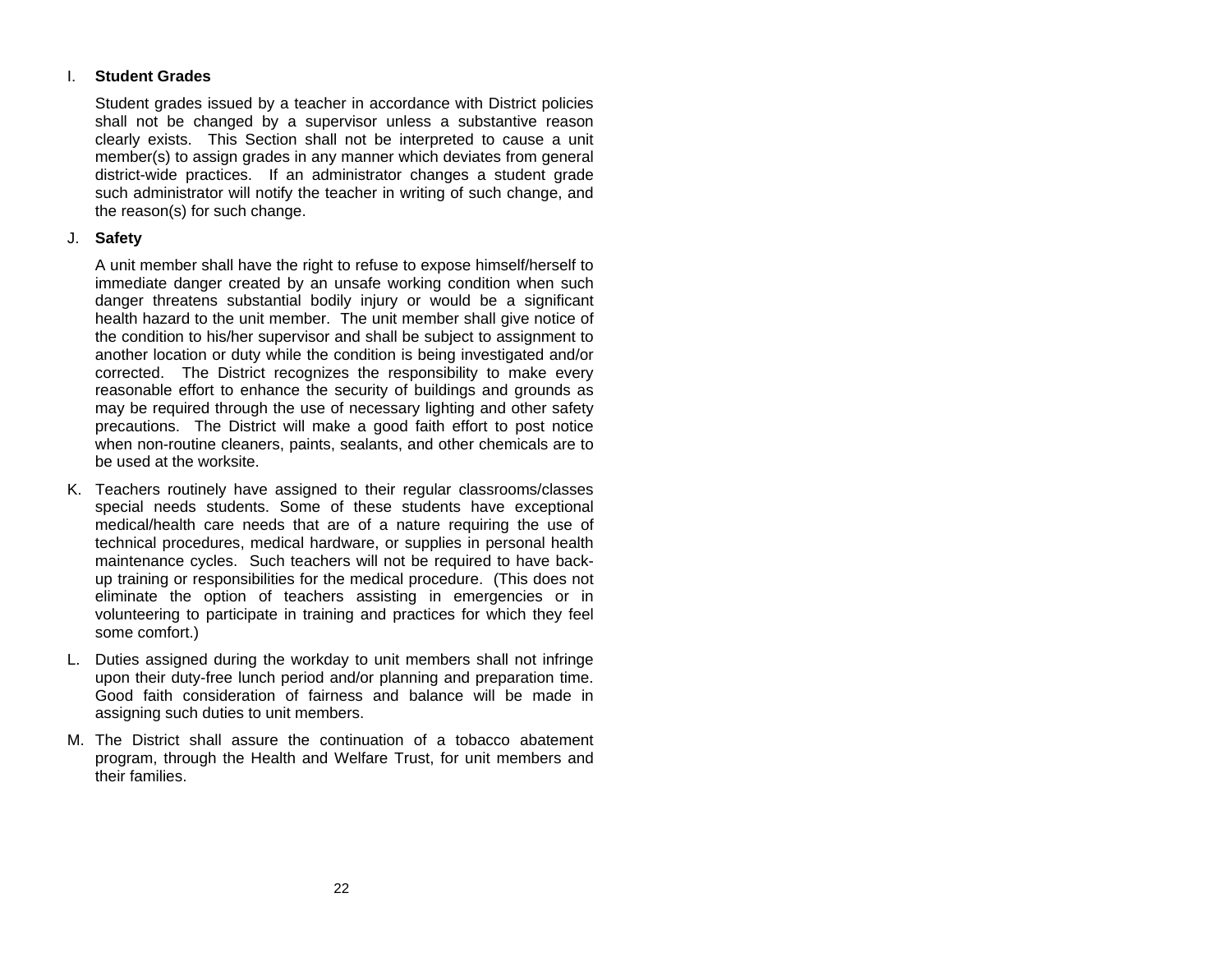# **A R T I C L E 10 UNIT MEMBER TRANSFERS**

# <span id="page-25-0"></span>A. **Assignment Notices**

Prior to the end of the school year, principals and other supervisors shall give written notice to unit members of their specific assignments for the subsequent school year. Affected employees shall be notified in writing of any assignment changes that occur during the summer recess period.

# B. **Posting Procedures**

- 1. As the District prepares to fill vacancies for the subsequent school year, a posting of such vacancies, including special assignments, shall be made at the Human Resources Department and at each worksite. Such vacancies shall be posted for a five-day period. Posting is not required for vacancies to be occupied by unassigned unit members, or to be occupied by other administrative transfers. The District will begin Round I no later than May 1 of each school year. If the District determines that Round I must be delayed, the Contract Administration Committee will convene no later than April 15 to discuss a revised schedule.
- 2. Postings will contain a description of the expected assignment, i.e., chemistry/biology, third grade, SLC-B, etc. Preferred skills, training, experience and methodologies to be considered may be identified. Other desired building needs may also be included.
- 3. Unit members shall have five (5) working days from the date of initial posting to submit a transfer request form with respect to a posted vacancy. A posting of such vacancies shall be made at the Human Resources Department and at each worksite. Such vacancies shall be posted for a five-day period. Posting is not required for vacancies to be occupied by unassigned unit members, or to be occupied by other administrative transfers.
- 4. When written notice is received by a supervisor that a unit member is resigning or transferring and will no longer occupy a position for the subsequent school year, the supervisor will promptly forward said notice to the Human Resources Department which will determine and validate that a vacancy exists. A vacancy shall be deemed to exist if the position is continuing for the subsequent year, or when a new position is created by the District.
- 5. Vacancies which first become known between the last workday of the previous standard school year and October 14 need not be posted at each worksite if the vacancy is to be filled during that period. They will be posted in Human Resources unless they occur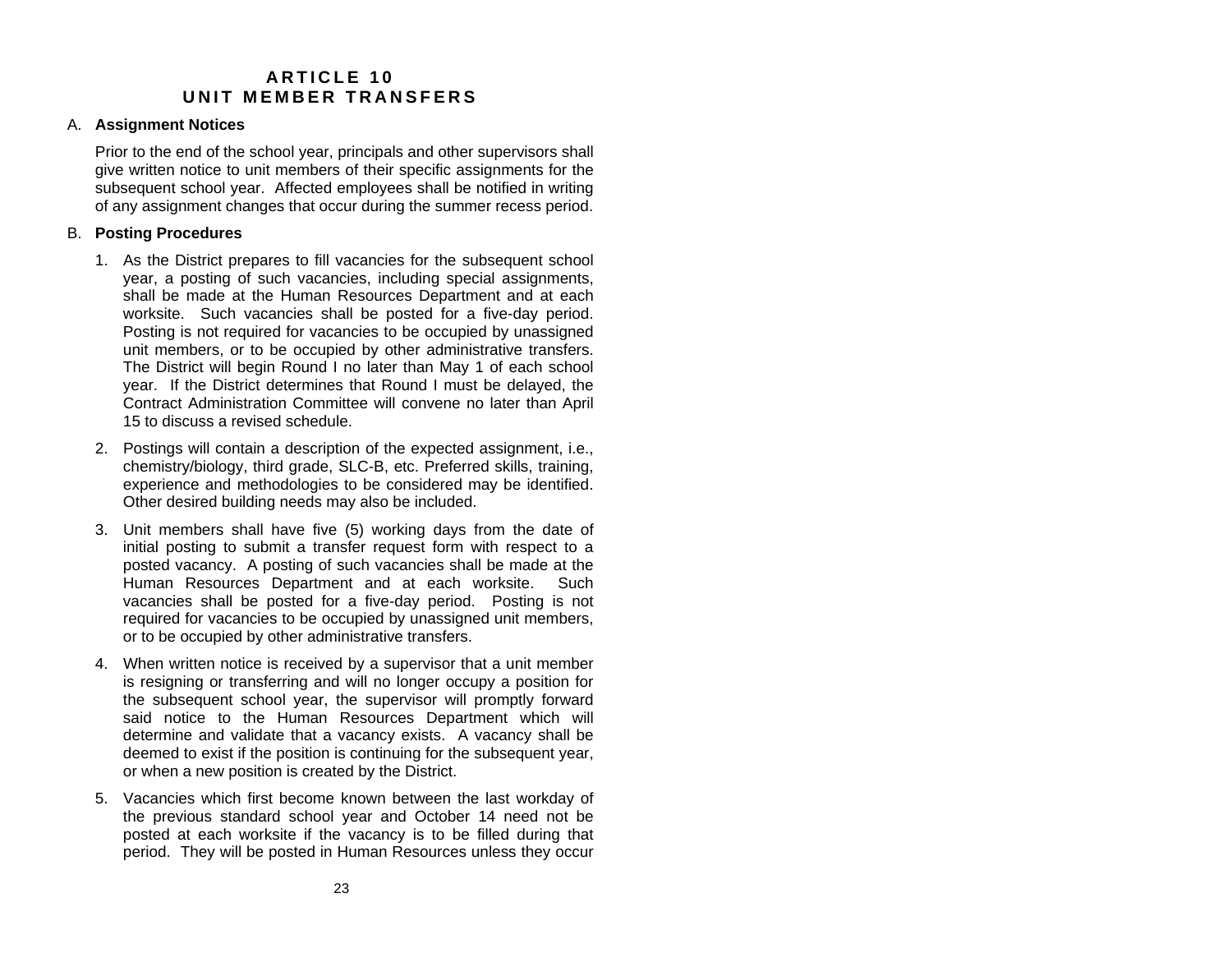within ten (10) days prior to the first workday of the new school year, however, the five-day posting requirement shall be waived after July 1st.

- 6. After July 1, unit members may make application for posted positions as they become available. Unit members who have applied for positions prior to the closing date indicated on the posting will be given consideration as outlined in accordance with Section C.3. of this Article. Such positions shall be posted for a minimum of one (1) workday.
- 7. Positions previously posted for which there were no qualified internal applicants need not be posted again.

# C. **Filling of Vacancies**

- 1. The following shall apply to the filling of vacancies which occur near the beginning of the school year:
	- a. Current unit members or newly hired unit members will be used to fill permanent positions that are vacant or new (except positions of unit members who are on leave) on or before the first workday.
	- b. Substitute teachers may be hired to fill all vacancies that occur after the first day of the school year prior to October 15.
	- c. After October 15, all such positions that are to continue for the remainder of the school year will be filled by:
		- (1) transferring a current unit member, or
		- (2) hiring the incumbent substitute as a temporary unit member retroactive to his/her first day in the assignment, or
		- (3) hiring a new temporary unit member.
- 2. Vacancies due to long-term absences of the incumbent unit member shall be filled as follows:
	- a. Those of sixty (60) days or less will be filled by substitute teachers.
	- b. Those of more than sixty (60) days will be filled as follows:
		- (1) If the length of the absence is not known at its beginning, the substitute will become a temporary unit member if retained beyond sixty (60) days. In such assignments, the temporary unit member may be released at a normal break in the school year to allow for continuity of instruction as the regular unit member prepares to return to the assignment.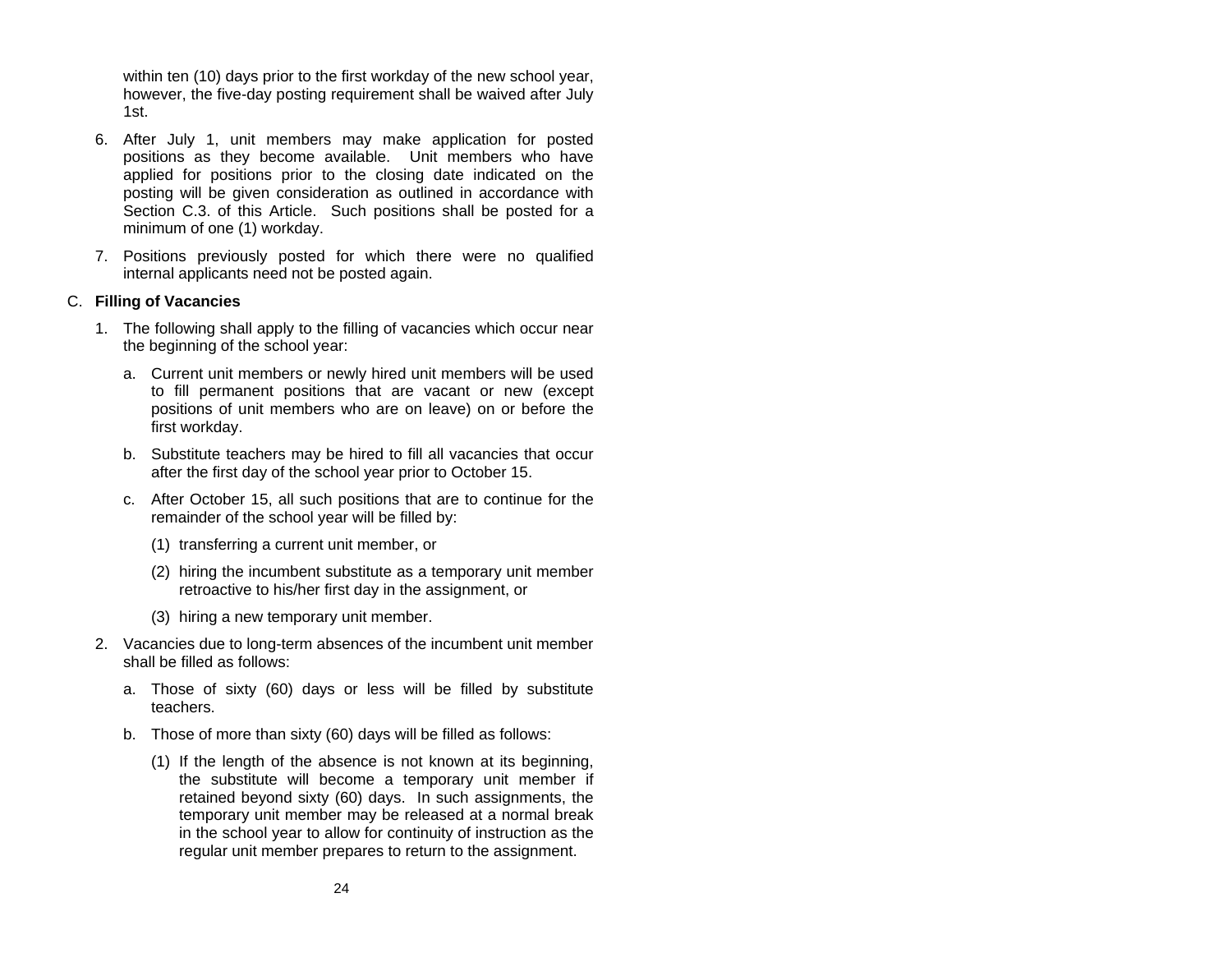- (2) If a specific ending date beyond sixty (60) days is known at the beginning of the leave, a temporary unit member will be hired on the first day.
- 3. When filling positions from voluntary transfers and outside applicants, any of the following criteria may be used:
	- a. That the applicants are properly licensed for the assignment, or
	- b. That the selection would be consistent with District affirmative action or racial balance objectives, or
	- c. That the individual selected has significantly greater experience, training or preparation for a specific assignment, or
	- d. That the individual selected has greater experience and ability to perform the highest level of a high school extra duty assignment found in all District high schools.

If qualifications are found to be equal, unit members requesting voluntary transfers will be chosen over outside applicants.

# D. **Unit Member Initiated Transfer**

- 1. Unit member initiated transfers are those in which a unit member requests a transfer from one building to another.
- 2. A unit member may initiate a transfer by making application for a posted vacancy.
- 3. A teacher of a self-contained special education classroom with three (3) consecutive years in the assignment who voluntarily transfers shall have the option to return to the assignment after one (1) school year providing the assignment continues. The teacher must specify his/her intent to return prior to the transfer. The replacements of those teachers wishing to return shall be in a temporary assignment.
- 4. A unit member who has served in a building assignment for five (5) or more years may volunteer to be placed on the unassigned list along with other unit members who are unassigned pursuant to 10.E.2. of this Article. Such volunteers shall be considered for transfer in Round II. If no mutually agreeable transfer occurs, they shall be continued in their present position.
- 5. Any contract or third-year probationary teacher may apply for a posted position. Any Child Development Specialist, Student Services Specialist, Social Worker, or Audiologist in at least their third year of employment may also apply for a posted position providing they meet the qualifications for the position. However, a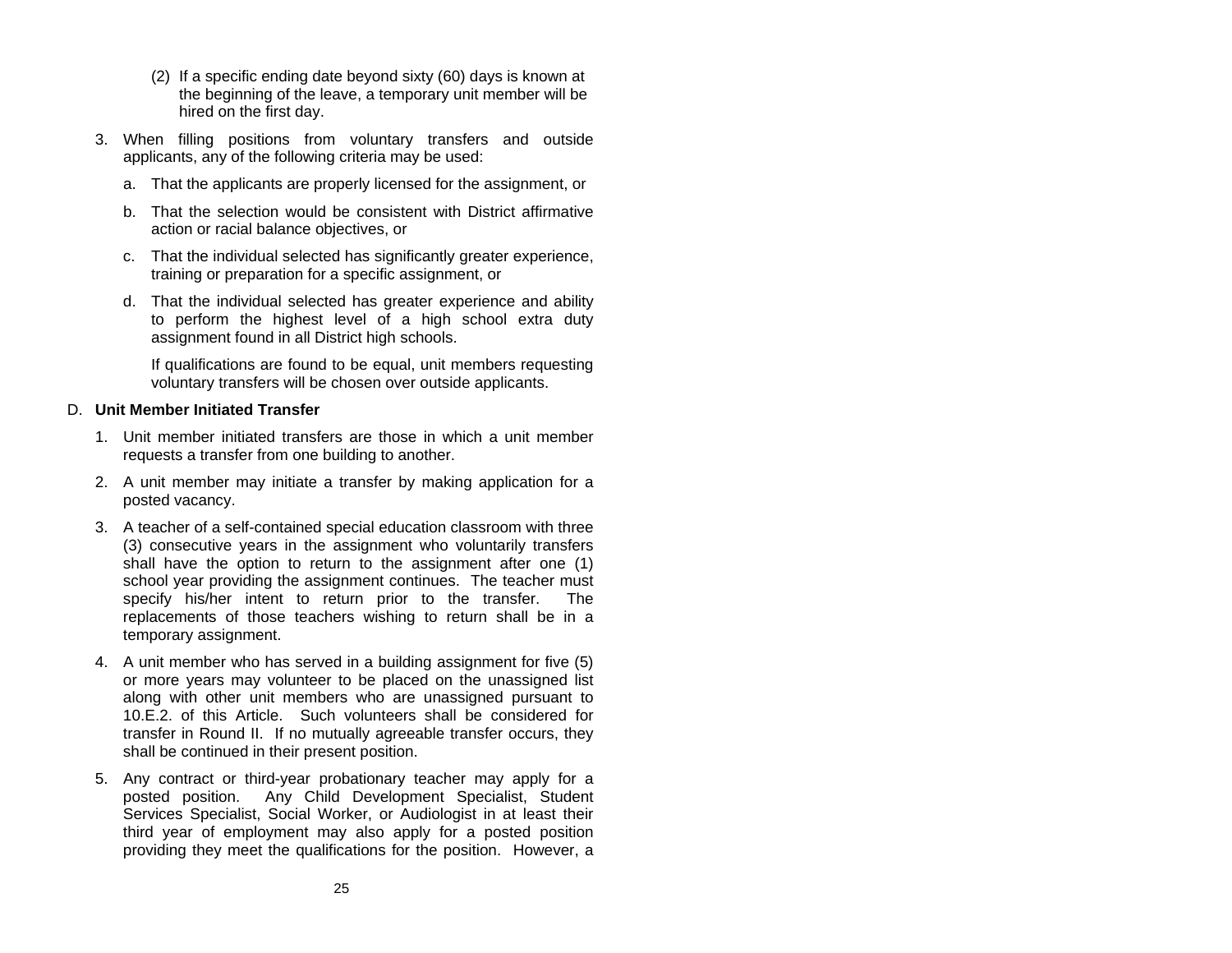Child Development Specialist, School Psychologist, Social Worker, Student Services Specialist, or Audiologist applying for a posted position must have previously been employed by the District as a third-year probationary or contract teacher.

- 6. Following the initial posting of vacancies for the subsequent school year (Round I), unassigned unit members and those returning from leaves of absence shall be placed (Round II) before additional postings are made.
- 7. A unit member making a timely transfer request shall be promptly notified when s/he is no longer under consideration. Unit members with five (5) or more years of service with the District shall be interviewed except that in no case will a supervisor having three (3) or more vacancies be required to interview more than three (3) applicants for each vacancy. A supervisor with fewer than three (3) vacancies will not be required to interview more than five (5) applicants for each vacancy.
- 8. A part-time assignment which is identified as full-time for the subsequent school year may be filled by the incumbent unit member after Round II if mutually agreed by the unit member and the District, without posting.
- 9. Unit members on a Program of Assistance which will continue into the subsequent school year may request a transfer to a posted vacancy. However, if a transfer is approved, the Program of Assistance will continue in force, and the unit member will not cite any additional work or adjustment required by the transfer as reason why expectations of the program cannot be accomplished according to the program timelines.
- 10. Temporary unit members will be hired only to:
	- a. Replace a unit member on a leave of absence;
	- b. Fill a vacancy which occurs after the opening of school; or
	- c. Fill a position which has been designated as temporary or experimental. Such position designation shall not extend beyond two (2) school years.
- 11. Positions which are filled temporarily during the school year must be posted for the subsequent school year if the position continues, unless a position is to be occupied by someone returning from <sup>a</sup> leave of absence or to be occupied by an administrative transfer.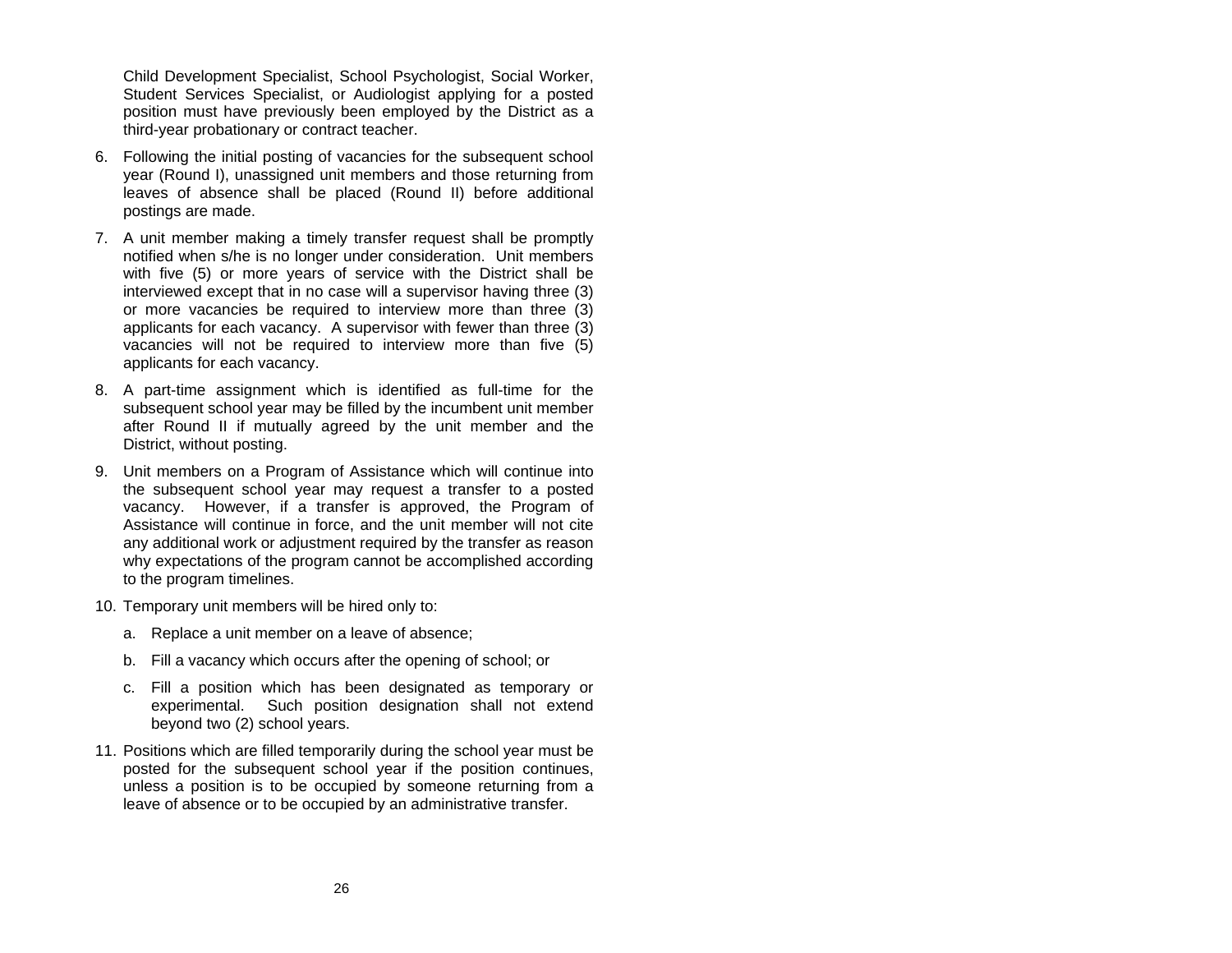- 12. Two unit members may trade assignments by transferring when approved by the responsible administrators and the Human Resources Department.
- 13. A unit member who files a transfer request for a posted position shall be subject to assignment in the position unless the unit member notifies the supervisor by the end of the second day following the interview that the unit member is no longer interested in the assignment.

# E. **Administration Initiated Transfers**

- 1. When the administration is of the opinion that a unit member should be transferred, the situation shall be discussed with the unit member. All reasonably practicable efforts will be made to effect a suitable re-assignment fairly and objectively, including consideration of the unit member's preference. A unit member will be notified through consultation as soon as possible but at least seven (7) calendar days prior to the transfer date.
	- a. A teacher who is administratively transferred to a different worksite and assignment or to a different grade level at the elementary level during the summer break, exclusive of the traditional spring round of transfers, shall be provided one (1) planning day to prepare for the new assignment.
	- b. A teacher who is administratively transferred to a different worksite and assignment or to a different grade level at the elementary level after the work year has begun, exclusive of the traditional spring round of transfers, shall be provided two (2) planning days to prepare for the new assignment.
	- c. A teacher who is assigned to a different grade level at the middle or high school or to a different room within a building after the work year has begun, shall be granted up to one (1) planning day to prepare for the new assignment.
	- d. Unit members other than teachers will discuss with their supervisor the revision of their schedule of activities to provide equivalent amounts of preparation time to that specified above. Unit members on special assignment are considered as administrative transfers and not subject to other provisions of this Section.
- 2. In the event that a tax base or levy failure, declining enrollment, program change, or change in funding results in reduction of staff in a building or program area, transfer of staff will be based on educational criteria as described below with respect to the program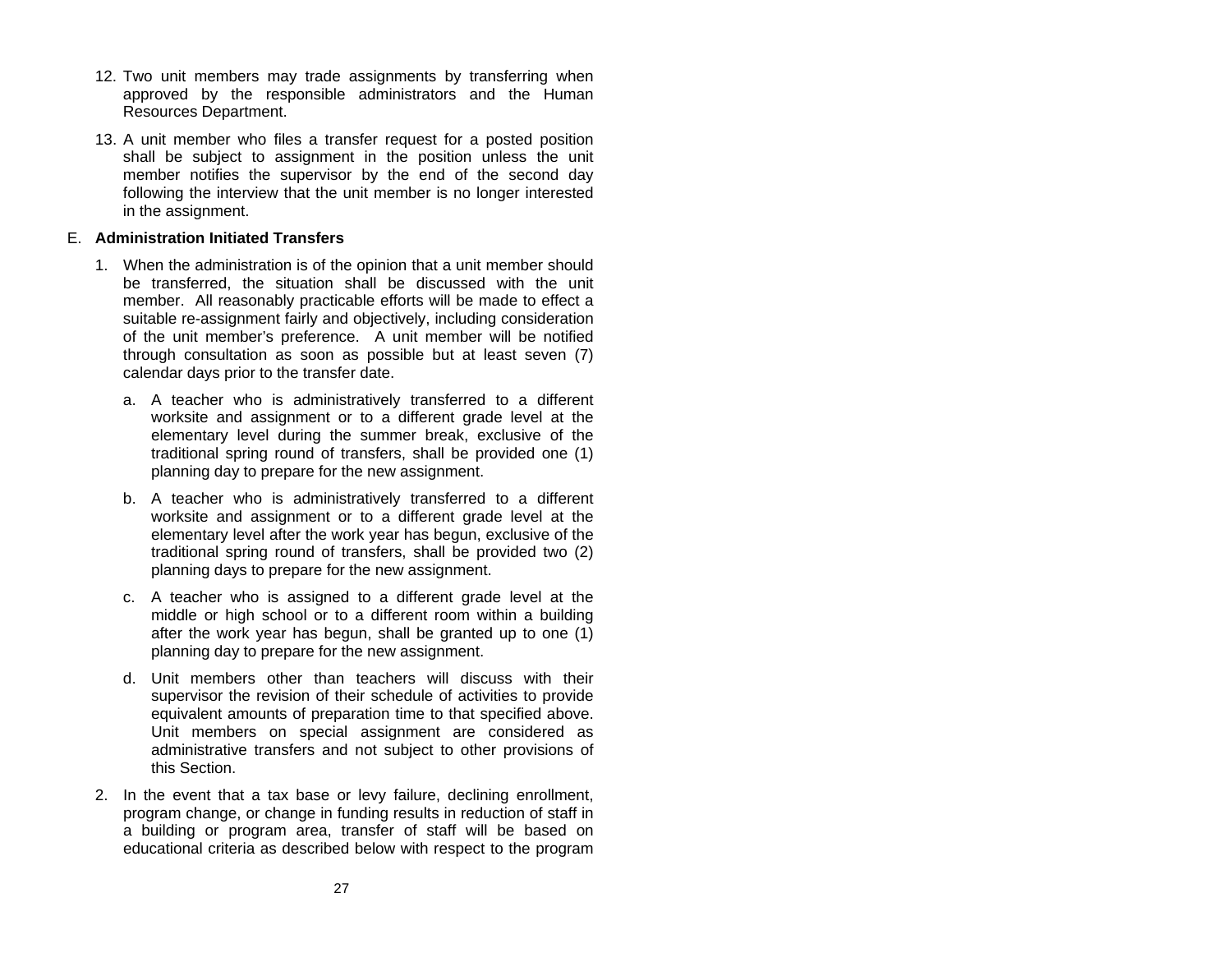requirements as determined by the District. Volunteers will first be requested and considered from among the staff members. Such volunteers will be selected for transfer if they are from within the grade level(s) or subject matter area(s) where the positions are to be eliminated provided the volunteer(s) are not on an Evaluation Program of Assistance. In the absence of volunteers, the unit member having the least seniority in the District shall generally be transferred. It is understood for purposes of this provision that Child Development Specialists, School Psychologists, Student Services Specialists, Social Workers, and Audiologists are to be treated as individual classifications rather than as a part of the building teaching staff. Exceptions to seniority may be made by the responsible administrator based only upon any of the following educational criteria with the understanding that reference to a unit member in (a), (b), (c), (d), and (e) refers to within a given job classification, such as Teacher, Social Worker, School Psychologist, Student Services Specialist, Child Development Specialist, and Audiologist:

- a. That a unit member(s) being retained has licensure for a specific existing assignment being considered, or
- b. That for gender balance transfer of a unit member would decrease the building's percentage of under-represented male or female unit members to less than thirty percent (30%) (or primary/intermediate/upper grades percentage in an elementary building) or that for racial balance if transfer of a unit member would decrease the building's percentage of minority teachers to less than the student minority percentage in the building or below the percentage of minority unit members in the District.
- c. That a unit member(s) being retained has significantly greater experience (understood to be three (3) years or more) and training related to an assignment or classification. Assignments mean more than one-half of the grade levels DK-K, K-3, 3-5, 6- 8, SLC-A/Life Skills, SLC-B, ERC or subjects in a teaching assignment, assuming the teacher being retained had some experience teaching all subjects in the assignment.
- d. That a unit member(s) being retained has an extended responsibility assignment as defined in Appendix C which is an extension of a classroom subject taught (drama, forensics, music, yearbook, newspaper) or is a department chairperson, head teacher or unit leader, or is one of five (5) other (with no more than three (3) in athletics) extra duty positions designated by the building principal. Such designation shall be done at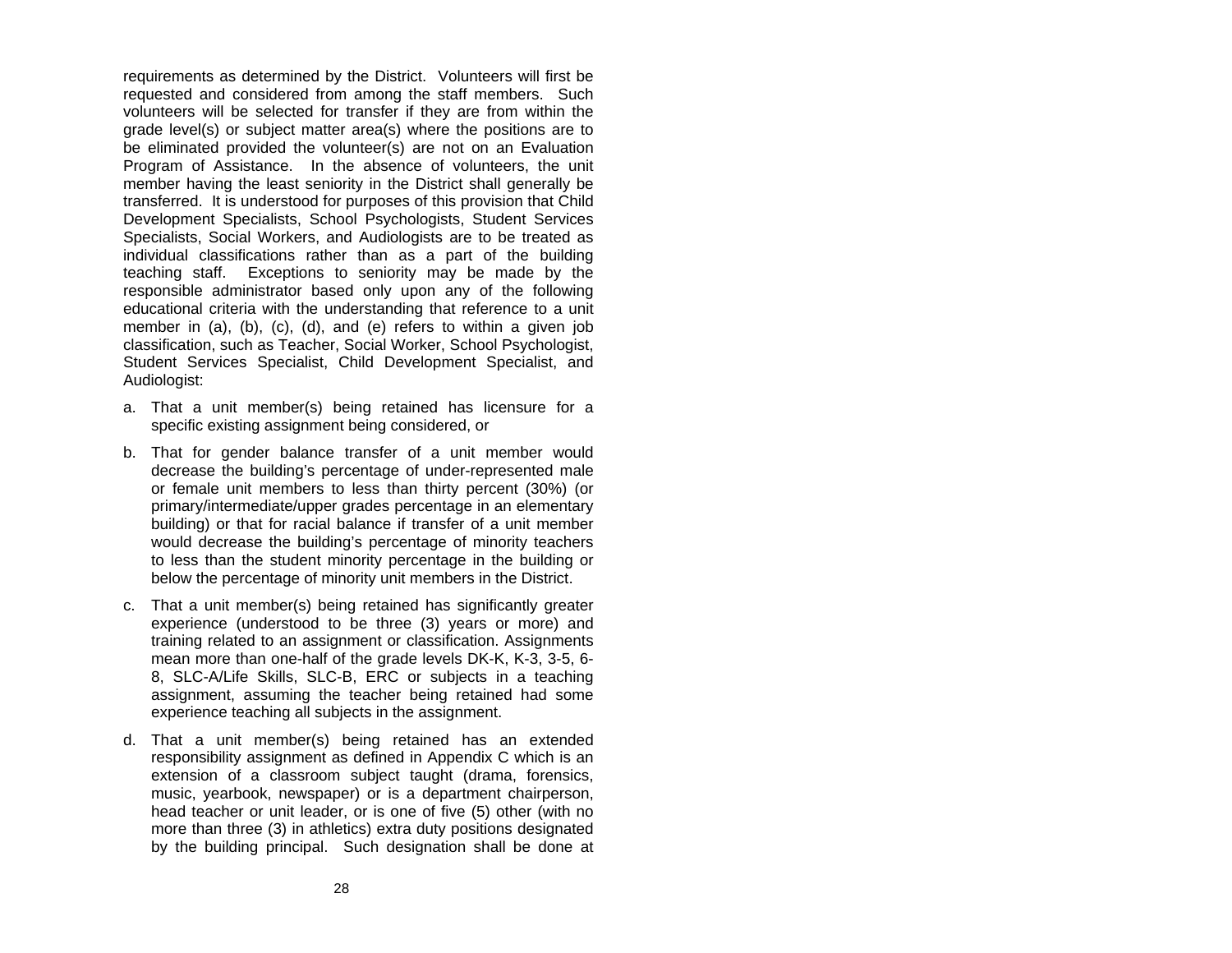each high school prior to the time of the initial posting for the subject school year (Round I). A subsequent designation may be made in the event an employee transfers by applying for a posted position or resigns, but in no event will the number exceed that specified in each classification in this paragraph. The positions so designated must be only at the highest level of a given extended responsibility category and are those typically found at District high schools.

- e. If a unit member has been administratively transferred under the provisions of 10.E.2. and a position for which the unit member is qualified at his or her original school or program becomes available, the unit member may be returned to that school under the provisions of 10.E.1. If such a position occurs while the unit member is unassigned, the unit member shall be returned to that school or program.
- 3. In the event of a merger of classes or programs from two (2) or more schools, the follow-the-student concept shall prevail. A merger causes a school to be comprised of at least forty percent (40%) of its students from the original school if two (2) schools are involved or thirty-three percent (33%) if three (3) schools are involved. In this case, unit members from merged schools or programs will be compared equally using the criteria described in E.2. above in filling all the positions in the school.

When classes or programs from two (2) or more schools are combined in one school, unit members who have their program or school closed shall be placed in the school where their program or class is transferred provided there are sufficient positions available. If there are insufficient positions, the criteria of E.2. shall apply.

- 4. After the initial posting (Round I) unit members identified to be administratively transferred and unit members returning from Leaves of Absence (Round II) will be placed first in vacancies for the subsequent school year unless:
	- a. They are not licensed for the position, or
	- b. That the assignment of a unit member would decrease the building's percentage of under-represented males or females to less than thirty percent (30%) (or primary/ intermediate/uppergrade percentage in an elementary building), or
	- c. That for racial balance if an assignment of a unit member would decrease the building's percentage of minorities to less than the student minority percentage in the building or below the percentage of minority unit members in the District, or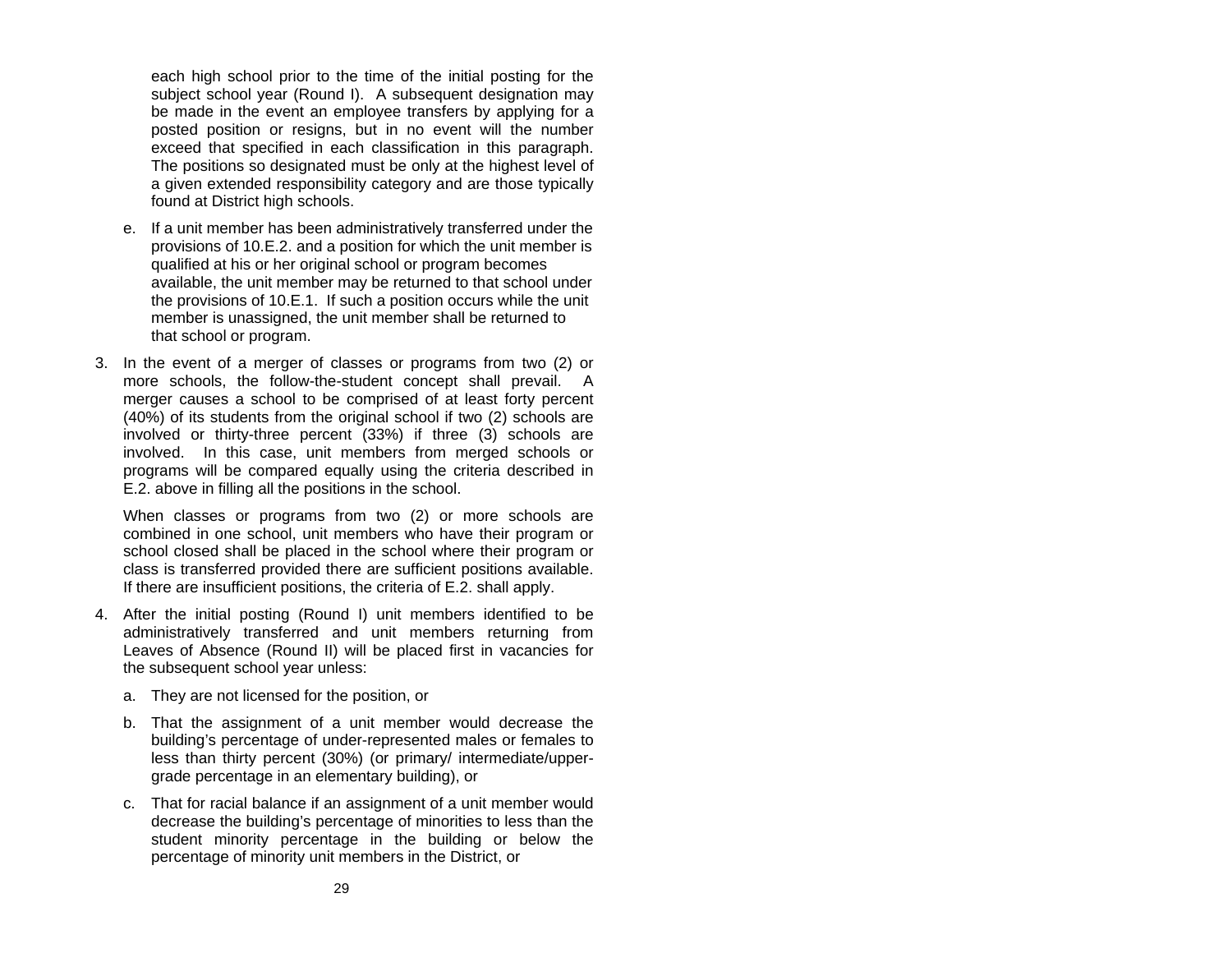- d. The position includes an extended responsibility as defined in Appendix C which is an extension of a classroom subject taught or is a position for a department chairperson, head teacher, or unit leader or is one of the five (5) (with no more than three (3) in athletics) extra duty positions which have been designated by the high school building principal as described in paragraph 2(d) of this Section E and which the applicant is not qualified to perform.
- F. On occasion, the District may consider the transfer of a unit member for reasons other than those set forth in paragraph 10.E.2. above.
	- 1. The following procedures shall apply when the reason for transfer is due to unresolvable differences between the unit member and the supervisor:
		- a. The supervisor shall hold a conference with the unit member for the purpose of discussing all the reasons for the perceived need for the transfer. This conference shall be for the purpose of information-sharing and problem-solving and shall not be used as a litigation preparation meeting. The unit member will respond by making suggestions for addressing the concerns if the unit member opposes a transfer. If a unit member objects to the transfer, the unit member and the supervisor will discuss options to resolve the issue including possible alternative placements.
		- b. The Director of Student Achievement will get involved if it appears the transfer may not be agreed to or if there is need for his/her help in finding a placement. At a minimum, if the issue is not resolved between the supervisor and the unit member, the unit member is entitled to a meeting with the Director.
		- c. If after these discussions the District continues to feel that aninvoluntary transfer is necessary, and the unit member continues to refuse, a neutral third party professional, such as Cascade Centers, Inc., or other professional mutually acceptable by the District and Association, will be contracted by the District to meet with the parties with the goal of resolving the conflict, if possible. The neutral professional will assess whether or not the situation is correctable. The assessment will not be placed in the personnel file of the unit member, will not be used for any personnel decision other than the administrative decision, and will be treated confidentially. If the assessment is that the situation is not correctable with reasonable certainty in a reasonable period of time, the transfer proceeds. If the assessment is that the situation is correctable, the neutral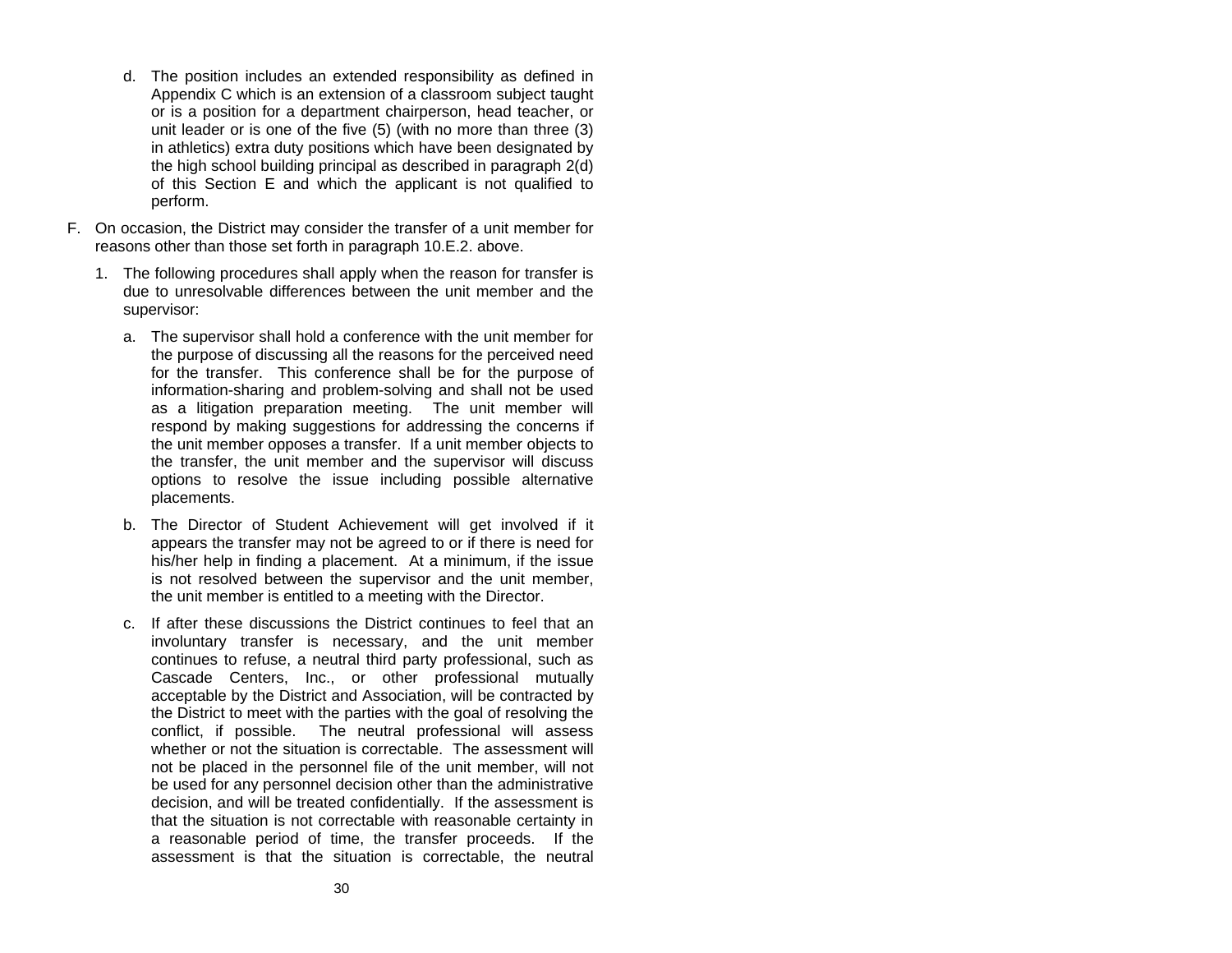professional will provide a statement of how the supervisor and the unit member can make correction. With cooperation of the unit member, the supervisor will make a good faith effort to work out the problem including following the plan provided by the neutral professional. The District shall pay the expense of the neutral professional for up to six (6) hours. If the District and the Association mutually determine it would be necessary, additional hours will be made available.

- d. By agreeing to participate in this counseling process, the unit member also agrees not to contest the decision through the use of the grievance process.
- 2. In other types of involuntary administrative transfers under paragraph 10.E.1., a unit member can appeal an unconsented-to administrative transfer to review by the Director of Student Achievement. The unit member will also be given opportunity to present his/her position to the Director of Human Resources who would have to approve the unconsented-to transfer before it can occur.
- 3. No unit member will be transferred for reasons that are arbitrary or capricious. An illustration of an arbitrary and capricious transfer would be one based on union activity. An illustration of an involuntary transfer decision which would not be arbitrary and capricious is a transfer due to a long-standing unresolvable conflict between a unit member and supervisor. The involuntary transfer could not occur for performance deficiencies that would be dealt with in an evaluation or Program of Assistance or for any other reason that would violate this contract.
- 4. Except for meetings with a mutual third party professional, unit members are entitled to have an Association representative present during any meeting with an administrator concerning this process. The unit member shall be given twenty-four (24) hours advance notice of any such meeting.
- G. If a decision to transfer a unit member is reversed by an arbitrator, the unit member shall be reinstated to the building no later than the beginning of the next semester after the arbitration decision.

#### H. **Job Sharing/Part-Time Work**

Two (2) unit members in the District, if both are full-time, can request consideration to transfer to an assignment on a job-sharing basis. Establishing or discontinuing job-sharing assignments shall be at the discretion of the building administrator or supervisor. A job-sharing assignment, if established, will continue for that school year unless one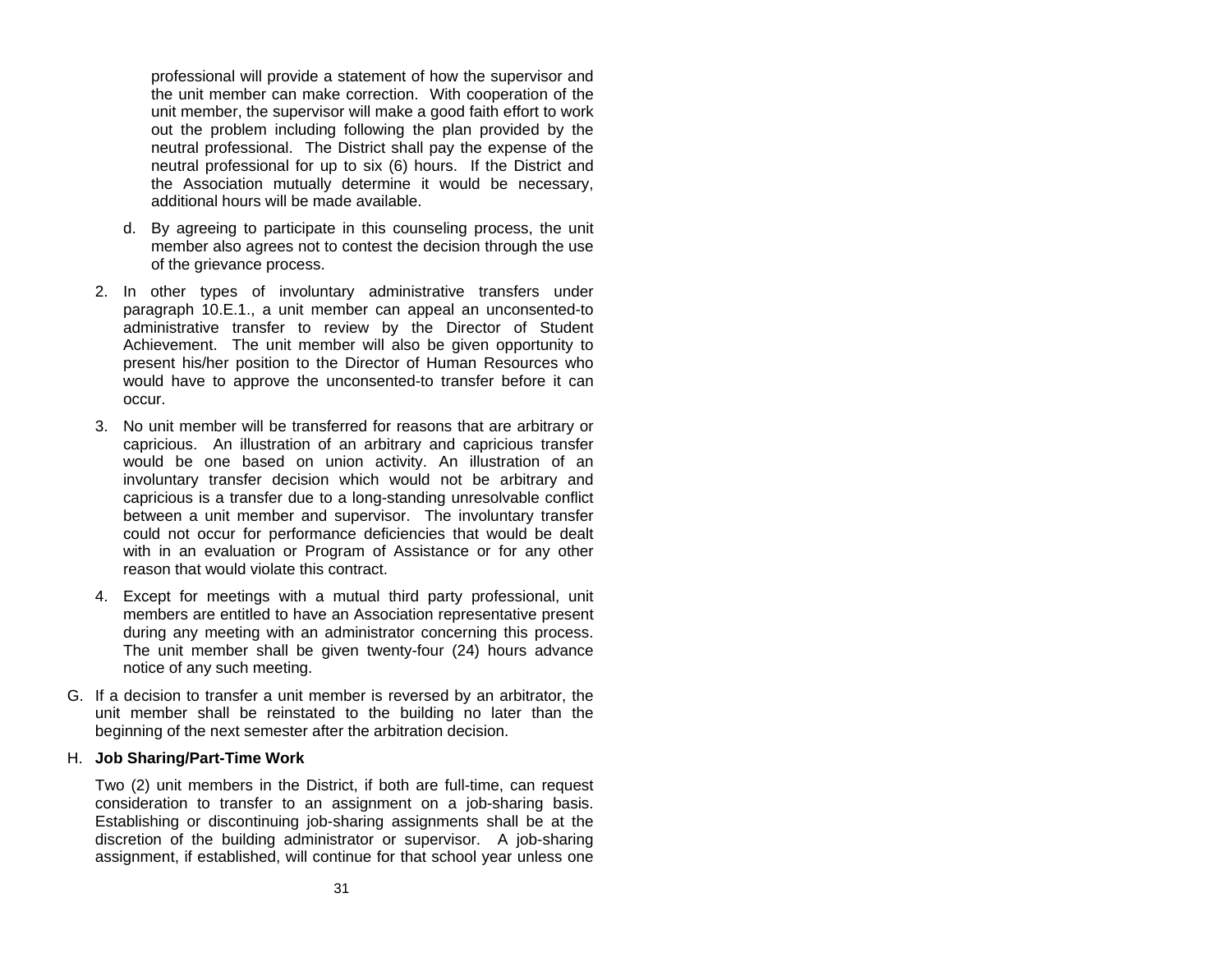<span id="page-34-0"></span>of the unit members resigns. If one unit member in a job-sharing assignment resigns from the District or transfers, the remaining unit member shall have the right to be considered for assignment to the position on a full-time basis.

I. A contract teacher, Social Worker, Child Development Specialist, Student Services Specialist, or Audiologist shall not remain unassigned longer than one (1) semester. He or she shall have the right to replace the least senior assigned unit member in the same classification provided the senior unit member's licensure, training and experience are comparable to those of the least senior unit member.

# **A R T I C L E 11 REDUCT I ON I N STAF F/L A YOFF**

- A. In the event a layoff of members is required during the course of the school year, the District will notify the Association sixty (60) calendar days prior to the effective layoff date. If the layoff is to become effective the subsequent year, the District will notify the Association as soon as the layoff decision is made. Along with the notification, the District will provide the Association with a seniority listing of unit members in the areas of licensure or classification in which the layoff is required. The District will provide an announcement to unit members in those areas in which the layoff must occur, offering the opportunity for unit members who would not otherwise be laid off, to voluntarily apply for one (1) year unpaid leaves of absence. A unit member who volunteers for such leave and has ten (10) years of service with the District shall continue to receive District paid medical/dental benefits for up to one (1) year. Upon written request, such leave may be extended for an additional year providing the layoff condition remains in effect. Such unit members shall have the same rights to return to the District as unit members returning from leaves of absence.
- B. Members will be laid off according to length of continuous service with the District provided that those members who are retained hold necessary licensure from TSPC or necessary certification or licensure under other professional disciplines. Length of service (seniority) shall be based on the first day of actual service with the School District. Leaves shall not be considered as interruptions of continuous service. If two or more members have the same first date of actual service, seniority shall be determined by predetermined lot (done prior to the effective notice of layoff). Unit members of less than half-time shall not be used to supplant unit members who are half-time or more.
- C. The District may elect to retain a less senior member based upon a determination that the less senior member has greater competence.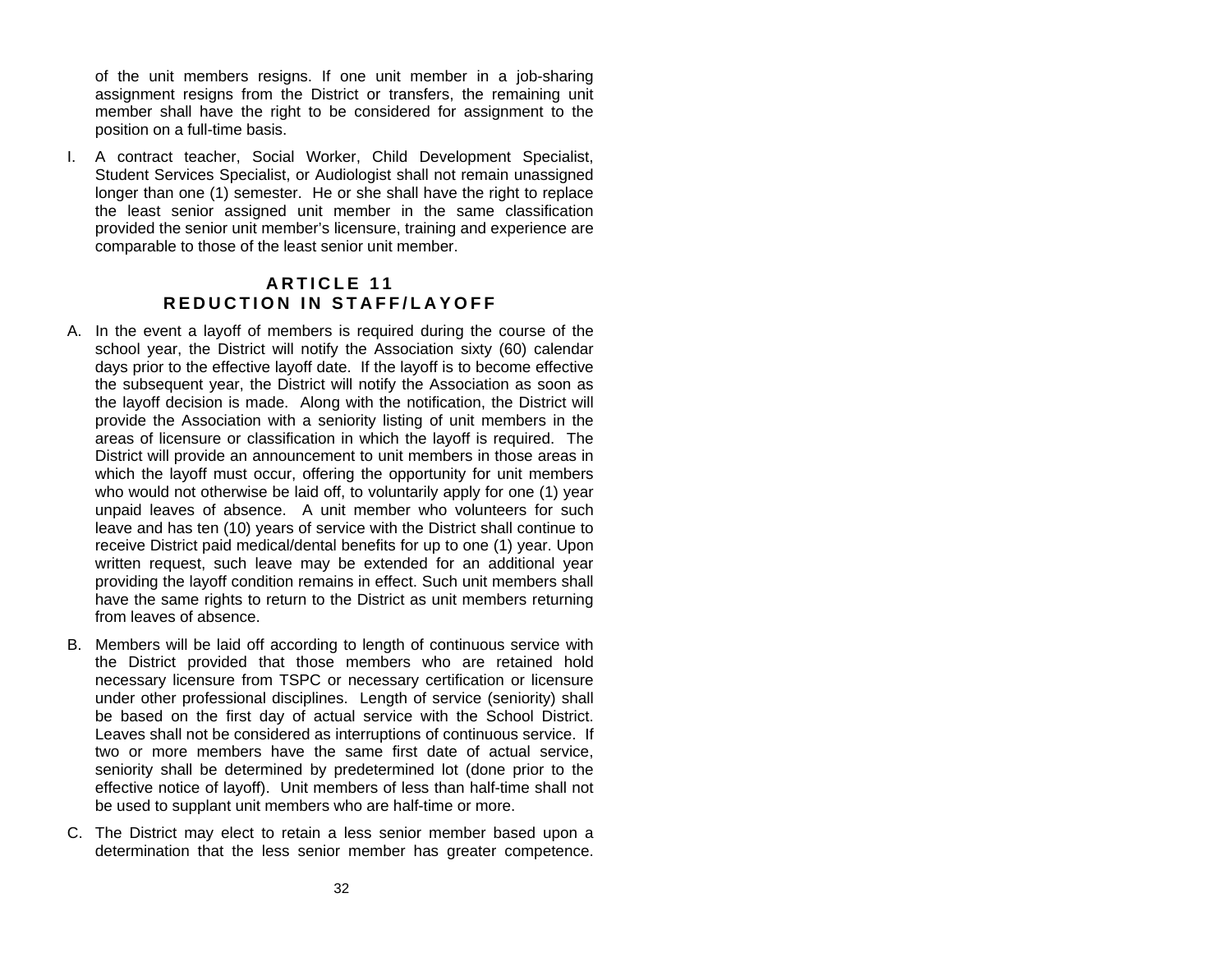Competence shall be d efined as the ability to teach an "area of endorsement" or grade l evel based on recent teaching exp erience related to that "area of endorsement" or grade level within the last five years, but not based solely on being licensed to teach. Grade level shall mean the grade lev els PK-8, or 6-12. For the purpose of this Article, Behavior Management Specialists, Student Services Specialists, Child Development Specialists, Social Workers, School Psychologists, Audiologists, Special Education, English as a Second Language, and Bilingual Pro grams will be consi dered as "areas of endorsement." For the purpose of this Article, a Bilingual Program is defined as a pro gram where 50% or more of student instruction is in a language other than English.

Members who do not have recent experience in the "areas of endorsement" or grade level where they seek to be retained may nevertheless qualify as competent if they have com pleted recent (within the most recent five years) training or are willing to complete training applicable to that "area of endorsement" or grade lev el.

If th e member ass erts a right to be retained in a p osition(s) where he/she h as n ot had recent training or e xperience as defined above, the District and member shall review the member's training and experience to that date and determine the course of training to be compl eted. TheDistrict will reimburse the member for tuition according to Article 15(B)(4) for any cre dit hours require d by the District in this retraining plan; mem bers may use their 1 2 hours of tuition reimbursement for atwo-year period without limit in any one year for coursework required b y the retraining plan. Such training will not exceed twelve (12) credit hours or District inservice credits within two (2) years from the d ate of notice. If the District and unit member mutually a gree, mentoring or other educational opportunities m ay be substituted f or all or part of the college or District inservice credit required. Consultation with officials from appropriate university and college training programs and the TSPC may be sought to resolve any disagreements. The District will provide final notification of the training or additional education requirem ents to be required and the timeline required, and the mem ber will either accept the training as a condition of accepting the position or will d ecline and thus be laid off.

- D. Following the implementation of a layoff, the District may administratively transfer unit members in accordance with Article 10 wh oremain as necessary to meet staffing needs.
- E. Members who are lai d off shall b e recalled to positions they are licensed and have competence or will qualify as competent (as defined in Section B and C above) to fill when a vacancy occurs, in the ord er of most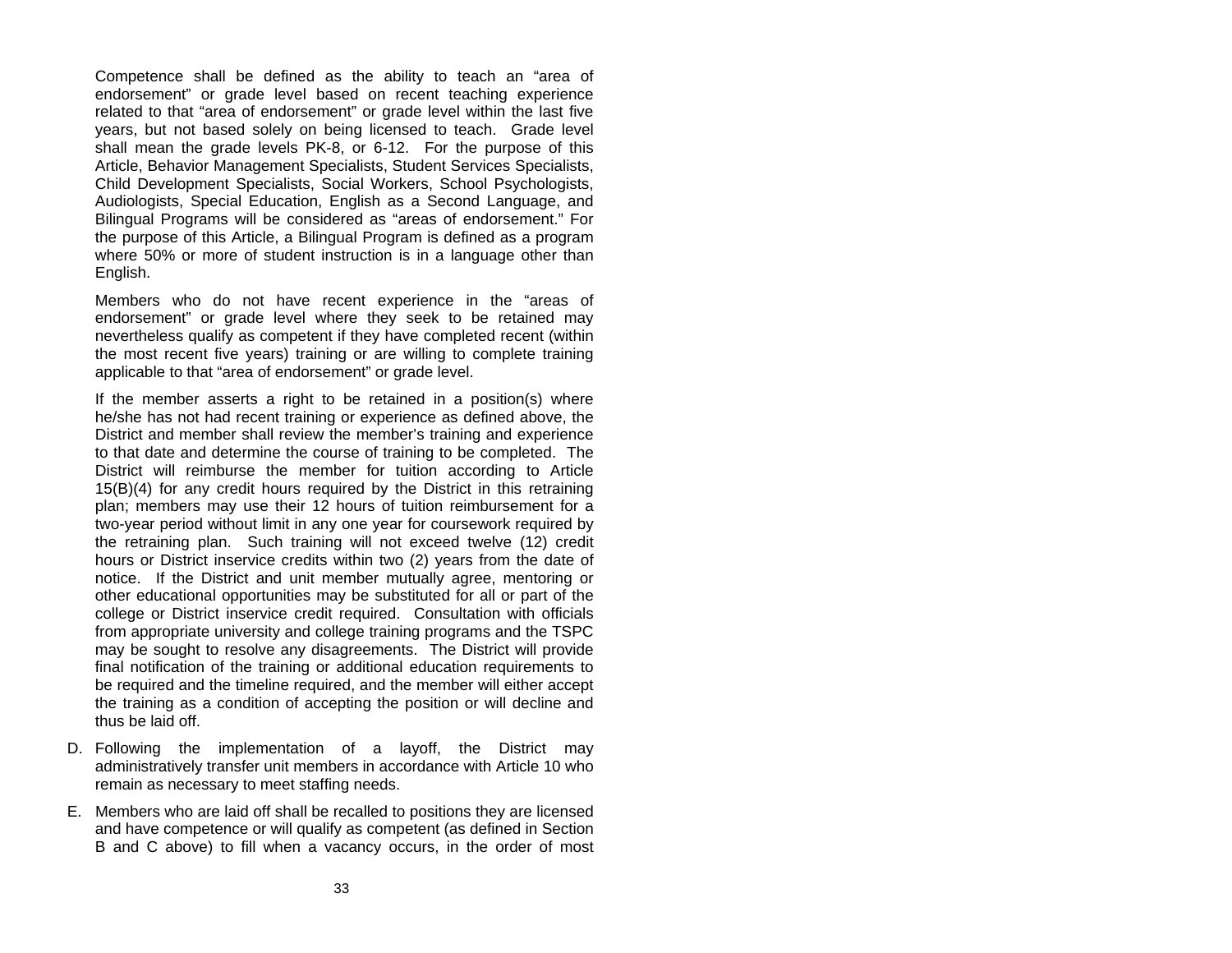senior first. A member who has been laid off may refuse one (1) job offer without loss of recall rights. The District's obligation to recall a unit member shall terminate following three (3) years of layoff status or upon two (2) refusals by a unit member to accept a position offered by the District or if the unit member resigns. Such unit members shall have the responsibility when asked originally to notify the District of their interest in and willingness to be recalled. They must reaffirm such interest by notification to the District's Human Resources Department, in writing, if asked, on or before April 1 of every year for three (3) years following their date of termination. If a unit member is recalled, the unit member must indicate his or her acceptance within five (5) days following receipt of the notice of recall and must report for work within thirty (30) days, up to sixty (60) days if the employer does not release such employee or sixty (60) days if employed by another District, following receipt of such notice or be considered to have refused the position and, in doing so, shall relinquish any and all rights under this Agreement and shall be deemed as having resigned their employment with the District. A unit member who is recalled and returns to work shall return with the same probationary or contract status, placement on the salary schedule and all other seniority-related and accrued benefits held prior to being laid off.

- F. The District will continue providing medical benefits to unit members who are laid off for a period of three (3) months following the month in which their coverage would otherwise end. The laid off unit member may then continue medical benefits at their own expense in accordance with the provisions established by the Health and Welfare Trust.
- G. No member position in the District shall be considered "vacant" for purposes of ORS 342.845(5) if filling the position with a non-extended administrator would cause another unit member to be laid off, or if there is a unit member on the recall list who would otherwise be entitled to berecalled to that position.
- H. Probationary periods will be the same for all new hires.

#### I. **Technology**

If during the term of this Agreement unit member positions are to be eliminated due to technology, the District will first notify the Association of such possibility and allow opportunity for discussions of other options which may be available, including retraining.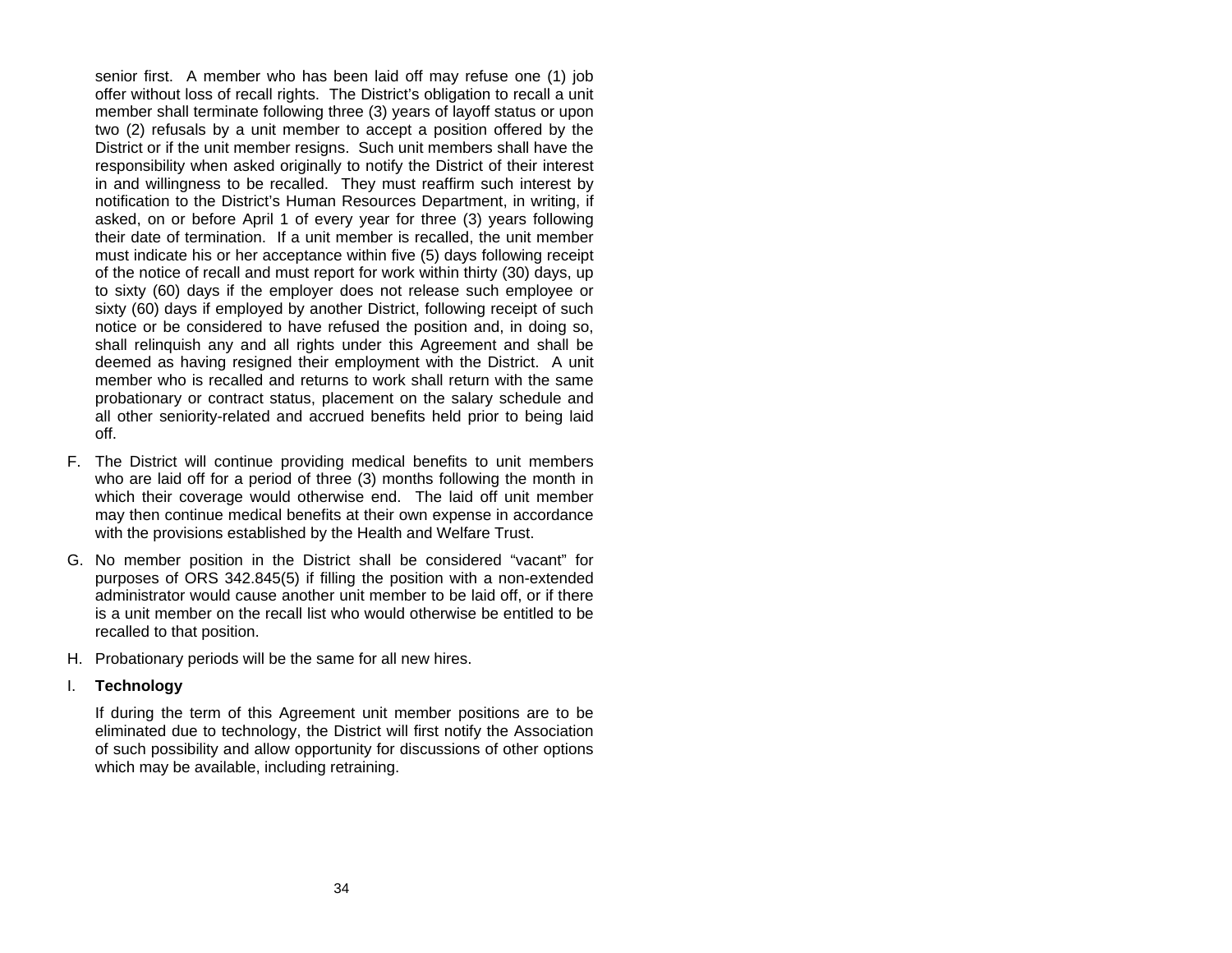# **A R T I C L E 12 U N IT MEMB E R AU THO R ITY AN D PROTECTIO N**

### A. **Sources of Materials**

The following sources for determining unit member authority and protection shall be provided for an Association representative in each building:

- 1. Oregon Statutes on Discipline, Attendance and Exclusion of Students, Chapter 339 Oregon Revised Statutes.
- 2. Current Disciplinary Procedures in the Portland Public Schools.
- 3. All administrative directives which are for the general knowledge of unit members. In addition, the volumes entitled "Polices and Regulations" shall be maintained at each building. It is recognized that there may be normal delays between the time of adoptions and delivery of such materials to the building.
- 4. The District shall supply and maintain materials in current adoptions. All unit members shall have access to a copy machine and an adequate amount of paper to meet the required needs of instruction.
- 5. Unit members shall not be required to reimburse the District for lost keys. Unit members will not be responsible for re-keying District facilities. Unit members shall be responsible for safeguarding keys in accordance with District regulations.
- 6. Commencing in the 2000-2001 school year each member of the bargaining unit will receive seventy-five dollars (\$75) per school year to purchase materials. This stipend is in addition to those materials and supplies that are normally budgeted by the District.

# B. **Personal Injury Benefits and Property Loss**

- 1. Any case of assault upon a unit member while acting within the scope of his/her duties shall be promptly reported in writing to the immediate supervisor who shall forward a copy to the appropriate Central Office Administrator for investigation and resolution.
- 2. The District shall reimburse unit members for loss of or damage to personal property excluding the unit member's automobile under the following circumstances:
	- a. When the loss is a result of any assault on the unit member's person suffered during the course of employment.
	- b. Property stolen or damaged by the use of forcible entry on a locked container.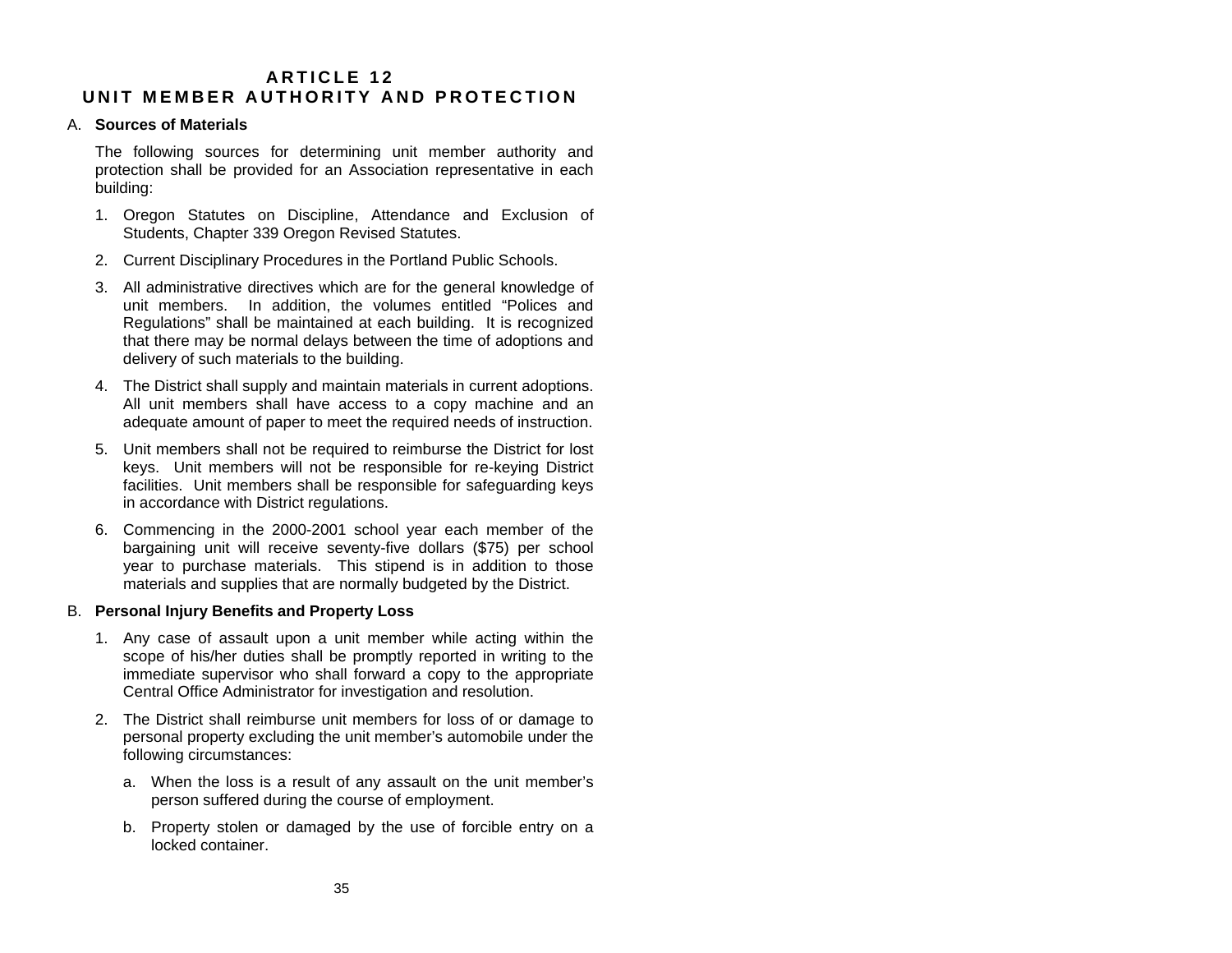c. Loss of the unit member's work related equipment when the use of that equipment has been approved in writing by the principal/supervisor providing that the equipment was stored in a locked container when otherwise not in use.

Every school should provide a secure and lockable location for unit members to use for such storage.

Reimbursement shall be at replacement cost (not exceeding actual cost) less any insurance or worker's compensation reimbursement. Reimbursement shall not be made for losses of less than Five Dollars (\$5.00) or that portion in excess of Four Hundred Dollars (\$400) and shall not be made when carelessness or negligence on the part of the unit member was evident.

Unit members shall cooperate and support the District in its investigation and resolution of any reported loss. The District will provide assistance in attempting to investigate and/or reclaim other stolen or damaged personal property including automobiles.

## C. **Student Discipline**

- 1. The principal, supervisor or professional staff designee with input from the staff shall include the following minimum procedures in developing a written student discipline plan. Such procedures will exist in each building or program. The process must be in conformance with District policies and regulations.
	- a. Use by the unit member of individual independent in-class expectations, rules, and plans for student management, in conformance with the building's discipline plan.
	- b. That a unit member may remove a student from class who is disrupting the educational program in a manner requiring immediate action by the unit member, or who has exhibited a pattern of disruptive behavior, and send the student to a location designated by the principal.
	- c. That the principal, supervisor or his/her designee shall, at the unit member's request, confer with the unit member without disrupting the unit member's classes. Such conference generally shall take place prior to returning the student to class unless the principal, supervisor or his/her professional designee is not available, in which case the conference shall take place when the principal, supervisor or professional designee becomes available.
	- d. That a procedure will exist for handling students removed from class when the principal, supervisor or professional designee is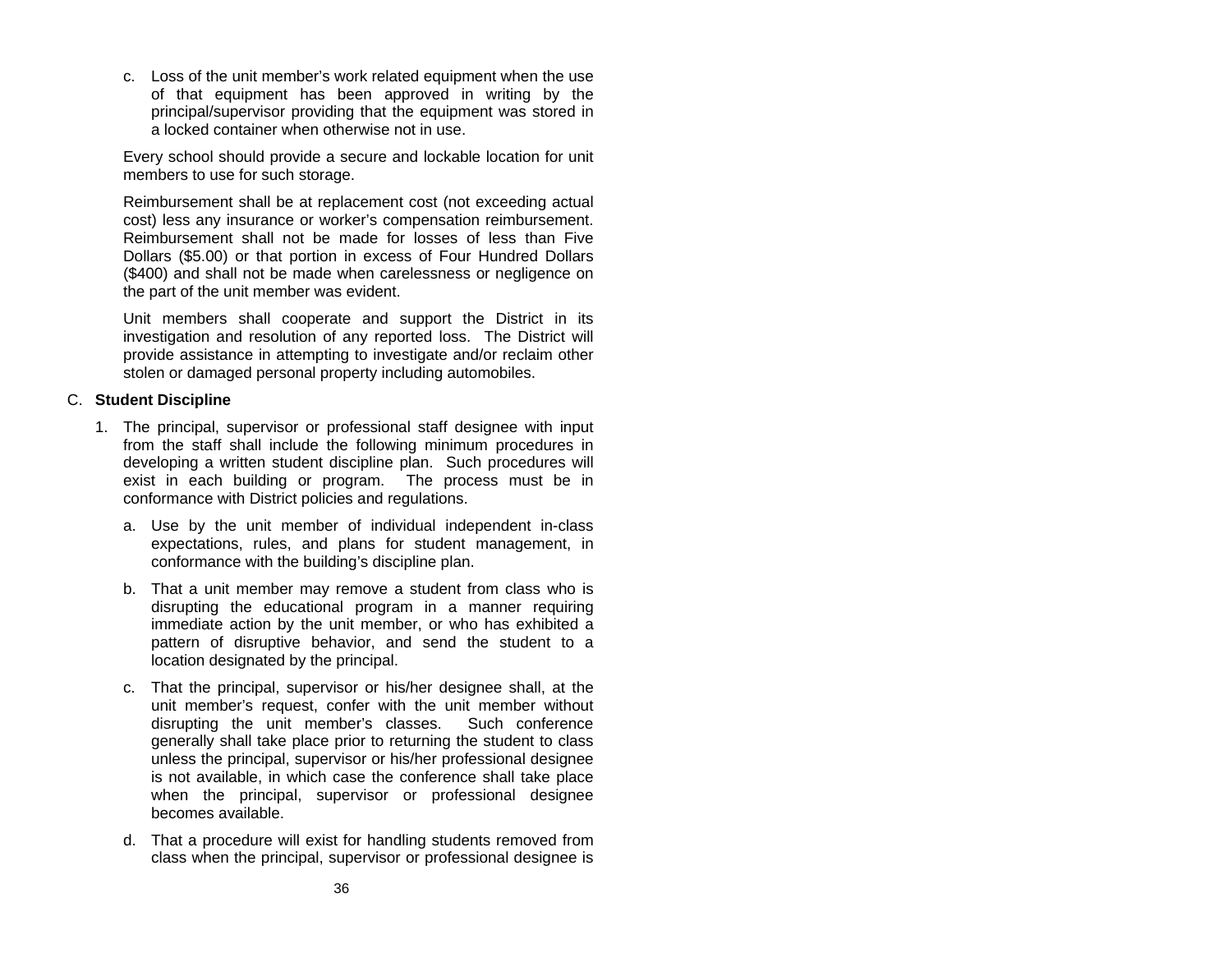out of the building and, therefore, not available for a conference required by the unit member. Such procedure shall provide that only professional personnel shall have a decision making role in the handling of such students.

- e. That if unacceptable student behavior continues, at either's request, the principal, or supervisor, and the unit member will develop and implement a mutually acceptable behavior correction plan involving, as appropriate, the principal, supervisor, unit member, student and parent(s) and other resource staff. The plan could include, but would not be limited to, behavior contracts, special education referral, involvement of appropriate community agencies, use of time-out rooms or other activities. The plan shall include the specific areas of concern to be addressed, a timeline for completion, and the responsibilities of the student, unit member, administrator and others.
- f. If the plan does not result in a change in the disruptive behavior, the administrator in conference with the unit member will take additional steps as may be appropriate which are consistent with and guided by the Students' Rights and Responsibilities Handbook.
- g. An allegation that a student has committed assault or battery upon a unit member shall result in the removal of the student from the responsibility of the unit member pending administrative investigation of the incident. The administrator shall exercise appropriate progressive discipline as set forth above. If the investigation shows battery did occur and the unit member so recommends, the student will not be returned to the affected unit member's responsibility.
- h. In accordance with the Students' Rights and Responsibilities Handbook, any student who has been involved in a violation of state or federal law regarding weapons at school will be immediately suspended pending administrative investigation. If the investigation confirms that the student was in violation of state or federal law regarding weapons at school, the student shall be reported to the appropriate law enforcement agency. The student shall be expelled from school for a period of not less than one calendar year. The Superintendent may modify the disciplinary consequences on a case-by-case basis.
- i. Student behavioral records shall be accessible to the receiving unit member. School officials will set up procedures so that information about students with records of violence including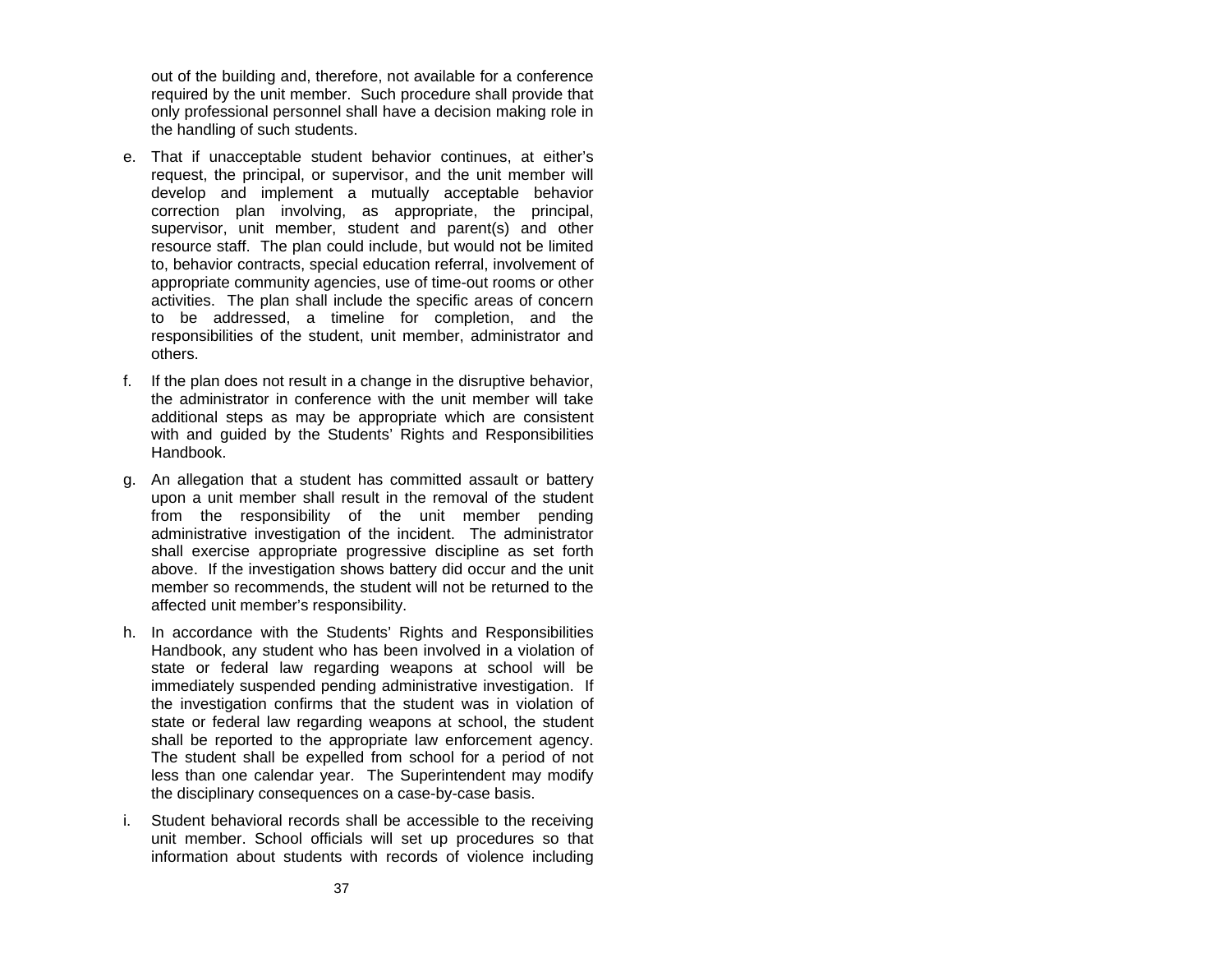weapon violations will be available, in accordance with the law, to members who "need to know" as a result of an assignment to teach or supervise the student.

- j. Any student found to have committed assault or battery upon a unit member shall be immediately subject to appropriate discipline in accordance with the Students' Rights and Responsibilities Handbook. However, there shall be a minimum of five (5) days suspension for a threat (assault) and mandatory expulsion for the remainder of the year for battery. The Superintendent may modify the disciplinary consequences on a case-by-case basis.
- k. Any student making a serious or menacing threat of harm to the person, property or family members of a unit member shall be immediately subject to appropriate discipline in accordance with the Students' Rights and Responsibilities Handbook.
- 2. The building discipline procedure shall be reviewed by the staff by June 1st. The staff's suggested changes shall be carefully reviewed by the principal. If the changes are rejected it shall be only for substantial reasons including staffing, and funding. Printed copies of these specific building procedures shall be distributed to parents and building staff members by the end of the second student week of each year and will be filed in the appropriate Central Office.
- D. The District shall provide a legal defense and indemnification to unit members arising out of tort claims for any alleged act or omission occurring in the performance of the unit member's duty in accordance with, but subject to, the limitations provided in ORS 30.285 and 30.287. Unit members shall cooperate with the Board and counsel in connection therewith as provided in ORS 30.287(2).
- E. Each unit member may request access to a phone in a private area during the time they are on duty, and a good faith effort will be made to provide such access.
- F. Unit members shall have access to a computer as may be necessary to carry out their responsibilities.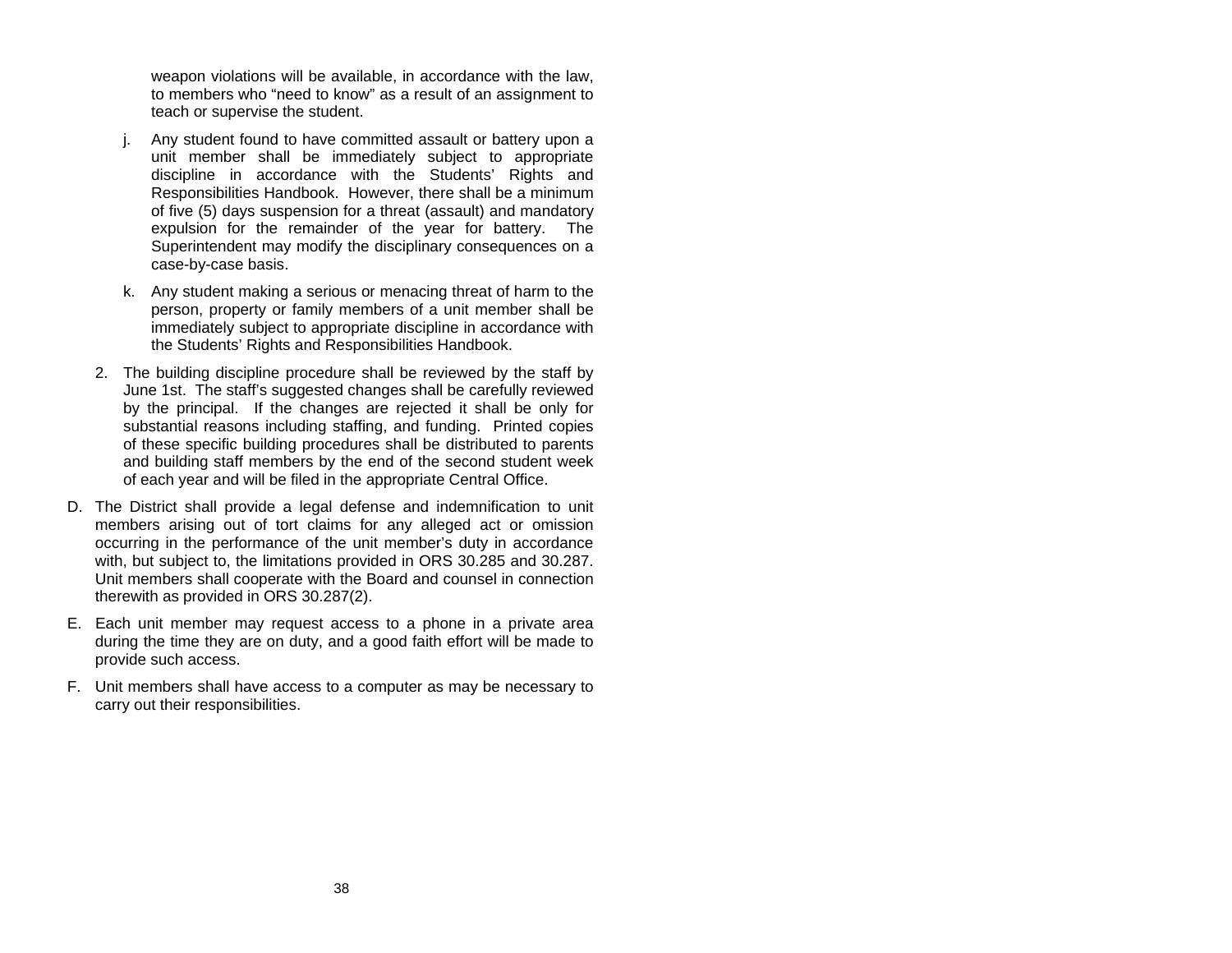# **A R T I C L E 13 D U ES A N D PAYRO L L DEDUC TION S**

### A. **Fair Share Agreement**

- 1. The District shall deduct an amount established by the Association, not to exceed usual and customary dues, each pay month from the pay of each unit member who is not a member of the Association, beginning with the paycheck issued in the month of September. However, the Association may change the date for deductions to begin by notifying the District by June 1 of the year in which the change is to occur. The Association may not change the date again during the life of the Agreement once this option is exercised. Such an amount shall represent compensation to the Association for any purpose authorized by law for use of fair share fees.
- 2. Any unit member who has not requested payroll deductions of Association dues under Section B of this Article or who has notcertified to the District that s/he has paid his/her dues directly to the Association shall be subject to the provisions of this Section.

## B. **Dues**

- 1. Any unit member who is a member of the Association or who has applied for membership, may sign and deliver personally and through the Association to the Superintendent an assignment authorizing deductions of membership dues in the United Education Profession (i.e., PAT-OEA-NEA). Such authorization shall continue in effect from year to year, unless revoked in writing as hereinafter provided. Pursuant to such authorization, the District shall deduct one-twelfth of such dues from the first regular salary check of the unit member each month for twelve (12) months, beginning September and ending August of each year. However, the Association may change the date for deductions to begin by notifying the District by June 1 of the year in which the change is to occur. The Association may not change the date again during the life of the Agreement once this option is exercised. Deductions for unit members who join the Association after the commencement of the school year shall be appropriately prorated so that payments will be completed by the following August. In the case of unit members who have elected to receive their annual compensation in ten (10) equal monthly payments, the dues deduction shall be made monthly of one-tenth of such dues.
- 2. Withdrawing the payroll deduction for such dues may be accomplished by writing a letter to the Office of the Association and to the Office of the Superintendent and delivered prior to the first day of October of any year. Letters received prior to October 1 shall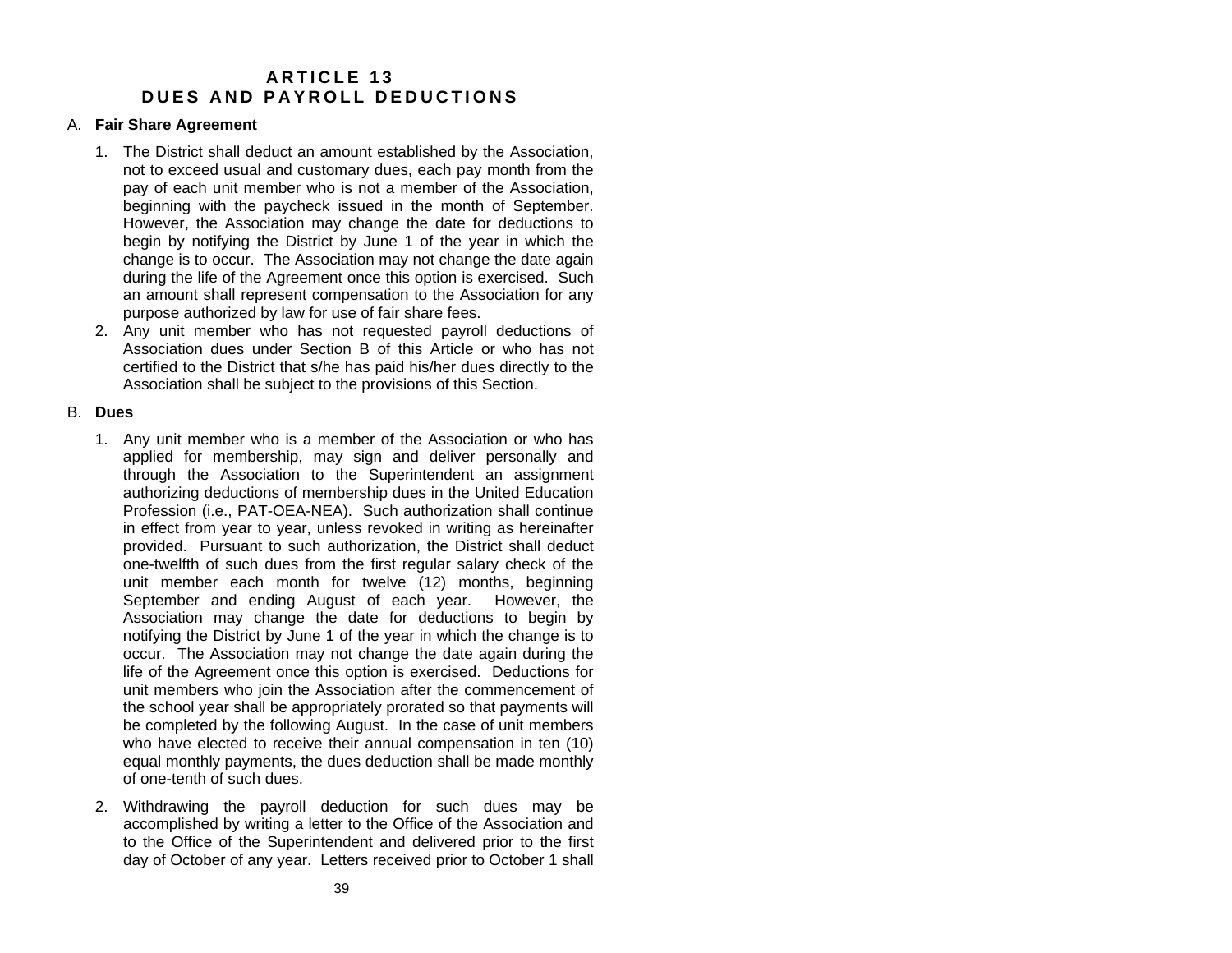be effective October 1 of the same year. Otherwise they shall be effective October of the ensuing year.

- 3. The Association covenants and warrants that its present Bylaws provide for and agrees to indemnify, defend and hold the District harmless for the foregoing fair share deductions and dues deductions authorizations and withdrawals procedures. In the event the District invokes this paragraph, then the Association will provide the attorney and the parties will fully cooperate in any litigation. In the event the District wishes to use its own attorney, then the District will pay the cost of said attorney. The aforementioned Bylaws make such authorizations irrevocable except as stated in Paragraph 2. In the event of any amendment to such Bylaws lessening the restrictions on withdrawal, the Association will give the Office of the Superintendent written notice thereof prior to the tenth day of any month for which such amendment permits withdrawal of authorizations. In the event of such notice, the District may permit such withdrawal on the basis of such new provisions.
- 4. A computer printout of employees on Association dues deductions and Fair Share fees shall be sent to the Association, together with the remittance due the United Education Profession (i.e., PAT-OEA-NEA), within five (5) working days, following the end of the calendar month in which the payroll check has been issued, including a listing of all additions and deletions to the membership list from the previous month. The Association agrees promptly to advise the Superintendent of all members of the Association in good standing from time to time, and to furnish any other information needed by the Superintendent to fulfill the provisions of this Article, and not otherwise readily available to the District. The District shall complete reasonable Association forms and submit them monthly with the remittance to the Association.

# C. **Other Payroll Deductions**

1. Upon appropriate written request from the unit member, the District shall deduct from the salary of the member and make appropriate remittance for the following approved deductions within five (5) working days following the end of the calendar month in which the payroll check has been issued:

> Savings Bonds Fixed or Variable Tax Deferred Annuity Plans School District No. 1 Health & Welfare Trust Premiums Credit Union Approved Charitable Organizations NFIE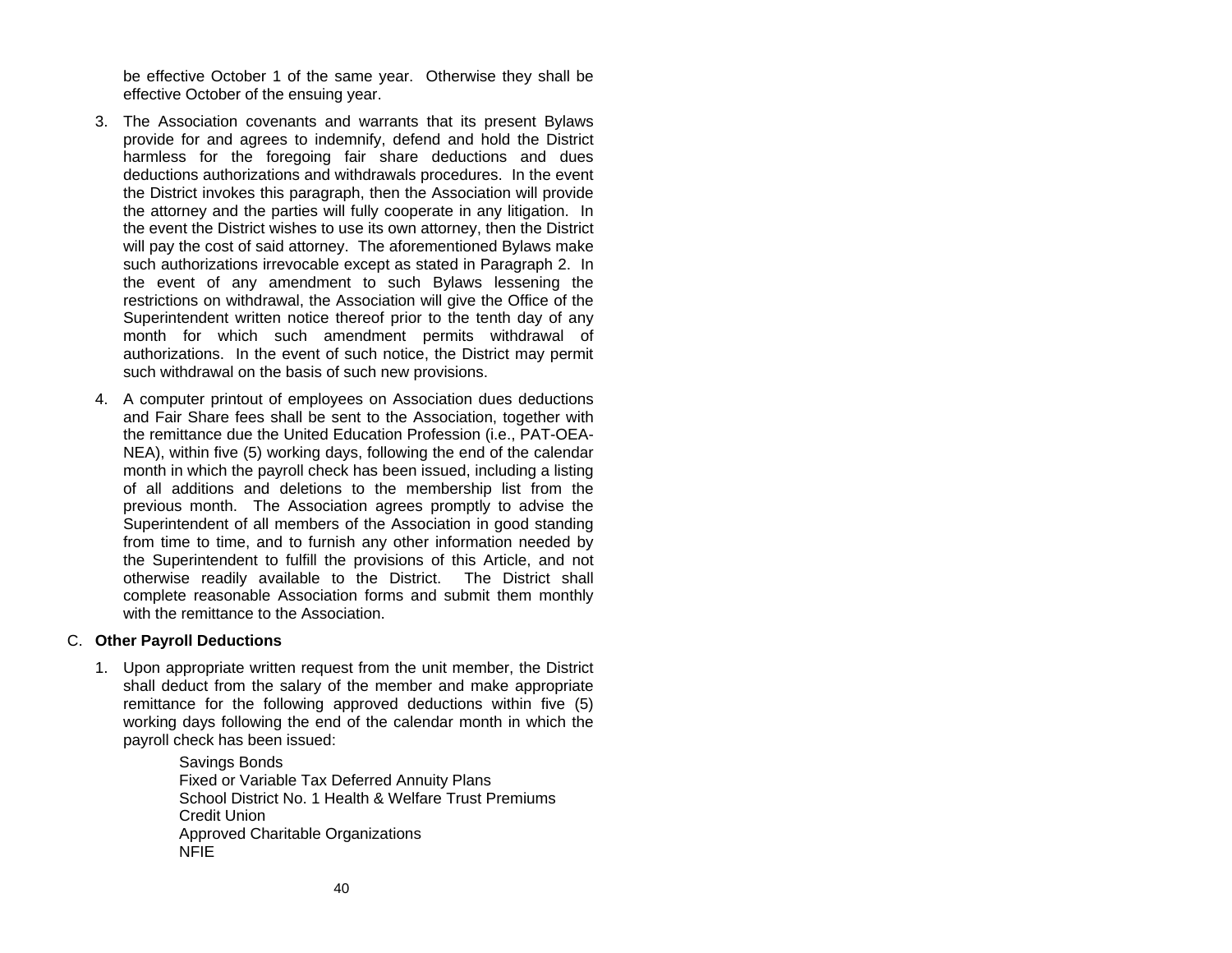The National Foundation for Improvement of Education is a part of this list and will not be removed except by mutual consent. In addition, the District shall perform the same service for Association members for any insurance plans offered exclusively by the Association for Association members, within the mechanical limits of the District's payroll system.

- 2. The District, upon appropriate authorization of the unit member, shall deduct from the salary of the unit member and make proper remittance for any other plans or programs jointly approved by the Association and the Board.
- D. Unit members' payroll checks shall itemize all sources of pay, payroll deductions, accumulated sick leave and retirement contributions.

# **A R T I C L E 14 INSURAN CE PRO T E C TION**

## A. **Health and Welfare Trust**

- 1. The District and the Association agree to continue participation in the School District No. 1 Health and Welfare Trust per the Trust Agreement as adopted November 9, 1972, and any amendments thereto.
- 2. Subject to the qualifications stated below, the monthly District contribution to the Trust toward the costs of health insurance benefits, including medical, dental, vision, prescription drug, disability and group term life insurance, and associated administrative costs and Trust reserves for full-time unit members, and their eligible dependents and domestic partners (as defined in a Memorandum of Understanding cited in Appendix G) is as follows:
	- a. Beginning September 1, 2004, to January 31, 2005, the District shall contribute \$874.59 toward the cost of health insurance for full-time eligible bargaining unit members, and their eligible dependents and domestic partners. (The District contribution represents ninety-four percent (94%) of the February 1, 2004, to January 31, 2005, PAT composite premium of \$930.42.) The bargaining unit member shall pay any remaining amount as <sup>a</sup> payroll deduction.
	- b. Beginning February 1, 2005, through January 31, 2006, PAT will reduce benefits so that the premium for insurance coverage will be reduced by \$75. From February 1, 2005, through July 1, 2005, the District shall contribute \$855.55 for full-time eligible bargaining unit members, and their eligible dependents and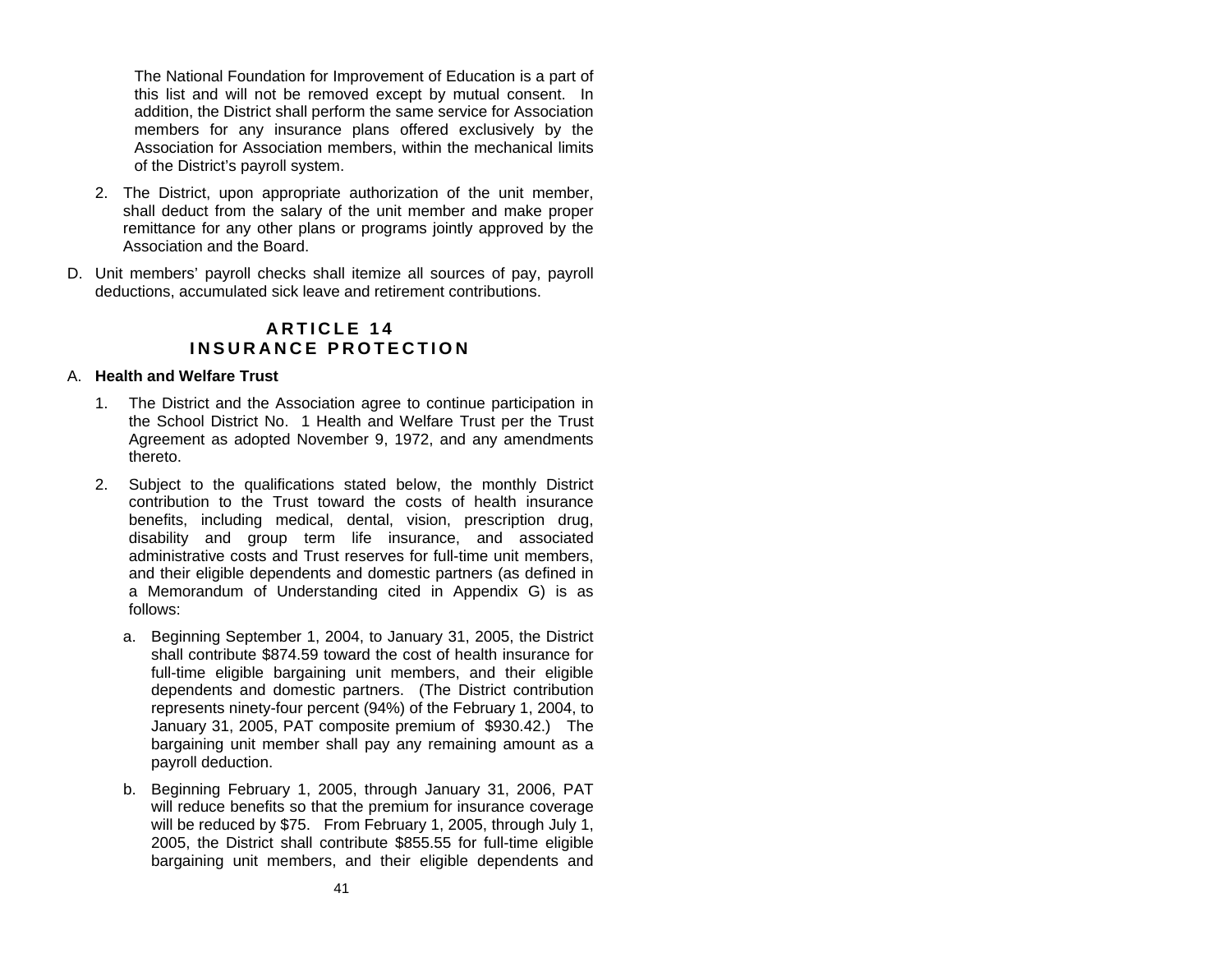domestic partners. (This District contribution represents ninetyfour percent (94%) of the February 1, 2005, to January 31, 2006, PAT composite premium of \$910.16.) The bargaining unit member shall pay any remaining amount as a payroll deduction.

- c. Beginning July 1, 2005, through January 31, 2006, the District shall contribute \$846.45 for full-time eligible bargaining unit members, and their eligible dependents and domestic partners. (This District contribution represents ninety-three percent (93%) of the February 1, 2005, to January 31, 2006, PAT composite premium of \$910.16.) The bargaining unit member shall pay any remaining amount as a payroll deduction.
- d. Beginning February 1, 2006, PAT will reduce benefits so that the premium for insurance coverage will be reduced by another twenty-five dollars (\$25). Beginning February 1, 2006, and every February 1 thereafter the District will contribute for fulltime eligible bargaining unit members, and their eligible dependents and domestic partners ninety-three percent (93%) of the PAT composite premium. The bargaining unit member shall pay any remaining amount of the PAT composite premium as a payroll deduction.
- 3. The benefits in existence on the date of execution of this Agreement shall be maintained by the District for the full term of this Agreement, except where benefits are reduced as described in this Article to achieve the reduced premium levels, or if mandated by a new state insurance plan. Savings generated in health insurance costs to the District by a new mandated state insurance plan would be added to teacher salary increases on an exact total savings to exact total cost to the District basis.
- 4. The District shall make this contribution from September through August of the school year. As used in this Paragraph, the words "through August" refer to the payment made by the District in early August, even though the unit member contributions remitted by the District for such payment may have been deducted from July payroll checks. Before such payment per month, as indicated above, is required with respect to a unit member, the Trustees shall certify to the District that the unit member (himself or herself) has such medical/hospitalization coverage (1) through the Trust, or (2) from other coverage which is substantially equal to or greater than that provided by the Trust. A full contribution shall be made by the District for unit members having a work schedule of seventy-five percent (75%) or more of a full-time unit member. The District shall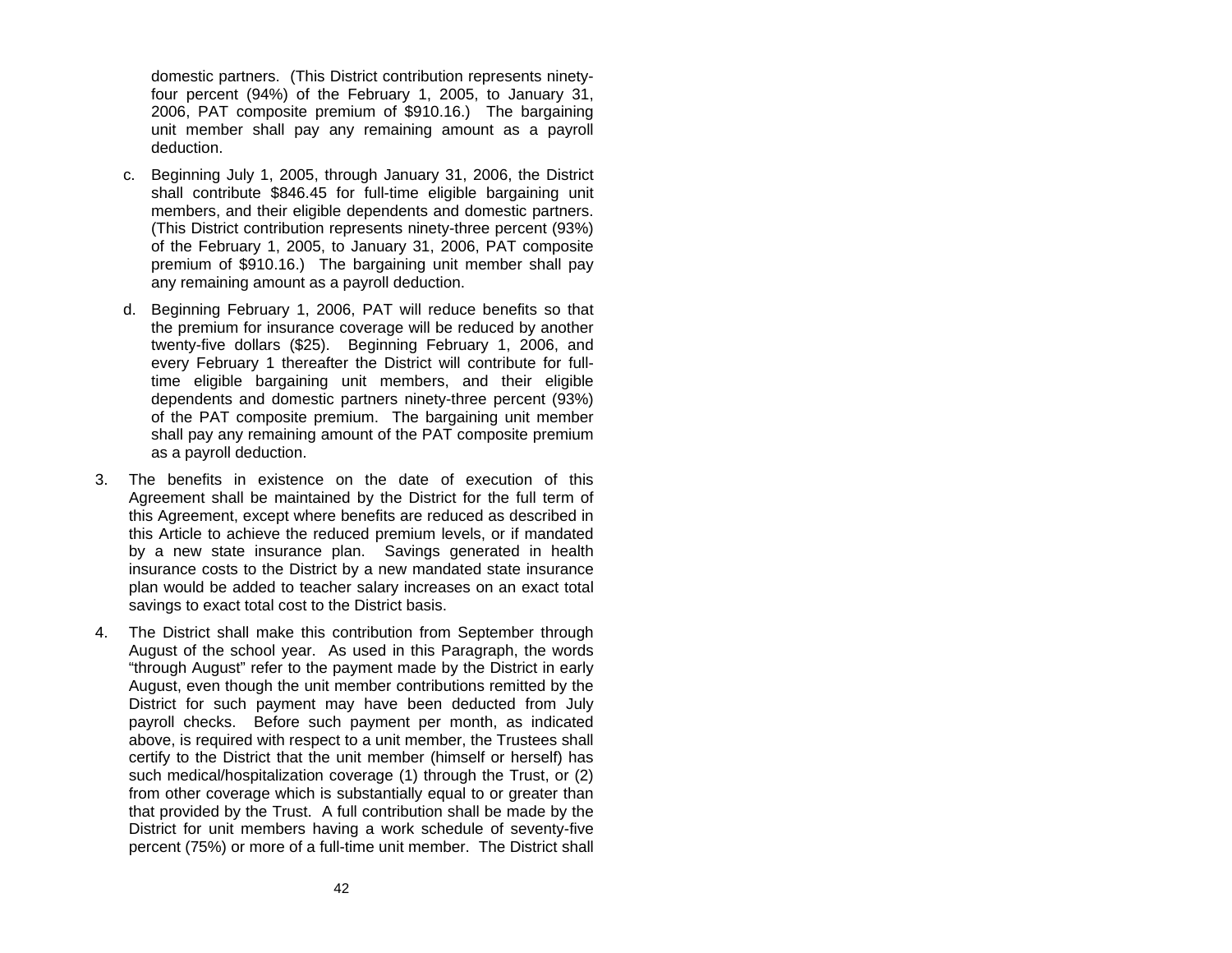make a contribution of fifty percent (50%) of the composite rate for unit members having a work schedule of between fifty percent (50%) and seventy-five percent (75%) of a full-time unit member.

- 5. The District shall contribute to the Trust the cost of medical/hospitalization plan for unit members who: (a) elect early retirement on or after June 30, 1998 and are eligible to retire under the Public Employees Retirement System (PERS); (b) have completed at least fifteen (15) years of service with the District; (c) are at least sixty (60) years of age, but not yet eligible for Medicare; and (d) are eligible under such plan then offered by the Trust. The District shall pay one-half (1/2) of the cost for the spouse/or domestic partner of the retiree enrolled in the Plan. For retirees, the list of benefits in existence on the date of execution of thisAgreement shall be maintained by the District for the full term of this Agreement. Self-pay for such cost shall be available for qualified early retirees exercising this option to age sixty (60). This provision shall also apply, for up to five (5) years or until eligible for Medicare, whichever comes first, for unit members who become unable to work because of disability as determined by PERS, or the Disability Insurance Program provided by the Health and Welfare Trust. A qualifying retiree below age sixty (60) must maintain their coverage in order to be eligible for District contributions to commence at age sixty (60). An employee below age sixty (60), however, may elect to have District contributions commence upon retirement, but the District shall then cease its contributions at the end of sixty (60) months. Such employee may continue to maintain his/her coverage on a self-pay basis until age sixty-five (65).
- 6. The District shall make a contribution to the Health and Welfare Trust in accordance with Paragraph 2 of this Section for two (2) months following the end of the standard work year, as defined in Article 21, Section B., for full-time unit members and part-time unit members who work at least half-time if the unit members workedduring the entire standard work year. Such contributions shall not be required for any unit member who did not work during the entire preceding standard work year or who worked on less than a halftime basis during that year.
- 7. Unit members on unpaid leave of absence shall not suffer loss of benefit in excess of the period of time not worked during the regular work year. Winter, spring and summer recess periods will not count as time not worked.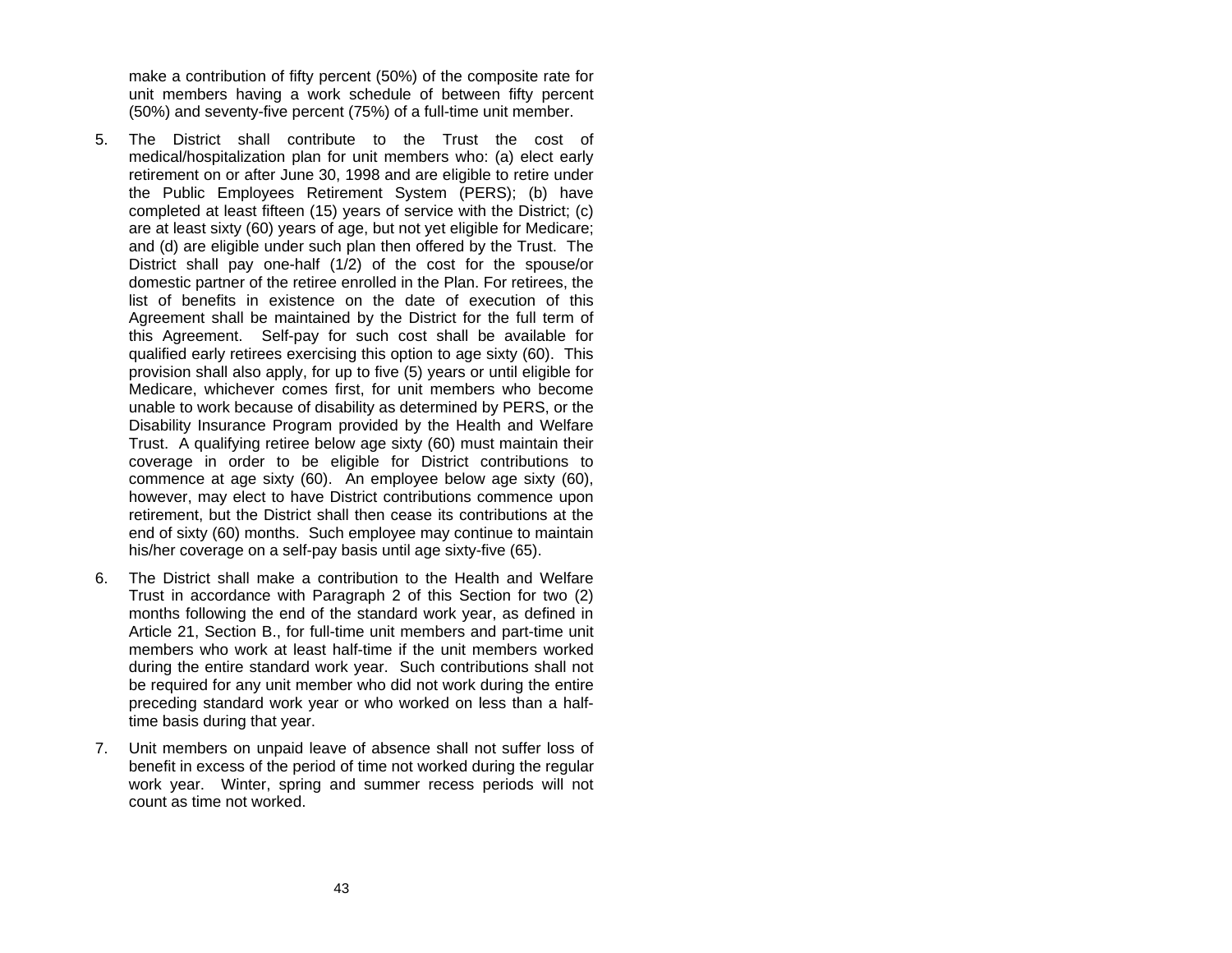# B. **Liability Insurance**

The District shall provide, on a fully paid basis, bodily injury, liability and property damage insurance coverage, to the limits carried by the District for the use of automobiles owned, leased or hired by a unit member while in the normal course of his/her duties as an employee of the District. This coverage shall apply only as excess insurance over and above other valid and collectible liability insurance carried by the unit member. The District may require as a condition to this coverage that before the vehicle is used on District business, the unit member provide a license of insurance showing that he or she has at least the minimum amount of insurance required to license a vehicle in the State of Oregon. The District will reimburse the unit member for any deductible cost the unit member is required to pay, as a result of an on-duty accident, not to exceed Two Hundred Fifty Dollars (\$250). Reimbursement will not be made if the unit member is convicted of or admits to driving under the influence of intoxicants or with a suspended license.

## C. **Professional Association Insurance Program**

The District shall recognize the rights of the Association to select carriers of insurance programs where membership in said program is contingent upon membership in the Association. Subject to the mechanical limits of the District's payroll system, the District shall make available payroll deductions for unit members participating in such insurance programs. Such deductions made during 1988-89 shall continue.

D. The District will continue the I.R.C. Section 125 Flexible Benefit Planduring the term of this Agreement.

# **A R T I C L E 15 P R OFESS ION A L GRO W T H ; INSER VICE CLAS S E S**

### A. **Salary Increments**

1. Plus hours beyond degree salary increments (e.g. initial placement on a column of the salary schedule at the time of employment) must be based on coursework at accredited colleges or universities. At such time that the State of Oregon requires completion of a "5th year" program for licensure, new teachers shall be given credit for the hours required following the Bachelor's degree for completion of <sup>a</sup>"5th year" program up to a maximum of forty-five (45) quarter hours. Currently employed teachers, who have completed a "5th year" program but were not given credit at the time of employment, shall be given credit on the salary schedule up to the BA+45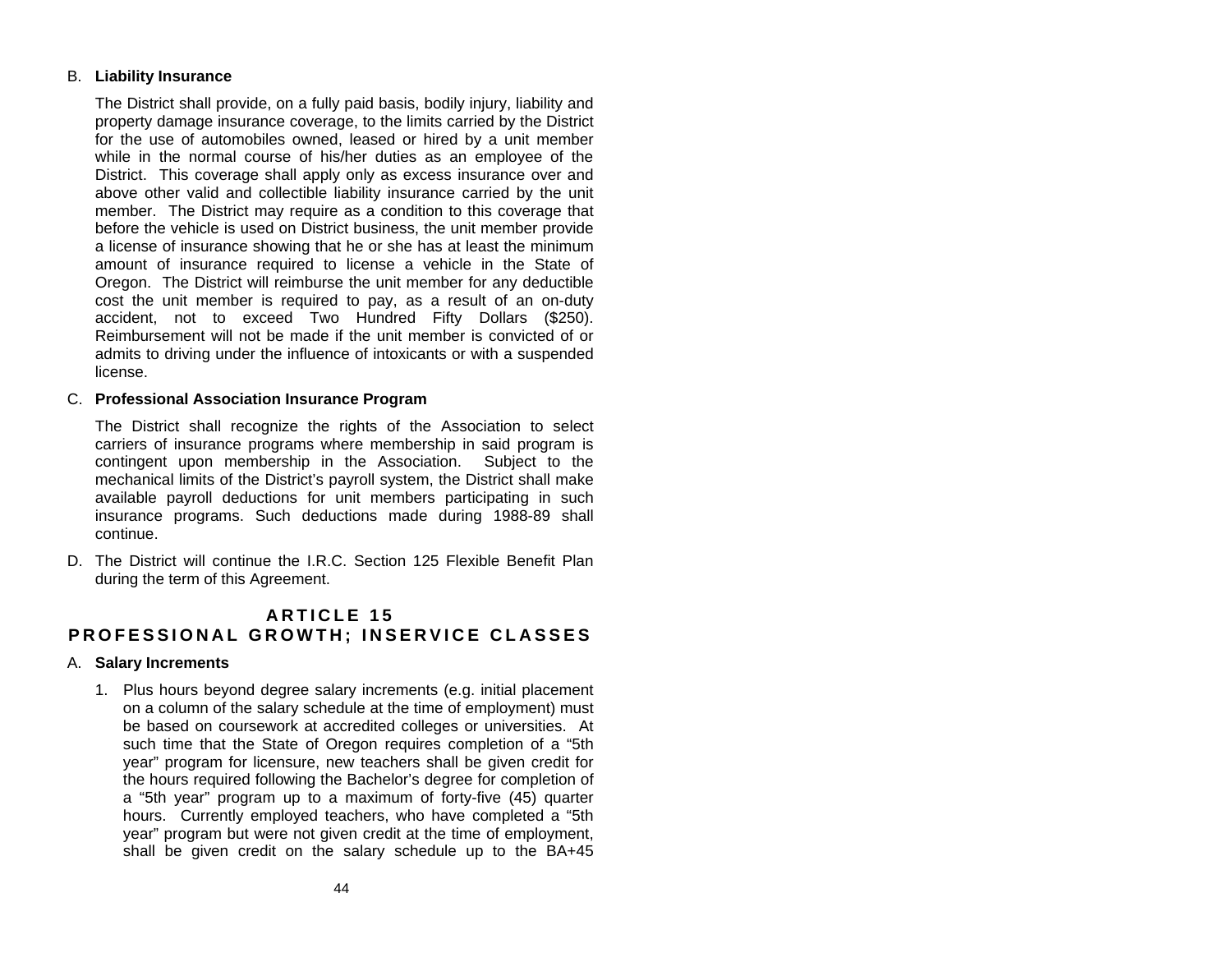column. Vocational unit members may receive credit for technical coursework taken at a community college. Such courses shall be relevant to the unit member's field of preparation and to service as <sup>a</sup> unit member in this District.

- 2. In order to receive a salary adjustment retroactive to the beginning of the current school year, a unit member must, by October 31st, provide the Personnel Department with proof of completion of coursework. Adjustments based upon proof received after October 31st will be made effective the second month following the month received.
- 3. The guidelines for Professional Growth/Inservice shall be revised by the District and the Association and distributed to unit members.

### B. **Continuing Education Obligations**

- 1. The District shall not require adherence to the portions of Board Policy 5306 that require six (6) credits for every four (4) years.
- 2. It is recognized that there may be inservice offerings for which attendance outside the normal professional work day described in Article 21 may be required by the District. In such cases, teachers shall be paid for attendance at the unit member's regular hourly rate under the salary schedule.
- 3. The District shall pay the full cost of tuition and other reasonable coursework expenses (e.g. laboratory fees, books, and the like) incurred in connection with any specific courses, workshops, seminars, conferences, inservice training sessions, or other such sessions in which attendance is required by the District.
- 4. The District shall reimburse probationary and permanent teachers, including social workers and child development specialists, for tuition cost for up to six (6) non cumulative hours in a 12-month period for which graduate credit is granted by a college or university. Reimbursement shall be for the cost of tuition or the tuition rate for graduate courses at Portland State University, whichever is less. Coursework must be toward an advanced degree, TSPC licensure, professional education course or related to the unit member's assignment. Evidence of a passing grade is required. Reimbursement shall not be made for books, lab fees, I.D. cards, gym fees, food, housing, transportation, supplies or other tuition expenses. Unit members will be reimbursed within sixty (60) days of submitting proof of satisfactory completion of the course. A unit member receiving reimbursement must remain employed with the District for at least one (1) semester following reimbursement.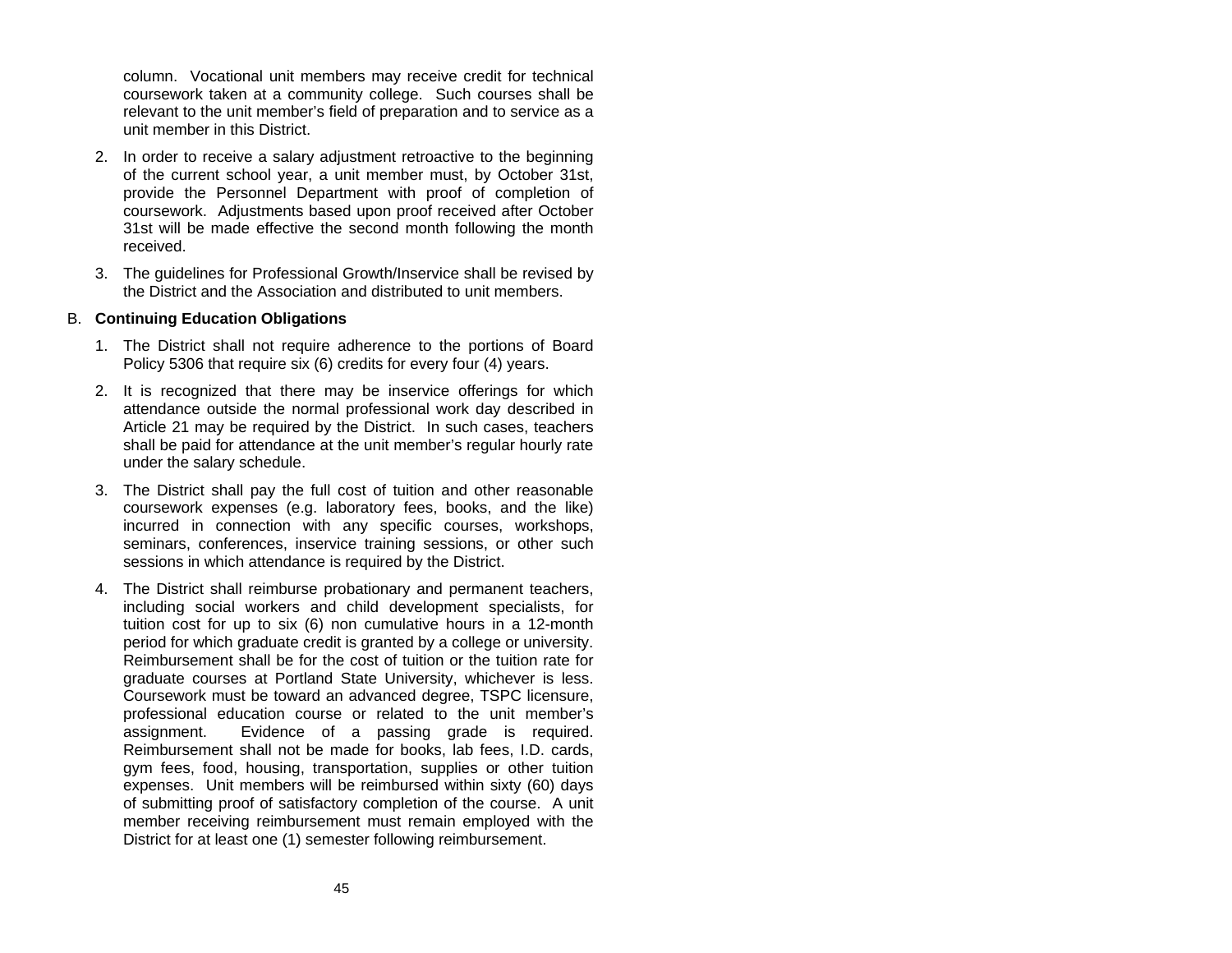- 5. Reimbursement shall also be made for the fee charged a teacher who takes and passes the National Teacher Examination to obtain a specialty area endorsement. This amount shall be within the tuition cost as stated in paragraph 4 above.
- C. The District shall provide unit members with related core instructional materials and an opportunity for inservice before requiring implementation of new adoptions, programs or curricula.
- D. The District shall pay, either through reimbursement to the unit member or direct payment to the appropriate agencies, for the cost of fingerprinting for licensure/certification renewal.

# **A R T I C L E 16 P R OFESS ION A L IMPRO VEM E N T**

- A. The Board and the Association support the principle of continuing training for unit members, participation by unit members in professional organizations in the areas of their specializations, and leaves for work on advanced degrees or special studies, foreign travel and participation in community education projects.
- B. The Board agrees to annually budget a fund to pay the expenses of unit members who work half-time (.5) or more to attend professional conferences, and for the cost of fees charged by agencies for fingerprinting and the accompanying criminal check required by TSPC or the ODE. The amount of the fund shall be determined as follows:
	- 1. Multiply the number of unit members based on the November ending payroll, who work half-time (.5) or more, times the Portland State University tuition cost for two 3-hour graduate classes (currently \$688.50). The amount shall be adjusted annually to reflect the fall term PSU tuition rate;
	- 2. Subtract the actual cost of the previous fiscal year's tuition reimbursement which was made in accordance with Article 15.B.4. of this Agreement;
	- 3. Multiply the remainder by two-tenths (.2). The result shall be the amount available for professional improvement during the following fiscal year.

The base amount for six (6) credit hours will be used to calculate the total amount budgeted each year for professional improvement throughout the life of this Agreement.

C. The conference to be attended may be selected by the unit member subject to approval by the principal, or when applicable, the supervisor or other authorized representative of the Superintendent.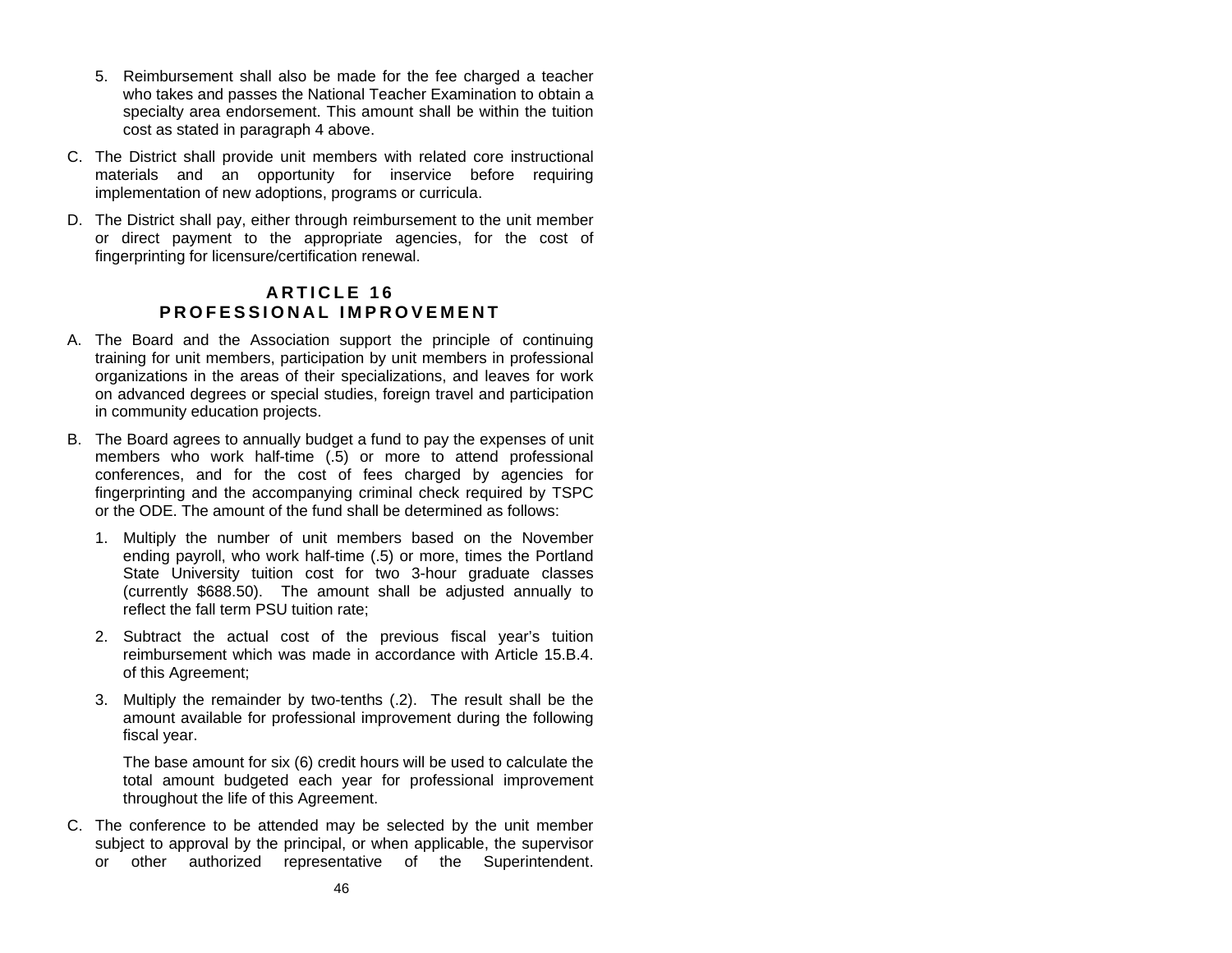Transportation, meals, lodging, and registration shall be deemed appropriate expenses. A unit member attending such conferences and meetings shall be granted sufficient leave time to attend without loss of compensation. The approval shall designate what portion, if any, of such leave time shall be charged against professional leave. Unit members will, upon request, submit a written report regarding such conferences. Insofar as reasonably practicable, the fund shall be allocated to classroom teachers in proportion to their numbers in the teaching staff. Unit members are eligible for advances on professional improvement funds when necessary documentation is presented. If an advance is not requested, unit members will be reimbursed within thirty (30) days of submitting complete and accurate documentation of expenses.

- D. Sixty percent (60%) of the funds shall be appropriated and made available during the first semester, the remaining forty percent (40%) is to be made available on the first day of the second semester.
- E. The cost of substitutes made necessary by attendance at conferences for which expenses are paid from the fund shall be borne by the District and shall not be charged against the fund.
- F. An annual report of the use and distribution of these funds will be available in the District and a copy of each completed request and response will be sent to the Association. The report shall list the total number of applications made, the number granted, and the amount of monies requested and the amount granted. This shall be broken down by elementary, secondary and miscellaneous groupings as described below. This report should be available by May 15 of each year.
- G. The Guidelines for use of the Professional Improvement Fund shall be revised by the District and the Association and distributed to unit members. Under this Agreement, the following suggested guidelines shall be implemented:
	- 1. Eighty percent (80%) of the funds each year shall be made available to unit members assigned to specific school buildings, prorated based on the number of unit members;
	- 2. Twenty percent (20%) will be available to unit members not assigned to specific school buildings but to district programs;
	- 3. Of the proportion going to unit members in specific district buildings, two-thirds (2/3) will be available to elementary teachers (Pre-K-8) and one-third (1/3) to high school teachers (9-12);
	- 4. Funds will be allocated based upon seniority of the unit members who make application. A unit member who receives funds will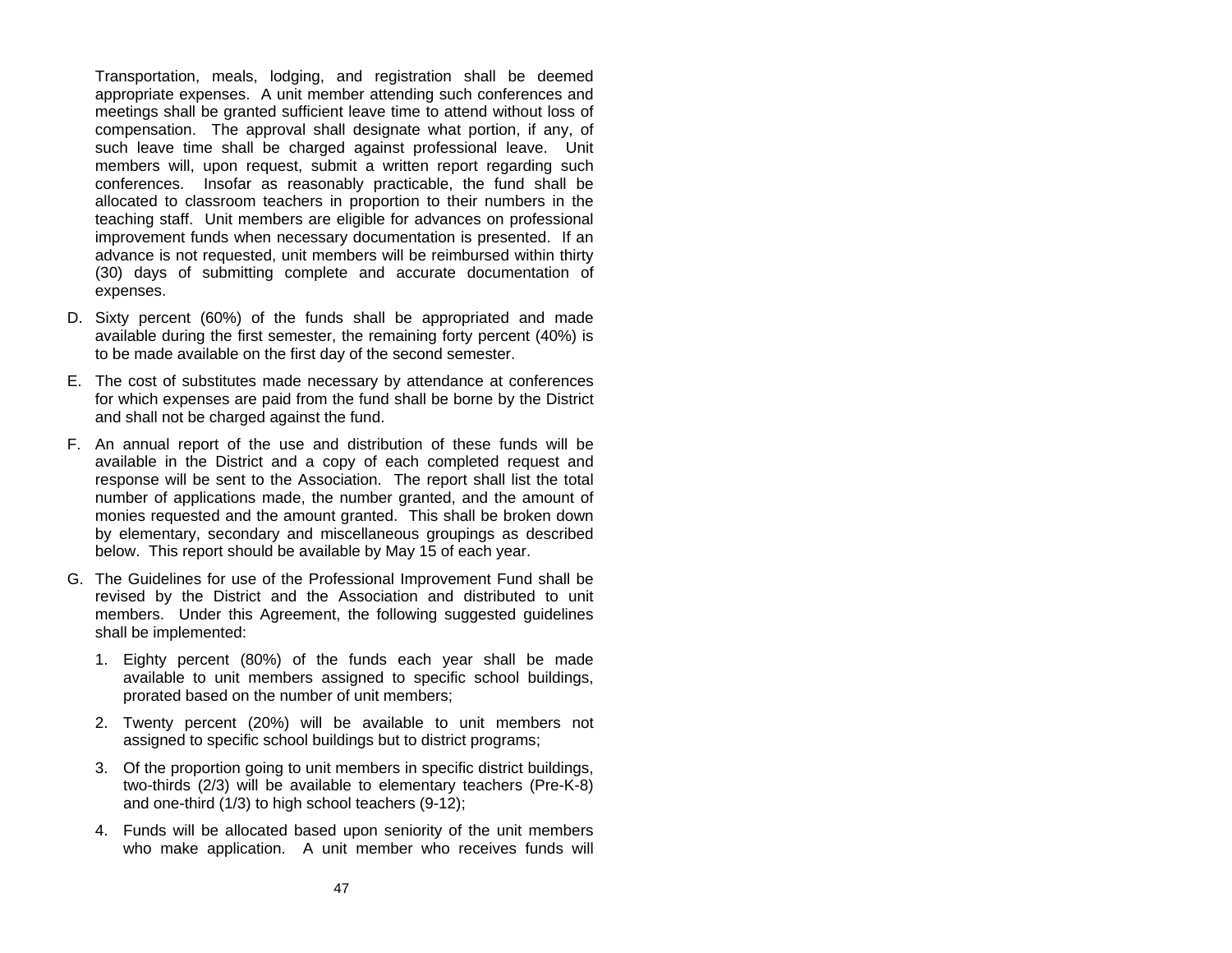rotate to the bottom of the eligibility list and will not again receive funds until other applicants have done so, e xcept that a Professional Improvement Fun d grant of less than One Hundred Dollars (\$100) will not cause a unit member to be placed at the bottom of the eligibility list:

- 5. Out-of-state trips (\$850 limit) will be available to unit members only once every three (3) years;
- 6. Applications must be processed within one (1) week of b ein g submitted by the unit member; and
- 7. These funds will not be av ailable to temporary teachers.

# H. **Successful Schools Program**

1. A unit member who receives a monetary reward under the Successful Schools Program (SB 880 [1-3]) shall individually deci d e how to use the reward.

The District will not attempt to pressure, coerce or direct a unit member in making this decision, nor will the unit member suffer any adverse consequences b ased on the decision.

- 2. A unit member's choice to use a reward under the Successful Schools Progra m for professional development or tuition reimbursement will not reduce the professional development or tuition reimbursement money or other benefits avail able under thisAgreement.
- 3. When the Successful Schools Program grant terminates, the unit member will be under no obligation to continue the grant activities.
- 4. If Portland Public Scho ols expands the Successful Schools Program, such programs would use d ollars from non-general fund sources. If the criteria for such progra ms differ from (SB 880 [1-3]) the District will consult with the Association.

# **A R T I C L E 17 PR OFESS ION A L INVO LVEM E N T/S CHOO LIMPRO VEM E N T CO UNC ILS**

### A. **Purpose**

The District and the Association agree to establish a process for involving bargaining unit members in enhancing the quality and effectiveness of education for the purpose of improving student knowledge, skills and attitudes. The District and the Association agre eto come into compliance with the school site council requirements of HB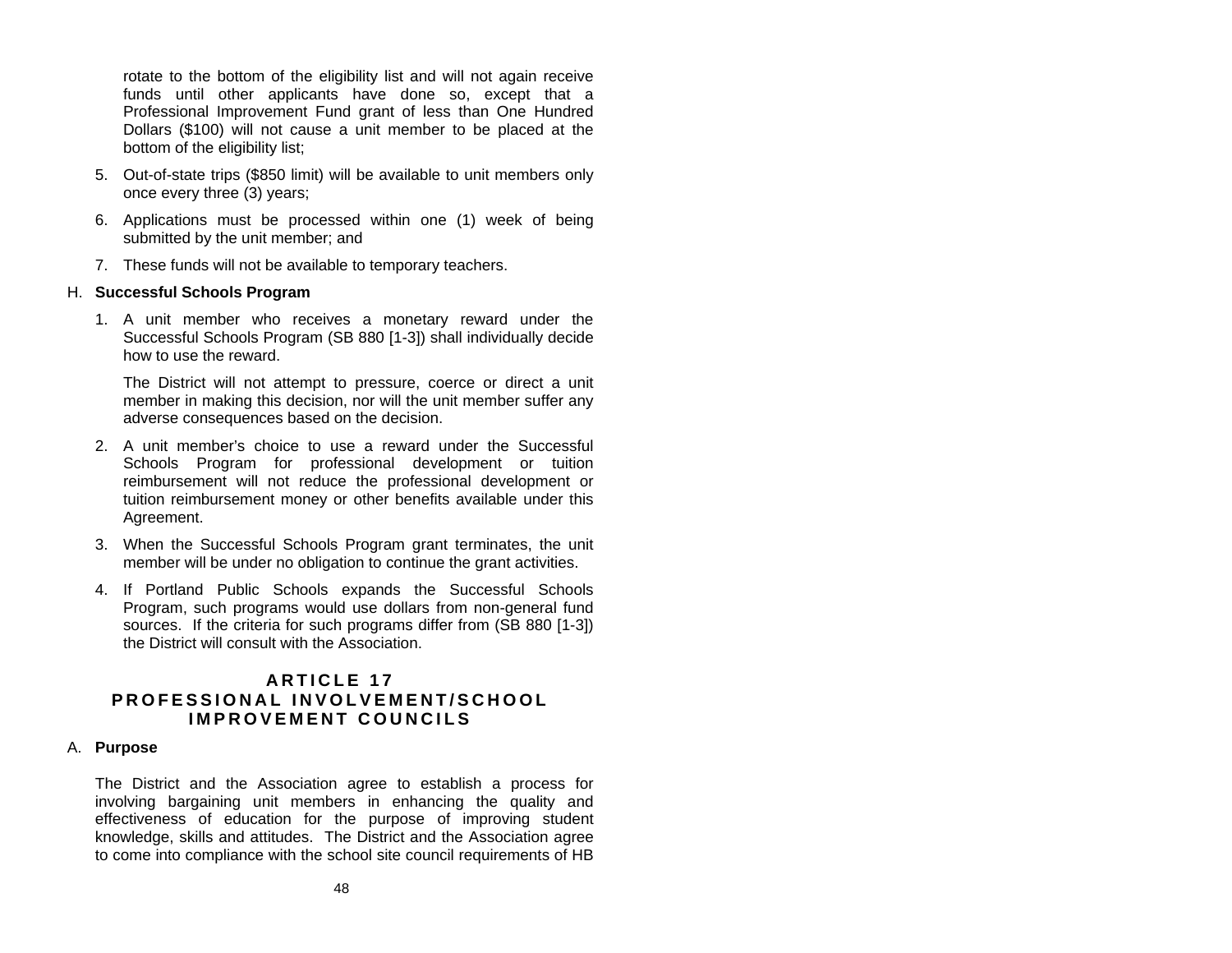2991 through a phased-in process that will take into consideration options experienced in the pilot efforts currently underway.

# B. **Council Participation**

Participation by bargaining unit members on a school site council will be voluntary. Council members shall be allotted as provided by law. The District and PAT will develop the rules by which the elections of bargaining unit members will be conducted. The head PAT representative and building principal shall jointly conduct an annual secret ballot election no later than October 15 to select PAT bargaining unit members to the council.

# C. **Council Roles and Responsibilities**

Actions and decisions of the council will be in accordance with law, existing Board policies, established Administrative procedures and applicable collective bargaining agreements. Achieving consensus among site council members is a desired operational goal. If consensus is not reached, the council will make its determination by majority vote. Unit members on site councils shall be given copies of the site budget and other public documents upon request.

# D. **Implementation of Decisions**

Prior to implementation of a council decision, it shall be communicated in writing to the bargaining unit members at the school worksite. Once a decision is finally reached, it shall be implemented by all at the site. However, if requested by twenty five percent (25%) of the bargaining unit members, the pending decision shall be put to a vote of the bargaining unit members. To implement the decision, a majority of those participating in the vote shall be required.

# E. **Meetings**

When school site council meetings are held, business will be conducted by those members present. Until the promised state funding for the implementation of HB 3565 is made available to the School District, council meetings will be held within the bounds of the school workday and workweek. The parties agree to process waiver requests for this Section submitted by school site councils for consideration at contract administration.

# F. **Training of Councils**

The District and the Association will cooperate in the development of training programs. Costs of training shall be paid by the District.

G. The site based language in response to House Bill 2020 is added as Appendix D.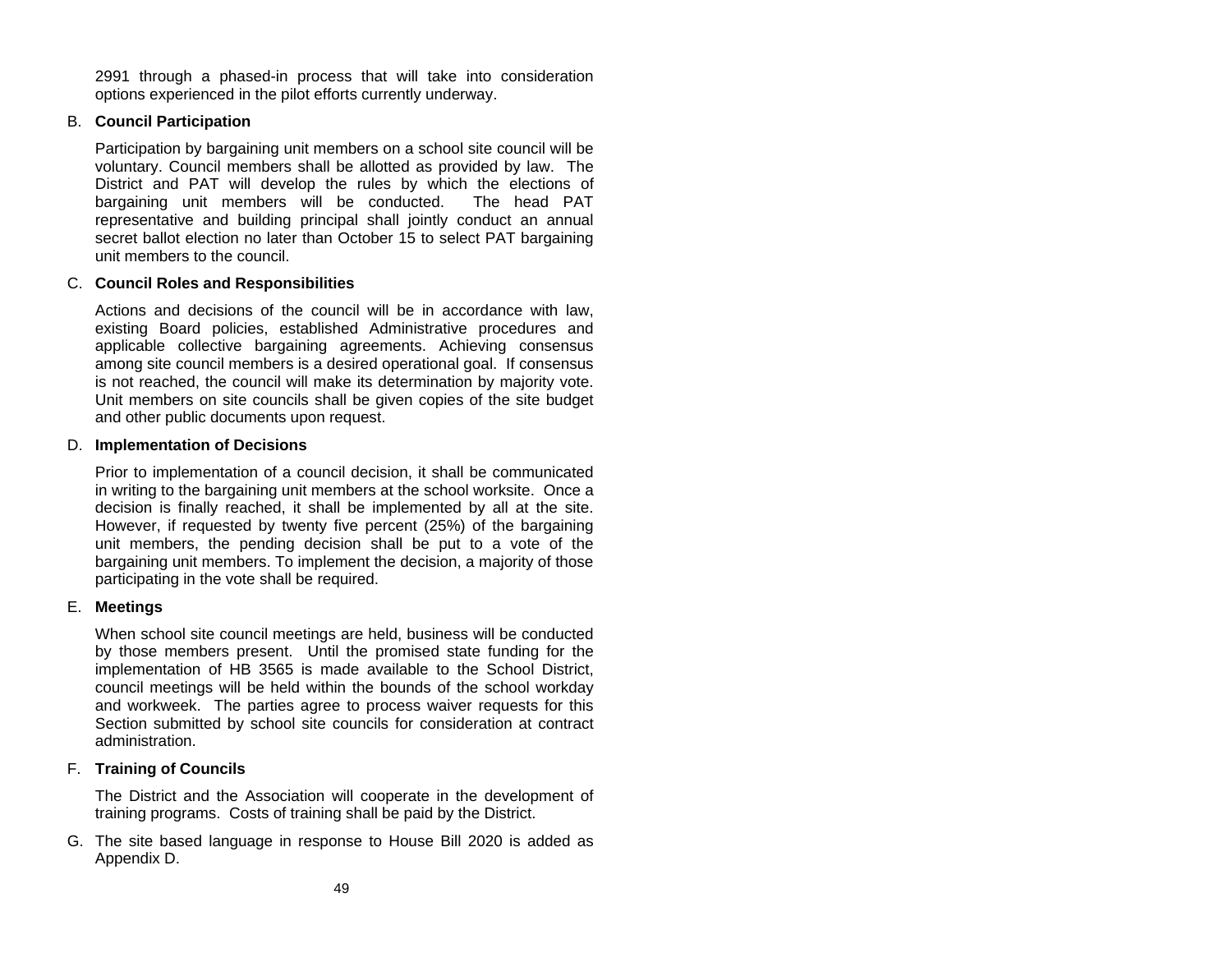H. The mentor language in response to House Bill 2020 is added as Appendix E.

# **A R T I C L E 18 LEAVES**

Charges must be made to the appropriate leave category. Paid and unpaid leaves for unit members set forth in this Article are intended to be used only when necessary.

## A. **PAID LEAVES**

### 1. **Sick Leave Accumulation**

a. Unit members shall be granted ten (10) days sick leave which includes the statutory requirement during each school year. Such sick leave shall be credited to said unit members on thefirst school day of the fall semester. Unit members who begin service after the beginning of the school year shall receive one (1) day of sick leave for each payroll month remaining in the school year with all such days being credited on the unit members' first day of employment.

A unit member who uses his/her annual sick leave accrual andsubsequently resigns, for reasons other than illness or retirement, prior to completing the work year shall be obligated to refund the District an amount equal to one (1) day sick leave for each month not worked. The District shall deduct such amount from any final pay due the unit member.

- b. Unit members on extended work year and/or summer school shall be credited with one (1) additional sick leave day for each additional twenty (20) days worked not to exceed a total of twelve (12) days of sick leave credit per fiscal year.
- c. The total unused sick leave days can be accumulated and shall be unlimited in accordance with state statutes.
- d. A unit member who has accumulated sick leave during employment in another Oregon school district shall be entitled to transfer any accumulated sick leave from such district, upon proper verification. The transfer of sick leave accumulated with another Oregon district shall be effective when the unit member has completed thirty (30) working days in the District.
- e. When a unit member has exhausted his/her sick leave, s/he shall receive additional leave equal to one (1) day for each school year of at least 135 days of service in this district at two-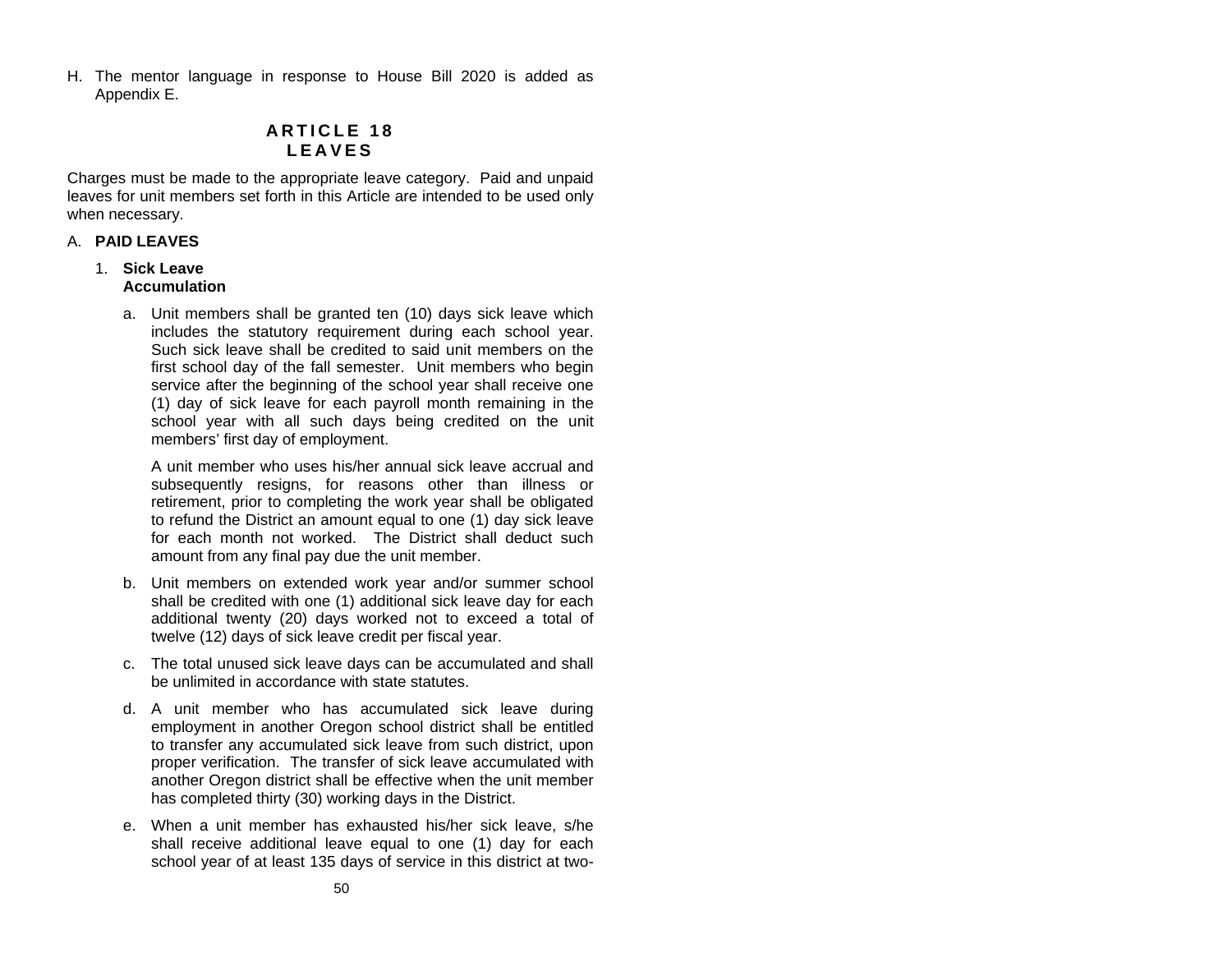thirds (2/3) of his/her daily rate under his/her basic salary. Credit for any year can only be utilized once.

f. Unit members shall not be credited with any sick leave with respect to periods during which they are on an unpaid leave of absence from work with the District of more than one (1) month duration.

## **Utilization**

- g. Unit members who are absent because of personal illness or medical/dental appointments shall receive compensation during such absence in accordance with provisions pertaining to sick leave allowances.
- h. A unit member assigned to work beyond the normal school year, or during summer school, may charge absences due to personal illness to his/her sick leave account. The District shall pay the cost of any required substitute.
- i. Unit members on any extended leave (more than one (1) month) will not be charged with days of sick leave or paid for days of illness during such leave, except when an illness or injury is the factor which entitled the unit member to the leave in question.
- j. A unit member may charge against his/her accumulated sick leave for up to twelve (12) weeks following the birth or adoption of a child. If accumulated sick leave has been exhausted, the unit member may use unpaid leave for part or all of the twelve (12) week period.
- k. A unit member's accumulated sick leave shall not be charged on days designated as paid holidays under this Agreement, or when an absence was directed by the District.
- l. The District will establish a sick leave bank of eight hundred (800) hours per year for use by members who have exhausted their accumulated sick leave. Use of this leave shall only be for the disability of the unit member. The Association can solicit voluntary contributions up to twelve hundred (1200) hours per year. Use of the sick leave bank will be monitored through the contract administration process.

### 2. **Family Illness Leave**

Unit members shall receive up to three (3) days family illness leave per school year with pay in case of illness of a member of the unit member's immediate family. In the event emergency conditions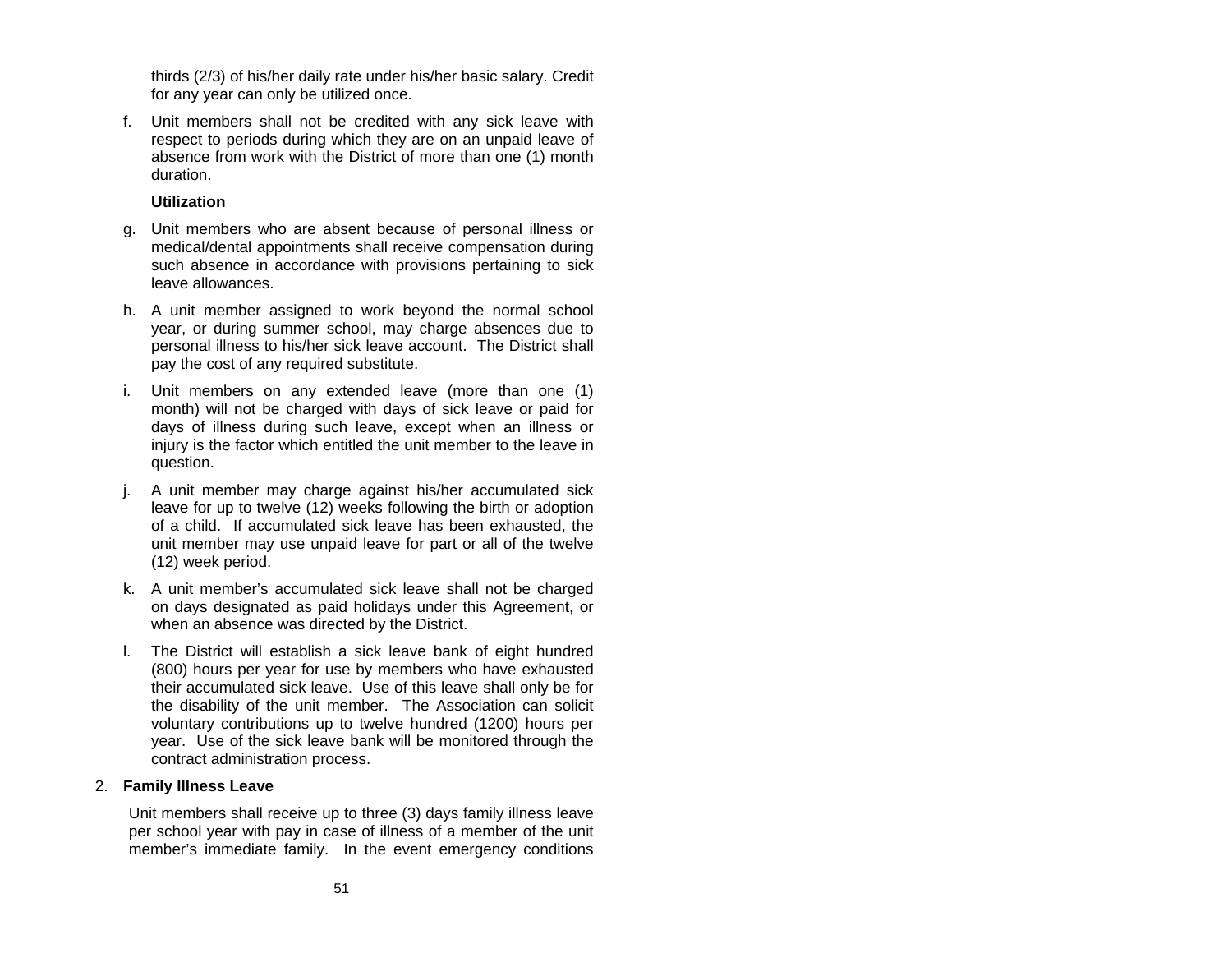arise, an extension of family leave shall be determined upon individual merit by the Superintendent. "Immediate Family" shall be interpreted to mean spouse, children, parents, brothers, sisters, mother-in-law, father-in-law, grandparents, grandchildren or other persons who regularly live in the home of the unit member. Inherent in use of this leave is that care or attention by the unit member is needed. Unit members who commence employment after the end of the first semester shall be entitled to one and onehalf (1-1/2) days of family illness leave. After utilizing the available days for family illness leave, the unit member may charge against his/her accumulated sick leave when additional time is needed toprovide care for a member of the unit member's immediate family.

### 3. **Injury on Duty**

The District shall pay to any unit member who is unable to work due to an on-the-job injury the difference between his/her salary benefits received by the unit member under the Oregon Worker's Compensation Law. This differential pay shall apply when the absence is due to a compensable injury as defined in ORS Chapter 656 and shall be paid for the period when worker's compensation benefits are paid but not exceeding 180 days for one injury. Absence due to such compensable injury shall not be charged against the unit member's accumulated sick leave. For other periods of work related injury absence, charge will not be made against the unit member's accumulated sick leave. In the event differential payment is made by the District and the absence of the unit member is subsequently determined to be noncompensable, charge will be made against the unit member's accumulated sick leave, if the absence so qualifies, and the unit member shall be obligated to reimburse the District for payments received in excess of accumulated sick leave time.

### 4. **Absence Due to Quarantine**

In the event a declaration of quarantine made by the Public Health Official prevents a unit member who is not ill from reporting to work, the unit member shall not suffer a loss in pay and no charge will be made against the unit member's accumulated sick leave.

### B. **OTHER PAID LEAVES**

#### 1. **Funeral Leave**

Unit members shall be granted funeral leave with pay as follows: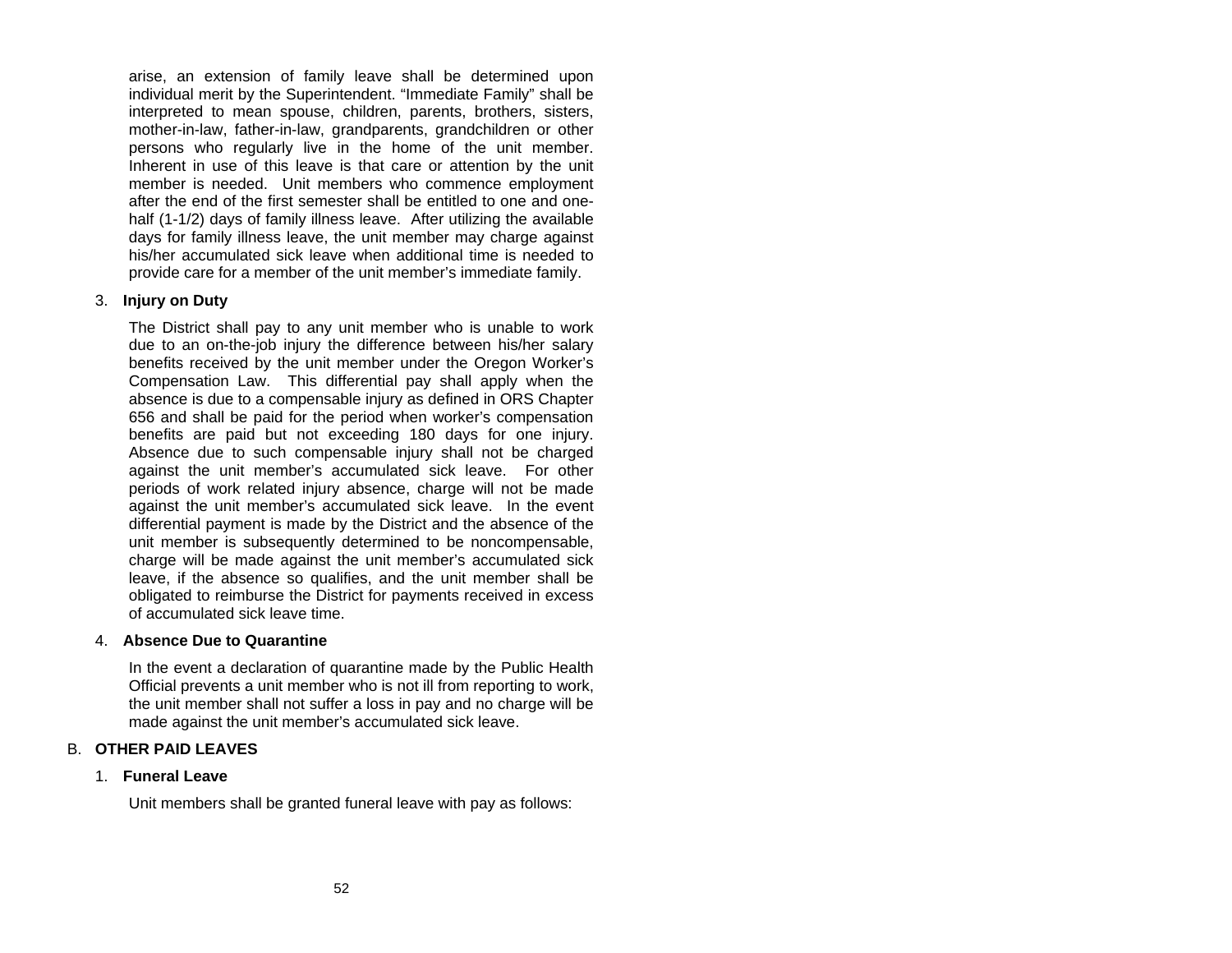- a. One (1) day to attend the funeral of a friend or relative. An additional day shall be granted when travel beyond the one day is required.
- b. Three (3) days because of death in an immediate family (five (5) days in case of parent, spouse, or child) and two (2) additional days at two-thirds (2/3) of the unit member's scheduled salary. "Immediate family" shall be interpreted to mean spouse, children, parents, grandparents, grandchildren, mother-in-law, father-in-law, brothers or sisters; and also any person regularly living in the home of the unit member for whom the unit member was responsible.

### 2. **Personal Leave**

Each unit member shall be entitled to three (3) days leave without loss of pay for personal business. Except in cases of emergency, the request for such leave shall be made one (1) week in advance in writing. It is expected use of such leave will be limited to situations which the unit members cannot address at times other than during the workday. Unit members may use this leave for religious observances when attendance is mandatory during the workday. This leave shall not be used for vacation or recreational purposes. Unused personal leave shall not accumulate for use in another school year. Unit members who commence employment after the end of the first semester shall be entitled to one (1) day of personal leave.

### 3. **Mandatory Court Appearances**

When a unit member is required to appear as a witness in court, the Superintendent's Office will authorize such absence without loss of pay. If the unit member receives a witness fee, such fees shall be turned in to the Business Office. In cases where the unit member is a party to the action, his/her absence will be personal leave without pay or, at the unit members' election, leave days provided in B.2. may be used therefor. A unit member required to appear in court as a party with the District shall be released without loss of pay.

#### 4. **Jury Duty**

Unit members subpoenaed for jury duty shall be excused for that purpose without loss of pay provided that, when the unit member receives his/her jury fee, said fee shall be sent to the Business Office. On days when the unit member is excused from jury duty s/he will report to their work assignment provided they are able to do so before the end of the lunch period.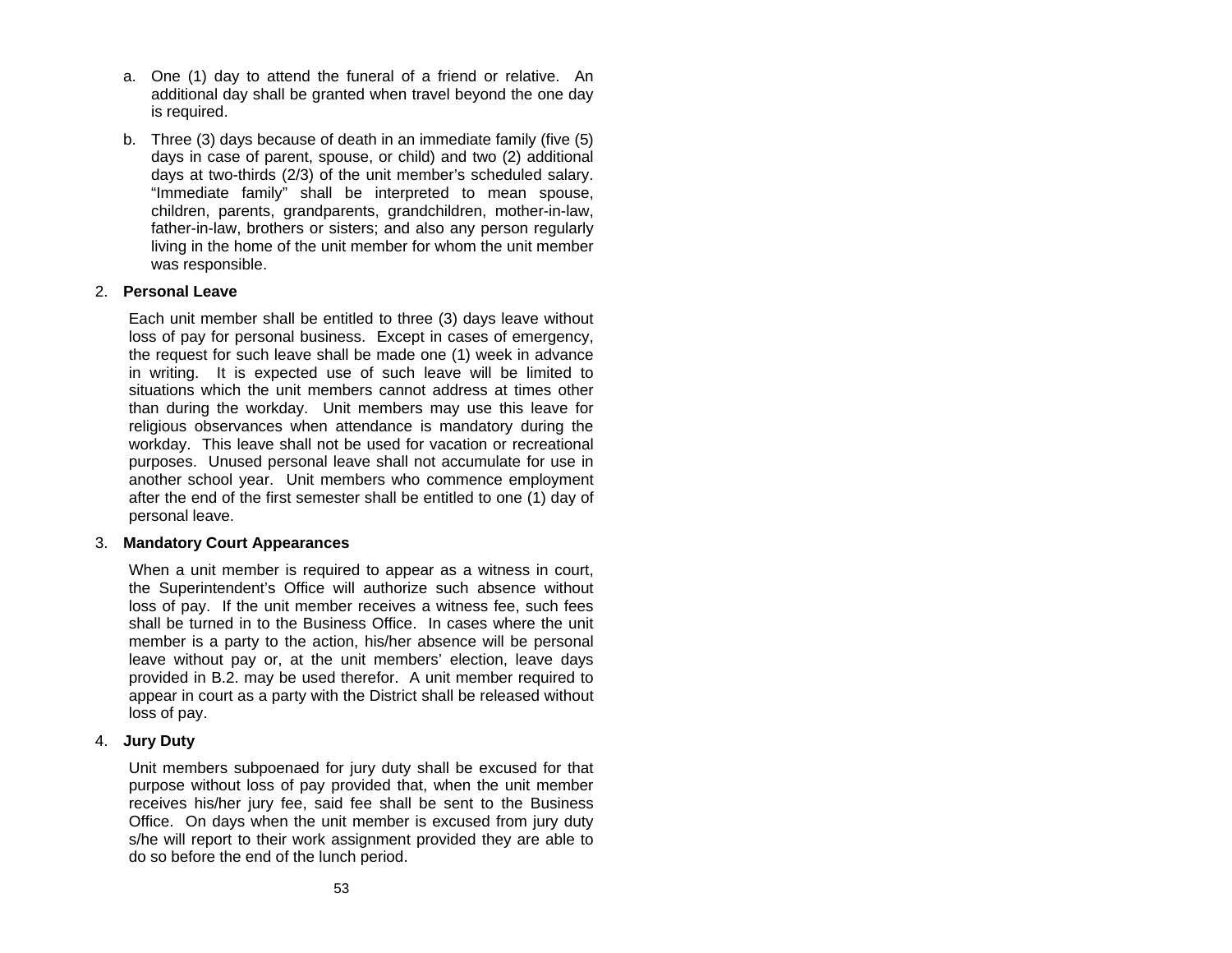# 5. **Professional Leave**

- a. At the beginning of each school year, each unit member shall be credited with two (2) accumulative days to be used for professional leave. However, a unit member may not use more than four (4) of these days in any year. Professional leave may be used for the following:
	- (1) Visitation to view instruction techniques or exemplary programs.
	- (2) Conventions, conferences, workshops or seminars related to the unit member's assignment with the District.
- b. The unit member shall inform his/her supervisor by submitting a leave request at least one (1) week in advance.
- c. The unit member may be required to file a written report within one (1) week of attendance at such convention, visitation, conference, workshop or seminar.
- d. Participation by a unit member in activities on the statewide inservice day shall not be counted against professional leave days.
- e. If the length or location of a convention, conference, workshop or seminar requires the unit member to be in attendance more than two (2) school days, the unit member may use his/her personal leave.

# 6. **NCATE/TSPC Leave**

a. Unit members who serve on NCATE or TSPC evaluation/ accreditation teams or consortia or who are appointed to serve non-paid on education related state agencies shall be released without loss of pay. The District shall provide substitutes for such unit members.

# C. **UNPAID LEAVES**

# 1. **Personal Leave**

Unit members shall be entitled to three (3) days leave per year for personal reasons. Except in cases of emergency the request for such leave must be made one (1) week in advance in writing.

# 2. **Child Care Leave**

a. A child care leave (maternity, paternity or adoption) shall be granted for any period up to one (1) year. Other child care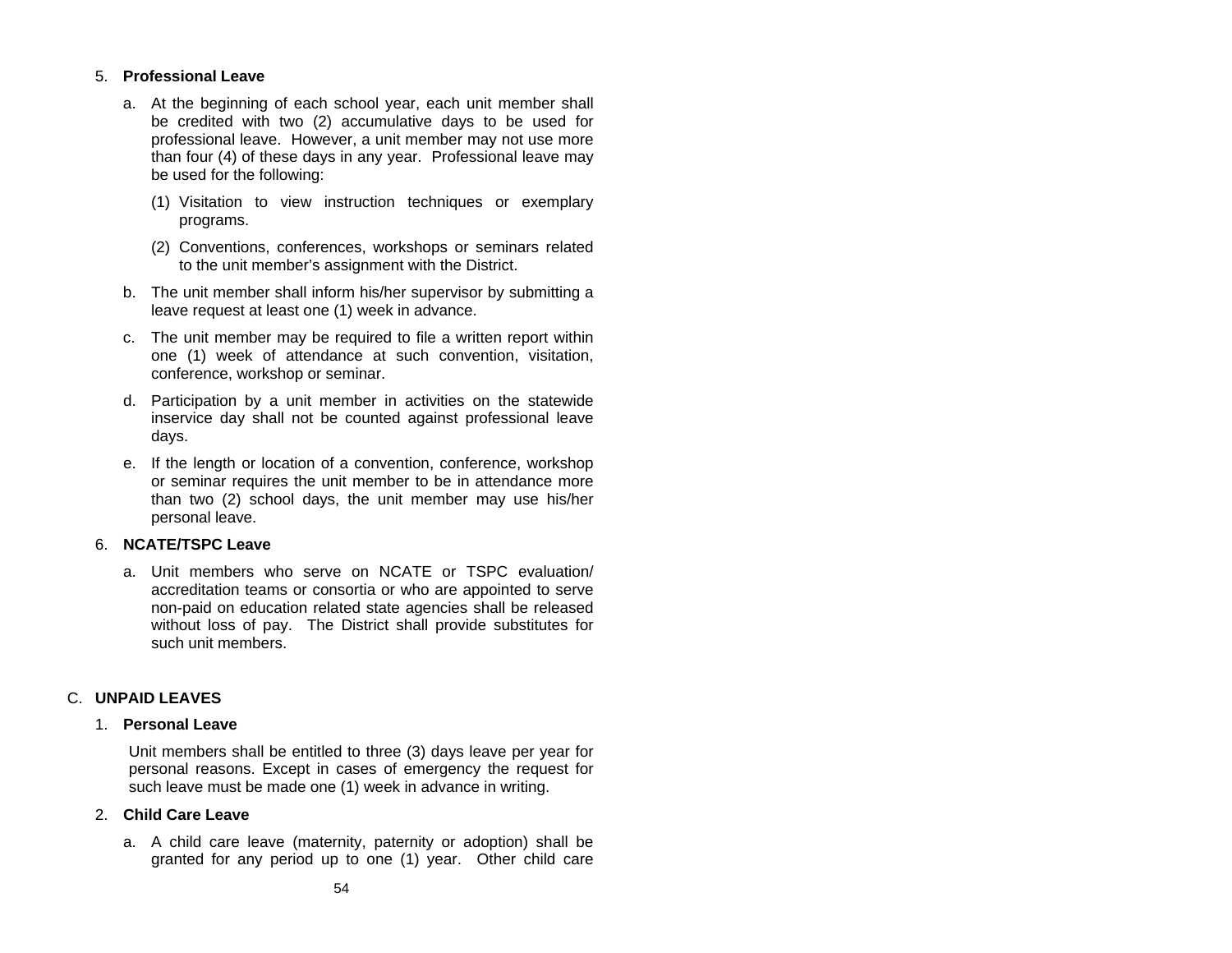leave may be granted for up to one (1) year. A unit member requesting such leave shall give at least thirty (30) days written notice except in extenuating circumstances. This leave may, upon request, be extended up to an additional year. The provisions of ORS 342.840 shall apply to probationary teachers. This leave provision shall not apply to temporary unit members.

b. The District may require that the expiration of child care leaves coincide with the natural breaks in the school calendar so that the educational continuity is maintained.

# 3. **Exchange and Other Teaching Leaves**

A leave of absence of up to two (2) years may be granted to <sup>a</sup> contract teacher or other unit member who has completed three (3) consecutive years of service with the District, upon application, for the purpose of participating in:

> Exchange Teaching Programs Foreign Military Training Programs Peace Corps Teacher Corps Job Corps VISTA Institutions of Higher Learning

The unit member must be a full-time participant in any such program and state his/her intention to return to the District.

### 4. **Unpaid Career Development Leave**

A leave of absence of up to one (1) year (must be at least one full term) may be granted to a unit member upon application for the purpose of career development reasonably related to his/her professional responsibilities. At the District's discretion one (1) additional year may be granted.

### 5. **Study Leave**

Up to ten (10) FTE study leaves with District paid insurance shall be granted yearly.

### a. Requirements and Procedures for Study Leaves

- (1) General Requirements and Procedures
- i. Application forms will be available in the Human Resources Department and in the Office of the Association.
- ii. Each candidate for study leave must consult with his/her principal or immediate supervisor.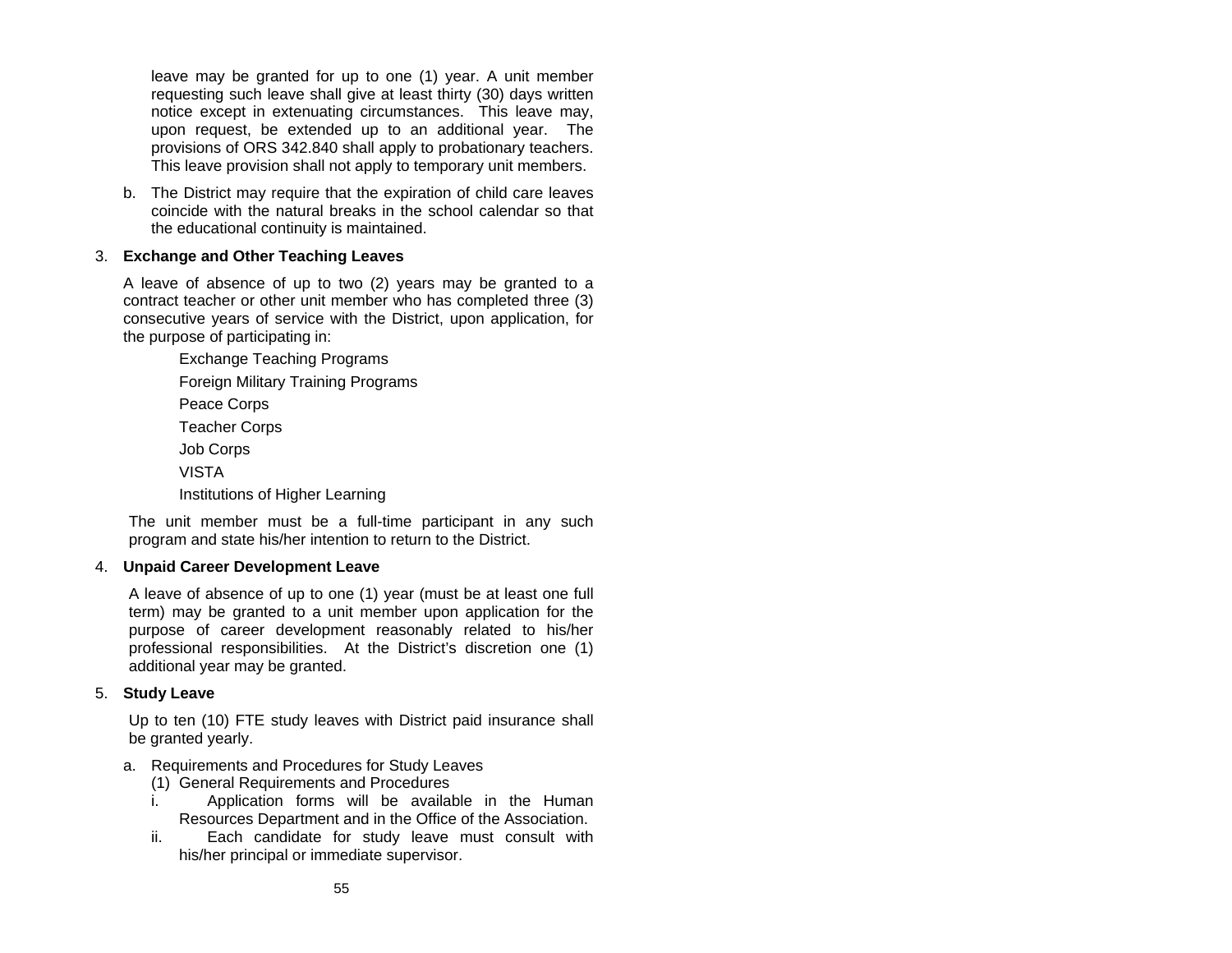- iii. Completed applications shall then be sent to the Human Resources Department which shall present the requests to the Study Leave Committee for evaluation.
- iv. Completed applications with all necessary information for fall semester for full year study leaves must be filed with the Study Leave committee by the second Monday in February preceding the year of study leave. Such applications for study leave for spring semester must be filed by the second Monday in October preceding the spring semester.
- v. Each applicant must submit an explicit outline of the study. The unit member must maintain a minimum of twelve (12) quarter or semester hours each term while on leave. The applicant must give his/her signed assurance that the plans are or are not conditional or dependent upon unresolved grants or other limited factors.
- vi. Unit members requesting study leaves of absence must submit with the application for such leave a current health form provided by the district for this purpose, properly filled out and signed by a duly licensed physician attesting to the unit member's satisfactory health.
- vii. Study leaves will not be considered a break in consecutive service for the purpose of calculating salary schedule placement, seniority or retirement credit.
- b. Study Leave Committee
	- (1) The Study Leave Committee shall be comprised of one (1) administrator appointed by the Superintendent and six (6) unit members appointed by the Association for three (3) year terms, with two such members being appointed each year. The chairperson of the committee shall be selected from among the six unit members on the committee. In addition, a representative from the Human Resources Department shall be designated as ex-officio member of the committee and shall serve as custodian of all applications for leaves and shall keep appropriate records of committee action.
	- (2) The Study Leave Committee will have responsibility for the administration of the study leave program for unit members as follows:
	- i. It shall make selections for study leaves.
	- ii. It will notify all applicants of approval or rejection of study leave requests. Notice of acceptance or rejection will be made by the first Monday in March for the following fall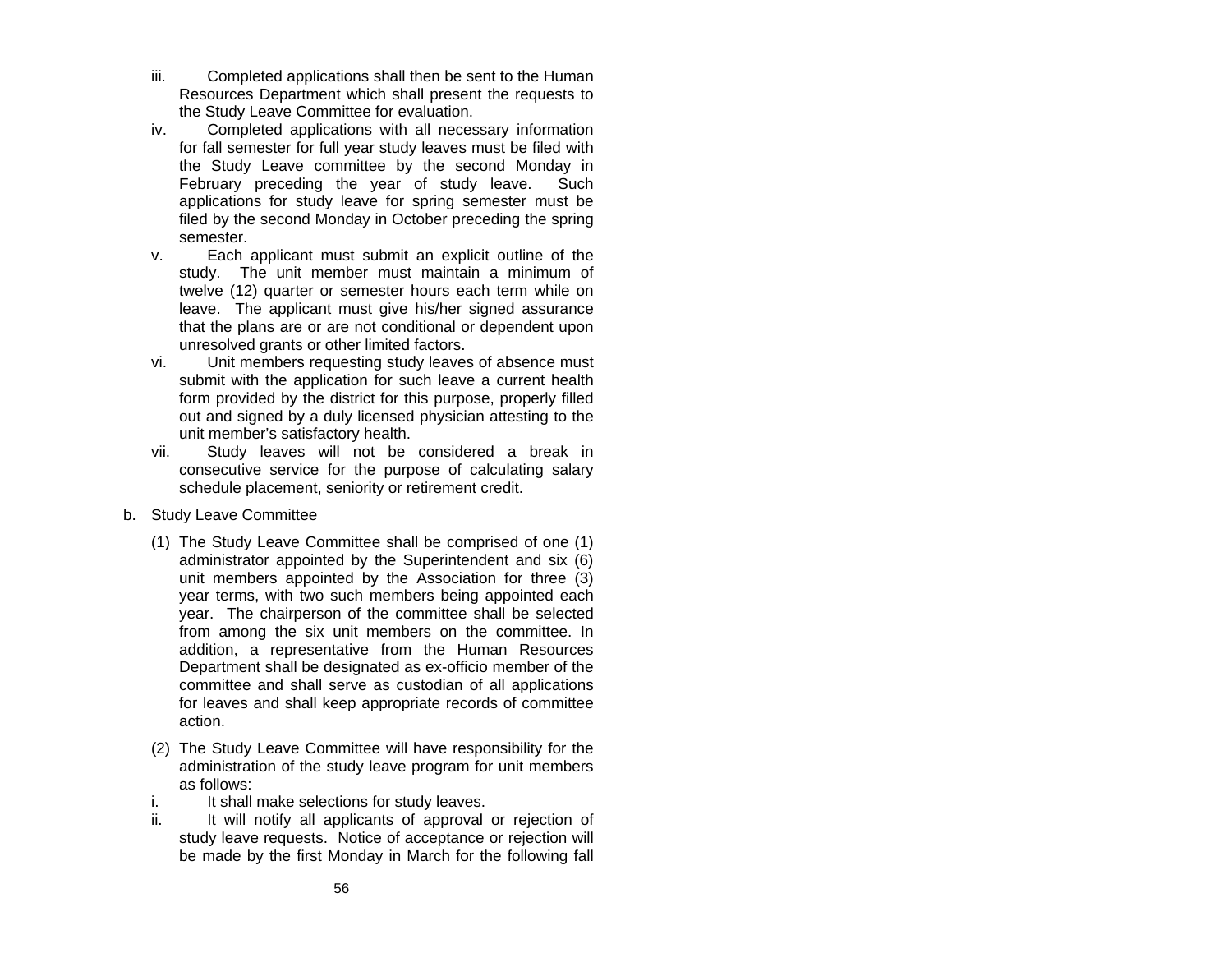or school year, or the second Monday in November for the spring leave.

- iii. The Study Leave Committee will receive and consider requests for reconsideration from applicants previously denied leaves by the Study Leave Committee.
- c. Selection Criteria

Selection will be made by the Study Leave Committee. Selection shall be based upon the following criteria.

- (1) A balance of the needs of the applicant and the needs of the District. The needs of the applicant shall refer to leaves intended for study in his/her current assignment area. The needs of the District shall refer to new assignment areas in the District or to existing areas where insufficient number of unit members exist. The District will furnish the Association by the second week in January with a written description of such needed assignment areas and appropriate supportive data;
- (2) A proportionate distribution among eligible elementary, secondary, and special education applicants;
- (3) Priority consideration will be given to applicants who have not previously received a study leave; and
- (4) Length of service in the District.
- d. Status While on Leave
	- (1) A unit member on study leave shall be considered to be in the employ of the District but is not performing work on behalf of or serving as an agent of the District while on leave.
	- (2) A unit member on study leave shall retain all rights of contract status, retirement, insurance, sick leave, and automatic increases in salary as if she/he were working during the period of leave. A study leave shall be counted as a year of service and experience on the salary schedule.
	- (3) In case of injury to, or other illness of the unit member during leave which prevents his/her completing the purpose of the leave, the study leave will be terminated and all provisions for sick leave will apply. These provisions will take effect on the first day of the next pay period following notification of illness to the Study Leave Committee and the Superintendent, verified by a medical report.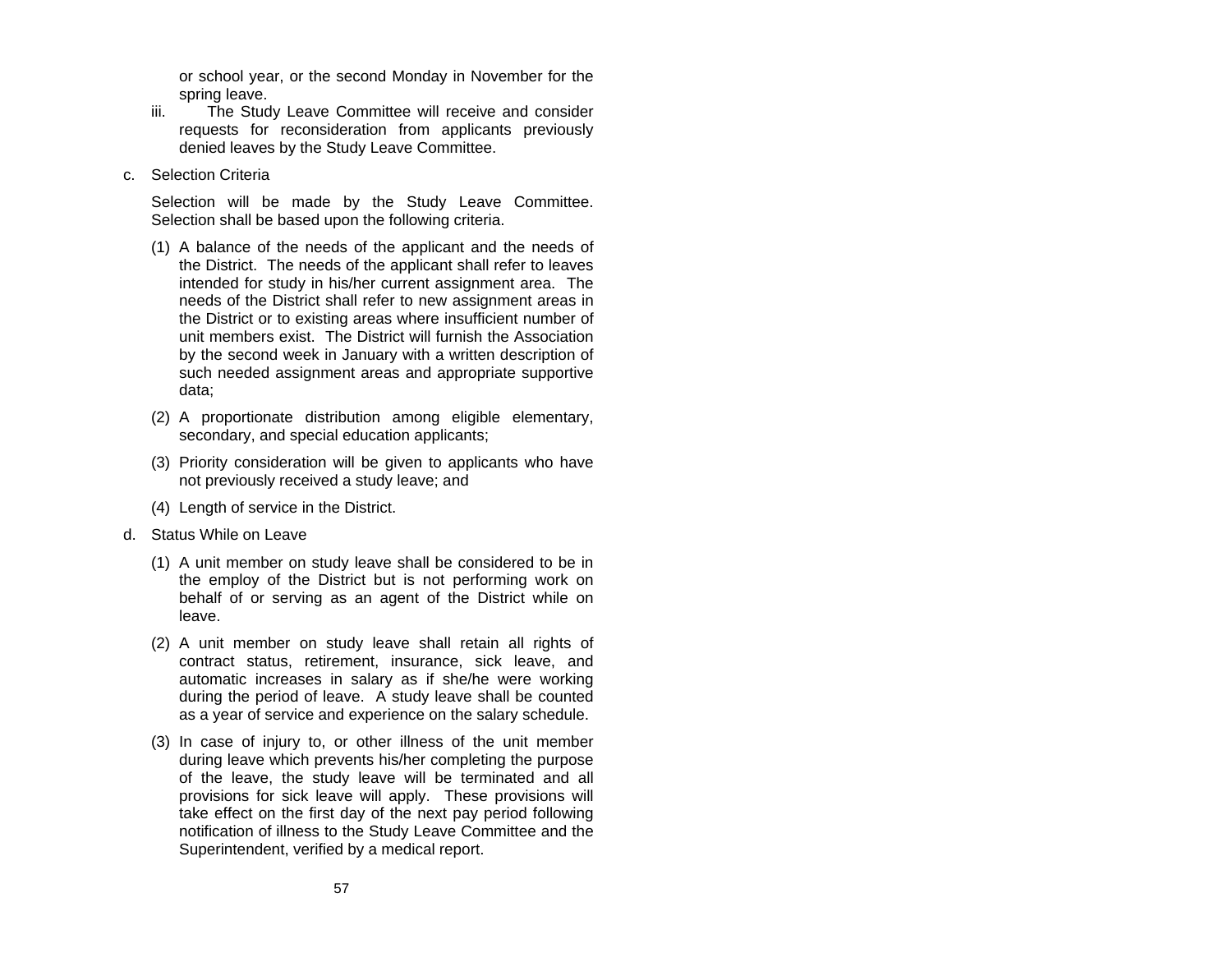- (4) After illness or injury as in Paragraph 3, upon release by appropriate medical authority the employee will, when possible, be returned to regular duty for the remainder of the school year, or shall be reinstated on study leave.
- e. Status Upon Returning from Study Leave
	- (1) A unit member taking a study leave who wishes to return to his/her worksite must have so indicated on the application form at the time the unit member applied for the leave. In such case, a unit member replacing the member on study leave shall be subject to re-assignment at the conclusion of the leave. If the unit member has indicated in writing at the time of the application that she/he doesn't wish to return to his/her worksite, she/he shall be considered as an unassigned unit member as described in Article 10.
	- (2) Upon returning from study leave to his/her position, the unit member is subject to transfer according to the provisions of Article 10.

## 6. **Military Leave**

- a. Military leave of absence, including participation in the reserves, shall be granted to any unit member who shall be inducted or shall enlist for military duty in any branch of the armed forces of the United States.
- b. Experience credit will be granted to persons on military leave in accordance with ORS 408.270.

# 7. **Association Leave**

- a. A leave of absence for up to four (4) years for the President of the Association and up to two (2) years for a second position shall be granted to a contract teacher or other unit member who has completed three (3) consecutive years of service with the District upon application by the Association for the purpose of serving as an officer of the Association or on its staff. The District shall continue to pay such unit member(s) and provide benefits in the normal manner, but will be reimbursed by the Association for the cost of salary and fringe benefits. Upon return from such leave a unit member shall be placed on the salary schedule as if s/he had been working each year of the leave.
- b. The Board and the Association are concerned about thefrequent absences of teachers to attend to matters of their association or organization. The Association agrees to consider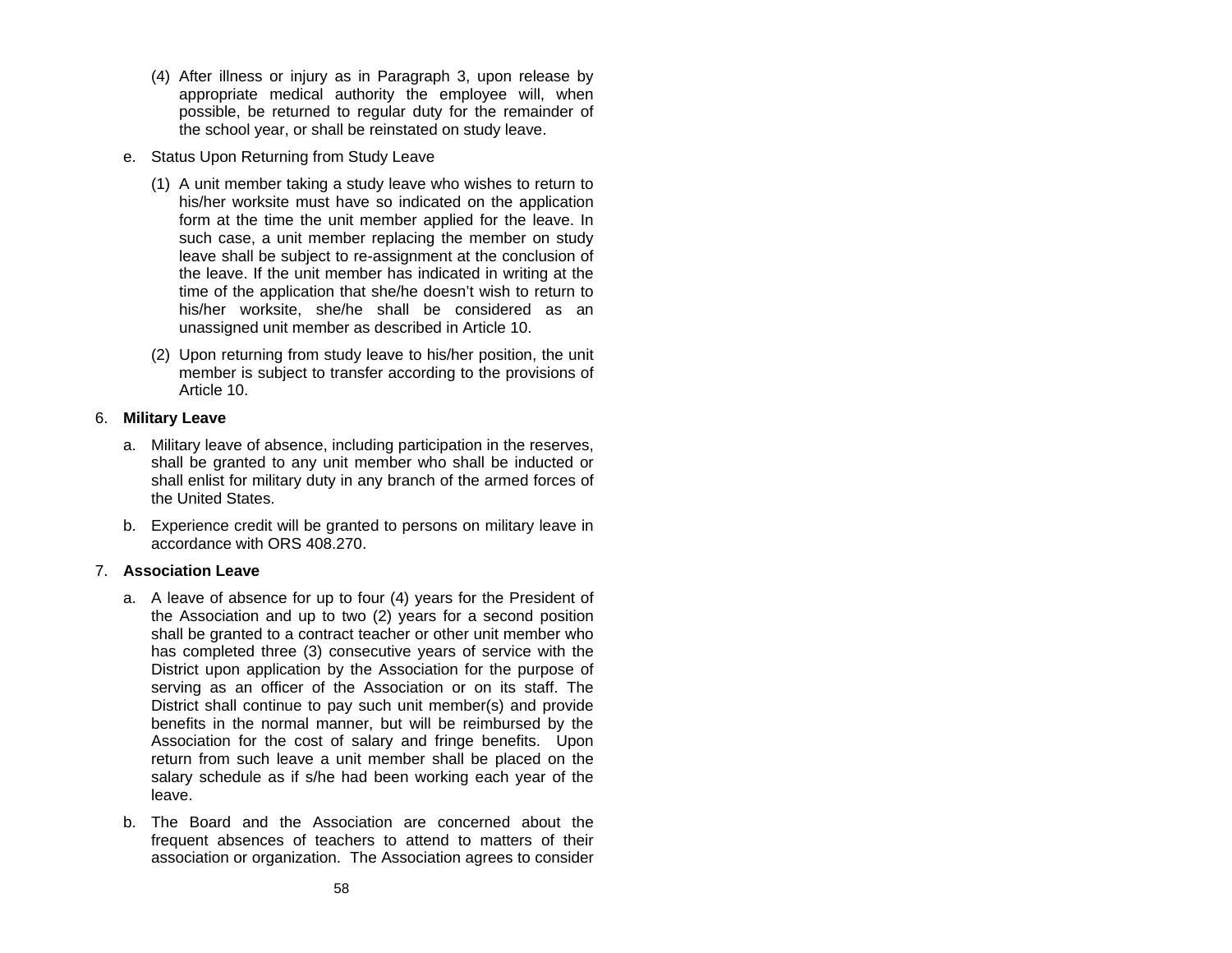carefully each request for release time for unit members. Although leaves for short terms without loss of pay may be granted upon recommendation of the Office of the Superintendent, the District will not pay for substitutes to cover classes while members are away from their classes on business of the Association. The Association shall pay the cost of such substitutes upon receipt of billing from the District Business **Office** 

### 8. **Political Leave**

A leave of absence for up to two (2) years with up to an additional two (2) years upon request shall be granted to any contract teacher or other unit member who has completed three (3) consecutive years of service with the District, upon application, for the purpose of campaigning for, or serving in, public office.

## 9. **Other Leaves**

- a. When the schools and school offices are officially closed by the Superintendent, all unit members will be paid in accordance with the law.
- b. Unit members who are assigned to tasks outside their regular responsibilities shall not have this time charged to any leave category.
- c. The District, at its discretion, may extend leaves or grant other leaves requested by unit members.

# D. **MISCELLANEOUS PROVISIONS**

# 1. **Return from Leave**

- a. A unit member taking a leave for up to one (1) school year may return to his/her previous position unless the position has been discontinued. Unit members taking leaves for more than one (1) school year may be subject to reassignment. A unit member taking a leave for more than one (1) school year may return to his/her previous position upon approval of the District.
- b. A unit member wishing to return from an unpaid leave of absence shall so notify the Human Resources Department as required by the District. A unit member returning from an unpaid leave due to disability shall, upon request, submit a written statement from a qualified physician attesting to the unit member's ability to resume his/her duties.
- c. A unit member shall be returned to employment on the first workday, during the regular school year, following the expiration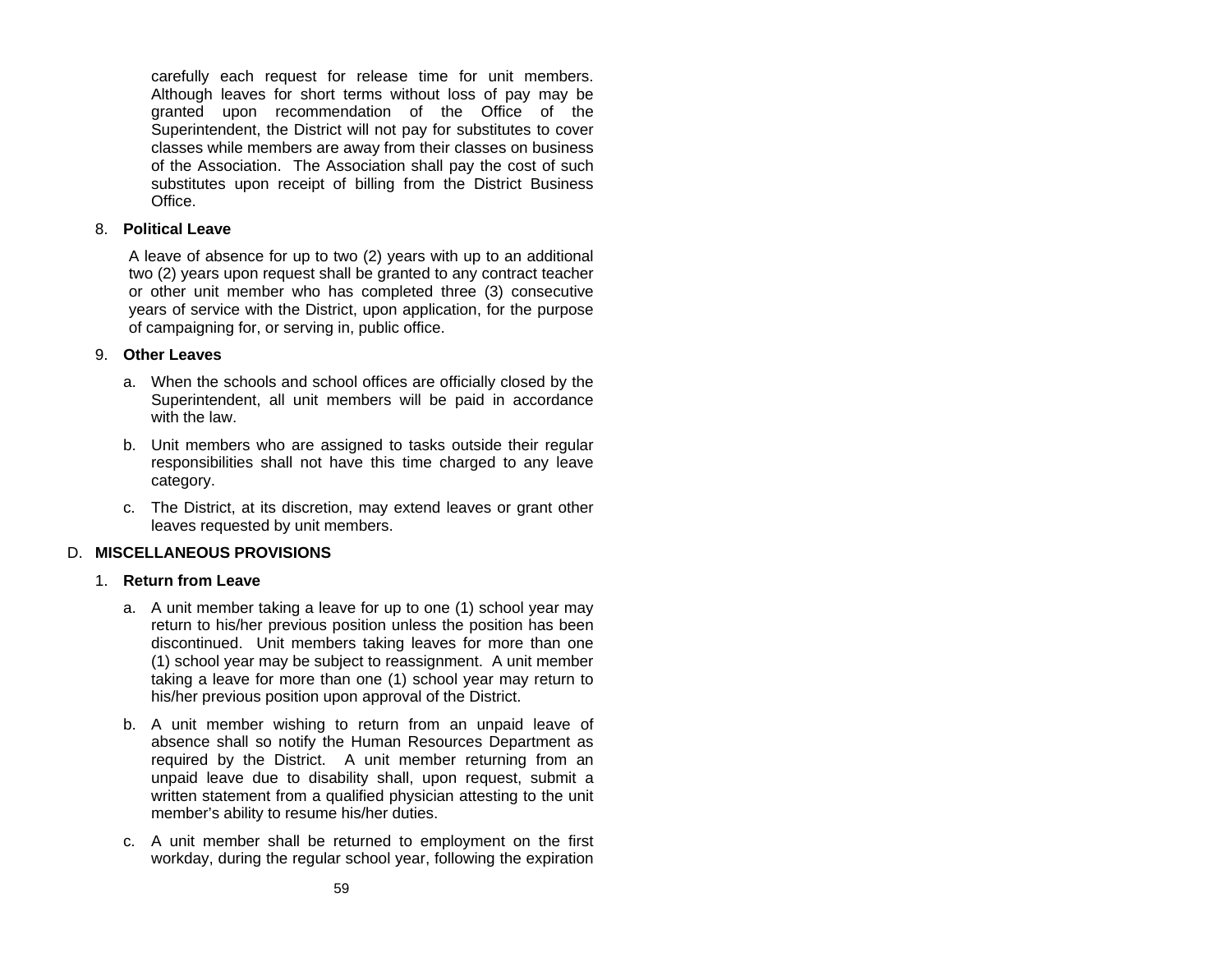date as set forth in the Board action approving the unit member's leave. A unit member returning from an unpaid exchange or other leave, or unpaid leave of less than one-half (1/2) of the school year, or a paid leave shall be placed on the salary schedule as if s/he had been teaching during said leave. A unit member returning from any other form of unpaid leave (more than one-half (1/2) of the school year) shall be paid at the next step on the current salary schedule above the one occupied during the last full work year prior to commencement of the leave; provided that, should the unit member return in the same school year in which the leave commenced, the unit member shall be placed on the salary step held at the beginning of the leave.

d. All accumulated unused sick leave, and credits toward study leave eligibility and all other accrued benefits at the time a unit member commences a leave of one (1) or more months duration shall be restored upon return to work.

## 2. **Leave Applications**

All applications for and grants of extensions or renewals of leave shall be in writing.

3. When mutually agreed by the unit member and the District, a contract full-time teacher or other full-time unit member with three (3) consecutive years of service may be placed on a half-time leave of absence for the balance of the school year or the subsequent school year.

# **A R T I C L E 19 M I L E A G E**

# A. **Eligibility**

Unit members who regularly use their automobiles for on-the-job travel shall be entitled to mileage reimbursement provided they have on file with the District a current license from their insurance company verifying they have insurance coverage at least equal to the State of Oregon minimum requirement for licensing a vehicle in the State.

### B. **Reimbursement**

Mileage shall be reimbursed at the IRS rate. If during the life of this Agreement, the IRS changes, the District will change its reimbursement within thirty (30) days of the effective date of the new IRS approved amount. Unit members required to use public transportation for on-the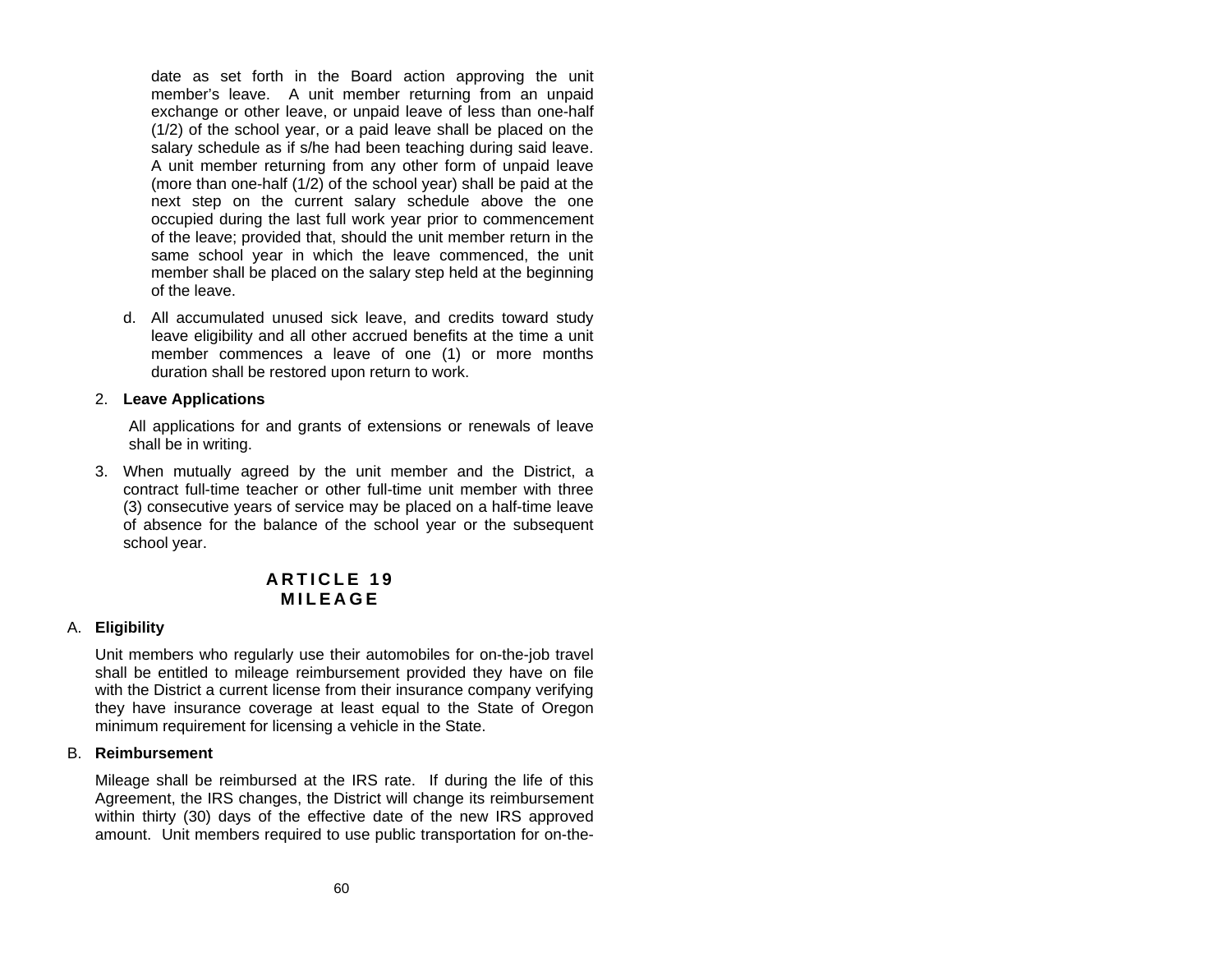job travel shall receive reimbursement for the fare providing they submit the required verification, or supervisor authorization.

# **A R T I C L E 20 WORK D A Y/WORK YEAR /SCHOO L C A LEND A R**

# A. **Workday**

- 1. The standard workday for teachers shall be seven and one-half (7- 1/2) hours.
- 2. The workday for teachers in the building shall begin fifteen (15) minutes before the student day or a morning preparation period and shall end fifteen (15) minutes after the last regular student period or an afternoon preparation period. No teachers shall be required to report prior to 8:00 a.m. or remain later than 4:00 p.m., except that the morning beginning time can be adjusted to 7:45 a.m. because of staggered bus schedules. For program reasons the afternoon ending time can be adjusted to 5:00 p.m. for a few teachers in <sup>a</sup> building providing that volunteers will be solicited whenever possible. The two above exceptions will not extend the number of hours in a teacher workday.
- 3. The student day and teacher workday in high schools shall not exceed the practice in each respective building during 1992-93 school year unless it is necessary to do so in order to be in compliance with the State's standard on student contact time.
- 4. The student day in buildings other than high schools shall not exceed six (6) hours, thirty (30) minutes provided, however, that in buildings where the student day was less than six (6) hours, thirty (30) minutes during the 1997-98 school year, it may not be increased more than fifteen (15) minutes a day in any one (1) year of this Agreement. The teacher workday in schools covered by this paragraph, including preparation periods, shall not exceed seven and one-half (7-1/2) hours a day.
- 5. The workday of a teacher who works in more than one (1) building or is assigned outside the District shall not exceed the workday specified in paragraphs 1 and 2 above and shall be covered by planning time and other provisions of this Article. An adequate amount of travel time shall be allowed for unit members who must change worksites during the workday.
- 6. All unit members who work two-thirds (2/3) or more shall have a minimum of thirty (30) continuous minutes of duty-free lunch. Passing time during which a unit member has direct responsibility for students shall not be part of the thirty (30) minutes duty-free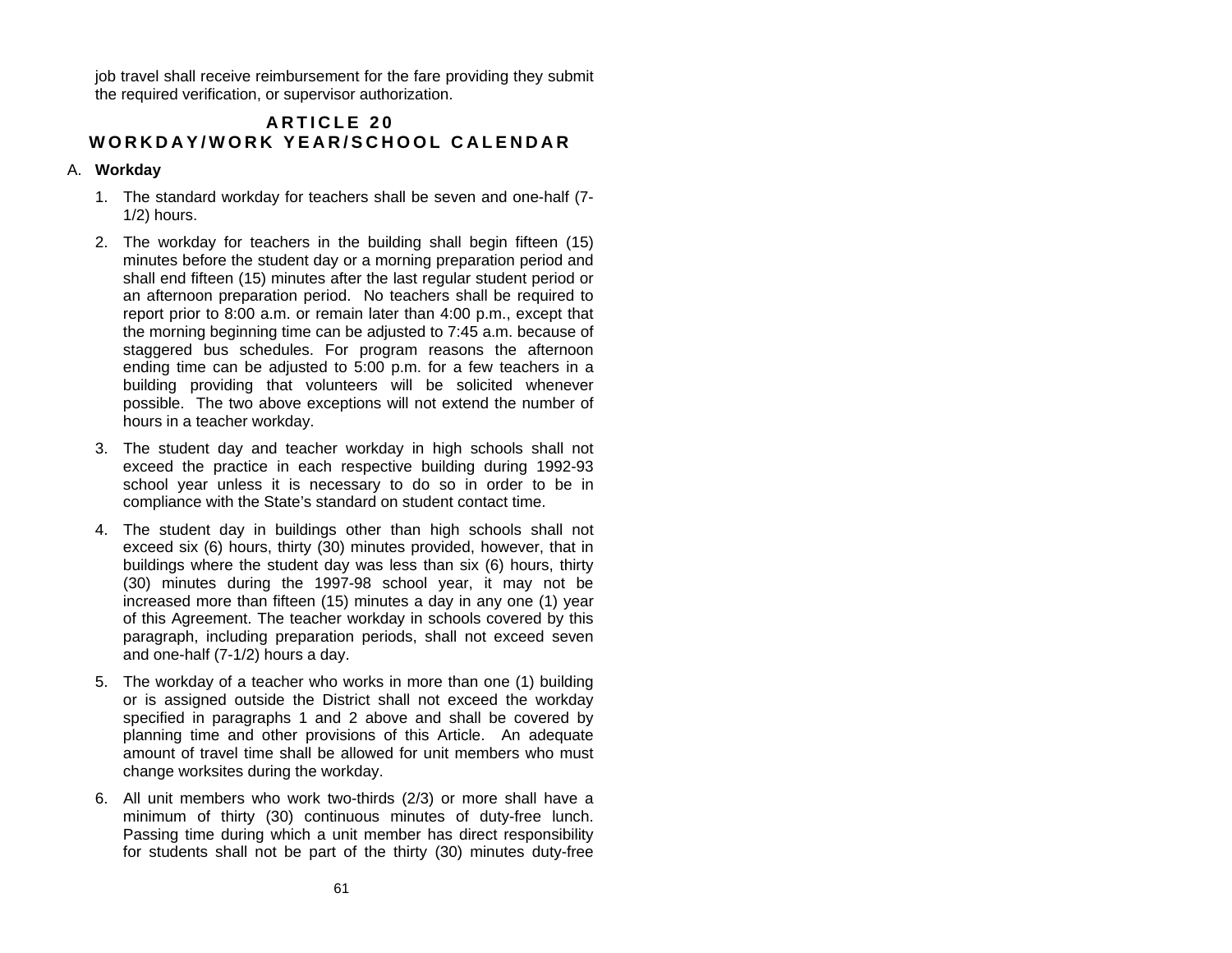lunch. Teachers who leave the school site during such period will notify the school office.

- 7. The workday for part-time unit members shall be stated as a percentage of full-time. The workday and work load shall generally be proportional to that of a full-time unit member.
- 8. Unit member workdays shall only be Monday through Friday.
- 9. Teachers who work two-thirds (2/3) or more who directly provide instructional services to students shall be provided planning time during the workday as follows:
	- a. High Schools and Middle Schools: Not less than the equivalent of one (1) standard class period per day.
	- b. Elementary Schools and Other Schools: Forty (40) continuous minutes per day except on meeting days at which time the planning time shall be twenty-five (25) minutes.
- 10. Unit members may be required to attend meetings or training sessions for up to two (2) hours beyond the workday on Mondays or Tuesdays, but not both. This provision will apply to child development specialists, social workers, school psychologists, audiologists and student services specialists only if it falls within their workday/workweek provisions as set out in paragraph A.13.
- 11. Teachers shall make arrangements as may be necessary to meet with students and parents at reasonable times outside the normal workday. Regularly scheduled parent conference days are not covered by this Section.
- 12. Teacher participation in up to three (3) evening school events per school year may be required. However, principals will make a reasonable effort to see that teachers are not required to attend more than two (2) evening events a year. Evening meetings shall generally last no more than two (2) hours and end by 9:00 p.m. on Monday through Thursday. A two-week written notice shall be provided to affected teachers. In addition, the District may have one (1) parent conference in the evening and will continue the current practice of allowing one (1) afternoon of compensatory time for the evening parent conference. This provision does not apply to Social Workers, Child Development Specialists, School Psychologists, Audiologists and Student Services Specialists.
- 13. The workday for Child Development Specialists, Social Workers, School Psychologists, Audiologists and Student Services Specialists shall be eight (8) hours, including a minimum of thirty (30) continuous minutes for duty-free lunch. The daily work schedules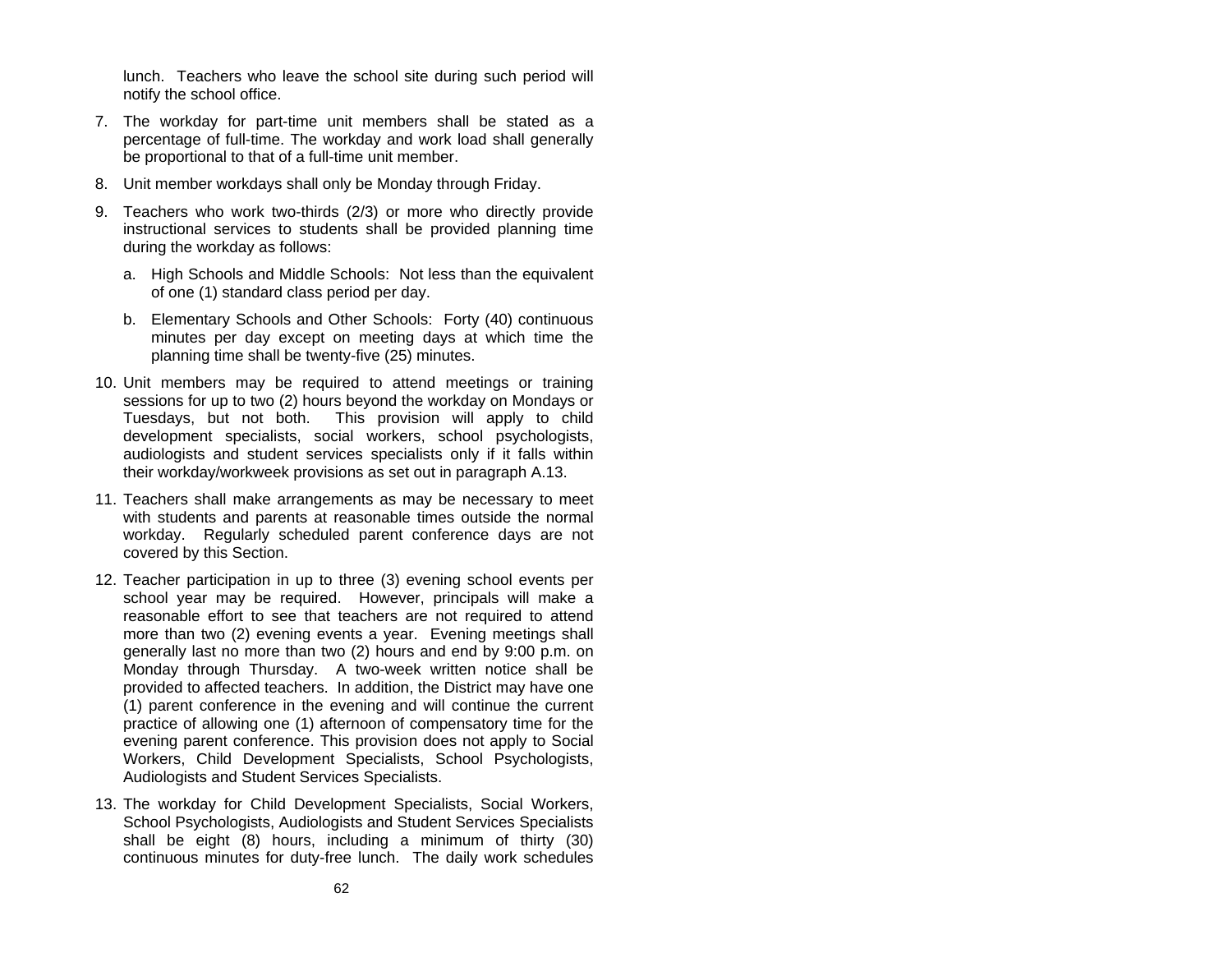shall allow for a fifteen (15) minute rest period in the a.m. and p.m. The work year shall be the same as that for teachers. With administrative approval, employees may arrange their daily schedule so that time required outside of normal business hours, such as evening or weekend meetings with the parents and students, fall as nearly as possible within the regular 8-hour workday and 40-hour work week. The practices in existence during 1988-89 for scheduling the workday for school psychologists, social workers, child development specialists, audiologists and student services specialists will continue throughout the duration of this Agreement.

- 14. Every effort will be made to employ substitute teachers to cover classes of absent teachers; and, unit members shall not be required to substitute for other unit members except in true emergency situations. Teachers may request up to two (2) substitutes.
- 15. Each unit member will be compensated for up to four (4) hours at the unit member's hourly rate for disassembling and reassembling materials for remodeling/painting in the unit member's classroom, or the employee may have a half (1/2) day substitute at his/her option.
- 16. Unit members will have a minimum of two (2) full working days to prepare grades/progress reports at the end of each grading period.
- 17. Unit members will be responsible for no more than four (4) progress/grade reports per year, except a mid-term report may be necessary when a student is in danger of failing or her/his behavior or achievement shows a significant decline.

### B. **Work Year**

1. The standard work year for unit members shall be 190 days consisting of 177 instructional days, 7 planning days and 6 paid holidays. The traditional state-wide inservice day shall no longer be part of the 190-day work year. The District may designate one of the planning days for staff development. A minimum of two (2) planning days shall be scheduled prior to the first student day in the fall. One-half (1/2) of one of these planning days may be used by the administrator for meetings with unit members. There shall be one (1) planning day scheduled at the end of each quarterly grading period. On planning days other than those held prior to the beginning of the student year, a meeting not to exceed one (1) hour may be held. When two (2) such planning days are consecutive, a meeting not to exceed two (2) hours may be held on each of the two (2) days. One-half (1/2) of planning day time may be used by administration for meetings with Child Development Specialists,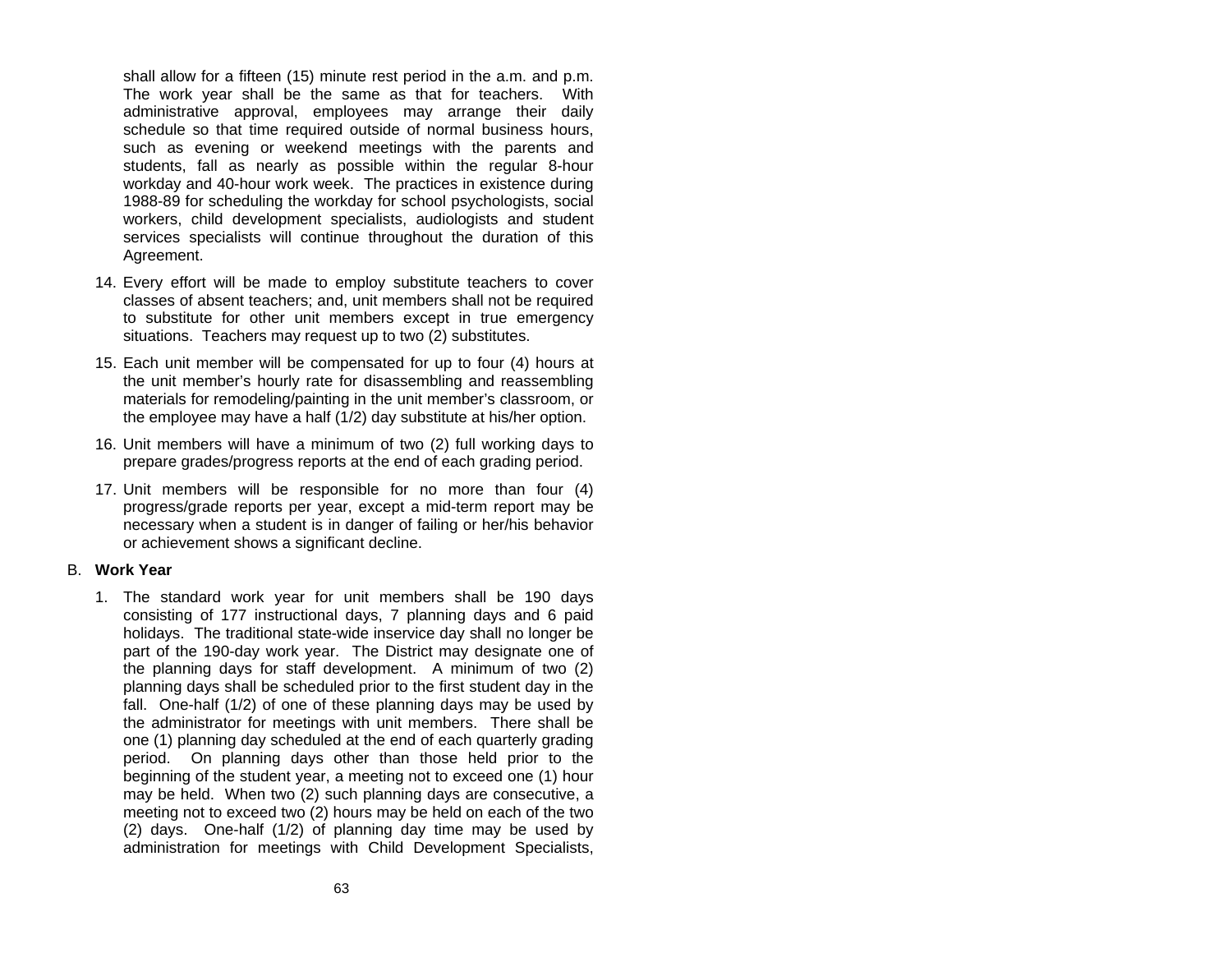Social Workers, School Psychologists, Audiologists, and Student Service Specialists. To receive pay for a paid holiday, a unit member must work (or be on paid leave) on the workday immediately preceding or following the holiday. If the first day of work for the newly hired unit member is immediately following the holiday the unit member will not receive pay for the holiday. The District will notify all schools and departments that no activities are to be scheduled by the District for P.A.T. representatives on the Monday preceding the beginning of the work year.

- 2. Unit members who agree to work beyond the 190-day work year shall be paid a daily rate of pay computed at 1/190 of their annual basic salary. Unit members who work less than the 190-day work year shall have their salary adjusted downward using the same daily rate of pay formula.
- 3. Beginning in 1999-2000, in addition to contractually provided planning days, special education unit members assigned to conference with parents and write IEPs shall be provided three (3) days of released time, per year, for that purpose. A special education unit member may elect to use these days or the equivalent hours before or after the school year or outside his/her workday at his/her per diem hourly rate of pay.
- 4. Beginning in 1999-2000, unit members who are required to conference regarding IEPs shall have a substitute provided to allow for such meetings to occur within the workday. If a unit member volunteers to attend such conference outside of the workday such member shall be compensated at his/her per diem hourly rate.
- 5. Beginning in 1999-2000, unit members who are required to write student plans other than IEPs, including Gifted Student plans or 504 plans, shall be provided at the member's option either release time or compensation at his/her per diem hourly rate. One hour will be allotted per each student plan.

### C. **School Calendar**

1. By January 15 of each year, the Association shall submit to the Superintendent its recommendations regarding the school calendar for the subsequent school year. With respect to the calendar ultimately adopted, the Board retains the right and authority to change the days on which school shall be held and make other adjustments to the school calendar. No change in this calendar shall result in any reduction of the annual salary provided for teachers by this Agreement or in increasing the aggregate number of workdays without the consent of the Association.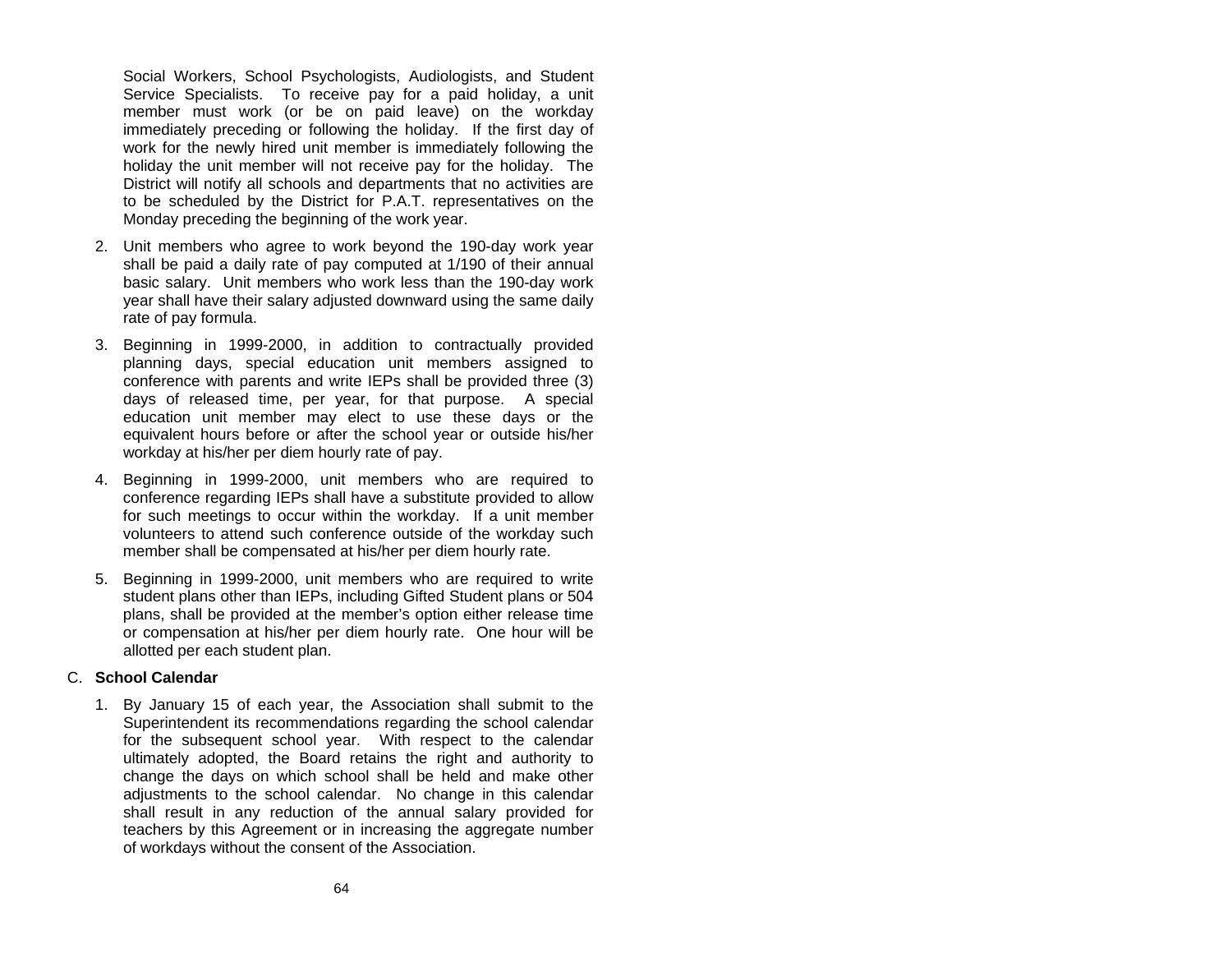- 2. Paid extended responsibility assignments, paid extra duty assignments, and voluntary attendance at inservice classes are excluded from this Article and are covered by Appendices B & C.
- 3. The building principal shall ensure that arrangements are made for restroom breaks for unit members.
- 4. Unit members and the Association will not be involved in any form of illegal work stoppage, boycott, or picketing concerning the District. Legally sanctioned activities authorized by ORS 243.726 or during reopened negotiations provided for in this Agreement are permissible. The District is not required to pay unit members during any work stoppage.

### D. **Work Load**

Except as modified by the workday provisions of this Agreement, the work load of unit members shall be generally comparable to that which existed in the 1997-98 school year.

# **A R T I C L E 21 P R OFESS ION A L COM PENS A TION**

### A. **Retirement Contributions Assumed**

In the event Ballot Measure 8 is found unconstitutional by the Oregon Supreme Court, the parties agree to discuss employer PERS pick-up under the following conditions: With respect to all professional compensation earned for services performed, the District shall continue to cease withholding from unit member's monthly salaries the contributions required by ORS 237.071, 239.201 and 239.203 and shall "pick-up," assume and pay the amount legally authorized employee contribution to the Employees Retirement Fund for the unit members then participating in the Public Employees Retirement System (PERS). The full amount of required contributions "picked-up" and paid to PERS shall be considered as "salary" for the purpose of computing a unit member's "final average salary," but shall not be considered "salary" for the purposes of determining the amount of contribution required to be contributed pursuant to ORS 237.071. Such contributions shall be credited to unit member accounts in PERS and shall be considered tobe unit member contributions for the purposes of ORS 237.001 to 237.320. In the event PERS "pick-up" becomes unlawful, the salary schedule shall be increased by six percent (6%) at each step.

### B. **Salary Schedules**

1. **Index**. The salary schedule index is set forth in Appendix A-1.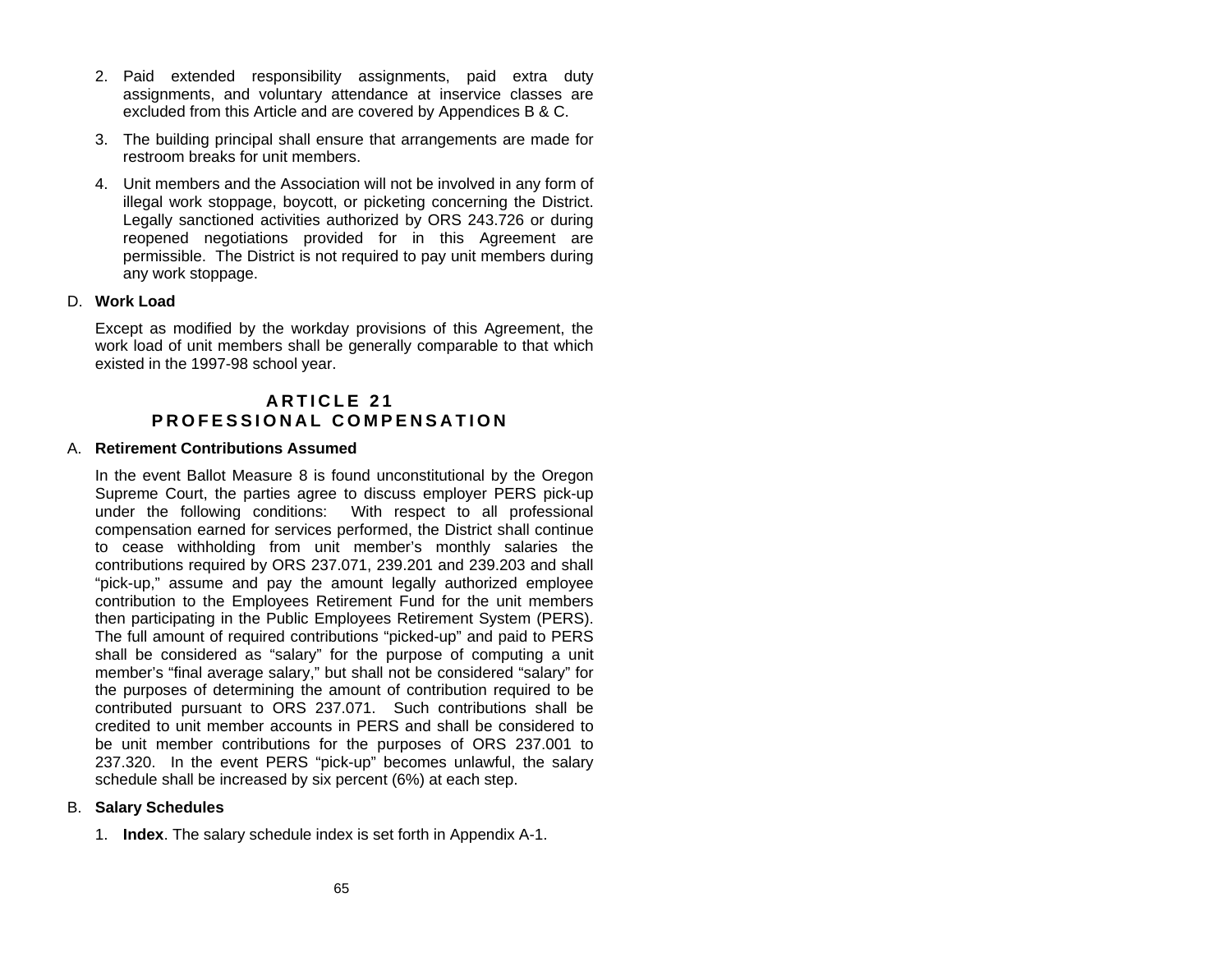- 2. Appendix A-2 sets forth the basic annual salaries for the period July 1, 2006, through June 30, 2007.
- 3. Appendix A-3 sets forth the basic annual salaries for the period between July 1, 2007 and June 30, 2008.

# C. **Experience Credit**

- 1. Advancement by reason of change in educational status shall be in accordance with the article on Professional Growth. Annual salary increments shall be granted July 1 for any professional employment after that date. A unit member who works half-time or more shall be entitled to an increment if s/he works fifty percent (50%) or more of his/her work year. Regularly credited sick or other paid leave for which unit members receive full or partial pay shall count as days worked.
- 2. Newly hired temporary or probationary teachers who have previous teaching experience where the responsibility was similar to that of teachers in the Portland Public Schools shall be given experience credit on the following basis:
	- a. One (1) year of credit for each full year of full-time teaching (minimum one hundred thirty-five (135) days within the regular school year); and
	- b. One (1) year of credit for each two (2) years of part-time teaching that is half-time or more but less than full-time (minimum of one hundred thirty-five (135) days within the school year).

Verification of teaching experience will be made by the Human Resources Department.

- 3. Central Staff Professional Librarians, Central Office, shall be placed on the salary schedule in accordance with the educational requirements for teachers. In determining years allowed for the equivalency of outside experience for teacher-librarians, teachers of speech and hearing and teachers in special schools who are otherwise qualified, one hundred thirty-five (135) days, while employed on a professional full-time basis, shall be counted.
- 4. Any unit member who resigns shall, upon reemployment, be placed on the salary schedule on the same basis as a new hire, except that, if the unit member completes the year and is re-employed prior to opening of school the succeeding year, the Superintendent may use his discretion in recommending to the Board that the resignation be rescinded.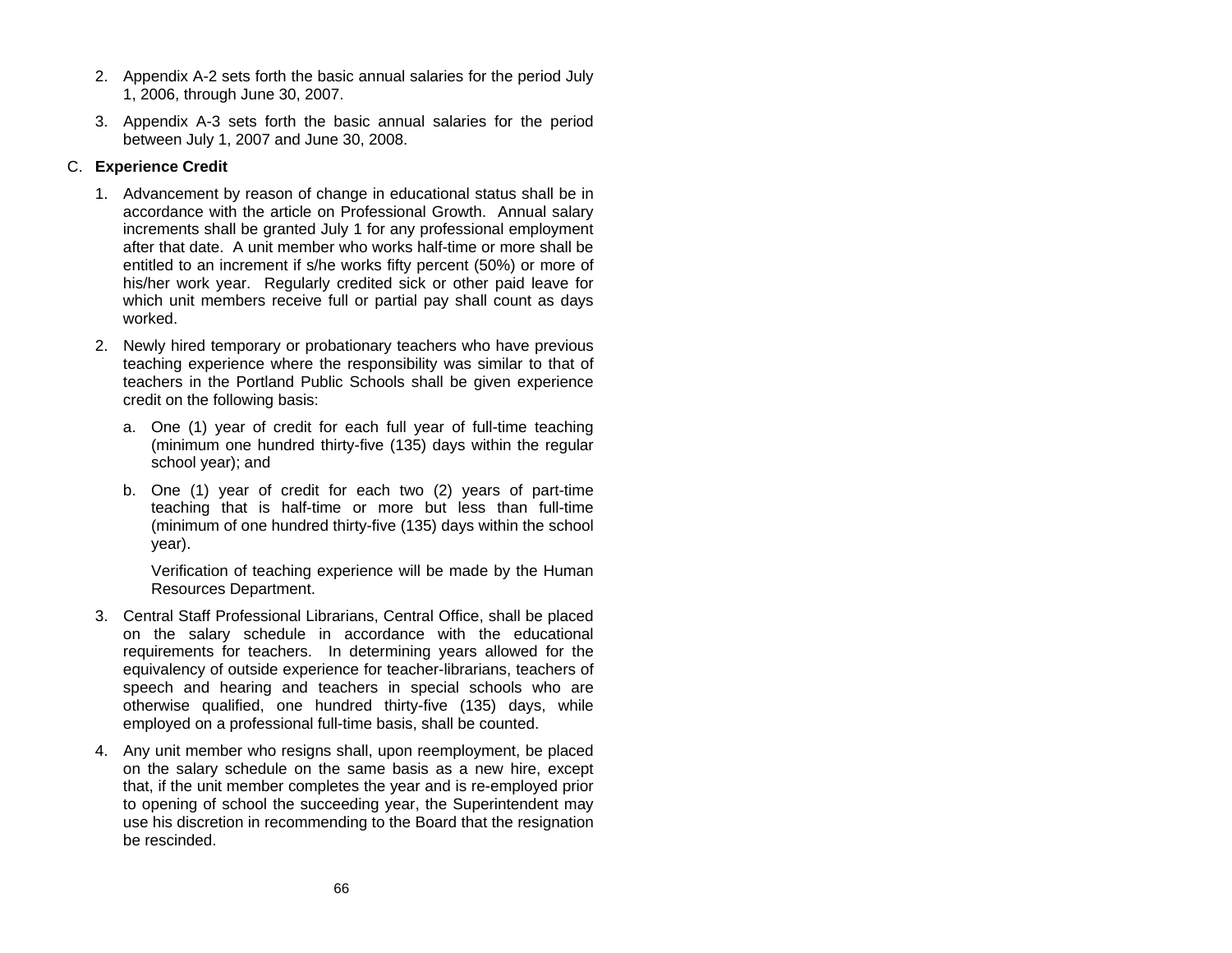- 5. Kindergarten or nursery school teaching experience shall be granted if the teaching was done in a standard school administered by the public school system, or in a private school accredited or approved under state laws of standardization.
- 6. Administrative and teaching experience in an accredited institution of higher education shall be counted as teaching experience, provided such experience consisted of at least one hundred thirtyfive (135) days within a school year.
- 7. Credit for a sabbatical leave of absence for study during previous employment with this District shall be allowed as experience, subject to the 135 days school year criterion. No credit for leaves of absence from a school district outside of Portland will be allowed asexperience.
- 8. Salary adjustments on the basis of experience will be made only after official verification, and shall become effective during the payroll period in which approved and the year in which approved and the year in which the adjustment occurs. Such salary adjustments will not be retroactive, except that experience verified within sixty (60) days of the start of employment shall be retroactive to the first day of employment.
- 9. It shall be the policy to verify previous experience by an official statement from the appropriate school district, agency or county official. In the event that records have been destroyed, a notarized statement from two (2) responsible citizens, other than relatives, having knowledge of the unit member's experience, may be accepted.
- 10. A teacher assigned to a vocational teaching position shall be granted salary credit for a related vocational experience on the following basis:
	- a. Non-degreed teacher applicants shall be eligible for placement on the "BA" column of the teachers' salary schedule provided they have four (4) years of verifiable work experience in an occupational field related to the teaching assignment. They shall receive one (1) salary step for each year of experience in excess of four (4) years but not to exceed ten (10) years of credit. Eight (8) months of experience in a 12-month period shall be considered to be one (1) year of experience.
	- b. Degreed teachers who are required to have related work experience in order to qualify for a vocational license shall receive credit for each year of work experience required for the licensure. Eight (8) months of experience in a 12-month period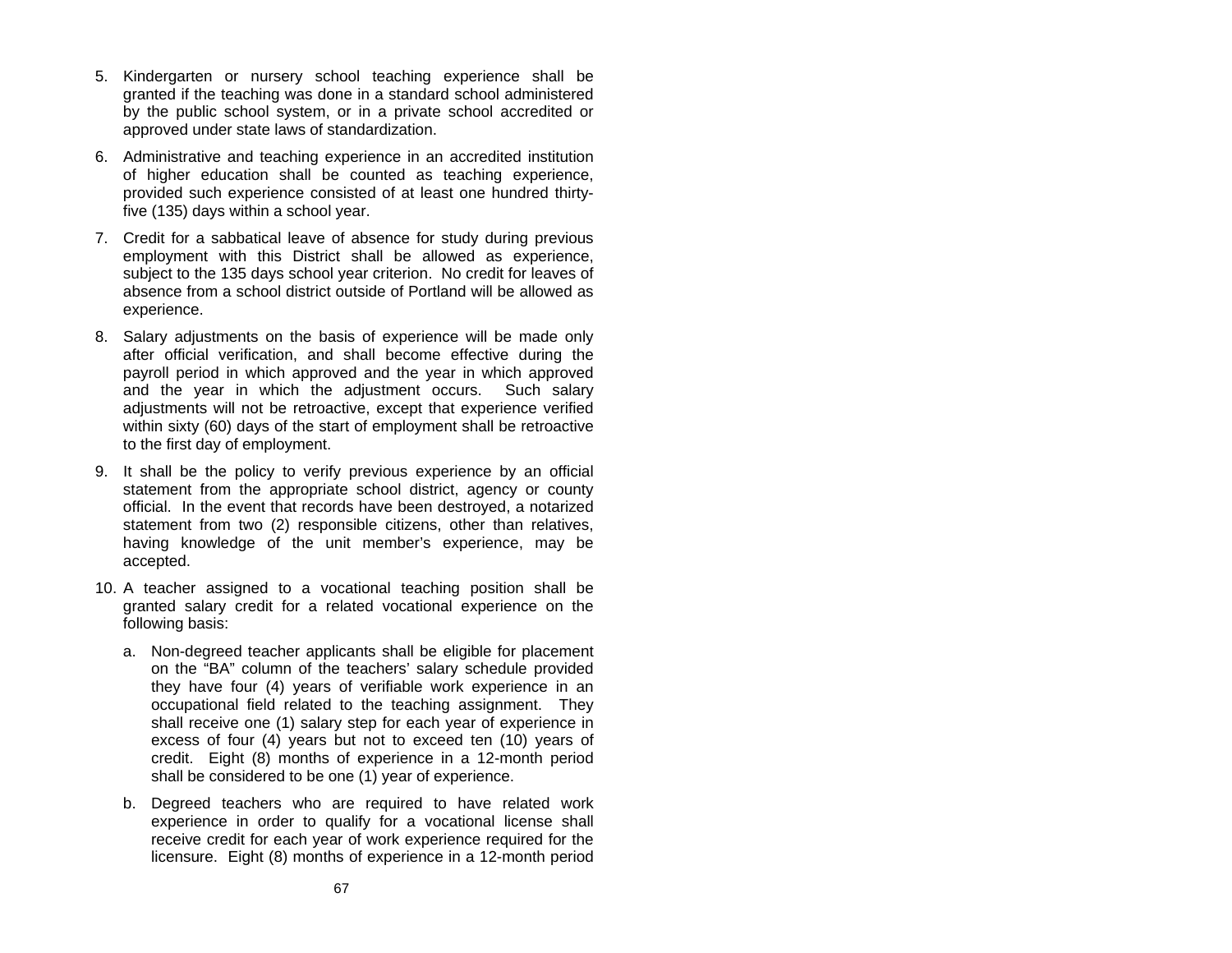shall be considered the public school system, or in a private school accredited or approved under state laws of standardization.

- 11. Teachers of distributive education classes must verify two (2) years of sales or sales-related experience in order to qualify for their teaching licenses. Two (2) years of teaching experience for salary purposes shall be granted on this basis, subject to the eight-month rule.
- 12.
- a. School psychologists' placement and progression shall be on the MA+45/BA+105 column of the teachers' salary schedule with one (1) step for each full year of experience as a full-time school psychologist and one (1) step for each year of experience as a teacher, counselor, clinical psychologist or similar occupation.
- b. Speech and language pathologists' placement and progression shall be on the MA+45/BA+105 column of the teachers' salary schedule with one (1) step for each full year of experience as a full-time teacher or speech and language pathologist and one (1) step for each two (2) years of experience as a part-time teacher or speech and language pathologist with part-time meaning at least half time.
- 13. In the case of social workers, plus hour credit shall be given for course work taken following obtaining a Master of Social Work degree (MSW). For newly employed social workers, one (1) year of experience credit shall be given for each full year of experience as a social worker with a MSW, and one (1) year of experience credit for each one (1) year of experience as <sup>a</sup> social worker prior to a MSW or as a teacher, counselor, caseworker, or similar occupation.
- 14. In the case of child development specialists, behavior management specialists and student service specialists, placement on the salary schedule shall be as follows:
	- a. One step for each full year of experience as a social worker, teacher, counselor, child development specialist, behavior management specialist, student service specialist or similar occupation.
	- b. Credit will be given for relevant course work beyond a Bachelor Degree taken after initial employment in a position similar to that as a social worker, teacher, counselor, child development specialist, behavior management specialist, student service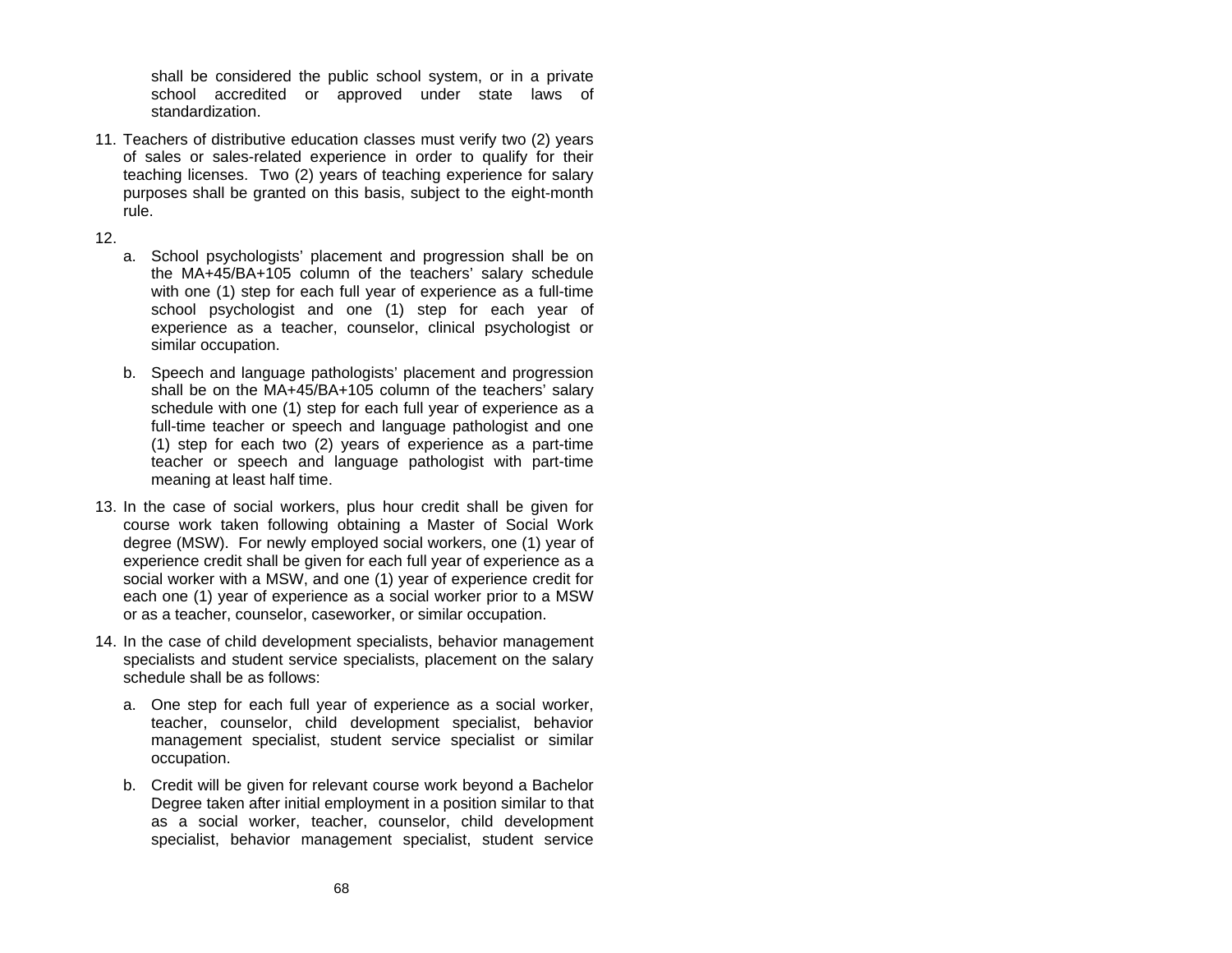specialist or similar occupation. Credit will be given for Master's degree.

D. All special salary placements are set forth in Appendices B & C.

# E. **Payroll Checks**

- 1. Unit members may individually elect to receive their annual compensation on ten (10) or twelve (12) equal monthly payments by submitting their request in writing to the District's Payroll Office prior to the end of the preceding school year. In the absence of such written request, twelve (12) payments will be deemed to have been selected.
- 2. The method of payment selected by a unit member cannot be changed during the course of the school year.
- 3. In cases where payments on a 10-month basis are selected, the last payment will be subject to the three months of authorized payroll deductions, i.e., unit member contributions to health and welfare insurance, credit union, etc., except for Association dues and fair share deductions.
- 4. Unit members shall be paid on the last teacher workday of the month, except for June. During the summer period checks shall be mailed to the designated address of the unit member, at the end of each month. The parties shall continue to discuss the possibility of moving to a system of bi-monthly paychecks.
- 5. If a unit member resigns, retires, or is dismissed before receiving the entire number of monthly payments selected under Paragraph 1, the District shall continue to make monthly payments on all earned but unpaid salary in equal payments in accordance with such designation or in a lump sum payment. If the unit member desires a lump sum payment s/he shall make such written request to the District.
- 6. Salary payments for extended responsibility assignments of a seasonal nature, such as coaching, shall be paid at the unit member's option: (a) in a lump sum at the end of a season, or (b) prorated over a three-month period during the season, or (c) prorated over the months remaining in the work year following the beginning of that season. In addition, if a unit member has actually started the seasonal extended responsibility assignment during a school year, except for insufficient student participation, s/he will receive the entire salary due for that assignment unless the unit member is physically unable to perform.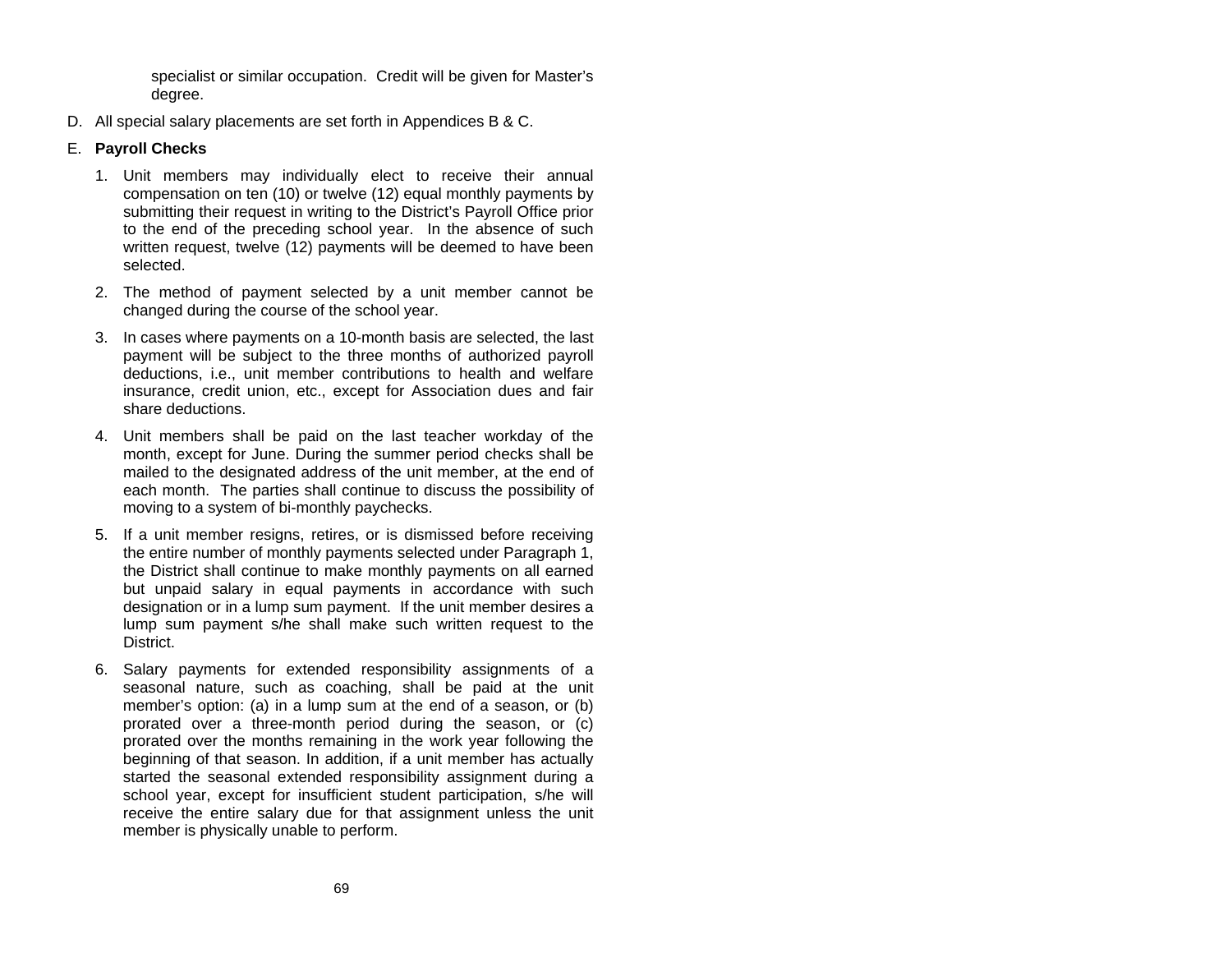### F. **Student Teachers**

Student teachers or observers shall be placed with the District teachers who have agreed to the placement. The District will request that the college or university advise the teachers of the type and amount of honorarium to be paid at the time the teachers are asked to be a supervising teacher.

## **A R T I C L E 22 R E TIR E MENT ALLO W A N C E S ; SEV ERA NCE PAY**

- A. For net severance pay, credits accrued on and between July, 1971, to June 30, 1974, teachers shall be entitled payments upon termination of employment to the extent they would have been entitled thereto had the severance pay plans provided for in the 1971 Professional Agreement and the 1973 Professional Agreement remained in operation in accordance with their terms and to the extent that such credits are not hereafter eliminated by the use of sick leave days under circumstances which would eliminate the severance pay credit where the plan continued in operation.
- B. Except as provided in Section A, the severance pay plan previously in effect shall not operate after June 30, 1974.
- C. Pursuant to Chapter 646, Oregon Laws 1973 (Senate Bill 622), the District shall request that the Public Employees Retirement Board add to the gross amount of salary used in determining the "final average salary" as defined in ORS 237.003(12) (for utilization in determining total retirement allowances) the monetary value of one-half (1/2) of the accumulated unused sick leave for each unit member of the District whose retirement is first effective on or after July 1, 1973.
- D. The District shall provide an early retirement incentive to unit members of half-time or more who elect early retirement. The amount in 1998- 1999 shall be four hundred seventy-five dollars (\$475). The amount in 1999-2000 shall be four hundred sixty-five dollars (\$465). The amount in 2000-2001 shall be four hundred fifty dollars (\$450). The amount in 2001-2002 shall be four hundred twenty-five dollars (\$425). To qualify, unit members must meet the following criteria:
	- 1. they must be eligible to retire under the Oregon Public Employees Retirement System, and
	- 2. they must have fifteen (15) years of consecutive service with the District in a position that is covered by the bargaining unit. The fifteen (15) years of consecutive service may include up to two (2) years leave of absence.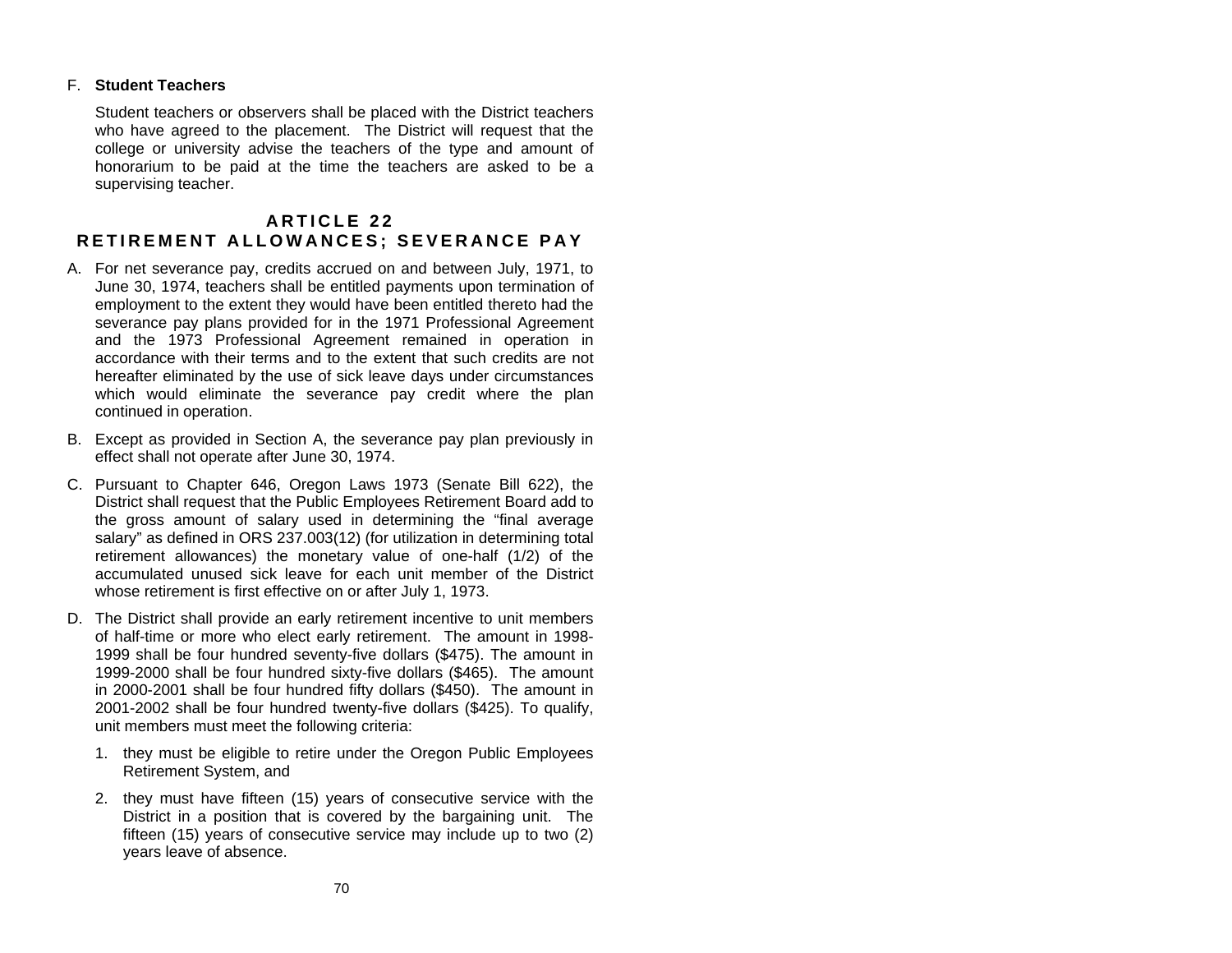Such payments shall extend for sixty (60) months or until the unit member reaches age sixty-two (62), whichever is first. A unit member may elect to prorate the total amount of incentive payment the unit member is to receive over the number of months between the month the unit member retires and the month in which the unit member reaches age sixty-two (62). A unit member must give written notice of retirement no later than sixty (60) days prior to the effective date. In the event of a reduction in force as described in Article 11, the fifteen (15) years of service requirement will be reduced to ten (10) for unit members within the categories from which staff reduction must occur. Upon death of a unit member receiving the early retiree incentive, the remaining payments will be made to the surviving spouse or estate of the retiree.

## **A R T I C L E 23 D URA TION**

This Agreement shall become effective the day following its ratification by the Association and the Board of Education and shall continue through June 30, 2008, except that matters of compensation shall be effective retroactive to July 1, 2006, except as stated elsewhere in this Agreement. Should there be an intervening change in financial resources available to the District which would demonstrably and drastically reduce the District's revenue, and thus, fiscal stability below the level being planned for at the time of the development of this Agreement, the parties will meet to analyze the impact and resulting status and to mutually make modifications that may be judged to be necessary and in the best interests of the parties.

Notwithstanding the provisions above, the parties also agree that in the event that the Multnomah County Tax is repealed in the November 2004 election, the agreement shall immediately be reopened on the length of the 2004-2005 school calendar and that such reopener shall occur pursuant to the terms of ORS 243.698. If the Multnomah County Tax is repealed and the Local Option is on the ballot and fails in the May 2005 election, the agreement shall immediately be reopened on the length of the 2005-2006 school calendar pursuant to the terms of ORS 243.712.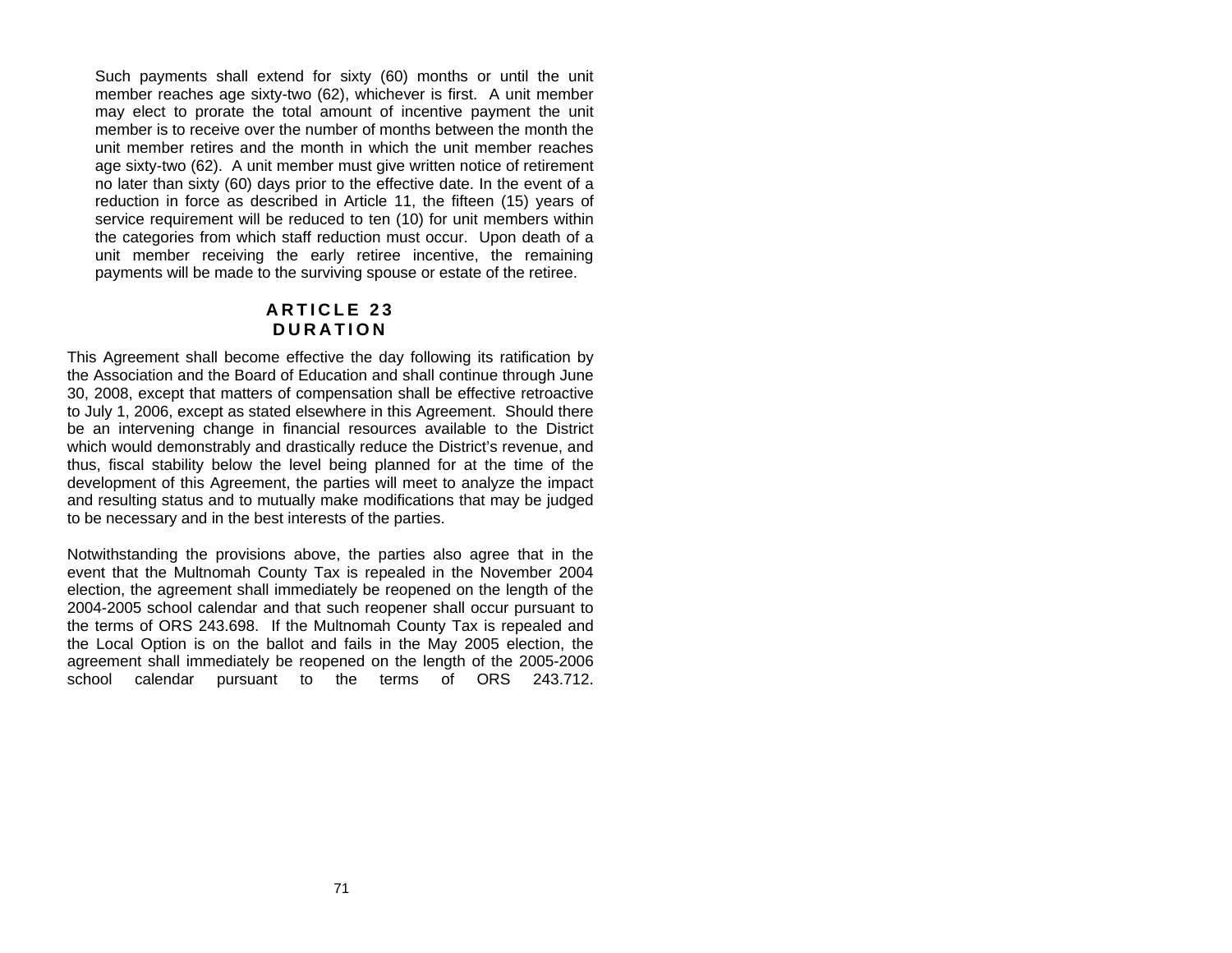|        | ς                             |
|--------|-------------------------------|
|        | ۲                             |
|        |                               |
|        |                               |
|        |                               |
|        |                               |
|        | ロロロロコンロ                       |
|        |                               |
|        |                               |
|        |                               |
|        |                               |
|        |                               |
|        |                               |
|        | u                             |
| ٠      | Ц                             |
|        |                               |
|        |                               |
|        |                               |
|        |                               |
|        | <br> <br> <br> <br> <br> <br> |
|        |                               |
|        |                               |
| APPEND |                               |
|        | $\mathbf{I}$                  |
|        | ۵                             |
|        | Ż                             |
|        | $\overline{\phantom{a}}$      |
|        | $\mathbf o$                   |
|        |                               |
|        | C                             |
|        |                               |
|        | $\rightarrow$                 |
|        | u                             |
|        |                               |

| ی<br>١                   |
|--------------------------|
|                          |
|                          |
| ¢                        |
|                          |
|                          |
|                          |
| $\mathbf$<br>1           |
|                          |
|                          |
|                          |
|                          |
| $\overline{ }$           |
|                          |
|                          |
|                          |
| $\overline{\phantom{1}}$ |
|                          |
| J                        |
|                          |
|                          |
| )                        |
|                          |
|                          |
|                          |
|                          |
|                          |
| ц<br>1                   |
|                          |
|                          |
|                          |
|                          |
|                          |
| ŀ                        |
|                          |
|                          |
|                          |
|                          |
| E C T                    |
|                          |
|                          |
| ū                        |
|                          |
|                          |
| և<br>և                   |
|                          |
| Ш                        |
|                          |
|                          |
|                          |
| Ш                        |
|                          |
| $\overline{\phantom{0}}$ |
|                          |
|                          |
| J                        |
| CHEDL                    |
|                          |
|                          |
|                          |
|                          |
|                          |
|                          |
|                          |
|                          |
|                          |
|                          |
|                          |
| უ<br>რ                   |
| ĺ                        |
|                          |
|                          |
|                          |
|                          |
|                          |
|                          |
| ı                        |
|                          |
| 1                        |
|                          |
|                          |
| ┙                        |
|                          |
| ś<br>l                   |
|                          |
| $\overline{a}$           |
|                          |
|                          |
|                          |
|                          |
| C<br>)                   |
|                          |
| Ë                        |
|                          |
|                          |
|                          |
|                          |
|                          |
|                          |
|                          |
| ∐<br>∩                   |
|                          |
|                          |
|                          |
|                          |
|                          |
|                          |
| $\overline{z}$           |

|         | $BA+0$ | BA+15  | BA+30  | BA+45  | $\frac{1}{2}$ | $M + 15$ | $M+30$ | $M + 45$ |
|---------|--------|--------|--------|--------|---------------|----------|--------|----------|
| ⋖       | 1.0000 | 1.0450 | 1.0920 | 1.1412 | 1.1925        | 1.2462   | 1.3023 | 1.3609   |
| മ       | 1.0340 | 1.0805 | 1.1292 | 1.1800 | 1.2331        | 1.2886   | 1.3465 | 1.4071   |
| $\circ$ | 1.0692 | 1.1173 | 1.1675 | 1.2201 | 1.2750        | 1.3324   | 1.3923 | 1.4550   |
| ≏       | 1.1055 | 1.1553 | 1.2072 | 1.2616 | 1.3183        | 1.3777   | 1.4397 | 1.5044   |
| ш       | 1.1431 | 1.1945 | 1.2483 | 1.3045 | 1.3632        | 1.4245   | 1.4886 | 1.5556   |
| щ       | 1.1820 | 1.2351 | 1.2907 | 1.3488 | 1.4095        | 1.4729   | 1.5392 | 1.6085   |
| ပ       | 1.2221 | 1.2771 | 1.3346 | 1.3947 | 1.4574        | 1.5230   | 1.5916 | 1.6632   |
| I       | 1.2637 | 1.3206 | 1.3800 | 1.4421 | 1.5070        | 1.5748   | 1.6457 | 1.7197   |
|         | 1.3067 | 1.3655 | 1.4269 | 1.4911 | 1.5582        | 1.6283   | 1.7016 | 1.7782   |
|         | 1.3511 | 1.4119 | 1.4754 | 1.5418 | 1.6112        | 1.6837   | 1.7595 | 1.8386   |
| ⊻       | 1.3970 | 1.4599 | 1.5256 | 1.5942 | 1.6660        | 1.7410   | 1.8193 | 1.9012   |
|         | 1.4758 | 1.5408 | 1.6088 | 1.6797 | 1.7539        | 1.8314   | 1.9125 | 1.9971   |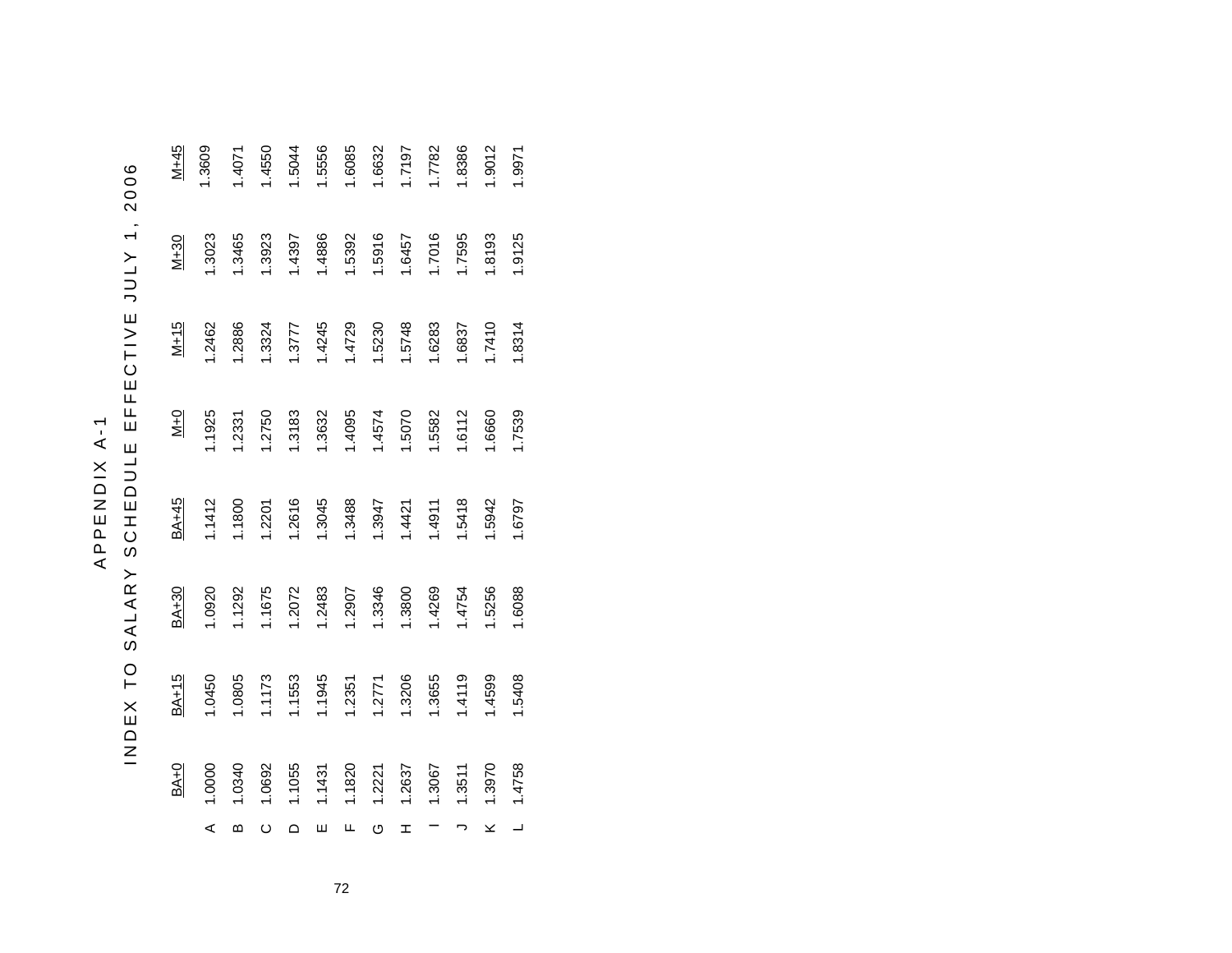| 1<br>C<br>$\overline{A}$<br><b>NDIX</b><br>APPE | r<br>$\mathbf$<br>)<br>$\epsilon$<br>)<br>$\mathsf{C}$<br>30.<br>W<br>M<br>!<br>ı<br><b>POOG</b><br>)<br>)<br>$\frac{1}{1}$<br>$\overline{\mathbf{I}}$<br>)<br><b>FOR</b><br><b>DULE</b> |
|-------------------------------------------------|------------------------------------------------------------------------------------------------------------------------------------------------------------------------------------------|
|                                                 | SCHE.                                                                                                                                                                                    |
|                                                 | SALAR                                                                                                                                                                                    |

| 67,204<br>61,871<br>63,977 | 64,358<br>59,209<br>61,221 | 61,628<br>56,658<br>58,586 | 54,218<br>59,020<br>56,063              | 53,646<br>51,883<br>56,524 | 49,649<br>54,138<br>51,338 | 51,849<br>47,512<br>49,127 | 45,466<br>47,010<br>49,662 | ×<br>$\overline{\phantom{a}}$ |
|----------------------------|----------------------------|----------------------------|-----------------------------------------|----------------------------|----------------------------|----------------------------|----------------------------|-------------------------------|
| 59,838                     | 57,261                     | 54,794                     | 52,435                                  | 50,177                     | 48,017                     | 45,950                     | 43,972                     |                               |
| 57,870                     | 55,379                     | 52,994                     | 50,712                                  | 48,528                     | 46,438                     | 44,440                     | 42,525                     | I                             |
| 55,968                     | 53,559                     | 51,250                     | 49,043                                  | 46,933                     | 44,911                     | 42,976                     | 41,125                     | ပ                             |
| 54,128                     | 51,796                     | 49,565                     | 47,431                                  | 45,388                     | 43,433                     | 41,562                     | 39,775                     | щ                             |
| 52,347                     | 50,093                     | 47,936                     | 45,873                                  | 43,898                     | 42,007                     | 40,196                     | 38,466                     | ш                             |
| 50,625                     | 48,447                     | 46,361                     | 44,362                                  | 42,454                     | 40,623                     | 38,877                     | 37,201                     | $\Omega$                      |
| 48,962                     | 46,852                     | 44,837                     | 42,905                                  | 41,058                     | 39,288                     | 37,598                     | 35,980                     | $\circ$                       |
| 47,350                     | 45,311                     | 43,363                     | 41,495                                  | 39,708                     | 37,999                     | 36,360                     | 34,795                     | ∞                             |
| 45,796                     | 43,824                     | 41,936                     | 40,129                                  | 38,403                     | 36,747                     | 35,165                     | 33,651                     | ⋖                             |
| $M + 45$<br>$3A+105$       | BA+90<br>M+30              | BA+75<br>M+15              | <b>BA+60</b><br>$\overline{\mathsf{M}}$ | BA+45                      | BA+30                      | <b>BA+15</b>               | $BA+0$                     |                               |
|                            |                            |                            |                                         |                            |                            |                            |                            |                               |

Add \$1,060 for earned Doctorate in field related to assignment. Add \$1,060 for earned Doctorate in field related to assignment.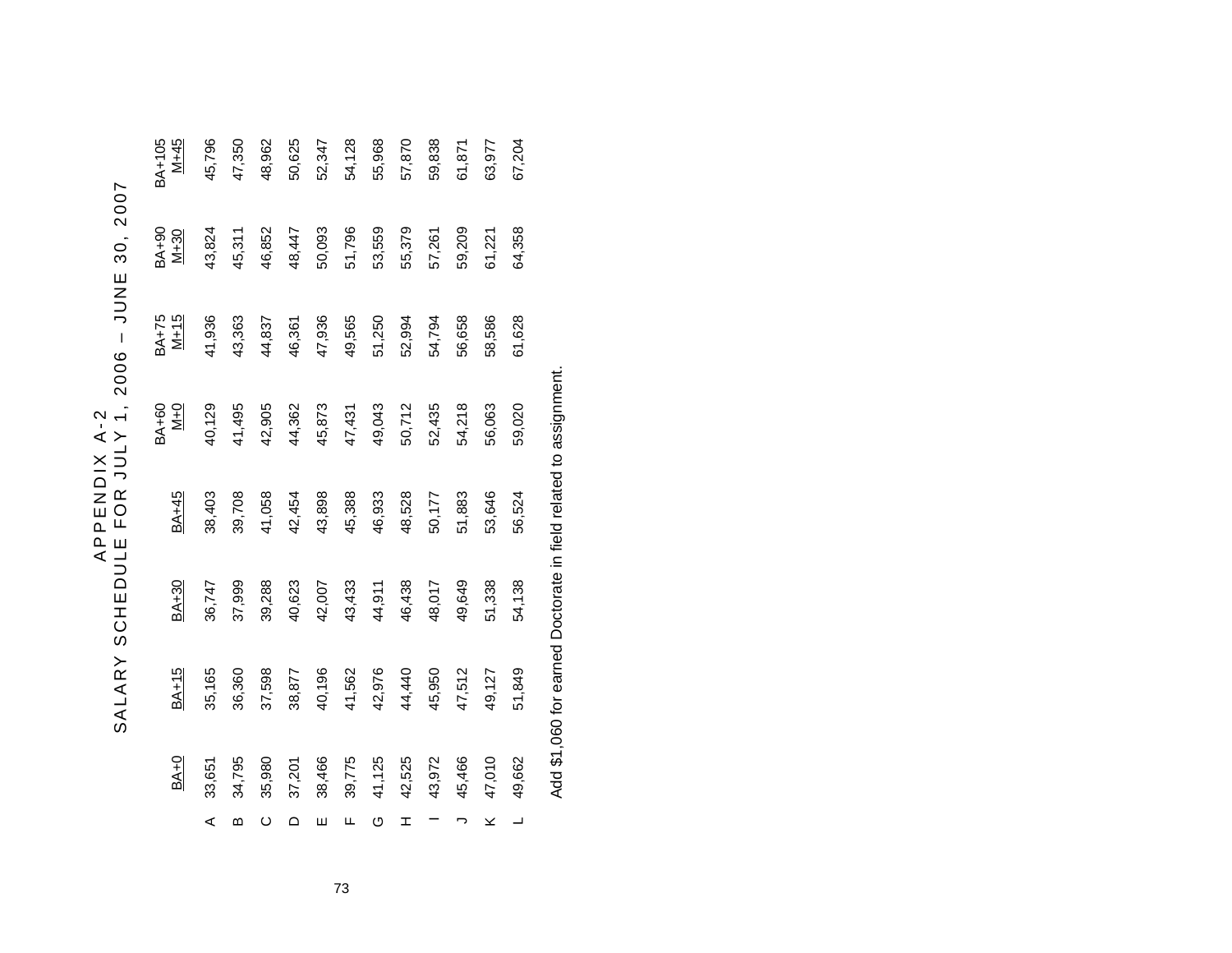|                            | 008<br>$\mathbf{\Omega}$<br>$\frac{6}{3}$<br>ロスコ                                                                   |
|----------------------------|--------------------------------------------------------------------------------------------------------------------|
| í,<br>⋖<br><b>APPENDIX</b> | I<br>Ŋ<br>$\bar{ }$<br>2007<br>$\overline{\phantom{0}}$<br>$\ge$<br>J<br>J<br><b>FOR</b><br>ш<br>SCHEDULL<br>SALAR |

| 3A+105<br>M+45                | 46,940 | 48,534 | 50,186 | 51,890 | 53,656 | 55,480 | 57,367 | 59,316 | 61,334 | 63,417 | 65,576 | 68,884 |
|-------------------------------|--------|--------|--------|--------|--------|--------|--------|--------|--------|--------|--------|--------|
| BA+90<br>M+30                 | 44,919 | 46,444 | 48,023 | 49,658 | 51,345 | 53,090 | 54,897 | 56,764 | 58,692 | 60,689 | 62,751 | 65,966 |
| BA+75<br>M+15                 | 42,984 | 44,446 | 45,957 | 47,520 | 49,134 | 50,803 | 52,531 | 54,318 | 56,163 | 58,074 | 60,051 | 63,169 |
| <b>BA+60</b><br>$\frac{1}{2}$ | 41,132 | 42,532 | 43,977 | 45,471 | 47,020 | 48,617 | 50,269 | 51,979 | 53,745 | 55,574 | 57,464 | 60,496 |
| BA+45                         | 39,362 | 40,701 | 42,084 | 43,515 | 44,995 | 46,523 | 48,106 | 49,741 | 51,431 | 53,180 | 54,987 | 57,936 |
| <b>BA+30</b>                  | 37,665 | 38,948 | 40,269 | 41,639 | 43,056 | 44,519 | 46,033 | 47,599 | 49,217 | 50,890 | 52,621 | 55,491 |
| <b>BA+15</b>                  | 36,044 | 37,269 | 38,538 | 39,849 | 41,201 | 42,601 | 44,050 | 45,550 | 47,099 | 48,699 | 50,355 | 53,145 |
| $BA+0$                        | 34,492 | 35,665 | 36,879 | 38,131 | 39,428 | 40,770 | 42,153 | 43,588 | 45,071 | 46,602 | 48,186 | 50,903 |
|                               | ⋖      | മ      | ပ      | ≏      | Ш      | щ      | O      | I      |        |        | ⊻      |        |

Add \$1,060 for earned Doctorate in field related to assignment. Add \$1,060 for earned Doctorate in field related to assignment.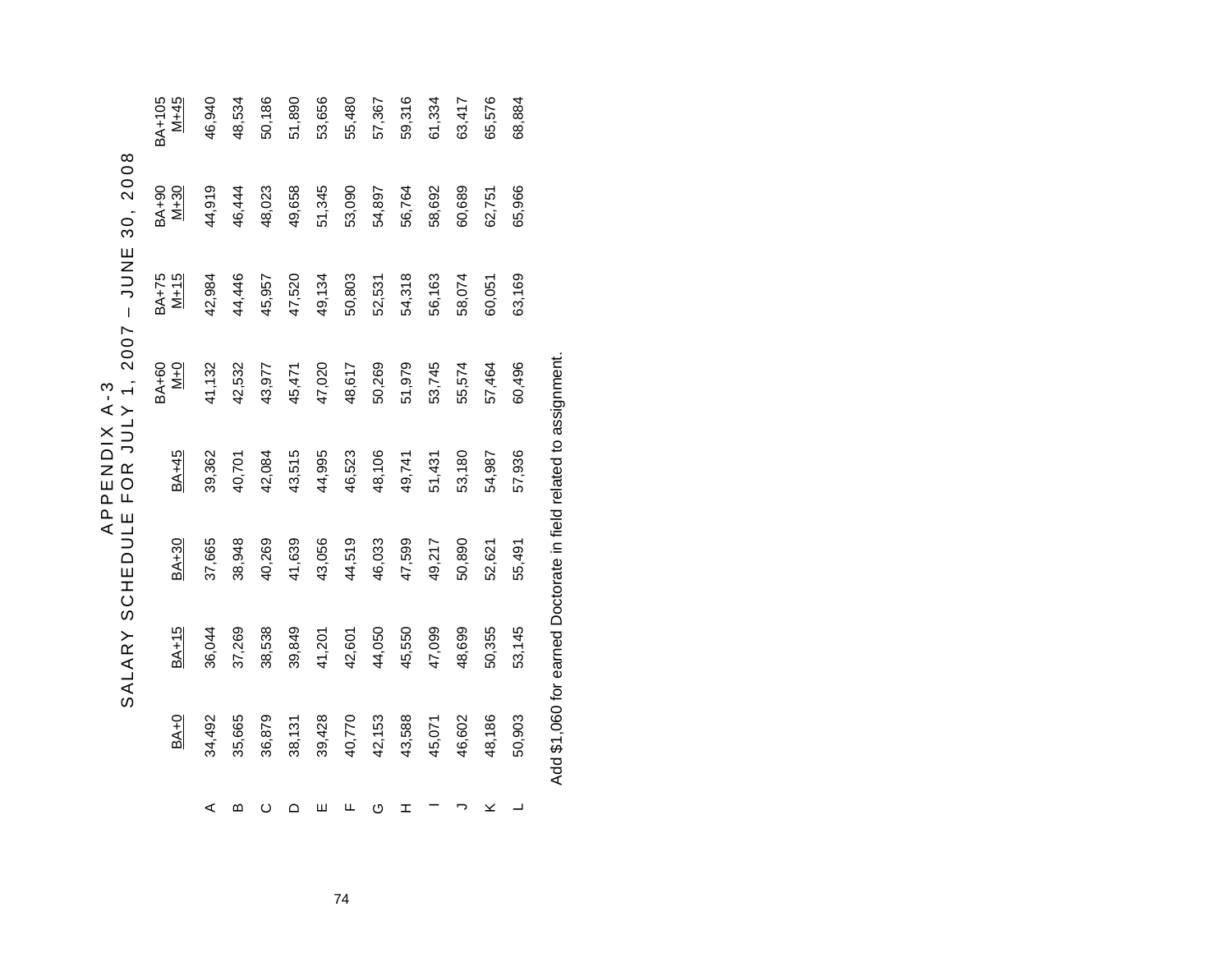## **A PPE NDIX B S PEC IAL SA LAR Y PROV ISIO NS**

- 1. Hourly teachers in the regular day school, evening high school, and home instruction program shall receive Thirty-Eight Dollars and Thirty-Five Cents (\$38.35) per hour. Such teachers shall not teach more than two (2) hours per day or five (5) hours in any one day of the week.
- 2. Rate of pay for teachers of inservice classes shall be Three Hundred Seventy-Five Dollars (\$375) per credit hour.
- 3. Rate of pay for all unit members on special professional assignment by the appropriate administrator shall be prorated on their annual salary.
- 4. Central Staff Professional Librarians are employed on a twelvecalendar-month basis with one (1) month vacation pay.
- 5. A teacher appointed to substitute in an administrative or supervisory position shall be paid his/her teaching salary plus Twenty-Nine Dollars and Sixty-Four Cents (\$29.64) per working day for a shortterm emergency period. When the teacher assumes full responsibility for the position for an extended period of time, s/he shall receive the pay of the regular appointment. Such teacher who serves in such position while the principal is in the city, but out of the building for one-half (1/2) day or more, shall receive such pay. If a principal is out of the city or incapacitated, a substitute for the teacher shall also be provided.
- 6. Coordinators in horticultural instruction shall receive 16% of base inaddition to regularly established salary.
- 7. Teachers of Outdoor School shall receive an additional Sixty Dollars (\$60) per day.
- 8. Head High School/Middle School Librarians shall be placed by the District on a work year of 200 days. Up to ten (10) additional days will be available when warranted by workload. Any other librarians may be placed by the District on a work year of up to 210 days. Counselors shall be placed by the District on a work year of 200 days and may be extended to 210 days. Athletic Directors may be placed on a work year of 198 days with the approval of his/her supervisor.
- 9. Unit members assigned extended responsibilities, as set forth in Appendix C, attached to and incorporated in this Agreement, shall be compensated in accordance with the provisions of this Agreement without deviation.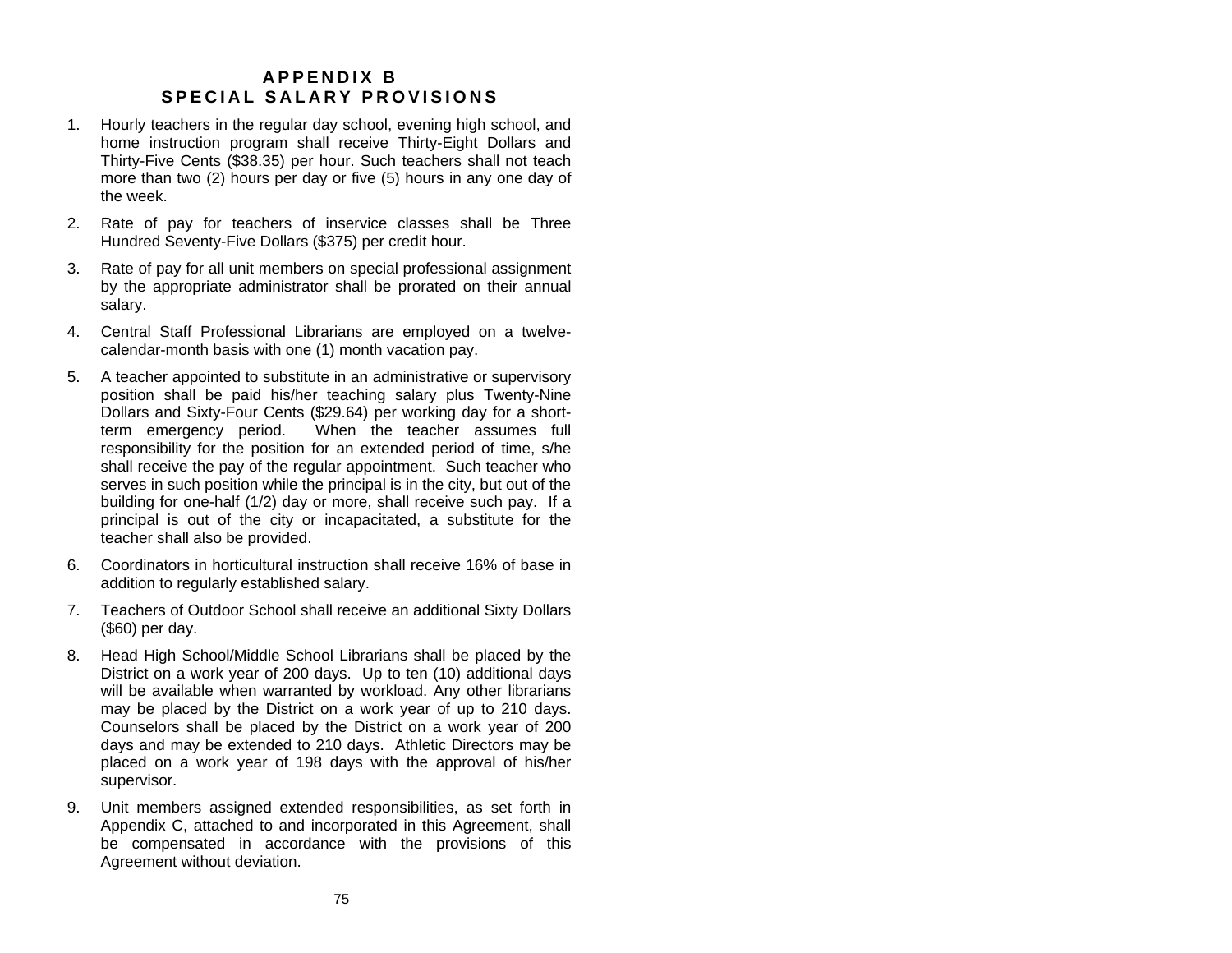10. Rates of pay for summer school teachers shall be Five Hundred Sixty-Five Dollars and Twenty-Seven Cents (\$565.27) for one-half (1/2) day session.

With respect to 2007-2008 the above rates in paragraphs 1, 5, and 10 will be increased at the same percentage as that applied to the base salary step on the salary schedule.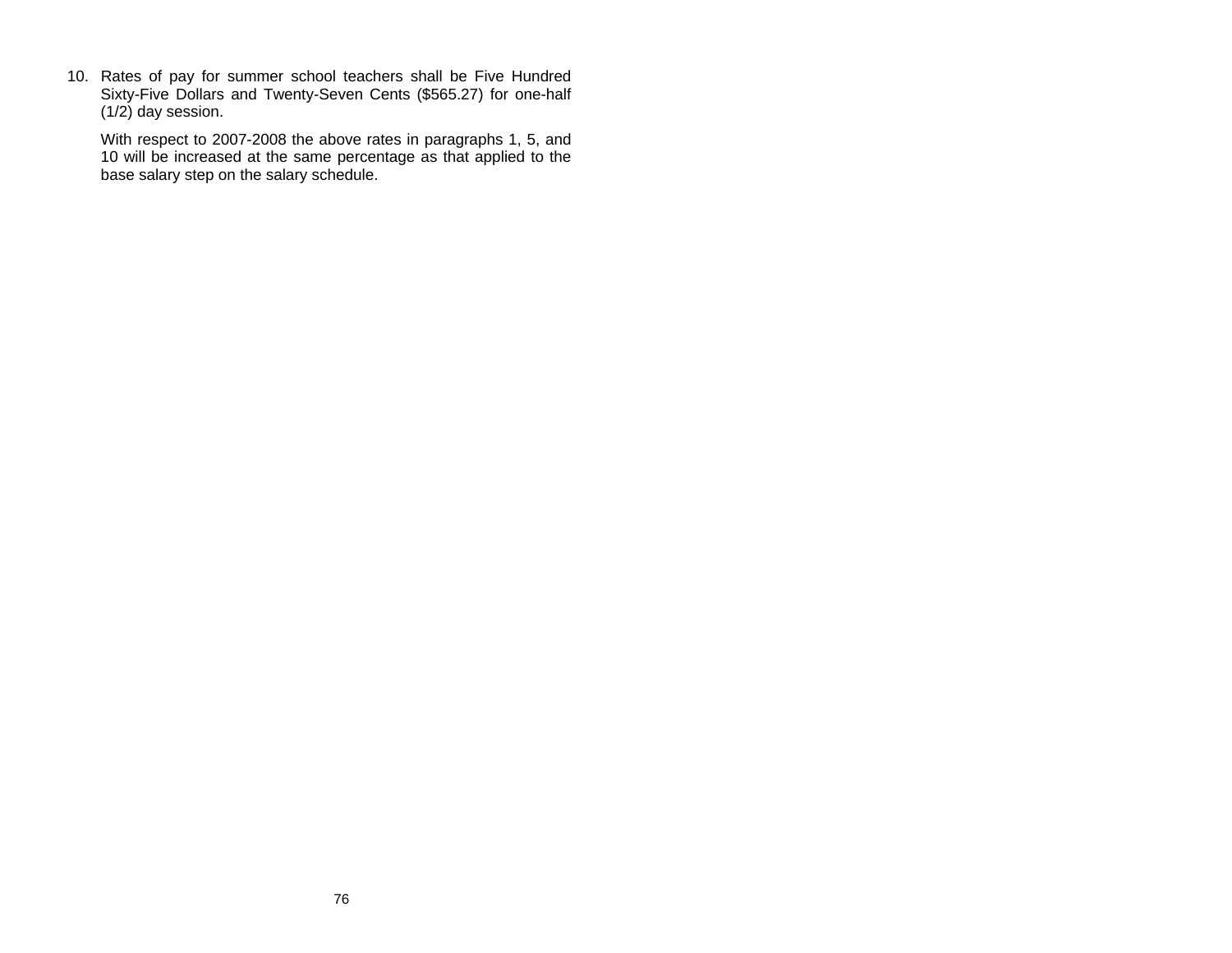## **A PPE NDIX C E X TENDE D RESPO N S I B ILITY SCH E D U LE**

The Extended Responsibility Base amount is the figure against which all extended responsibility percentages are factored for the duration of this Agreement. These are the amounts to be used for figuring extended responsibility pay:

|                                    | 2006-2007 | \$33,651 |                 |                 |
|------------------------------------|-----------|----------|-----------------|-----------------|
|                                    | 2007-2008 | \$34,493 |                 |                 |
|                                    |           |          | PERCENT OF BASE |                 |
|                                    |           | 1st      | 2 <sub>nd</sub> | 3rd             |
| <b>POSITION</b>                    |           | Year     | Year            | Year            |
| <b>High School Positions</b>       |           |          |                 |                 |
| <b>Athletic Director</b>           |           |          |                 |                 |
| Fall                               |           | 9.5      | 10              | 10              |
| Winter                             |           | 10       | 10              | 11              |
| Spring                             |           | 9.5      | 10              | 10              |
| <b>Assistant Athletic Director</b> |           |          |                 |                 |
| Fall                               |           | 5        | 5.5             | 6               |
| Winter                             |           | 6        | 6.5             | $\overline{7}$  |
| Spring                             |           | 5        | 5.5             | 6               |
| <b>Head Coach</b>                  |           |          |                 |                 |
| Football                           |           | 16       | 17              | 18              |
| <b>Basketball</b>                  |           | 16       | 17              | 18              |
| Gymnastics                         |           | 15       | 16              | 17              |
| Wrestling                          |           | 15       | 16              | 17              |
| <b>Baseball</b>                    |           | 15       | 16              | 17              |
| Track                              |           | 15       | 16              | 17              |
| Softball                           |           | 15       | 16              | 17              |
| Volleyball                         |           | 15       | 15.5            | 16              |
| Soccer                             |           | 15       | 15.5            | 16              |
| <b>Cross Country</b>               |           | 12       | 13              | 14              |
| Swimming                           |           | 11       | 12              | 13              |
| <b>Tennis</b>                      |           | 11       | 11.5            | 12              |
| Golf                               |           | 11       | 11.5            | 12              |
| Dance Team                         |           | 11       | 12              | 13              |
| Crew                               |           | 11       | 12              | 13              |
| <b>Assistant Coach</b>             |           |          |                 |                 |
| Football - Varsity                 |           | 11       | 12              | 13              |
| <b>Track - Varsity</b>             |           | 10       | 11              | 12 <sup>2</sup> |
| Football - Other                   |           | 9        | 10              | 11              |
| <b>Basketball</b>                  |           | 9        | 10              | 11              |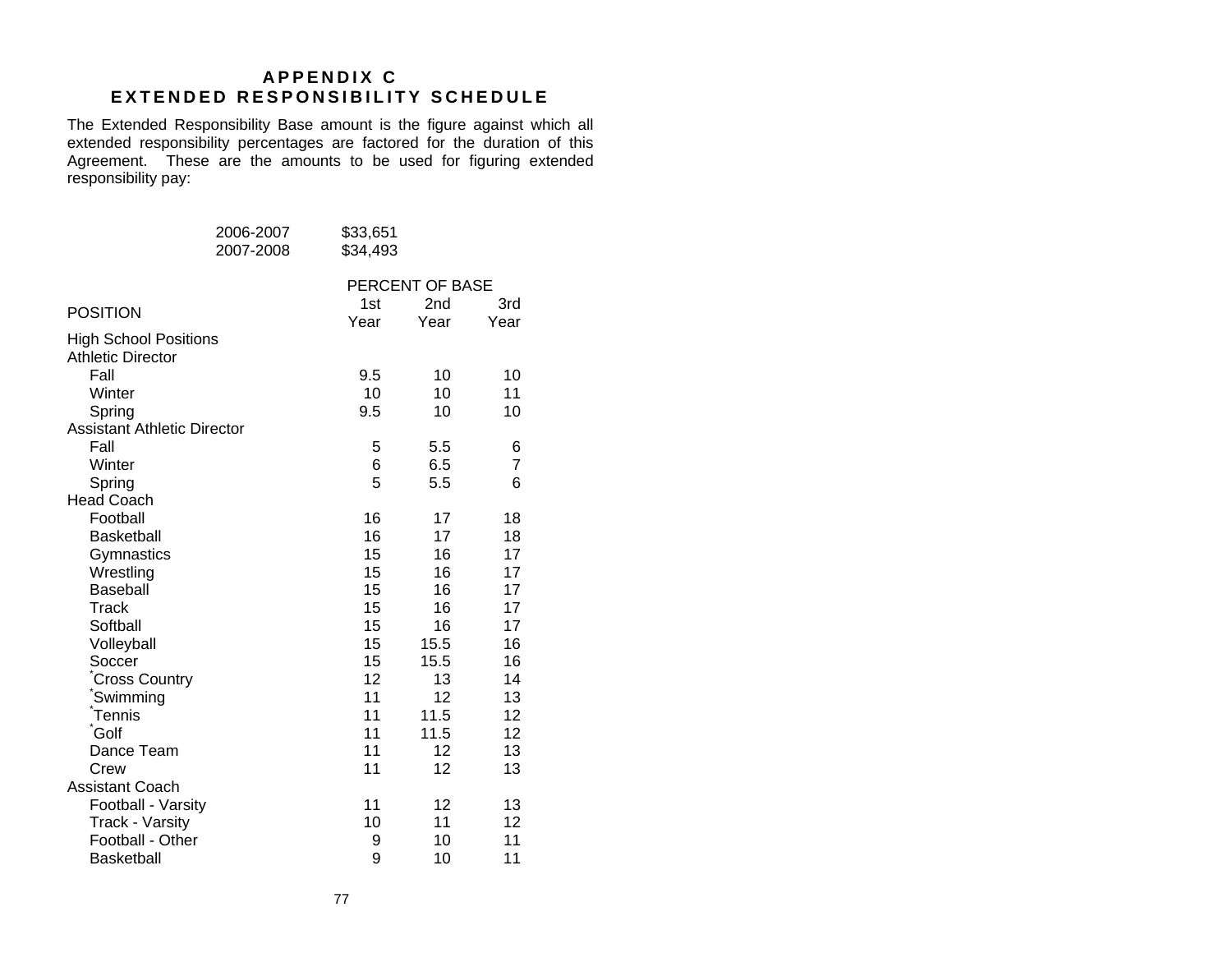| Gymnastics                                 | 9                       | 10             | 11  |
|--------------------------------------------|-------------------------|----------------|-----|
| Softball                                   | 9                       | 10             | 11  |
| Wrestling                                  | 9                       | 10             | 11  |
| <b>Baseball</b>                            | 9                       | 10             | 11  |
| Track                                      | 9                       | 10             | 11  |
| Volleyball                                 | 8                       | 9              | 10  |
| Soccer                                     | 8                       | 9              | 10  |
| <b>Cross Country</b>                       | $\overline{\mathbf{4}}$ | 5              | 6   |
| Swimming                                   | 4                       | 5              | 6   |
| <b>Activities Director</b>                 | 8                       | 9              | 10  |
| Department Chair (A)                       | 11                      | 12             | 13  |
| Department Chair (B)                       | 7.5                     | 8              | 8.5 |
| Department Chair (C)                       | 3.5                     | 4              | 4.5 |
| Drama (A)                                  | 17                      | 18             | 19  |
| Drama (B)                                  | 11                      | 12             | 13  |
| Drama (C)                                  | 7.5                     | 8              | 8.5 |
| Forensics (A)                              | 14                      | 15             | 16  |
| Forensics (B)                              | 9                       | 10             | 11  |
| Instrumental Music (A)                     | 13                      | 14             | 15  |
| Instrumental Music (B)                     | 7.5                     | 8              | 8.5 |
| Vocal Music (A)                            | 13                      | 14             | 15  |
| Vocal Music (B)                            | 7.5                     | 8              | 8.5 |
| Newspaper                                  | 10                      | 11             | 12  |
| Yearbook                                   | 10                      | 11             | 12  |
| Intramurals - High School                  | 8                       | 9              | 10  |
| Rally - Varsity                            | 7                       | 7.5            | 8   |
| Rally - JV                                 | 3.5                     | 4              | 4.5 |
| Pep Club (A)                               | 5.5                     | 6              | 6.5 |
| Pep Club (B)                               | 3.5                     | 4              | 4.5 |
| Pep Club (C)                               | 1.5                     | $\overline{2}$ | 2.5 |
| College and Financial Aid Crds.            | 10                      | 11             | 12  |
| Career Ed                                  | 4.5                     | 5              | 5.5 |
| Testing                                    | 4.5                     | 5              | 5.5 |
| TAG                                        | 6.5                     | $\overline{7}$ | 7.5 |
| <b>Computer Coordinators</b>               | 6.5                     | 7              | 7.5 |
| <b>Elementary/Middle School Positions</b>  |                         |                |     |
| Intramurals                                |                         |                |     |
| $A - 4\frac{1}{2}$ hours/week for 28 weeks | 6.5                     | 7              | 7.5 |
| B - 3 hours/week for 28 weeks              | 4.5                     | 5              | 5.5 |
| <b>Safety Patrol</b>                       | 3.5                     | 4              | 4.5 |
| <b>Head Teachers</b>                       | 11                      | 12             | 13  |
| Career Ed - Elementary                     |                         |                |     |
| A - 451+ student school                    | 3.5                     | 4              | 4.5 |
| B - 351-450 student school                 | 2.5                     | 3              | 3.5 |
| C - 0-350 student school                   | 1.5                     | $\overline{2}$ | 2.5 |
|                                            |                         |                |     |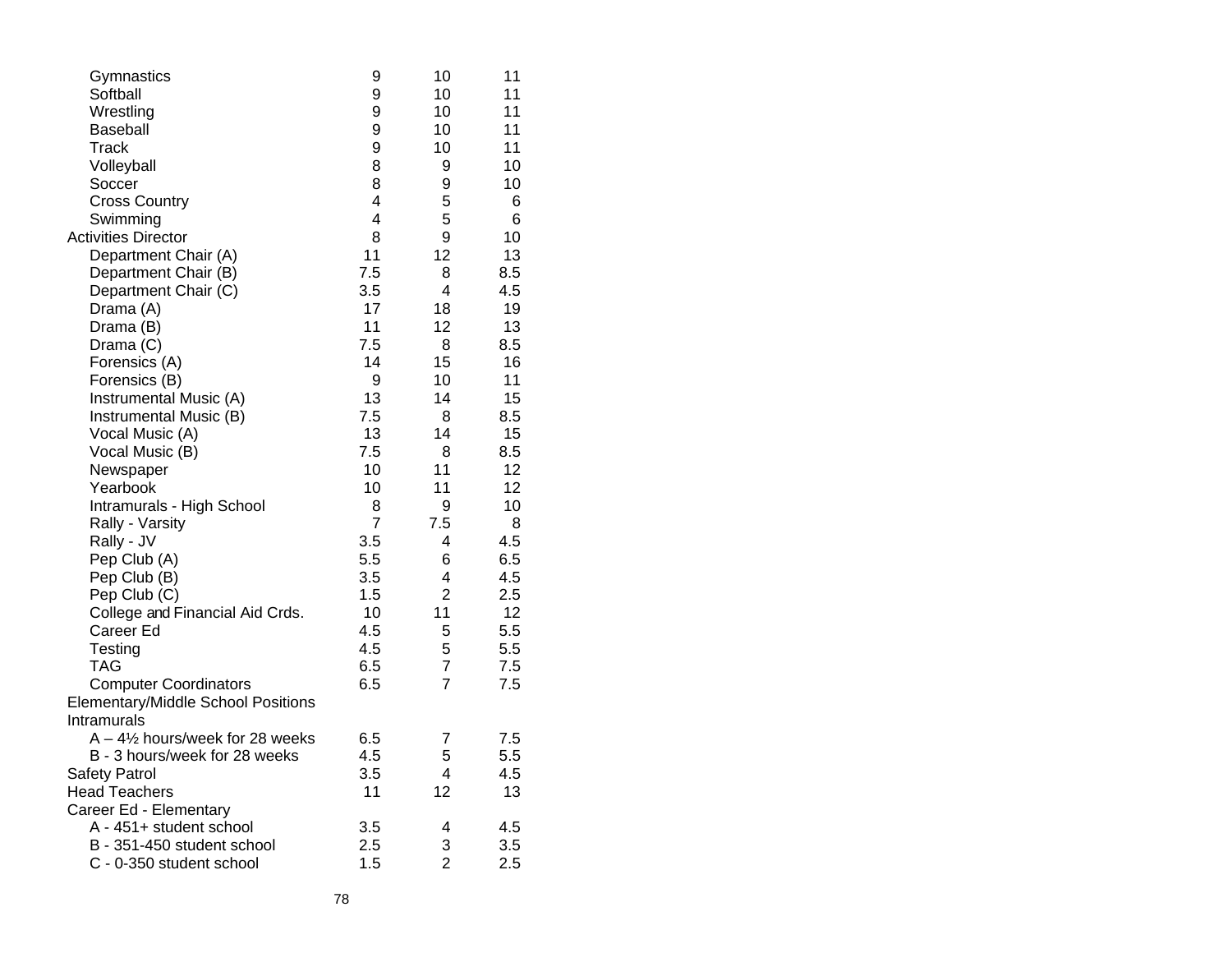| Career Ed - Middle                  | 3.5 | 4              | 4.5 |
|-------------------------------------|-----|----------------|-----|
| <b>Testing - Elementary</b>         |     |                |     |
| A - 400+ student school             | 4.5 | 5              | 5.5 |
| B - 300-399 student school          | 3.5 | 4              | 4.5 |
| C - 0-299 student school            | 2.5 | 3              | 3.5 |
| Testing - Middle                    | 4.5 | 5              | 5.5 |
| Energy (also high school)           | 2.5 | 3              | 3.5 |
| <b>TAG - Elementary</b>             |     |                |     |
| A - 400+ student school             | 4.5 | 5              | 5.5 |
| B - 300-399 student school          | 3.5 | 4              | 4.5 |
| C - 0-299 student school            | 2.5 | 3              | 3.5 |
| TAG - Middle                        | 4.5 | 5              | 5.5 |
| <b>Basic Skills Coordinator</b>     | 7.5 | 8              | 8.5 |
| Elementary/Middle School Music      | 3   | 3.5            | 4   |
| Elementary/Middle School Ed         |     |                |     |
| <b>Media Specialist</b>             | 1   | 1              | 1   |
| Elementary/Middle School            |     |                |     |
| <b>Computer Coordinators</b>        | 4.5 | 5              | 5.5 |
| OTHER POSITIONS (K-12)              |     |                |     |
| <b>Job Placement Liaison</b>        | 6.5 | 7              | 7.5 |
| <b>Cluster Community Career</b>     |     |                |     |
| Ed. Coordinator                     | 1.5 | $\overline{2}$ | 2.5 |
| <b>Inservice Coordinators</b>       | 4.5 | 5              | 5.5 |
| Consultants                         | 7.5 | 8              | 8.5 |
| Energy                              | 2.5 | 3              | 3.5 |
| <b>AV Coordinator</b>               | 2.5 | 3              | 3.5 |
| Radio-TV Coordinator                | 1.5 | $\overline{2}$ | 2.5 |
| <b>TV Producers and Directors</b>   | 4.5 | 5              | 5.5 |
| <b>Technical Advisors</b>           |     |                |     |
| Psychologist (plus 1 day per week   |     |                |     |
| release time)                       |     | 12%            |     |
| Social Worker                       |     | 12%            |     |
| Motor Team                          |     | 12%            |     |
| <b>Academic Specialist</b>          |     | 10%            |     |
| Speech (plus 1 day per week         |     |                |     |
| release time)                       |     | 12%            |     |
| <b>Pre-referral Teachers</b>        |     | 6%             |     |
| <b>Title Seven Resource Teacher</b> |     |                |     |
| (Project WRITE)                     |     | 4%             |     |
| <b>Chapter One Migrant Resource</b> |     | 4%             |     |
| Teacher                             |     |                |     |
| <b>Title Seven Resource Teacher</b> |     |                |     |
| (Project ACE)                       |     | 4%             |     |
|                                     |     |                |     |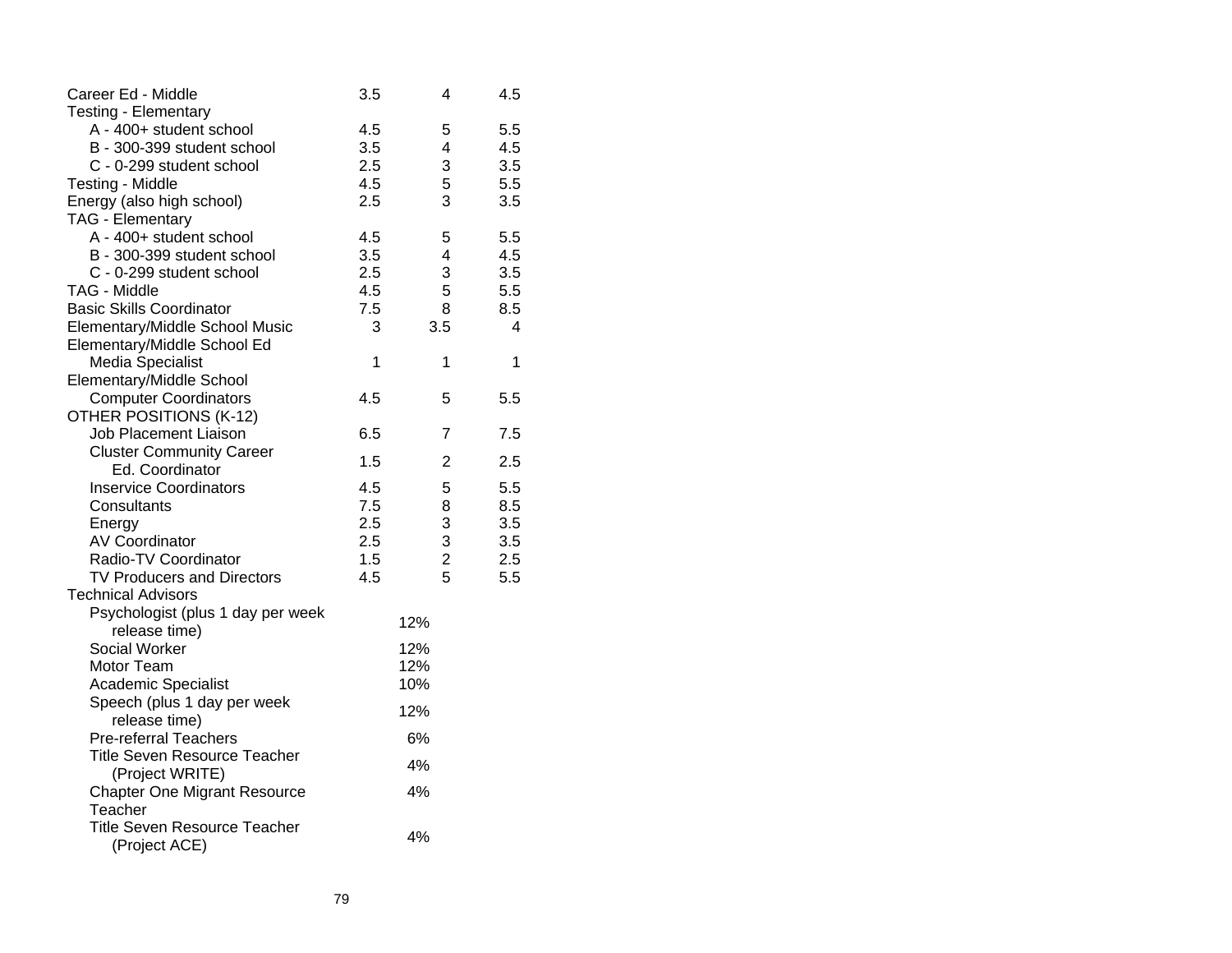| Title Seven Resource Teacher<br>(Project GOAL)                |           | 4%  |                |
|---------------------------------------------------------------|-----------|-----|----------------|
| Curriculum Associate:                                         |           |     |                |
| <b>Building-Wide Total Curriculum</b><br>Involvement          | 11        | 12  | 13             |
| Curriculum Coordinator/Unit, Team or Grade Level Leader       |           |     |                |
| Up to 4 unit members                                          | 4         | 4.5 | 5              |
| 5-8 unit members                                              | 6         | 6.5 | $\overline{7}$ |
| 9 or more unit members                                        | 8         | 8.5 | 9              |
| OTHER POSITIONS (K-12)                                        |           |     |                |
| Teacher on Special Assignment:                                |           |     |                |
| For New Adoptions                                             | 8%        |     |                |
| Regional Director Instructional<br>Specialists and Curriculum | 16%       |     |                |
| Department                                                    |           |     |                |
| Special Ed Program Chair                                      | 12%       |     |                |
| <b>CDS Parent Liaison</b>                                     | 7.5       | 8   | 8.5            |
| <b>Special Projects</b>                                       | $1 - 16%$ |     |                |

- 1. For extended seasons due to participation in OSAA sponsored state competition, coaches of athletic teams having more than five (5) students will receive eight percent (8%) per week of their regular extended responsibility pay.
- 2. Coaches of teams having five (5) or less students participating and non-athletic activity advisors, such as band, rally and forensics who participate in extended seasons, shall receive four percent (4%) per week of their regular extended responsibility pay.
- 3. Unit members assigned as Student Activity Advisors and for student supervision at times after the workday pursuant to the Memorandum of Understanding dated February 1, 1990, shall be paid Fifteen Dollars (\$15.00) an hour. So as not to supplant unit members, a principal may use non-paid volunteers in these positions only if, due to a lack of funding, such positions would not otherwise be filled.
- 4. Head Librarians/Media Specialists, when designated, shall receive extended responsibility pay as Department Chairpersons.
- 5. \* 2% less if only boys' or girls' teams.
- 6. High School categories with more than 1 level A, B or C. DEPARTMENT CHAIRPERSON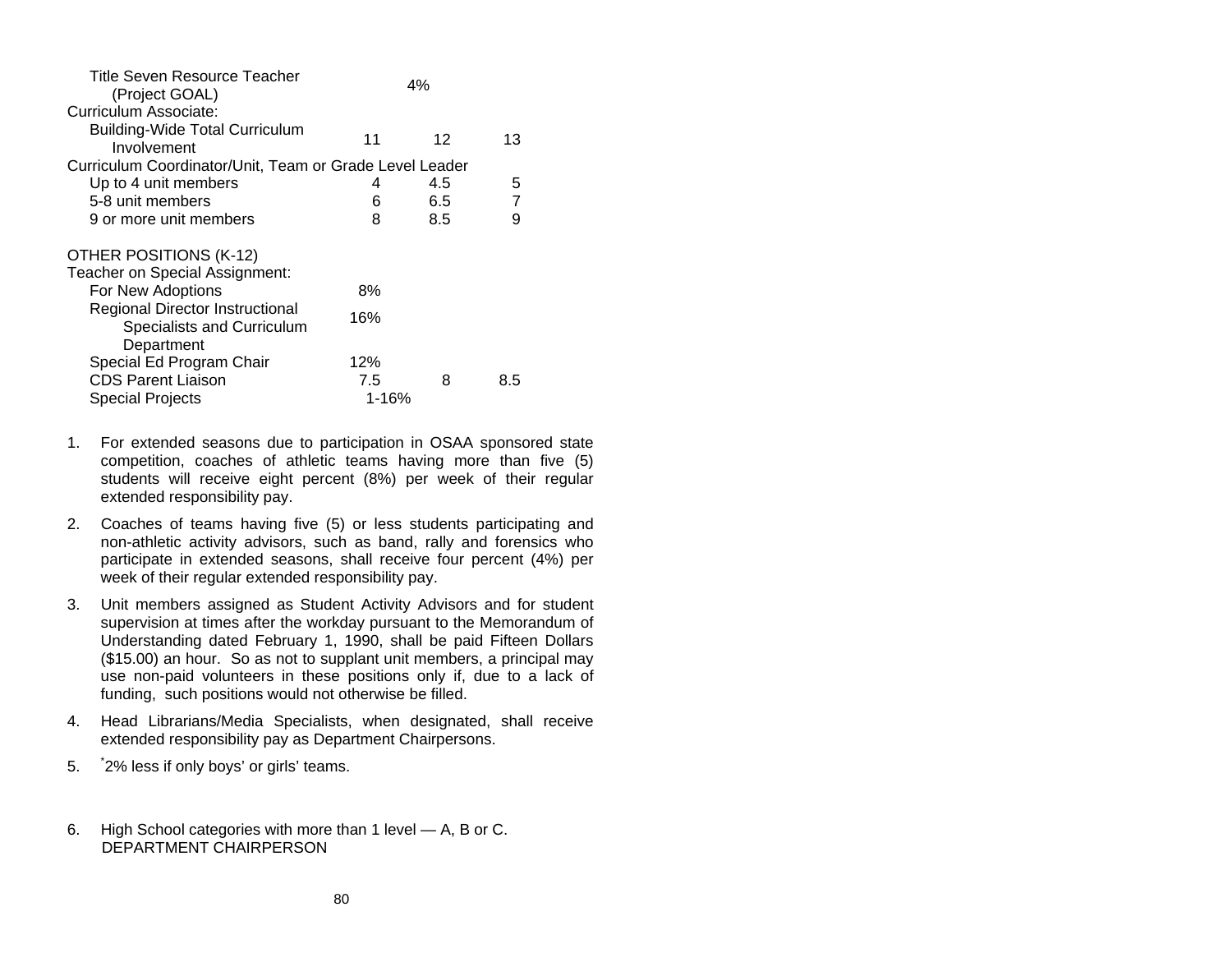- A 7 or more unit members in the department
- B 4-6 unit members in the department
- $C -$  0-3 unit members in the department Note: Department Chairperson in Counseling, Business Education, Industrial Ed, Science will use the following criteria because of the nature of their assignment.
- A 5 or more unit members in the department
- $B 2-4$  unit members in the department
- $c -$ 0-1 unit members in the department

Note: All high school librarians shall be placed on A Schedule and may be given AV Coordinator duties within such department chair pay.

DRAMA

- A 3 or more major productions
- B at least 2 major productions
- $C -$ 1 major production

**FORENSICS** 

- A at least 5 speech tournaments
- B less than 5 speech tournaments

**MUSIC** 

- $A \rightarrow \text{at least 3 major productions}$ <br> $B \rightarrow \text{less than 3 productions}$
- less than 3 productions

PEP CLUB

- A more than 50 students
- $B 26 49$  students
- $C$  10-25 students
- 7. Shop Foremen at Benson High School shall be placed on Department Chair A.
- 8. Extended responsibility pay is for activities and responsibilities performed, primarily, outside the standard workday. It is understood that, except for those that are extensions of the classrooms, extra responsibility pay positions are voluntary.
- 9. Extended responsibility pay shall only be paid as provided in this contract at the rates indicated without variation.
- 10. When a category of positions is added or "Special Project Assignments" which continue more than two (2) years are not addressed in this Appendix, the District will refer such issue to a Contract Administration agenda with the Association for review and inclusion into the Appendix pay schedule.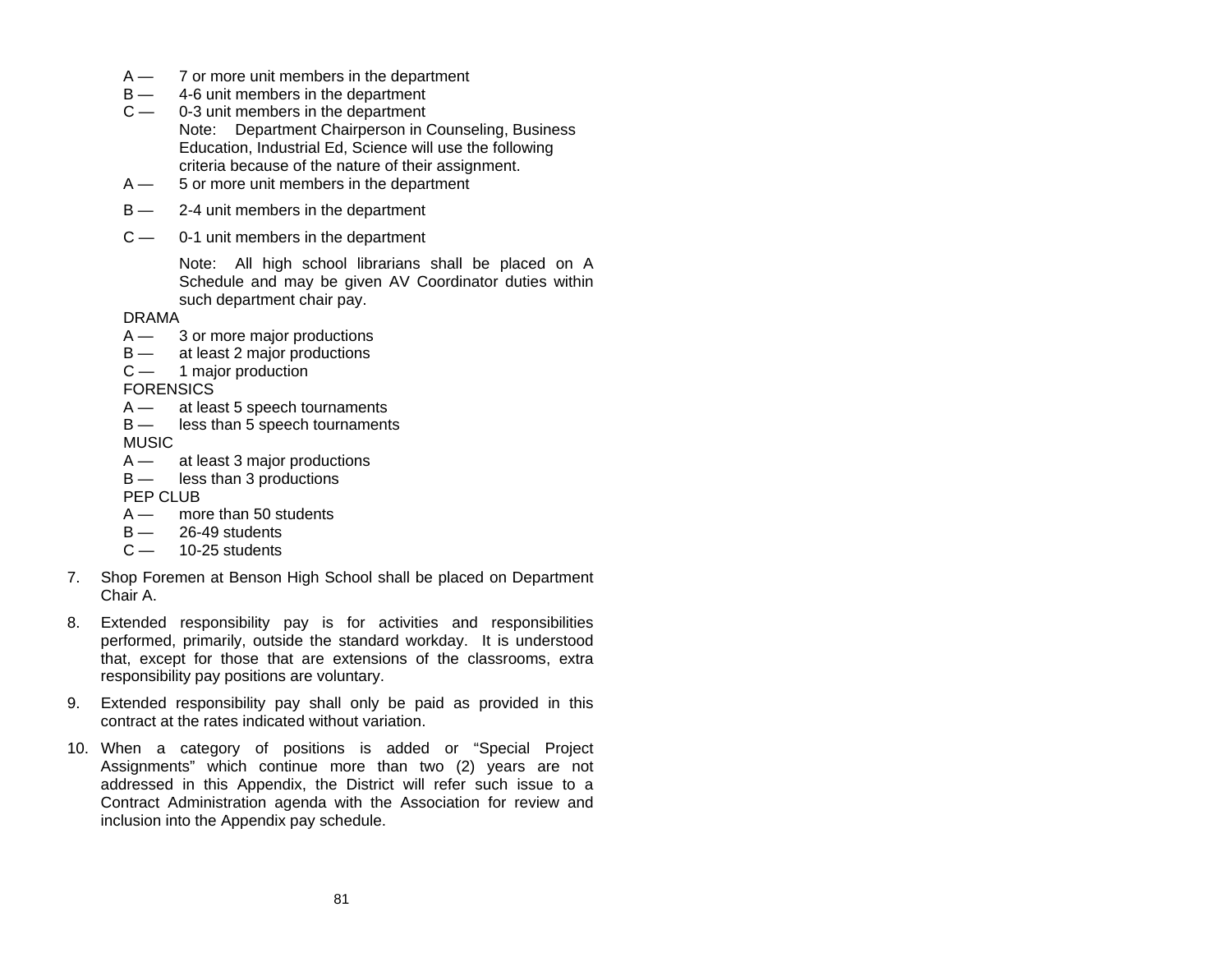- 11. For sports positions, an additional coaching assignment will be authorized when warranted by the number of students participating.
- 12. Unit members will not be required to participate in non-district sponsored activities as a prerequisite to being placed in extra responsibility positions.
- 13. Unit members may request information regarding the general expectations for the extended responsibility assignment before they commence the assignment.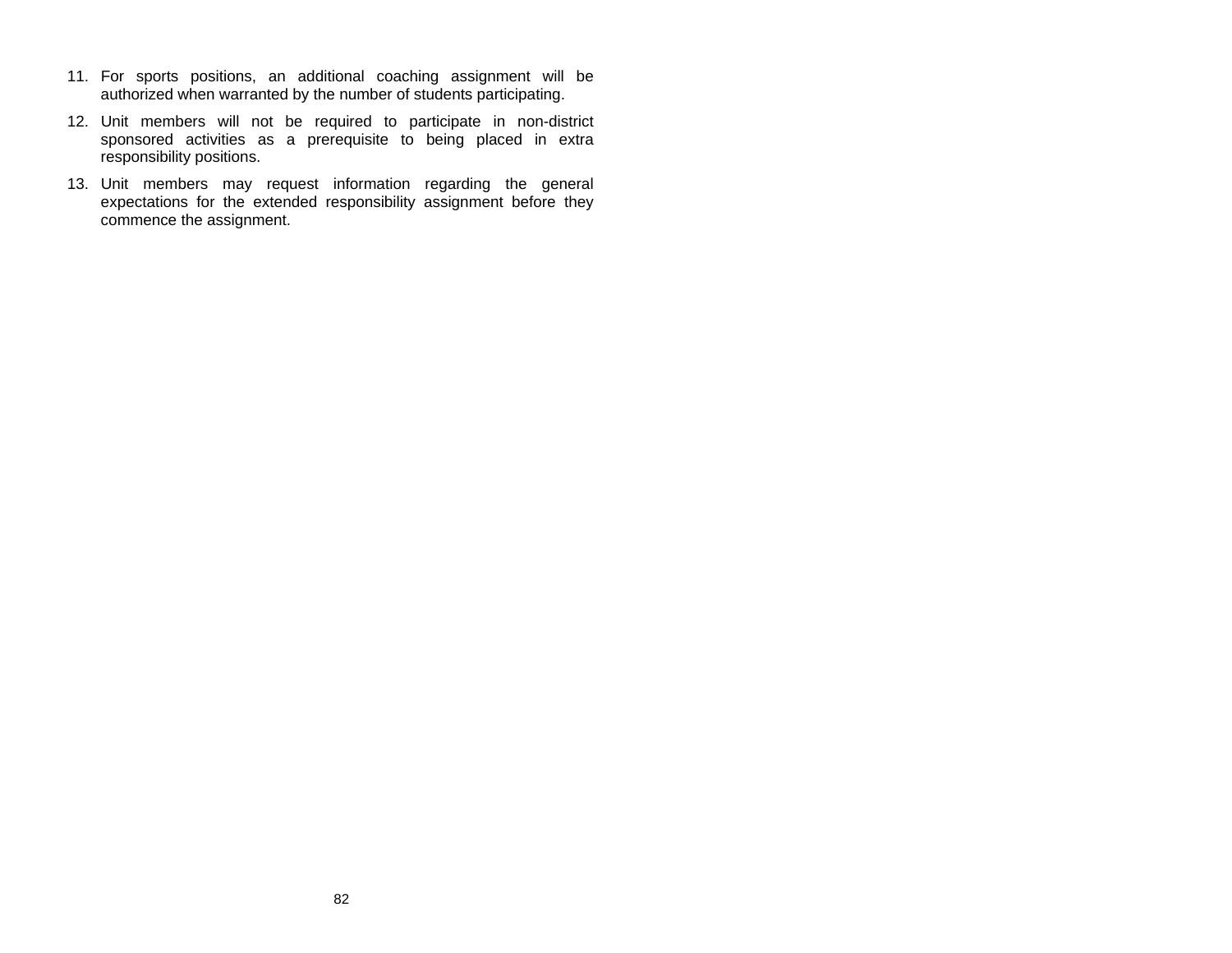### **APPENDIX D MEMORANDUM OF AGREEMENT 2 1 <sup>S</sup> <sup>T</sup> CENTURY SC HOOLS A C T**

The Joint Contract Administration Committee will function as the District SiteCommittee in matters related to the 21<sup>st</sup> Century Schools Act. The Joint Contract Administration Committee will be solely responsible for establishing its own procedures for compliance with this Act. If the District decides to participate in building site committees, then Contract Administration will be responsible for determining the procedures by which the site committees would function. Any such procedures would be in compliance with the Agreement between School District No. 1 and the Portland Association of Teachers.

For the District:

By:

Vicki Phillips, Superintendent

For the Association:

By:

Nancy Arlington, UniServ Consultant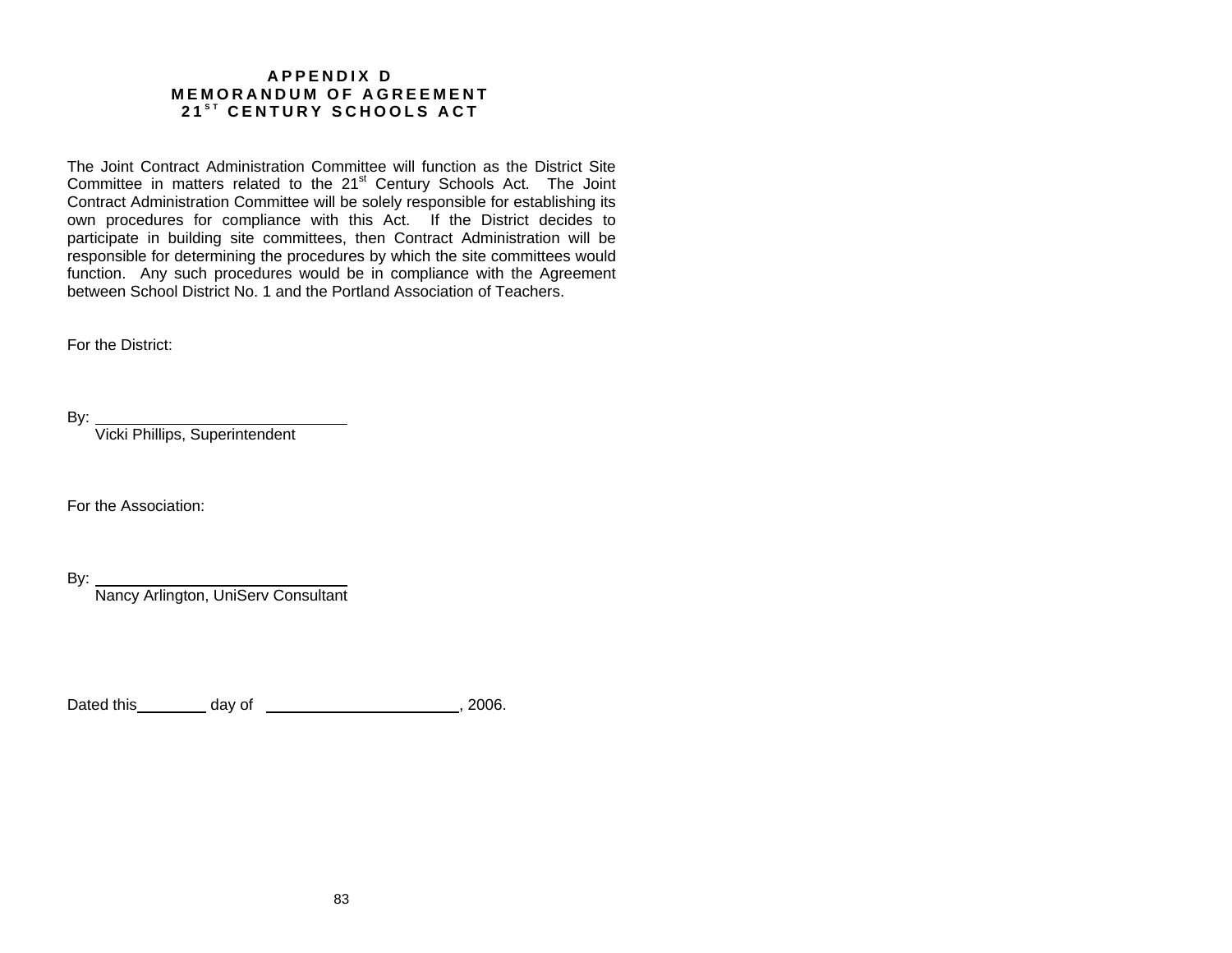## **A P P E NDIX E MEMO R A NDUM O F UNDERSTAND ING MENTO R TEAC HER PROGR A MPortlan d Public Schools**

This Memorandum of Understanding sets forth the basis for a Mentor Teacher Program within the Portland Public Schools pursuant to the  $21<sup>st</sup>$  Century Schools Act.

- A. Job descriptions for the mentor teachers and relevant procedures will be developed by a joint committee under the auspices of the contract administration committee.
- B. No teacher shall be designated as a mentor without the consent of the teacher.
- C. A teacher must have contract status in Portland Public Schools to be eligible to be designated as a mentor.
- D. At least ninety (90) hours of direct contact between the mentor and the beginning teacher shall occur during the course of the school year.
- E. The mentor teacher shall not participate in the evaluation of the beginning teacher. Observations made by the mentor shall be solely for the purpose of providing assistance to the beginning teacher and shall not be used in the evaluation of the beginning teacher or shared with any person.
- F. The mentor program shall not be used as a part of a program of assistance for any teacher.
- G. Teachers released from their regular duties for participation in approved activities related to the Mentor Teacher Program shall continue to receive their regular compensation and shall not be charged leave.
- H. A mentor teacher shall receive extended responsibility pay of One Thousand Fifty-Seven Dollars and Twenty-Five Cents (\$1,057.25) for the 2006-2007 school year. This amount will be increased by the base salary increases in the 2007-2008 school year.
- I. The District may expand or discontinue the Mentor Teacher Program at its discretion.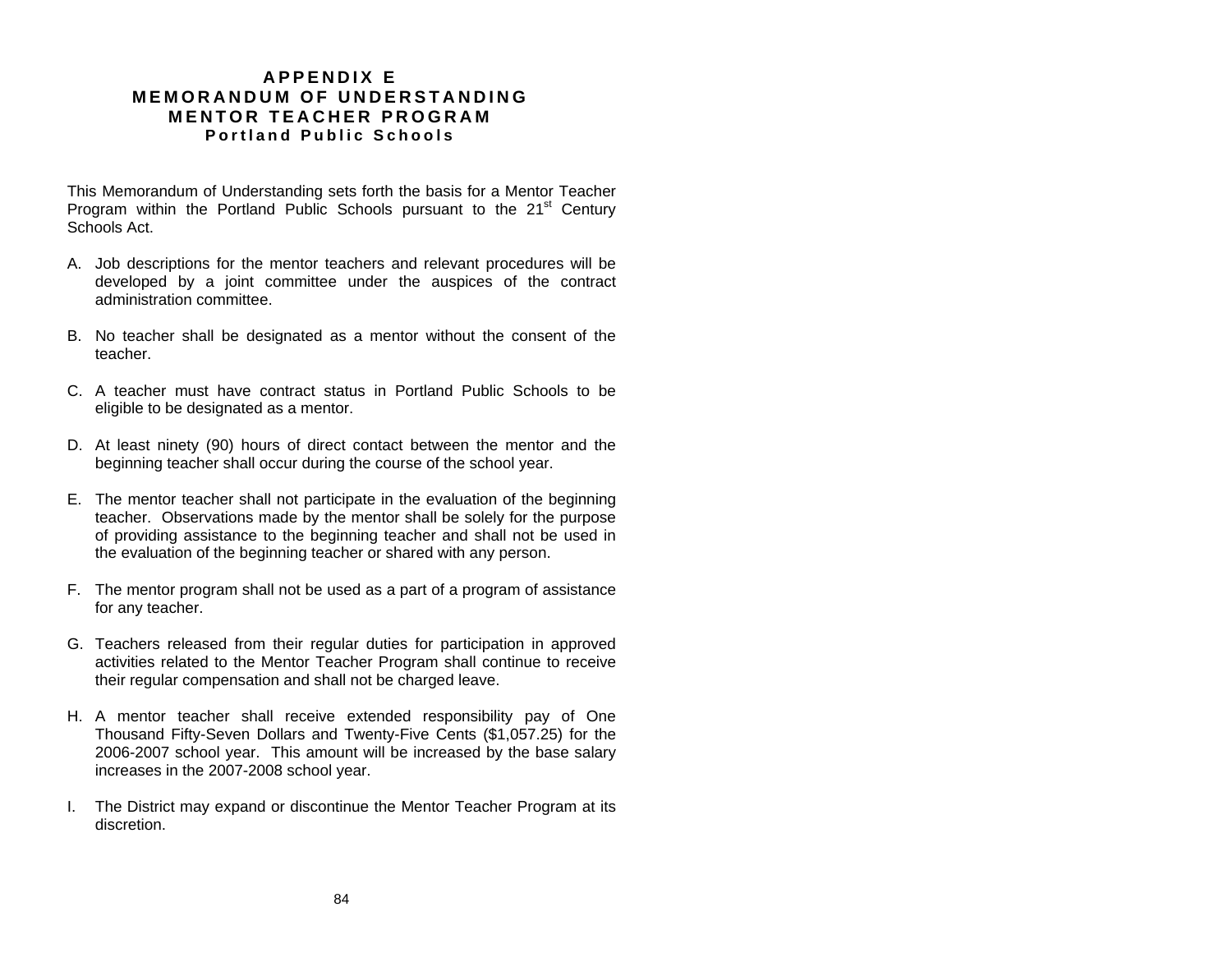- J. This Memorandum of Understanding shall become part of the Agreement and shall remain in effect through June 30, 2008.
- K. Mentors and new teachers who are asked and volunteer to work up to five (5) days outside of the school year will be compensated at their per diem rate of pay. The PAT/PPS mentor committee will make recommendations to the Superintendent regarding this program by June 1, 1999.

For the District:

By:

Vicki Phillips, Superintendent

For the Association:

By:

Nancy Arlington, UniServ Consultant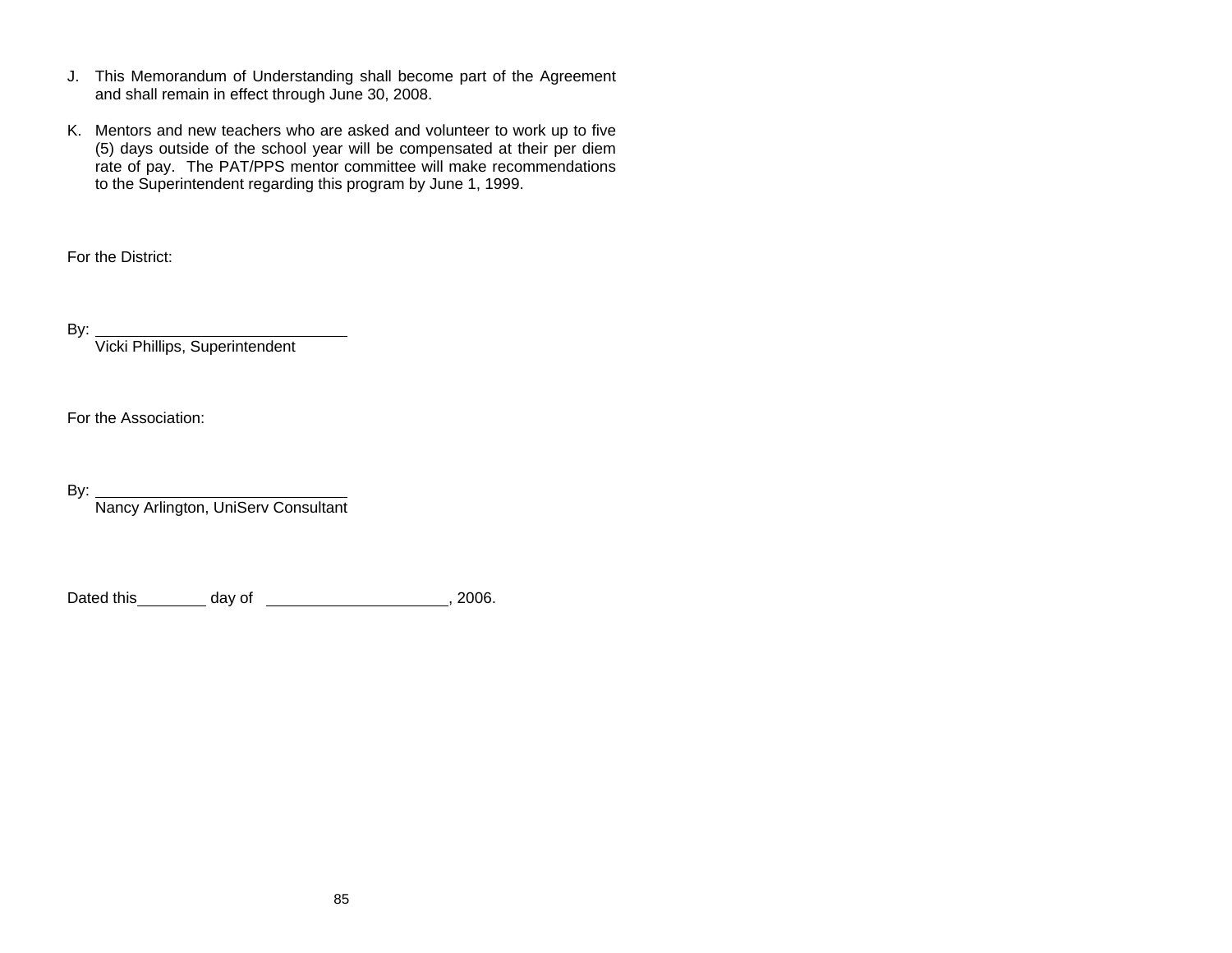## **A PPE NDIX F MEMO R A NDUM O F UNDERSTAND ING WOR K L O AD**

The Association acknowledges that in 2006 through June 30, 2008, workload changes may occur if the District seeks savings by taking reasonable advantage of FTE attrition or as a result of layoff.

Such topic will be a subject at regular contract administration meetings commencing no later than November, 2006.

For the District:

By:

Vicki Phillips, Superintendent

For the Association:

By:

Nancy J. Arlington, UniServ Consultant

Dated this day of , 2006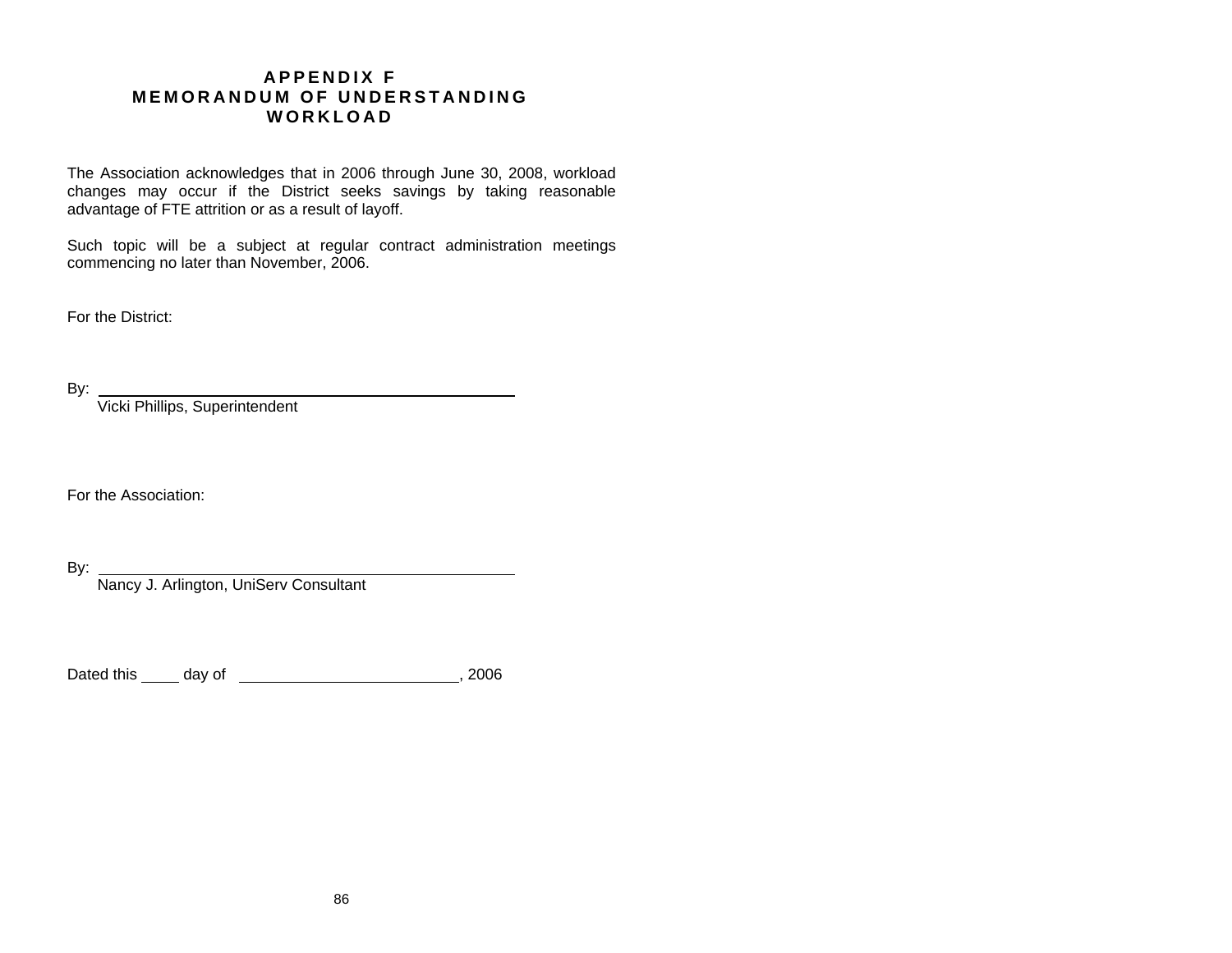## **A PPE NDIX GDOM E STIC PA RTN E R**

- A "**domestic partnership**" is defined as one in which two (2) persons:
- 1. Share the same permanent residence for at least six (6) months immediately preceding the signing of an Affidavit and intended to continue indefinitely;
- 2. Have a close personal relationship with each other;
- 3. Are not legally married to anyone;
- 4. Are not related to each other by blood in a degree of kinship closer than would bar marriage in the State of Oregon;
- 5. Are each eighteen (18) years of age or older;
- 6. Were mentally competent to consent to contract when the domestic partnership began;
- 7. Are each other's sole domestic partner; and
- 8. Are jointly responsible for each other's common welfare including "basic living expenses."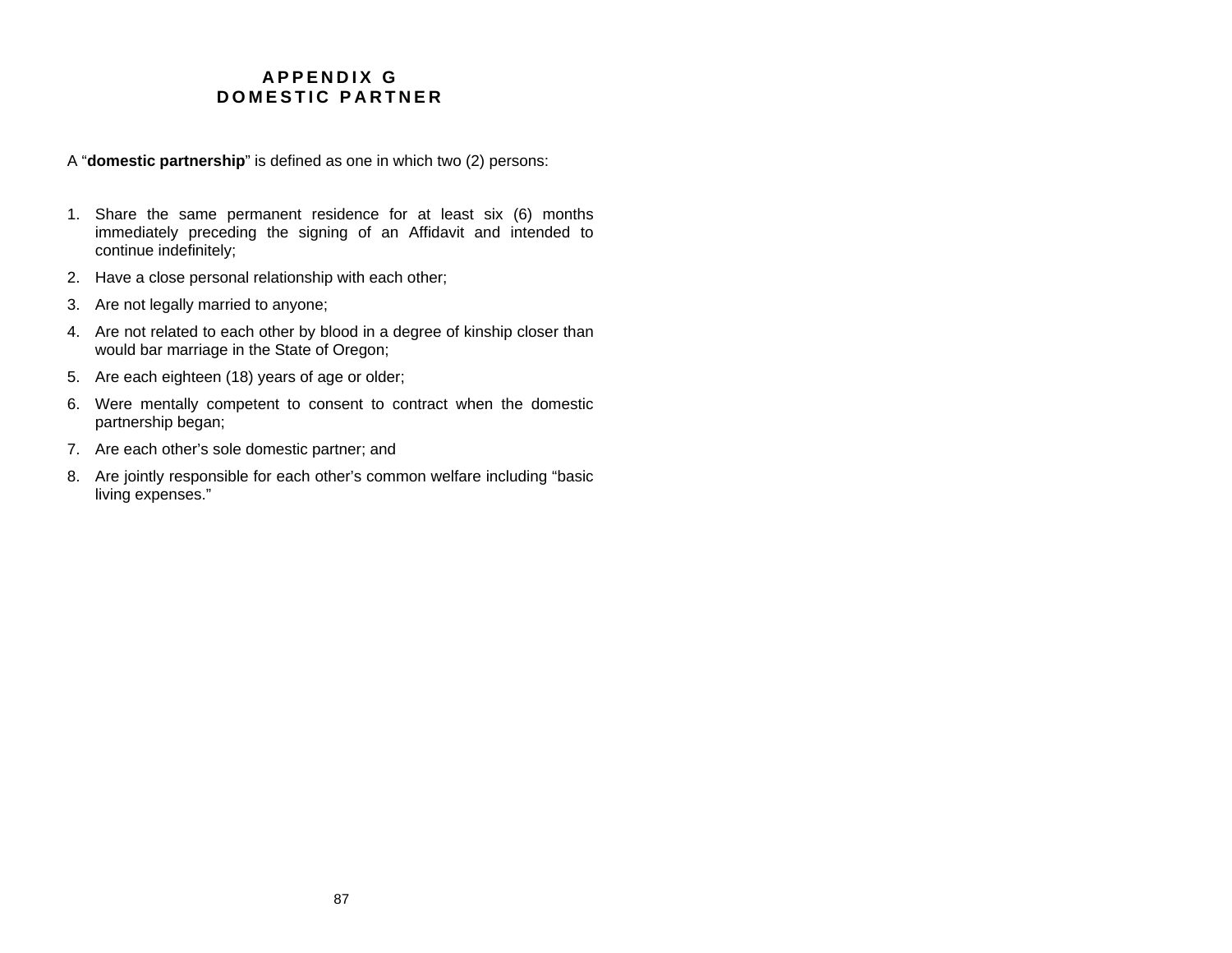## **A PPE NDIX H MEMO R A NDUM O F UNDERSTAND ING C O NTINU I N G PRO F ESSION AL DEVELOPMENT**

During the 1999-2000 school year, a task force consisting of four (4) representatives appointed by the Association President and four (4) representatives appointed by the Superintendent shall develop and recommend to the Board a District Continuing Professional Development Plan (CPD). Such plan will include an appeal process for any individual who verification of completion is denied.

For the District:

By:

Vicki Phillips, Superintendent

For the Association:

By:

Nancy J. Arlington, UniServ Consultant

Dated this \_\_\_\_\_day of \_\_\_\_\_\_\_\_\_\_\_\_\_\_\_\_\_\_\_\_, 2006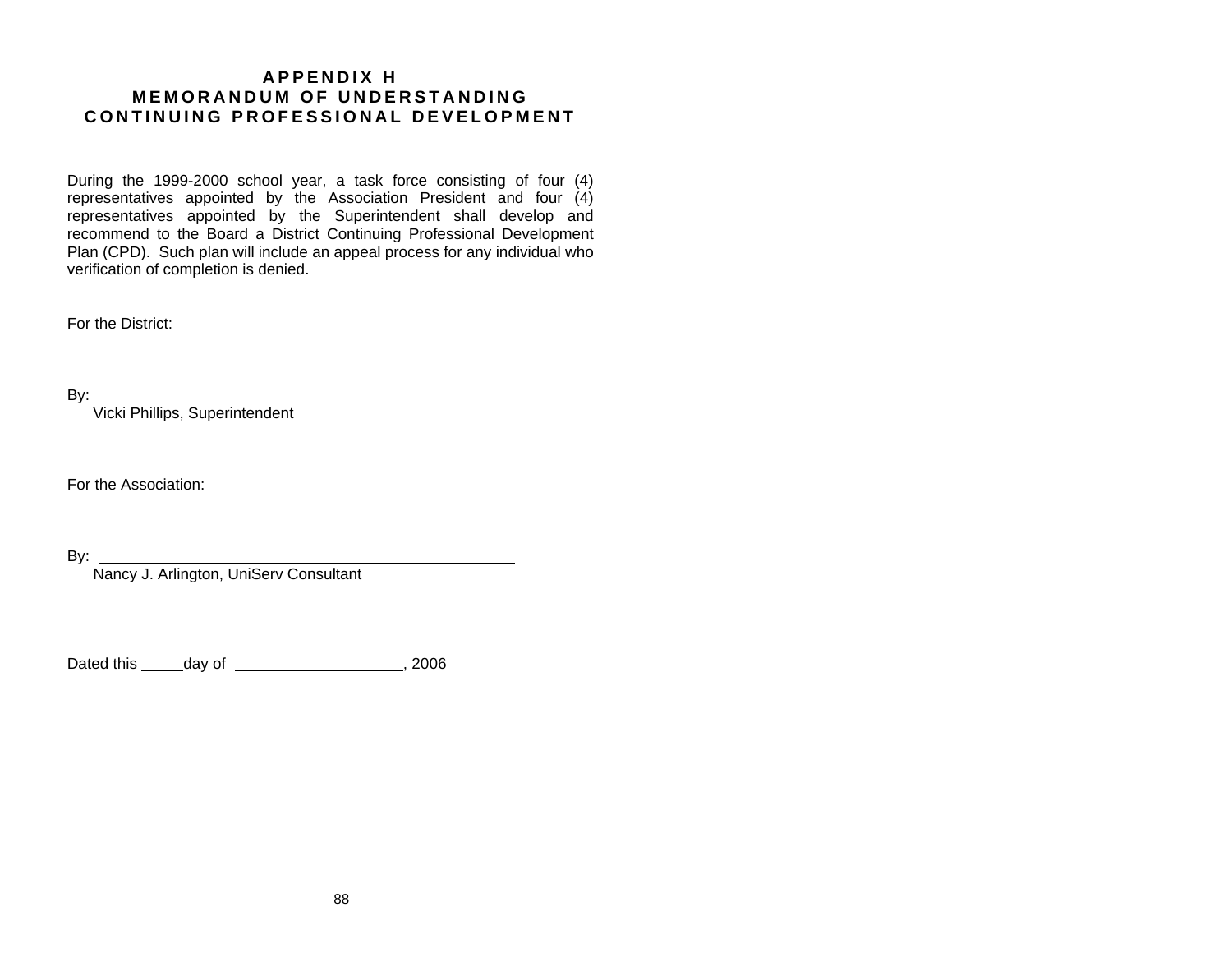## **A PPE NDIX I MEMO R A NDUM O F UNDERSTAND ING H I R I N G , A S SIGNMENT, AN D T R A N SFER**

Working together, representatives appointed by the District, and representatives appointed by the Association, shall review Article 10 of this Agreement. Any changes to Article 10 shall be mutually agreed upon by the District and the Association and any such changes will be reflected in a Memorandum of Understanding between the District and the Association, in order that any such changes can be implemented before the expiration of this Agreement.

For the District:

By: Vicki Phillips, Superintendent

For the Association:

By:

Nancy Arlington, UniServ Consultant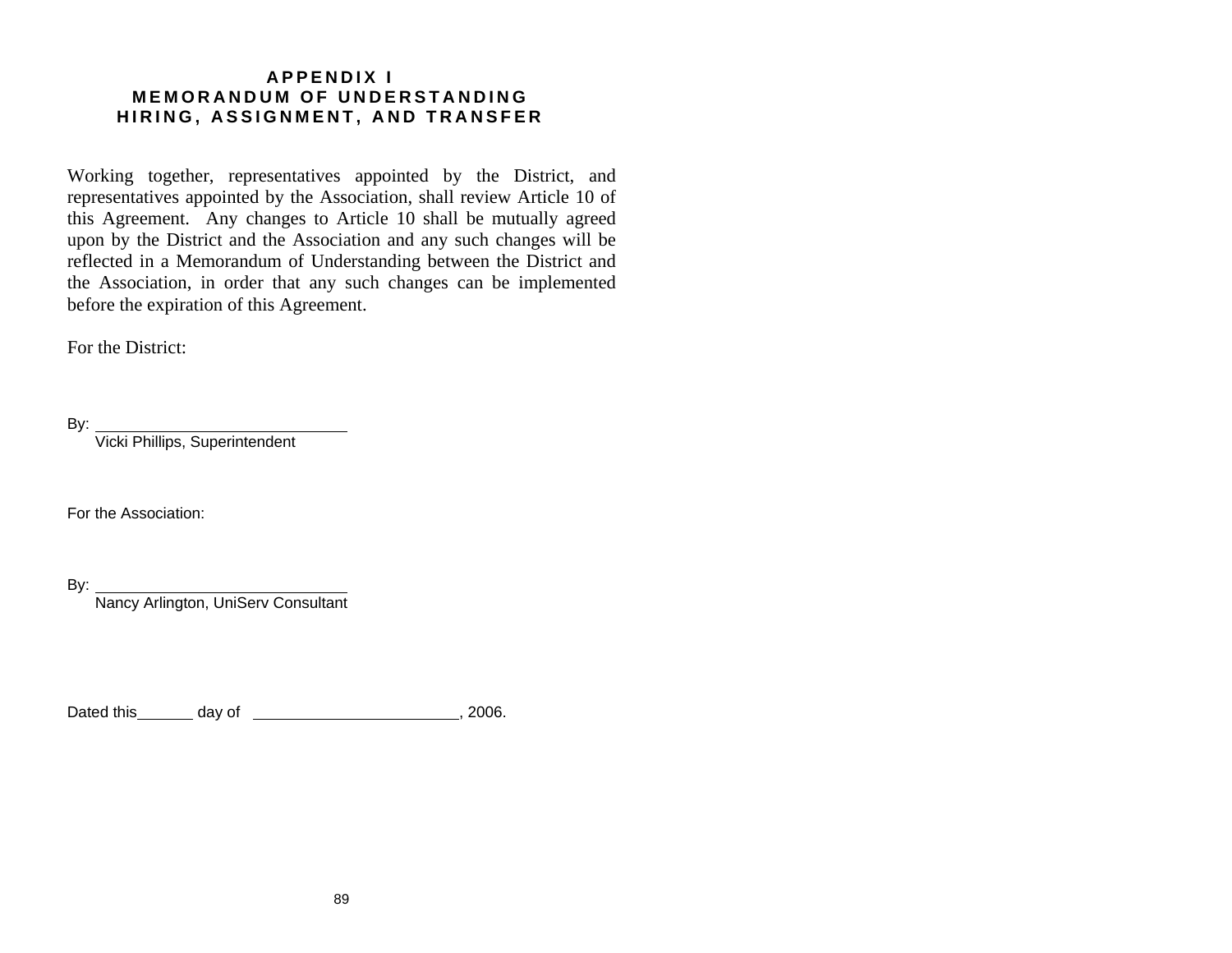## **A PPE NDIX J MEMO R A NDUM O F UNDERSTAND ING**

Working together, representatives appointed by the District and representatives appointed by the Association shall review issues relating to student instructional time. Any recommended changes shall be mutually agreed upon by the District and the Association. Any such changes will be reflected in a Memorandum of Understanding between the District and the Association in order that they may be implemented before the expiration of this Agreement.

For the District:

By: Vicki Phillips, Superintendent

For the Association:

By:

Nancy Arlington, UniServ Consultant

Dated this \_\_\_\_\_\_ day of \_\_\_\_\_\_\_\_\_\_\_\_\_\_\_\_\_\_\_\_\_\_\_\_, 2006.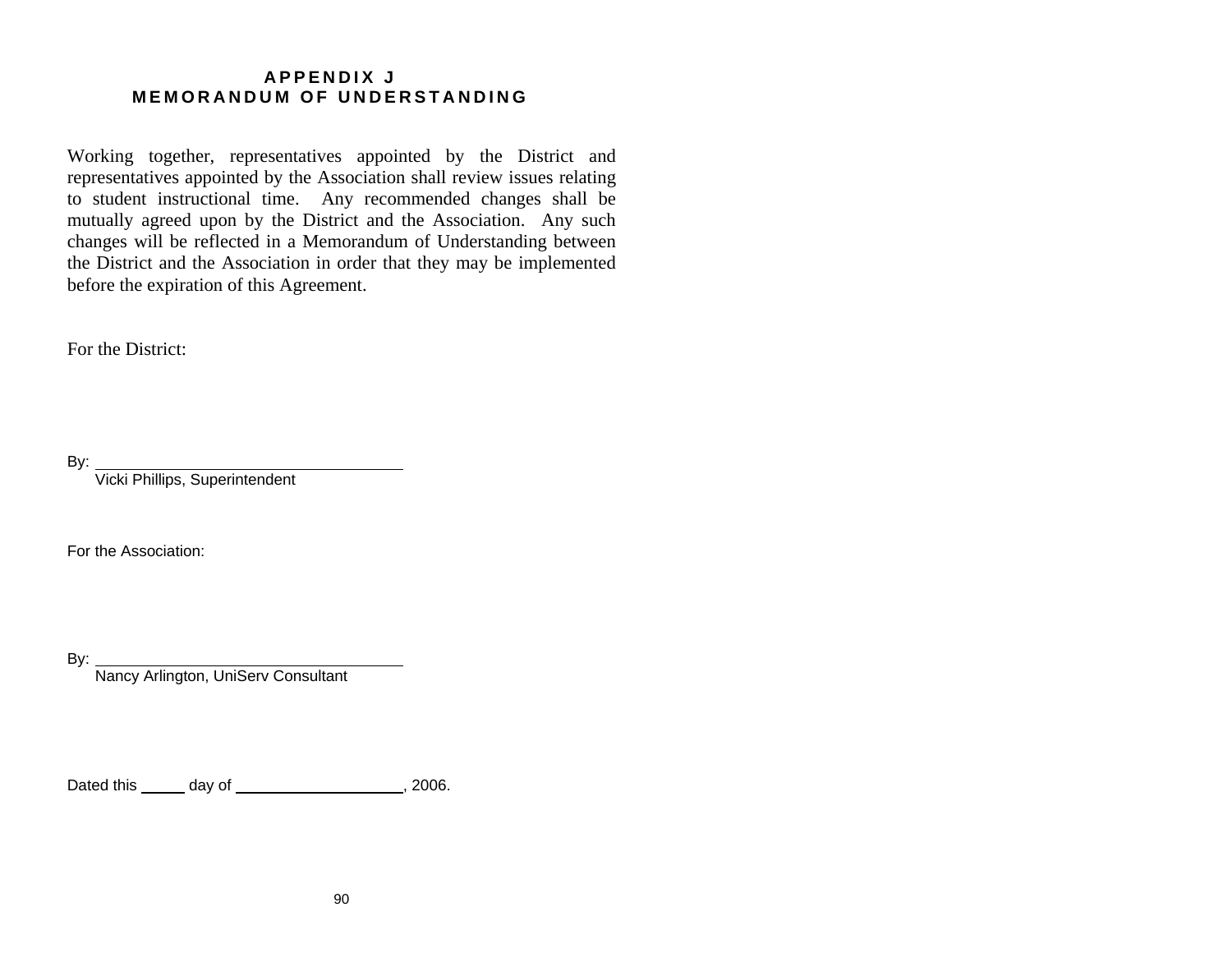### **Portland Association of Teachers, by:**

Ann Nice, President

Steven L. Palumbo, Team Member

William A. Wiesner, Team Member

Elizabeth Mayer, Team Member

Richard Kolinsky, Team Member

Rose M. Murdock, Team Member

Billy Fields, Team Member

Nancy J. Arlington, UniServ Consultant

## **Portland School District No. 1, Multnomah County, by:**

Vicki Phillips, Superintendent

Richard Clarke, Chief Human Resources Officer

Dan Ryan, Board Co-chair

Bobbie Regan, Board Co-chair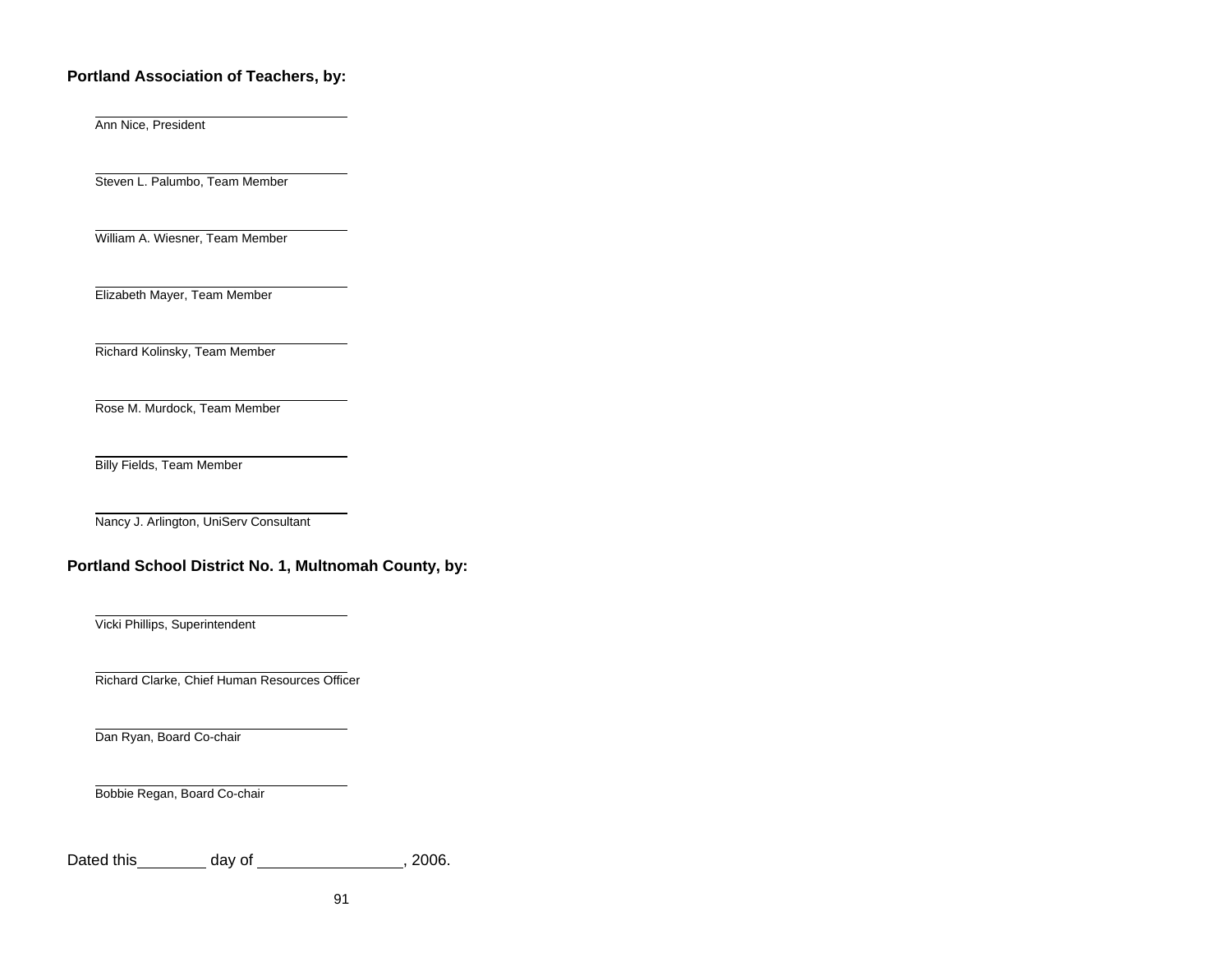# **INDEX**

#### A

| Absence Due to Quarantine  52          |
|----------------------------------------|
| Academic Freedom  15                   |
| Administrator Substitute Rate 75       |
|                                        |
|                                        |
| Assault upon a unit member 37          |
|                                        |
| Association Representatives  7         |
| Association Representatives Meeting. 4 |
| Association Rights to Facilities  3    |
| Athletic Directors  77                 |
| Authority and Protection  35           |

#### B

| Building/Program Area Committees  4 |  |
|-------------------------------------|--|
| Bulletin Boards and Mailboxes  3    |  |

#### C

| Career Development Leave 55         |  |
|-------------------------------------|--|
| Child Care Leave 54                 |  |
| Classroom Remodeling  63            |  |
|                                     |  |
| Compensation                        |  |
| Index to Salary Schedule 72         |  |
| Schedule July 1, 2006 - June 30,    |  |
|                                     |  |
| Complaint Procedure 18              |  |
| Computer, access to 38              |  |
| Continuing Education Obligations 45 |  |
| Contract Administration  6          |  |
|                                     |  |
|                                     |  |

#### D

| Duration of Agreement  71 |
|---------------------------|
|                           |
|                           |
|                           |

#### E

| Early Retirement Incentive  70 |  |
|--------------------------------|--|
|                                |  |

| Exchange and Other Teaching Leaves  |  |
|-------------------------------------|--|
|                                     |  |
|                                     |  |
| Salary adjustments 67               |  |
| Extended Responsibility Schedule 77 |  |

#### F

| Faculty Meeting Announcements  4 |  |
|----------------------------------|--|
|                                  |  |
| Family Illness Leave51           |  |
| Flexible Benefit Plan44          |  |
|                                  |  |

#### G

| Arbitration Costs 12                   |  |
|----------------------------------------|--|
|                                        |  |
|                                        |  |
|                                        |  |
|                                        |  |
| Representation.  8                     |  |
| Separate Files 10                      |  |
|                                        |  |
| Guidelines for use of the Professional |  |
| Improvement Fund 46                    |  |

#### H

| Health and Welfare Trust41 |  |
|----------------------------|--|
|                            |  |
| Hourly Teachers Rate75     |  |

#### I

| Instructional Program Council  5 |  |
|----------------------------------|--|
|                                  |  |
|                                  |  |

#### J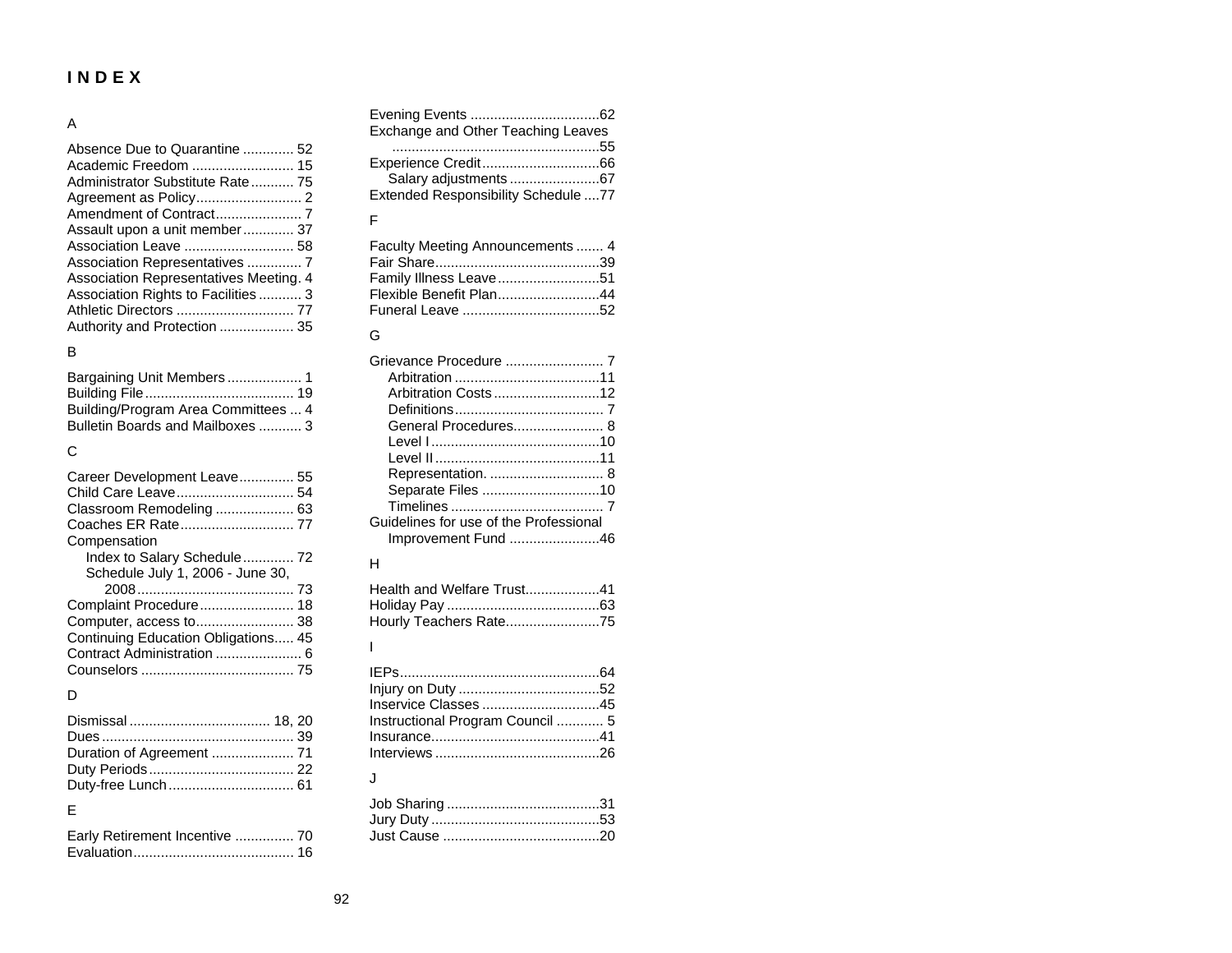| ĸ                                         |  |
|-------------------------------------------|--|
|                                           |  |
| L                                         |  |
|                                           |  |
| Layoffs<br>medical Benefits  34           |  |
| Leave Applications  60                    |  |
|                                           |  |
|                                           |  |
| Absence Due to Quarantine 52              |  |
| Family Illness Leave  51                  |  |
| Funeral Leave  52                         |  |
| Injury on Duty 52                         |  |
| Jury Duty 53                              |  |
| Mandatory Court Appearances 53            |  |
| NCATE Leave  54                           |  |
|                                           |  |
|                                           |  |
| Professional Leave  53                    |  |
| Sick Leave  50                            |  |
| TSPC Leave 54                             |  |
|                                           |  |
| Association Leave 58                      |  |
| Career Development Leave  55              |  |
| Child Care Leave  54                      |  |
| Exchange and Other Teaching               |  |
| Leaves 55                                 |  |
| Military Leave 58                         |  |
| Other Leave  59                           |  |
| Personal Leave 54                         |  |
| Political Leave 69                        |  |
| Study Leave  55<br>Liability Insurance 44 |  |
|                                           |  |
| Locked storage 35                         |  |
|                                           |  |
| м                                         |  |
|                                           |  |

| Mandatory Court Appearances 53 |  |
|--------------------------------|--|
| Medical Examination  21        |  |
| Meetings with parents 21       |  |
|                                |  |
|                                |  |
|                                |  |
|                                |  |
|                                |  |

#### N

|--|--|--|

| No Strike Clause 65                      |  |
|------------------------------------------|--|
| Nondiscrimination15                      |  |
| 12. Notice of Meeting with Administrator |  |

#### O

| Outdoor School Rate75 |  |
|-----------------------|--|

#### P

| Part-Time Work 31               |  |
|---------------------------------|--|
|                                 |  |
| Payroll Deductions 39           |  |
|                                 |  |
|                                 |  |
|                                 |  |
|                                 |  |
| Personal Injury Benefits35      |  |
| Personal Leave 53, 54           |  |
|                                 |  |
| Personnel File 19               |  |
| Phone, access to38              |  |
|                                 |  |
|                                 |  |
| Posting Procedures22            |  |
| Professional Growth 44          |  |
| Tuition Reimbursement45         |  |
| Professional Improvement Fund46 |  |
|                                 |  |
| Professional Leave53            |  |
| Program of Assistance 16        |  |
|                                 |  |
|                                 |  |
|                                 |  |

### R

| Reduction in Staff32           |  |
|--------------------------------|--|
| Reimbursement of Conferences46 |  |
|                                |  |
| Retirees' Medical Insurance 43 |  |
|                                |  |
|                                |  |

#### S

| Salary Increments 44     |  |
|--------------------------|--|
| Salary Placement 44, 66  |  |
| School Board Meetings  5 |  |